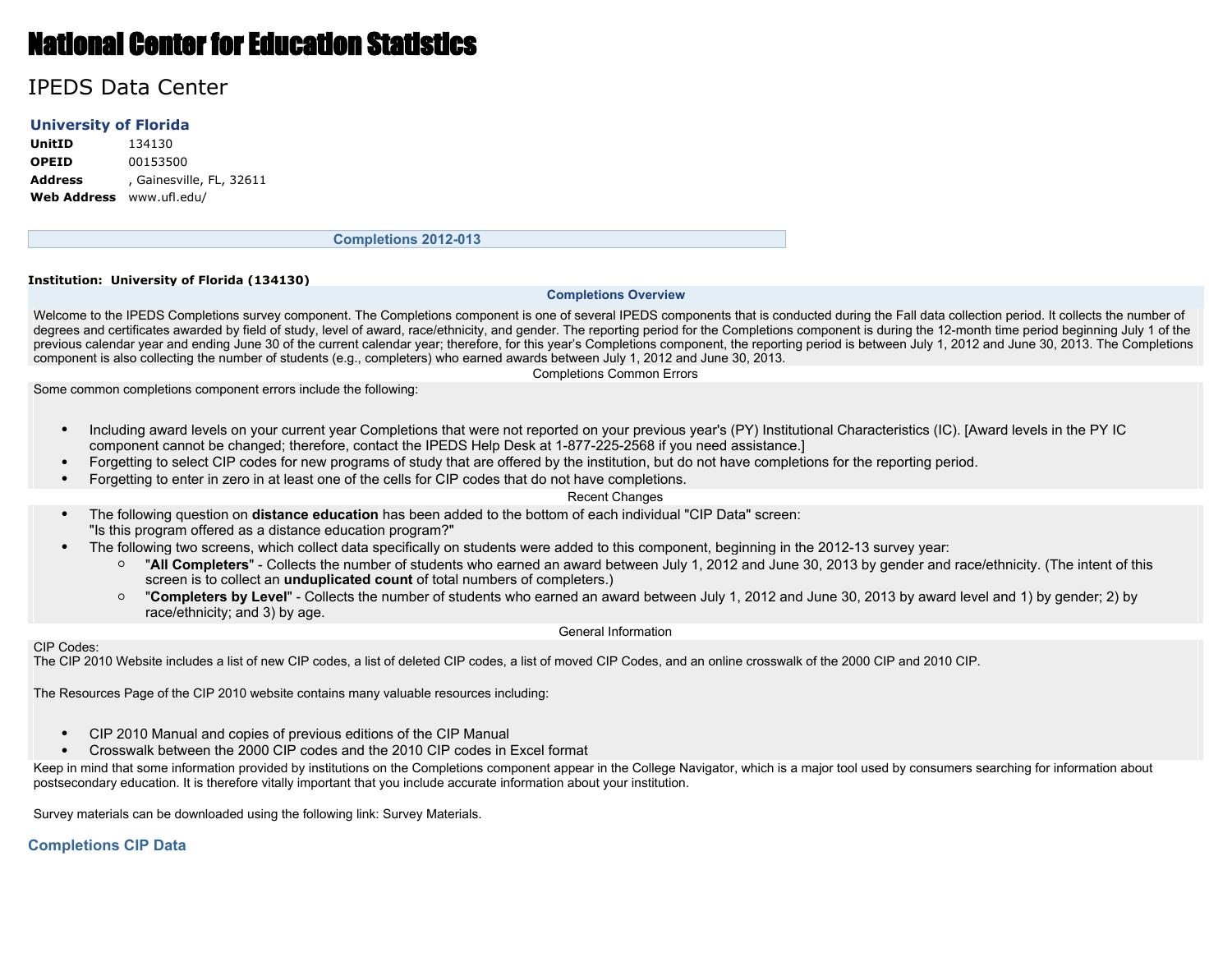| <b>CIPCODE</b>                    | Award<br>Level            |              |       | <b>Non</b><br><b>Major Gender Resident</b><br>Alien | <b>Hispanic</b><br>/ Latino | <b>American</b><br><b>Indian or</b><br><b>Alaska</b><br><b>Native</b> | <b>Asian</b>                     | <b>Black or</b><br>African<br>American | <b>Native</b><br><b>Hawaiian or</b><br><b>Other</b><br><b>Pacific</b><br><b>Islander</b> |                  | Two or<br>White more<br><b>Races</b> | Race/<br>ethnicity<br>unknown | Total                   | distance<br>education<br>program |
|-----------------------------------|---------------------------|--------------|-------|-----------------------------------------------------|-----------------------------|-----------------------------------------------------------------------|----------------------------------|----------------------------------------|------------------------------------------------------------------------------------------|------------------|--------------------------------------|-------------------------------|-------------------------|----------------------------------|
| 01.0103                           | 5 - Bachelor's            |              | Men   | 7                                                   | 12                          | $\overline{0}$                                                        | $\overline{3}$                   | 8                                      | $\overline{2}$                                                                           | 45               | $\overline{2}$                       | $\mathbf{1}$                  | 80                      |                                  |
| Agricultural Economics            | degree                    | 1            | Women | $\overline{\mathbf{3}}$                             | $\overline{4}$              | $\overline{0}$                                                        | $\overline{2}$                   | $\overline{4}$                         | $\overline{0}$                                                                           | 16               | $\overline{1}$                       | $\Omega$                      | 30                      |                                  |
|                                   |                           |              | Total | 10                                                  | 16                          | $\overline{0}$                                                        | 5 <sub>l</sub>                   | 12                                     | $\overline{2}$                                                                           | 61               | $\overline{\mathbf{3}}$              | 1                             | 110                     | No                               |
| 01.0103                           | 7 - Master's              |              | Men   | 5 <sup>1</sup>                                      | $\mathbf{1}$                | $\overline{0}$                                                        | $\overline{0}$                   | $\overline{0}$                         | $\overline{0}$                                                                           | 12               | $\overline{0}$                       | $\overline{2}$                | 20                      |                                  |
| Agricultural Economics            | degree                    | 1            | Women | $\overline{2}$                                      | $\mathbf{1}$                | $\overline{0}$                                                        | $\overline{0}$                   | $\Omega$                               | $\overline{0}$                                                                           | 5 <sub>5</sub>   | $\mathbf 0$                          | $\Omega$                      | 8                       |                                  |
|                                   |                           |              | Total | $\overline{7}$                                      | 2                           | $\overline{0}$                                                        | $\Omega$                         | $\overline{0}$                         | $\overline{0}$                                                                           | 17               | $\Omega$                             | 2                             | 28                      | No                               |
| 01.0103<br>Agricultural Economics | 17 - Doctor's             |              | Men   | $\overline{2}$                                      | $\overline{2}$              | $\Omega$                                                              | $\overline{0}$                   | $\overline{2}$                         | $\overline{0}$                                                                           | $\overline{0}$   | 0                                    | $\Omega$                      | 6                       |                                  |
|                                   | degree -<br>research /    | 1            | Women | $\overline{2}$                                      | $\mathbf{1}$                | $\overline{0}$                                                        | $\overline{0}$                   | $\overline{0}$                         | $\overline{0}$                                                                           | $\mathbf{1}$     | $\mathbf 0$                          | $\overline{0}$                | $\overline{4}$          |                                  |
|                                   | scholarship               |              | Total | $\overline{4}$                                      | 3                           | $\overline{0}$                                                        | $\overline{0}$                   | $\overline{2}$                         | $\overline{0}$                                                                           | 1 <sup>1</sup>   | $\Omega$                             | $\overline{0}$                | 10                      | No                               |
| 01.0401                           | 5 - Bachelor's            |              | Men   | $\overline{0}$                                      | $\mathbf{1}$                | $\overline{0}$                                                        | $\overline{0}$                   |                                        | $\overline{0}$                                                                           | 3                | $\mathbf 0$                          | $\Omega$                      | 5                       |                                  |
| Agricultural and Food             | degree                    | 1            | Women | $\overline{0}$                                      | $\overline{2}$              | $\Omega$                                                              | $\overline{0}$                   | $\overline{0}$                         | $\overline{0}$                                                                           | $\overline{3}$   | $\mathbf 0$                          | $\overline{0}$                | 5                       |                                  |
| Products Processing               |                           |              | Total | $\overline{0}$                                      | $\overline{3}$              | $\overline{0}$                                                        | $\Omega$                         | $\mathbf{1}$                           | $\overline{0}$                                                                           | $6\overline{6}$  | $\Omega$                             | $\overline{0}$                | 10                      | No                               |
| 01.0603                           | 5 - Bachelor's            |              | Men   | $\overline{0}$                                      | $\overline{2}$              | $\overline{0}$                                                        | $\overline{0}$                   | $\overline{0}$                         | $\overline{0}$                                                                           | 10               | $\mathbf{1}$                         | $\Omega$                      | 13                      |                                  |
| Ornamental Horticulture           | degree                    | 1            | Women | $\overline{0}$                                      | $\overline{0}$              | $\overline{0}$                                                        | $\overline{0}$                   |                                        | $\overline{0}$                                                                           | $6 \overline{}$  | $\mathbf{1}$                         | $\Omega$                      | 8                       |                                  |
|                                   |                           |              | Total | $\overline{0}$                                      | $\overline{2}$              | $\overline{0}$                                                        | $\overline{0}$                   | $\mathbf{1}$                           | $\overline{0}$                                                                           | 16               | $\overline{2}$                       | $\Omega$                      | 21                      | No                               |
| 01.0901                           | 5 - Bachelor's            |              | Men   | $\mathbf{1}$                                        | 6                           | $\overline{0}$                                                        | $\overline{0}$                   | $\overline{0}$                         | $\overline{0}$                                                                           | 23               | $\mathbf 0$                          | 0                             | 30                      |                                  |
| Animal Sciences, General          | degree                    | 1            | Women | $\overline{0}$                                      | 15                          | $\overline{0}$                                                        | $\mathbf{1}$                     | $\overline{3}$                         | $\overline{0}$                                                                           | 67               | $\mathbf{1}$                         | $\overline{\mathbf{3}}$       | 90                      |                                  |
|                                   |                           |              | Total | $\mathbf{1}$                                        | 21                          | $\Omega$                                                              | $\mathbf{1}$                     | $\overline{3}$                         | $\overline{0}$                                                                           | 90               |                                      | $\overline{\mathbf{3}}$       | 120                     | No                               |
| 01.0901                           | 7 - Master's              |              | Men   | 8                                                   | $\mathbf{1}$                | $\overline{0}$                                                        | $\overline{0}$                   | $\overline{0}$                         | $\overline{0}$                                                                           | 6                | $\mathbf 0$                          | $\overline{0}$                | 15                      |                                  |
| Animal Sciences, General          | degree                    | 1            | Women | $\mathbf{1}$                                        | $\overline{0}$              | $\overline{0}$                                                        | $\vert$ 1                        | $\mathbf{1}$                           | $\overline{0}$                                                                           | 10               | $\mathbf{1}$                         | $\overline{0}$                | 14                      |                                  |
|                                   |                           |              | Total | $\overline{9}$                                      | $\mathbf{1}$                | $\overline{0}$                                                        | $\mathbf{1}$                     |                                        | $\overline{0}$                                                                           | 16               |                                      | $\Omega$                      | 29                      | No                               |
| 01.0901                           | 17 - Doctor's             |              | Men   | $\mathbf{1}$                                        | $\overline{0}$              | $\overline{0}$                                                        | $\overline{0}$                   | $\overline{0}$                         | $\overline{0}$                                                                           | $\overline{0}$   | $\overline{0}$                       | $\Omega$                      | $\vert$ 1               |                                  |
| Animal Sciences, General          | degree<br>research /      | 1            | Women | $\mathbf{1}$                                        | $\Omega$                    | $\overline{0}$                                                        | $\Omega$                         | $\Omega$                               | $\overline{0}$                                                                           | $\mathbf{1}$     | $\Omega$                             | 0                             | $\overline{2}$          |                                  |
|                                   | scholarship               |              | Total | $\overline{2}$                                      | $\Omega$                    |                                                                       | $\overline{0}$<br>$\Omega$       | $\Omega$                               | $\overline{0}$                                                                           | $1\overline{ }$  | $\Omega$                             | $\overline{0}$                | 3                       | No                               |
| 01.0901                           | 5 - Bachelor's            |              | Men   | $\overline{0}$                                      | $\overline{0}$              | $\overline{0}$                                                        | $\overline{0}$                   | $\overline{0}$                         | $\overline{0}$                                                                           | $\overline{0}$   | $\overline{0}$                       | 0                             | $\overline{0}$          |                                  |
| Animal Sciences, General          | degree                    | 2            | Women | $\overline{0}$                                      | $\overline{0}$              | $\overline{0}$                                                        | $\overline{0}$                   | $\overline{0}$                         | $\overline{0}$                                                                           | $\overline{2}$   | 0                                    | $\Omega$                      | $\overline{2}$          |                                  |
|                                   |                           |              | Total | $\overline{0}$                                      | $\overline{0}$              | $\overline{0}$                                                        | $\overline{0}$                   | $\overline{0}$                         | $\overline{0}$                                                                           | $\overline{2}$   | $\mathbf 0$                          | $\Omega$                      | $\overline{2}$          | No                               |
| 01.1001                           | 5 - Bachelor's            |              | Men   | $\overline{0}$                                      | 6                           | 2                                                                     | $\overline{9}$                   | $\overline{3}$                         | 5 <sup>1</sup>                                                                           | 21               | $\overline{2}$                       | $\overline{\mathcal{L}}$      | 52                      |                                  |
| Food Science                      | degree                    | 1            | Women | 1                                                   | 29                          | $\overline{0}$                                                        | 17                               | 12                                     | 13                                                                                       | 83               |                                      | $\overline{2}$                | 158                     |                                  |
|                                   |                           |              | Total | $\mathbf{1}$                                        | 35                          | $\overline{2}$                                                        | 26                               | 15                                     | 18                                                                                       | 104              | 3                                    | $6 \mid$                      | 210                     | No                               |
| 01.1001                           | 7 - Master's              |              | Men   | $\overline{4}$                                      | $\overline{0}$              | $\overline{0}$                                                        | $\overline{0}$                   | $\overline{0}$                         | $\overline{0}$                                                                           | 3                | 0                                    | $\mathbf{1}$                  | 8                       |                                  |
| Food Science                      | degree                    | 1            | Women | 5 <sup>1</sup>                                      | $\overline{0}$              | $\overline{0}$                                                        | $\mathbf{1}$                     |                                        | $\overline{0}$                                                                           | $\overline{4}$   |                                      | $\mathbf{1}$                  | 13                      |                                  |
|                                   |                           |              | Total | 9                                                   | $\overline{0}$              | $\overline{0}$                                                        | $\vert$ 1                        | $\mathbf{1}$                           | $\overline{0}$                                                                           | $\overline{7}$   | $\mathbf{1}$                         | $\overline{2}$                | 21                      | No                               |
| 01.1001                           | 17 - Doctor's             |              | Men   | $\mathbf{1}$                                        | $\Omega$                    | $\overline{0}$                                                        | $\overline{0}$                   | $\Omega$                               | $\overline{0}$                                                                           | $\overline{0}$   | $\Omega$                             | $\Omega$                      | $\vert$ 1               |                                  |
| Food Science                      | degree ·                  | 1            | Women | $\overline{\mathbf{3}}$                             | $\Omega$                    | $\overline{0}$                                                        | $\overline{0}$                   | $\Omega$                               | $\overline{0}$                                                                           | $\overline{2}$   | $\mathbf 0$                          | $\Omega$                      | 5                       |                                  |
|                                   | research /<br>scholarship |              | Total | $\overline{4}$                                      | $\overline{0}$              | $\overline{0}$                                                        | $\overline{0}$                   | $\Omega$                               | $\overline{0}$                                                                           | $\overline{2}$   | $\Omega$                             | $\Omega$                      | $6 \overline{6}$        | No                               |
| 01.1001                           | 5 - Bachelor's            |              | Men   | $\overline{0}$                                      | $\overline{0}$              | $\Omega$                                                              | $\mathbf 0$                      |                                        | $\mathbf{1}$                                                                             | $\mathbf{1}$     | 0                                    | $\Omega$                      | 3                       |                                  |
| <b>Food Science</b>               | degree                    | 2            | Women | $\overline{0}$                                      | $\overline{0}$              | $\overline{0}$                                                        | $\overline{0}$                   | $\mathbf{1}$                           | $\overline{0}$                                                                           | $\overline{0}$   | $\overline{0}$                       | $\overline{0}$                | $1\overline{ }$         |                                  |
|                                   |                           |              | Total | $\overline{0}$                                      | $\overline{0}$              | $\overline{0}$                                                        | $\mathbf 0$                      | 2                                      | 1 <sup>1</sup>                                                                           | $\mathbf{1}$     | $\overline{0}$                       | $\overline{0}$                | 4                       | No                               |
| 01.1101                           | 5 - Bachelor's            |              | Men   | $\overline{0}$                                      | $\overline{2}$              | $\overline{0}$                                                        | $\overline{0}$                   | $\boldsymbol{0}$                       | $\overline{0}$                                                                           | $\mathbf{1}$     | $\overline{0}$                       | $\overline{0}$                | $\overline{\mathbf{3}}$ |                                  |
| Plant Sciences, General           | degree                    | 1            | Women | $\overline{0}$                                      | $\mathbf{1}$                | $\overline{0}$                                                        | $\overline{0}$                   | $\overline{0}$                         | $\overline{0}$                                                                           | $\overline{4}$   | $\overline{0}$                       | $\overline{0}$                | 5 <sup>5</sup>          |                                  |
|                                   |                           |              | Total | $\overline{0}$                                      | $\overline{3}$              | $\overline{0}$                                                        | $\overline{0}$                   | $\overline{0}$                         | $\overline{0}$                                                                           | 5 <sup>1</sup>   | $\overline{0}$                       | $\overline{0}$                | 8                       | No                               |
| 01.1102                           | 7 - Master's              |              | Men   | $\mathbf{1}$                                        | $\overline{0}$              | $\overline{0}$                                                        | $\overline{0}$                   | $\overline{0}$                         | $\overline{0}$                                                                           | $6 \overline{}$  | $\overline{0}$                       | $\overline{0}$                | $\overline{7}$          |                                  |
| Agronomy and Crop Science         | degree                    | 1            | Women | $\overline{0}$                                      | $\overline{0}$              | $\overline{0}$                                                        | $\overline{0}$                   | $\overline{0}$                         | $\overline{0}$                                                                           | $\overline{0}$   | $\overline{0}$                       | $\overline{0}$                | $\overline{0}$          |                                  |
|                                   |                           |              | Total | $\mathbf{1}$                                        | $\overline{0}$              | $\overline{0}$                                                        | $\overline{0}$                   | $\overline{0}$                         | $\overline{0}$                                                                           | $6 \overline{6}$ | $\overline{0}$                       | $\overline{0}$                | $\overline{7}$          | Yes                              |
| 01.1102                           | 17 - Doctor's             |              | Men   | 3 <sup>l</sup>                                      | $\overline{0}$              | $\overline{0}$                                                        | $\Omega$                         | $\overline{0}$                         | $\overline{0}$                                                                           | $\overline{0}$   | $\Omega$                             | $\Omega$                      | $\overline{3}$          |                                  |
| Agronomy and Crop Science         | degree -                  | 1            | Women | $\overline{0}$                                      | $\overline{0}$              | $\overline{0}$                                                        | $\overline{0}$                   | $\overline{0}$                         | $\overline{0}$                                                                           | $\overline{0}$   | $\overline{0}$                       | $\overline{0}$                | $\overline{0}$          |                                  |
|                                   | research /                |              | Total | $\overline{3}$                                      | $\overline{0}$              | $\overline{0}$                                                        | $\Omega$                         | $\overline{0}$                         | $\overline{0}$                                                                           | $\overline{0}$   | $\Omega$                             | $\overline{0}$                | $\overline{\mathbf{3}}$ | No                               |
|                                   | scholarship               |              |       |                                                     |                             |                                                                       |                                  |                                        |                                                                                          |                  |                                      |                               |                         |                                  |
| 01.1103<br>Horticultural Science  | 5 - Bachelor's            |              | Men   | $\overline{0}$                                      | 2                           | $\overline{0}$                                                        | $\overline{0}$                   | $\mathbf{1}$                           | $\overline{0}$                                                                           | $6 \overline{}$  | $\overline{0}$                       | $\mathbf{1}$                  | 10                      |                                  |
|                                   | degree                    | $\mathbf{1}$ | Women | $\overline{0}$                                      | $\overline{0}$              | $\overline{0}$                                                        | $\overline{0}$                   | $\overline{0}$                         | $\overline{0}$                                                                           | $\overline{3}$   | $\overline{0}$                       | 1 <sup>1</sup>                | $\overline{4}$          |                                  |
|                                   |                           |              | Total | $\overline{0}$                                      | 2                           |                                                                       | $\overline{0}$<br>$\overline{0}$ | 1 <sup>1</sup>                         | $\overline{0}$                                                                           | 9                | 0                                    | 2                             | 14                      | No                               |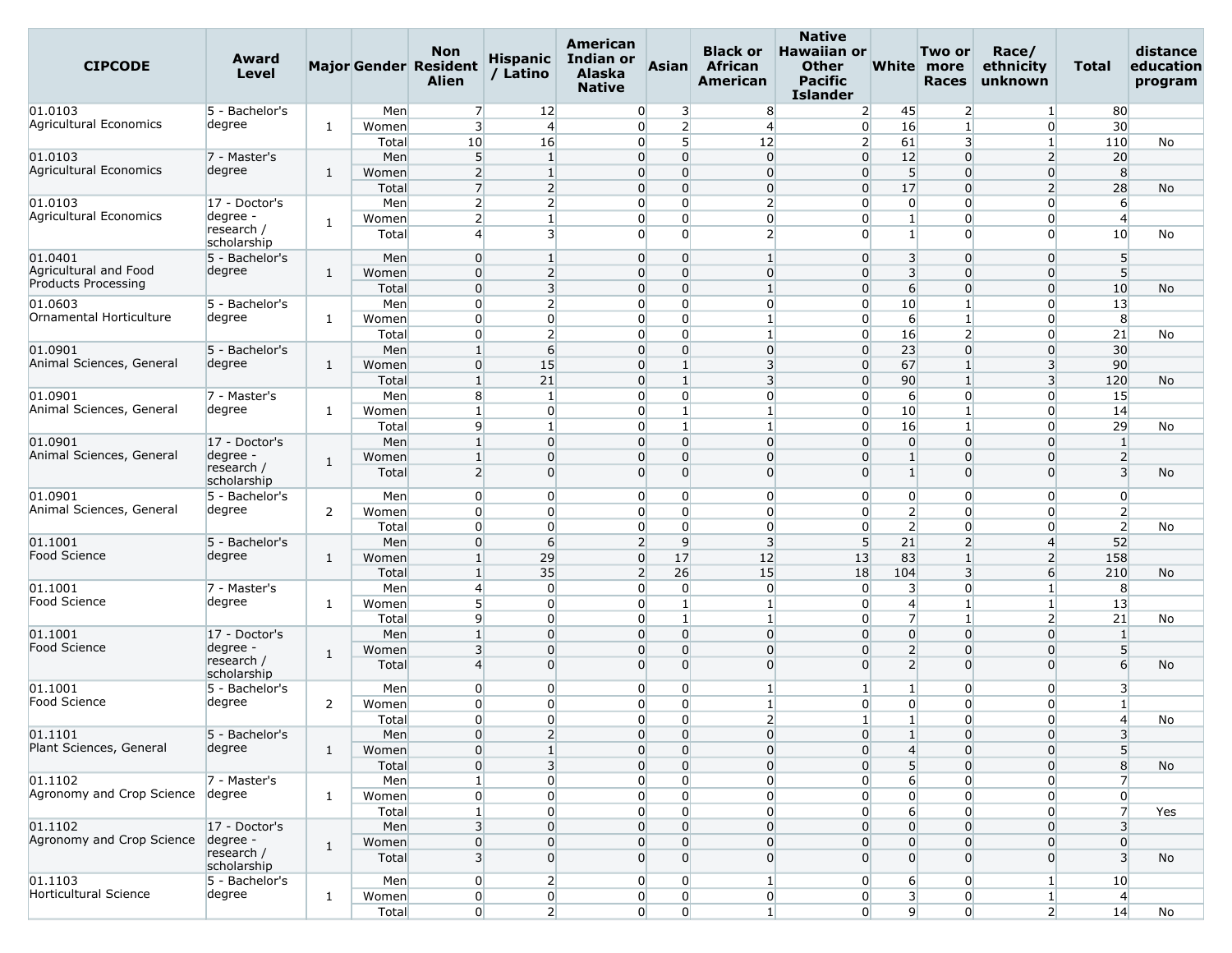| <b>CIPCODE</b>                        | Award<br>Level            |              |                | Non<br>Major Gender Resident<br><b>Alien</b> | <b>Hispanic</b><br>/ Latino    | American<br>Indian or<br><b>Alaska</b><br><b>Native</b> | <b>Asian</b>                  | <b>Black or</b><br>African<br>American | <b>Native</b><br><b>Hawaiian or</b><br><b>Other</b><br><b>Pacific</b><br>Islander |                                            | Two or<br><b>White</b> more<br><b>Races</b> | Race/<br>ethnicity<br>unknown | Total               | distance<br>education<br>program |
|---------------------------------------|---------------------------|--------------|----------------|----------------------------------------------|--------------------------------|---------------------------------------------------------|-------------------------------|----------------------------------------|-----------------------------------------------------------------------------------|--------------------------------------------|---------------------------------------------|-------------------------------|---------------------|----------------------------------|
| 01.1103                               | 7 - Master's              | 1            | Men            | $\overline{4}$                               | $\overline{0}$                 | $\overline{0}$                                          | $\overline{0}$                | $\overline{0}$                         | $\overline{0}$                                                                    | 3                                          | $\overline{0}$                              | $\overline{0}$                | 7                   |                                  |
| Horticultural Science                 | degree                    |              | Women          | $\overline{3}$                               | $\overline{2}$                 | $\overline{0}$                                          | $\Omega$                      | $\overline{0}$                         | $\overline{0}$                                                                    | $\overline{4}$                             | $\Omega$                                    | $\overline{0}$                | 9                   |                                  |
|                                       |                           |              | Total          | 7                                            | $\overline{2}$                 | $\overline{0}$                                          | $\Omega$                      | $\overline{0}$                         | $\overline{0}$                                                                    | $\overline{7}$                             | $\overline{0}$                              | $\overline{0}$                | 16                  | No                               |
| 01.1103                               | 17 - Doctor's             |              | Men            | $\overline{2}$                               | $\mathbf 0$                    | $\Omega$                                                | $\mathbf 0$                   |                                        | $\overline{0}$                                                                    | $\mathbf{1}$                               | $\Omega$                                    | 0                             | 4                   |                                  |
| <b>Horticultural Science</b>          | degree -<br>research /    | 1            | Women          | $\mathbf{1}$                                 | $\overline{0}$                 | $\overline{0}$                                          | $\overline{0}$                | $\overline{0}$                         | $\overline{0}$                                                                    | $\overline{0}$                             | $\Omega$                                    | $\overline{0}$                | $\mathbf{1}$        |                                  |
|                                       | scholarship               |              | Total          | 3                                            | $\overline{0}$                 | $\overline{0}$                                          | $\Omega$                      | $\mathbf{1}$                           | $\overline{0}$                                                                    | $1\overline{ }$                            | $\Omega$                                    | $\overline{0}$                | 5 <sup>1</sup>      | No                               |
| 01.1199                               | 18 - Doctor's             |              | Men            | $\overline{0}$                               | $\Omega$                       | $\overline{0}$                                          | $\overline{0}$                | $\Omega$                               | $\overline{0}$                                                                    | 3                                          | $\Omega$                                    | $\Omega$                      | 3                   |                                  |
| Plant Sciences, Other                 | degree -                  | 1            | Women          | $\overline{0}$                               | $\Omega$                       | $\Omega$                                                | $\Omega$                      | $\overline{0}$                         | $\overline{0}$                                                                    | $\overline{0}$                             | $\Omega$                                    | $\overline{0}$                | $\Omega$            |                                  |
|                                       | professional              |              | Total          | $\overline{0}$                               | $\Omega$                       | $\overline{0}$                                          | $\Omega$                      | $\Omega$                               | $\overline{0}$                                                                    | $\overline{\mathbf{3}}$                    | $\Omega$                                    | $\Omega$                      | 3                   | No                               |
|                                       | practice                  |              |                |                                              |                                |                                                         |                               |                                        |                                                                                   |                                            |                                             |                               |                     |                                  |
| 01.1201<br>Soil Science and Agronomy, | 5 - Bachelor's<br>degree  |              | Men            | $\overline{0}$                               | $\mathbf{1}$                   | $\overline{0}$                                          | $\overline{0}$                | $\overline{0}$<br>$\Omega$             | $\overline{0}$                                                                    | $\overline{0}$                             | $\overline{0}$                              | $\overline{0}$                | 1                   |                                  |
| General                               |                           | 1            | Women<br>Total | $\overline{0}$<br>$\overline{0}$             | $\overline{0}$<br>$\mathbf{1}$ | $\overline{0}$<br>$\overline{0}$                        | $\overline{0}$<br>$\mathbf 0$ | $\overline{0}$                         | $\overline{0}$<br>$\overline{0}$                                                  | $\overline{4}$<br>$\overline{4}$           | $\overline{0}$<br>$\overline{0}$            | $\overline{0}$<br>$\Omega$    | 4<br>5              |                                  |
| 01.1201                               | 7 - Master's              |              | Men            | $\overline{0}$                               | $\mathbf{1}$                   | $\overline{0}$                                          | $\overline{0}$                | $\overline{0}$                         | $\overline{0}$                                                                    | 13                                         | $\overline{0}$                              | $\overline{0}$                | 14                  | No                               |
| Soil Science and Agronomy,            | degree                    | 1            | Women          | $\overline{2}$                               | $\Omega$                       | $\overline{0}$                                          | $\Omega$                      | $\Omega$                               | $\overline{0}$                                                                    | 8                                          | $\Omega$                                    | $\mathbf{1}$                  | 11                  |                                  |
| General                               |                           |              | Total          | $\overline{2}$                               | $\mathbf{1}$                   | $\overline{0}$                                          | $\overline{0}$                | $\Omega$                               | $\overline{0}$                                                                    | 21                                         | $\Omega$                                    | 1 <sup>1</sup>                | 25                  | Yes                              |
| 01.1201                               | 17 - Doctor's             |              | Men            | $\overline{4}$                               | $\overline{0}$                 | $\Omega$                                                | $\overline{0}$                | $\overline{0}$                         | $\overline{0}$                                                                    | $\overline{2}$                             | $\overline{0}$                              | $\overline{0}$                | 6                   |                                  |
| Soil Science and Agronomy,            | degree ·                  |              | Women          | 5 <sup>1</sup>                               | $\Omega$                       | $\overline{0}$                                          | $\Omega$                      | $\overline{0}$                         | $\overline{0}$                                                                    | $\overline{4}$                             | $\Omega$                                    | $\overline{0}$                | 9                   |                                  |
| General                               | research /                | 1            | Total          | 9                                            | $\Omega$                       | $\Omega$                                                | $\overline{0}$                | $\Omega$                               | $\Omega$                                                                          | 6                                          | $\Omega$                                    | 0                             | 15                  | No                               |
|                                       | scholarship               |              |                |                                              |                                |                                                         |                               |                                        |                                                                                   |                                            |                                             |                               |                     |                                  |
| 03.0104                               | 5 - Bachelor's            |              | Men            | $\overline{0}$                               | 5 <sup>5</sup>                 | $\overline{0}$                                          | $\overline{0}$                | $\overline{0}$                         | $\overline{0}$                                                                    | 10                                         | $\mathbf{1}$                                | $\overline{0}$                | 16                  |                                  |
| <b>Environmental Science</b>          | degree                    | 1            | Women          | $\overline{0}$                               | 5                              | $\Omega$                                                | $\overline{2}$                | $\overline{2}$                         | $\overline{0}$                                                                    | 17                                         |                                             | $\mathbf{1}$                  | 28                  |                                  |
|                                       |                           |              | Total          | $\overline{0}$                               | 10                             | $\overline{0}$                                          | $\overline{2}$                | $\overline{2}$                         | $\overline{0}$                                                                    | 27                                         | $\overline{2}$                              | 1 <sup>1</sup>                | 44                  | No                               |
| 03.0301<br>Fishing and Fisheries      | 7 - Master's              |              | Men            | $\mathbf{1}$                                 | $\overline{0}$                 | $\overline{0}$                                          | $\Omega$                      | $\overline{0}$                         | $\overline{0}$                                                                    | $\overline{4}$                             | $\Omega$                                    | $\mathbf{1}$                  | 6                   |                                  |
| Sciences and Management               | degree                    | 1            | Women          | $\mathbf{1}$                                 | $\Omega$                       | $\overline{0}$                                          | $\Omega$                      | $\overline{0}$                         | $\overline{0}$                                                                    | 8                                          | $\Omega$                                    | $\overline{0}$                | 9                   |                                  |
|                                       |                           |              | Total          | $\overline{2}$<br>$\overline{0}$             | $\overline{0}$<br>$\Omega$     | $\overline{0}$                                          | $\overline{0}$<br>$\Omega$    | $\overline{0}$<br>$\Omega$             | $\overline{0}$<br>$\overline{0}$                                                  | 12                                         | $\overline{0}$<br>$\Omega$                  | $1 \vert$                     | 15                  | Yes                              |
| 03.0301<br>Fishing and Fisheries      | 17 - Doctor's<br>degree - |              | Men            | $\overline{0}$                               | $\overline{0}$                 | $\overline{0}$<br>$\overline{0}$                        | $\Omega$                      | $\Omega$                               | $\overline{0}$                                                                    | $1\overline{ }$<br>$\overline{\mathbf{3}}$ | $\Omega$                                    | $\overline{0}$<br>$\Omega$    | 1<br>$\overline{3}$ |                                  |
| Sciences and Management               | research /<br>scholarship | 1            | Women<br>Total | $\overline{0}$                               | $\overline{0}$                 | $\Omega$                                                | $\overline{0}$                | $\Omega$                               | $\overline{0}$                                                                    | $\overline{4}$                             | $\Omega$                                    | $\Omega$                      | $\overline{4}$      | No                               |
| 03.0501                               | 5 - Bachelor's            |              | Men            | $\overline{0}$                               | $\overline{0}$                 | $\overline{0}$                                          | $\overline{0}$                | $\overline{0}$                         | $\overline{0}$                                                                    | 16                                         | $\overline{0}$                              | $\overline{0}$                | 16                  |                                  |
| Forestry, General                     | degree                    | 1            | Women          | $\overline{0}$                               | $\overline{2}$                 | $\overline{0}$                                          | $\overline{0}$                | $\mathbf{1}$                           | $\overline{0}$                                                                    | 15                                         | $\Omega$                                    | $1 \vert$                     | 19                  |                                  |
|                                       |                           |              | Total          | $\overline{0}$                               | $\overline{2}$                 | $\overline{0}$                                          | $\overline{0}$                | $\mathbf{1}$                           | $\overline{0}$                                                                    | 31                                         | $\overline{0}$                              | 1 <sup>1</sup>                | 35                  | No                               |
| 03.0501                               | 7 - Master's              |              | Men            | 3                                            | $\Omega$                       | $\overline{0}$                                          | $\Omega$                      | $\Omega$                               | $\overline{0}$                                                                    | 8                                          | $\Omega$                                    | 1                             | 12                  |                                  |
| Forestry, General                     | degree                    | 1            | Women          | $\overline{2}$                               | $\mathbf{1}$                   | $\overline{0}$                                          | $\overline{0}$                | $\overline{0}$                         | $\overline{0}$                                                                    | 5 <sup>5</sup>                             | $\Omega$                                    | $\overline{0}$                | 8                   |                                  |
|                                       |                           |              | Total          | 5 <sup>1</sup>                               | $\mathbf{1}$                   | $\overline{0}$                                          | $\overline{0}$                | $\Omega$                               | $\overline{0}$                                                                    | 13                                         | $\Omega$                                    | $\mathbf{1}$                  | 20                  | Yes                              |
| 03.0501                               | 17 - Doctor's             |              | Men            | $\overline{2}$                               | $\overline{0}$                 | $\overline{0}$                                          | $\mathbf{1}$                  | $\Omega$                               | $\overline{0}$                                                                    | $\overline{\mathbf{3}}$                    | $\Omega$                                    | $\overline{0}$                | 6                   |                                  |
| Forestry, General                     | degree -                  | 1            | Women          | $\overline{0}$                               | $\overline{0}$                 | $\Omega$                                                | $\overline{0}$                | $\overline{0}$                         | $\overline{0}$                                                                    | $\overline{0}$                             | $\overline{0}$                              | $\overline{0}$                | $\overline{0}$      |                                  |
|                                       | research /<br>scholarship |              | Total          | $\overline{2}$                               | $\overline{0}$                 | $\overline{0}$                                          | $\mathbf{1}$                  | $\Omega$                               | $\Omega$                                                                          | $\overline{3}$                             | $\Omega$                                    | $\overline{0}$                | $6 \overline{6}$    | No                               |
| 03.0601                               | 5 - Bachelor's            |              | Men            | $\overline{0}$                               | $\overline{0}$                 | $\overline{0}$                                          | 1                             | $\overline{0}$                         | $\overline{0}$                                                                    | 13                                         | $\overline{0}$                              | $\overline{0}$                | 14                  |                                  |
| Wildlife, Fish and Wildlands          | degree                    | 1            | Women          | $\mathbf{1}$                                 | $6 \overline{6}$               |                                                         | $\overline{0}$<br>$\Omega$    | 1                                      | $\overline{0}$                                                                    | 24                                         | $\Omega$                                    | $\Omega$                      | 32                  |                                  |
| Science and Management                |                           |              | Total          | $\mathbf{1}$                                 | 6                              | $\overline{0}$                                          | $\vert$ 1                     | $\mathbf{1}$                           | $\overline{0}$                                                                    | 37                                         | $\overline{0}$                              | $\overline{0}$                | 46                  | No                               |
| 03.0601                               | 7 - Master's              |              | Men            | $\overline{0}$                               | $\overline{0}$                 | $\overline{0}$                                          | $\overline{0}$                | $\overline{0}$                         | $\overline{0}$                                                                    | $\overline{\mathbf{3}}$                    | $\overline{0}$                              | $\overline{0}$                | 3 <sup>1</sup>      |                                  |
| Wildlife, Fish and Wildlands          | degree                    | $\mathbf{1}$ | Women          | $\overline{0}$                               | $\mathbf{1}$                   | $\overline{0}$                                          | $\overline{0}$                | $\overline{0}$                         | $\overline{0}$                                                                    | $\overline{3}$                             | $\Omega$                                    | $\overline{0}$                | $\overline{4}$      |                                  |
| Science and Management                |                           |              | Total          | $\overline{0}$                               | $\mathbf{1}$                   | $\overline{0}$                                          | $\overline{0}$                | $\overline{0}$                         | $\overline{0}$                                                                    | $6 \overline{6}$                           | $\Omega$                                    | $\overline{0}$                | 7                   | No                               |
| 03.0601                               | 17 - Doctor's             |              | Men            | $\overline{2}$                               | $\overline{0}$                 | $\overline{0}$                                          | $\overline{0}$                | $\overline{0}$                         | $\overline{0}$                                                                    | $1\overline{ }$                            | $\overline{0}$                              | $1\overline{ }$               | $\overline{4}$      |                                  |
| Wildlife, Fish and Wildlands          | degree -                  | 1            | Women          | $\overline{0}$                               | $\overline{0}$                 | $\overline{0}$                                          | $\overline{0}$                | $\overline{0}$                         | $\overline{0}$                                                                    | $1\overline{ }$                            | $\Omega$                                    | $1\vert$                      | $\overline{2}$      |                                  |
| Science and Management                | research /<br>scholarship |              | Total          | 2 <sup>1</sup>                               | $\overline{0}$                 | $\overline{0}$                                          | $\Omega$                      | $\overline{0}$                         | $\overline{0}$                                                                    | $\overline{2}$                             | $\Omega$                                    | $\overline{2}$                | $6 \overline{6}$    | No                               |
| 03.0601                               | $5 - Bachelor's$          |              | Men            | $\overline{0}$                               | $\overline{0}$                 | $\overline{0}$                                          | $\overline{0}$                | $\overline{0}$                         | $\overline{0}$                                                                    | $\overline{0}$                             | $\overline{0}$                              | $\overline{0}$                | $\overline{0}$      |                                  |
| Wildlife, Fish and Wildlands          | degree                    | 2            | Women          | $\overline{0}$                               | $\overline{0}$                 | $\overline{0}$                                          | $\overline{0}$                | $\overline{0}$                         | $\overline{0}$                                                                    | $\mathbf{1}$                               | $\overline{0}$                              | $\overline{0}$                | $\mathbf{1}$        |                                  |
| Science and Management                |                           |              | Total          | $\overline{0}$                               | $\overline{0}$                 | $\overline{0}$                                          | $\overline{0}$                | $\overline{0}$                         | $\overline{0}$                                                                    | 1 <sup>1</sup>                             | $\overline{0}$                              | $\overline{0}$                | $\mathbf{1}$        | No                               |
| 04.0201                               | 5 - Bachelor's            | $\mathbf{1}$ | Men            | $\overline{0}$                               | 13                             | $\mathbf{1}$                                            | 5                             | $\overline{0}$                         | $\overline{2}$                                                                    | 26                                         | $\overline{2}$                              | $\overline{0}$                | 49                  |                                  |
| Architecture                          | degree                    |              | Women          | $\overline{0}$                               | 8 <sup>1</sup>                 | $\overline{0}$                                          | $\overline{4}$                | $\overline{2}$                         | $\overline{0}$                                                                    | 24                                         | $\overline{0}$                              | 2 <sup>1</sup>                | 40                  |                                  |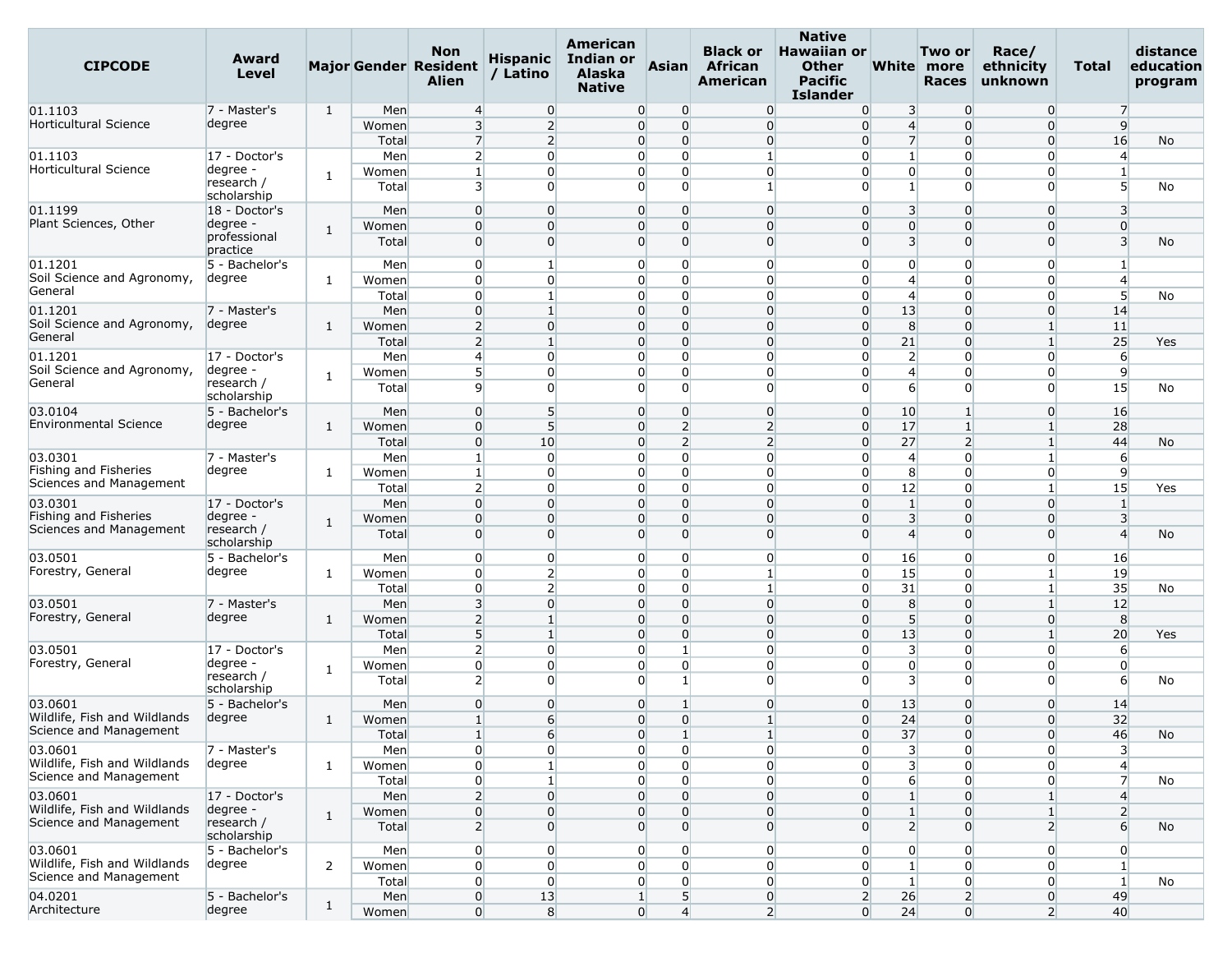| <b>CIPCODE</b>                      | Award<br>Level            |              |       | <b>Non</b><br><b>Major Gender Resident</b><br>Alien | <b>Hispanic</b><br>/ Latino | American<br>Indian or<br>Alaska<br><b>Native</b> | <b>Asian</b>                              | <b>Black or</b><br>African<br>American | <b>Native</b><br><b>Hawaiian or</b><br><b>Other</b><br><b>Pacific</b><br><b>Islander</b> |                                  | Two or<br>White more<br><b>Races</b> | Race/<br>ethnicity<br>unknown | Total                   | distance<br>education<br>program |
|-------------------------------------|---------------------------|--------------|-------|-----------------------------------------------------|-----------------------------|--------------------------------------------------|-------------------------------------------|----------------------------------------|------------------------------------------------------------------------------------------|----------------------------------|--------------------------------------|-------------------------------|-------------------------|----------------------------------|
|                                     |                           |              | Total | $\overline{0}$                                      | 21                          | 1 <sup>1</sup>                                   | $\overline{9}$                            | $\overline{2}$                         | $\overline{2}$                                                                           | 50                               | $\overline{2}$                       | $\overline{2}$                | 89                      | No                               |
| 04.0201                             | 7 - Master's              |              | Men   | 5 <sup>1</sup>                                      | $\overline{3}$              |                                                  | $\overline{0}$<br>$\Omega$                | $\overline{0}$                         | $\overline{0}$                                                                           | 8                                | $\Omega$                             | 2 <sup>1</sup>                | 18                      |                                  |
| Architecture                        | degree                    | 1            | Women | 11                                                  | $\overline{2}$              |                                                  | $\overline{0}$<br>$\mathbf{1}$            | $\mathbf{1}$                           | $\overline{0}$                                                                           | 8                                | $\overline{0}$                       | $\overline{2}$                | 25                      |                                  |
|                                     |                           |              | Total | 16                                                  | 5                           | $\overline{0}$                                   | $\mathbf{1}$                              | 1                                      | $\overline{0}$                                                                           | 16                               | $\Omega$                             | $\overline{4}$                | 43                      | Yes                              |
| 04.0201                             | 17 - Doctor's             |              | Men   | $5\overline{)}$                                     | $\overline{0}$              |                                                  | $\overline{0}$<br>$\overline{0}$          | $\overline{0}$                         | $\overline{0}$                                                                           | $\overline{\mathbf{3}}$          | $\mathbf 0$                          | $\mathbf{1}$                  | 9                       |                                  |
| Architecture                        | degree -<br>research /    | $\mathbf{1}$ | Women | $\mathbf{1}$                                        | $\overline{0}$              |                                                  | $\overline{0}$<br>0                       | $\mathbf{1}$                           | $\Omega$                                                                                 | $\mathbf{1}$                     | $\Omega$                             | $\overline{0}$                | $\overline{3}$          |                                  |
|                                     | scholarship               |              | Total | $6 \overline{}$                                     | $\Omega$                    |                                                  | $\overline{0}$<br>$\Omega$                | $\mathbf{1}$                           | $\Omega$                                                                                 | $\overline{4}$                   | $\Omega$                             | 1                             | 12                      | No                               |
| 04.0301                             | 7 - Master's              |              | Men   | $\overline{2}$                                      | $\overline{0}$              |                                                  | 0<br>1                                    | $\overline{0}$                         | $\overline{0}$                                                                           | $\overline{\mathbf{3}}$          | $\Omega$                             | $\overline{0}$                | 6                       |                                  |
| City/Urban, Community and           | degree                    | 1            | Women | $\overline{0}$                                      | 1                           |                                                  | $\overline{0}$<br>$\mathbf{1}$            | $\mathbf{1}$                           | $\overline{0}$                                                                           | 9                                | $\Omega$                             | $\mathbf{1}$                  | 13                      |                                  |
| Regional Planning                   |                           |              | Total | $\overline{2}$                                      | $\mathbf{1}$                |                                                  | $\overline{2}$<br>$\overline{0}$          | $\mathbf{1}$                           | $\overline{0}$                                                                           | 12                               | $\Omega$                             | $\mathbf{1}$                  | 19                      | Yes                              |
| 04.0601                             | 5 - Bachelor's            |              | Men   | $\overline{0}$                                      | $\overline{0}$              |                                                  | $\overline{0}$<br>$\overline{0}$          | $\mathbf{1}$                           | $\overline{0}$                                                                           | $\overline{\mathbf{3}}$          | $\Omega$                             | $\overline{0}$                | $\overline{4}$          |                                  |
| Landscape Architecture              | degree                    | 1            | Women | $\overline{0}$                                      | $\overline{0}$              |                                                  | $\overline{0}$<br>0                       | $\mathbf{1}$                           | $\overline{0}$                                                                           | $\overline{4}$                   | $\Omega$                             | $\overline{0}$                | 5                       |                                  |
|                                     |                           |              | Total | $\overline{0}$                                      | $\overline{0}$              |                                                  | $\overline{0}$<br>$\overline{0}$          | $\overline{2}$                         | $\overline{0}$                                                                           | $\overline{7}$                   | $\mathbf 0$                          | $\overline{0}$                | $\overline{9}$          | No                               |
| 04.0601                             | 7 - Master's              |              | Men   | $\mathbf{1}$                                        | $\overline{0}$              |                                                  | $\overline{0}$<br>$\overline{0}$          | $\overline{0}$                         | $\overline{0}$                                                                           | $\overline{\mathbf{3}}$          | $\overline{0}$                       | $\overline{0}$                | $\overline{4}$          |                                  |
| Landscape Architecture              | degree                    | 1            | Women | $\overline{4}$                                      | $\overline{0}$              |                                                  | 0<br>0                                    | 1                                      | $\Omega$                                                                                 | $\overline{\mathbf{3}}$          | $\Omega$                             | $\Omega$                      | 8                       |                                  |
|                                     |                           |              | Total | $5\overline{)}$                                     | $\overline{0}$              |                                                  | $\overline{0}$<br>$\overline{0}$          | $\mathbf{1}$                           | $\overline{0}$                                                                           | $6 \overline{}$                  | $\overline{0}$                       | $\overline{0}$                | 12                      | No                               |
| 05.0103                             | 5 - Bachelor's            |              | Men   | $\overline{0}$                                      | $\Omega$                    |                                                  | $\overline{0}$<br>$\Omega$                | $\Omega$                               | $\Omega$                                                                                 | $\overline{0}$                   | $\Omega$                             | $\overline{0}$                | $\overline{0}$          |                                  |
| Asian Studies/Civilization          | degree                    | 1            | Women | $\overline{0}$                                      | $\Omega$                    |                                                  | 0<br>0                                    | $\Omega$                               | $\Omega$                                                                                 | $\overline{0}$                   | $\Omega$                             | $\Omega$                      | $\Omega$                |                                  |
|                                     |                           |              | Total | $\overline{0}$                                      | $\overline{0}$              |                                                  | $\overline{0}$<br>$\overline{0}$          | $\overline{0}$                         | $\overline{0}$                                                                           | $\overline{0}$                   | $\mathbf 0$                          | $\overline{0}$                | $\overline{0}$          | No                               |
| 05.0107                             | 7 - Master's              |              | Men   | $\overline{0}$                                      | $\mathbf{1}$                |                                                  | $\overline{0}$<br>$\overline{0}$          | $\overline{0}$                         | $\overline{0}$                                                                           | $\overline{2}$                   | $\Omega$                             | $\overline{0}$                | $\overline{\mathbf{3}}$ |                                  |
| Latin American Studies              | degree                    | 1            | Women | $\mathbf{1}$                                        | $\overline{2}$              |                                                  | $\Omega$<br>$\overline{0}$                | $\Omega$                               | $\overline{0}$                                                                           | 6                                | $\Omega$                             | $\Omega$                      | $\overline{9}$          |                                  |
|                                     |                           |              | Total | 1                                                   | 3 <sup>l</sup>              |                                                  | 0<br>$\overline{0}$                       | $\overline{0}$                         | $\overline{0}$                                                                           | 8                                | 0                                    | $\overline{0}$                | 12                      | No                               |
| 05.0207<br><b>Women's Studies</b>   | 5 - Bachelor's            |              | Men   | $\overline{0}$                                      | $\Omega$                    |                                                  | $\overline{0}$<br>$\overline{0}$          | $\mathbf{1}$                           | $\overline{0}$                                                                           | $\overline{0}$                   | $\Omega$                             | $\overline{0}$                | $\mathbf{1}$            |                                  |
|                                     | degree                    | 1            | Women | $\overline{0}$                                      | $\overline{3}$              |                                                  | 0<br>$\overline{0}$                       | $5\overline{)}$                        | $\overline{0}$                                                                           | 9                                | $\Omega$                             | $\overline{0}$                | 17                      |                                  |
|                                     |                           |              | Total | $\overline{0}$                                      | 3                           |                                                  | 0<br>0                                    | 6                                      | $\Omega$                                                                                 | $\overline{9}$                   | $\Omega$                             | $\overline{0}$                | 18                      | No                               |
| 05.0207                             | 7 - Master's              |              | Men   | $\overline{0}$                                      | $\overline{0}$              |                                                  | $\overline{0}$<br>$\overline{0}$          | $\Omega$                               | $\overline{0}$                                                                           | $\overline{0}$                   | $\Omega$                             | $\Omega$                      | $\overline{0}$          |                                  |
| Women's Studies                     | degree                    | 1            | Women | $\overline{0}$                                      | $\overline{0}$              |                                                  | $\overline{0}$<br>$\vert$ 1               | $\overline{0}$                         | $\overline{0}$                                                                           | $\overline{4}$                   | $\Omega$                             | $\overline{0}$                | 5                       |                                  |
|                                     |                           |              | Total | $\overline{0}$                                      | $\overline{0}$              |                                                  | 0<br>$\mathbf{1}$                         | $\overline{0}$                         | $\overline{0}$                                                                           | $\overline{4}$                   | $\Omega$                             | $\Omega$                      | 5                       | No                               |
| 05.0207<br>Women's Studies          | 5 - Bachelor's            |              | Men   | $\overline{0}$                                      | $\overline{0}$              |                                                  | 0<br>$\overline{0}$                       | $\mathbf{1}$                           | $\Omega$                                                                                 | $\overline{0}$                   | $\Omega$                             | $\Omega$                      |                         |                                  |
|                                     | degree                    | 2            | Women | $\overline{0}$                                      | $\mathbf{1}$                |                                                  | $\overline{0}$<br>$\overline{0}$          | $\overline{2}$                         | $\overline{0}$                                                                           | $\overline{2}$                   | $\mathbf 0$                          | $\overline{0}$                | 5 <sup>5</sup>          |                                  |
|                                     |                           |              | Total | $\overline{0}$                                      | $\mathbf{1}$                |                                                  | $\overline{0}$<br>$\Omega$                | $\overline{3}$                         | $\overline{0}$                                                                           | $\overline{2}$                   | $\Omega$                             | $\overline{0}$                | 6                       | No                               |
| 09.0102<br>Mass Communication/Media | 7 - Master's              |              | Men   | $\overline{0}$                                      | $\overline{0}$              |                                                  | $\overline{0}$<br>$\overline{0}$          | $\overline{2}$                         | $\overline{0}$                                                                           | 8                                | $\Omega$                             | $\overline{2}$                | 12                      |                                  |
| <b>Studies</b>                      | degree                    | 1            | Women | 16                                                  | $\overline{0}$              |                                                  | $\overline{0}$<br>5 <sup>1</sup>          | $\mathbf{1}$                           | $\mathbf{1}$                                                                             | 10                               | 0                                    | $\overline{0}$                | 33                      |                                  |
|                                     |                           |              | Total | 16                                                  | $\overline{0}$              |                                                  | 5 <sup>1</sup><br>$\overline{0}$          | $\overline{3}$                         | $\mathbf{1}$                                                                             | 18                               | $\Omega$                             | $\overline{2}$                | 45                      | Yes                              |
| 09.0102<br>Mass Communication/Media | 17 - Doctor's<br>degree - |              | Men   | 1                                                   | $\overline{0}$              |                                                  | 0<br>0                                    | $\Omega$                               | $\overline{0}$                                                                           | $\overline{0}$                   | $\Omega$                             | $\mathbf{1}$                  | $\overline{2}$          |                                  |
| <b>Studies</b>                      | research /                | 1            | Women | 9                                                   | $\overline{2}$              |                                                  | 0<br>0                                    | $\overline{0}$<br>$\Omega$             | $\Omega$<br>$\Omega$                                                                     | $\overline{4}$<br>$\overline{4}$ | $\Omega$                             | $\overline{0}$                | 15                      |                                  |
|                                     | scholarship               |              | Total | 10                                                  | $\overline{2}$              |                                                  | $\overline{0}$<br>0                       |                                        |                                                                                          |                                  | $\Omega$                             | 1                             | 17                      | No                               |
| 09.0401                             | 5 - Bachelor's            |              | Men   | $\overline{0}$                                      | $\overline{7}$              |                                                  | $\overline{0}$<br>2                       | 3                                      | $\overline{0}$                                                                           | 32                               | 0                                    | 3                             | 47                      |                                  |
| Journalism                          | degree                    | 1            | Women | $\overline{2}$                                      | 20                          |                                                  | $\overline{0}$<br>3                       | $6 \overline{}$                        | $\overline{0}$                                                                           | 66                               | $\mathbf{1}$                         | $\overline{\mathbf{3}}$       | 101                     |                                  |
|                                     |                           |              | Total | $\overline{2}$                                      | 27                          |                                                  | O.<br>5                                   | $\mathsf{q}$                           | $\Omega$                                                                                 | 98                               |                                      | $6 \mid$                      | 148                     | No                               |
| 09.0701                             | 5 - Bachelor's            |              | Men   | $\overline{0}$                                      | 15                          |                                                  | $\overline{\mathbf{3}}$<br>$\overline{0}$ | $\overline{4}$                         | $\overline{0}$                                                                           | 37                               | $\overline{0}$                       | 3 <sup>1</sup>                | 62                      |                                  |
| Radio and Television                | degree                    | $\mathbf{1}$ | Women | $\mathbf{1}$                                        | 36                          |                                                  | 5 <sup>1</sup><br>$\overline{0}$          | 15                                     | $\overline{0}$                                                                           | 67                               | $\overline{9}$                       | 7 <sup>1</sup>                | 140                     |                                  |
|                                     |                           |              | Total | $\mathbf{1}$                                        | 51                          |                                                  | 0<br>8                                    | 19                                     | $\overline{0}$                                                                           | 104                              | 9                                    | 10                            | 202                     | No                               |
| 09.0902                             | 5 - Bachelor's            |              | Men   | 1                                                   | $\overline{\mathbf{3}}$     |                                                  | $\overline{0}$<br>$\overline{0}$          | 2                                      | $\overline{0}$                                                                           | 12                               | $\overline{0}$                       | $\overline{0}$                | 18                      |                                  |
| Public Relations/Image              | degree                    | $\mathbf{1}$ | Women | $\overline{0}$                                      | 23                          |                                                  | $\overline{0}$<br>$\overline{\mathbf{3}}$ | 11                                     | $\mathbf{1}$                                                                             | 99                               | $\overline{\mathbf{3}}$              | 6 <sup>1</sup>                | 146                     |                                  |
| Management                          |                           |              | Total | $\mathbf{1}$                                        | 26                          |                                                  | $\overline{0}$<br>3                       | 13                                     | $\mathbf{1}$                                                                             | 111                              | 3                                    | $6 \overline{}$               | 164                     | No                               |
| 09.0903                             | 5 - Bachelor's            |              | Men   | $\mathbf{1}$                                        | 13                          |                                                  | $\overline{0}$<br>$\overline{2}$          | $\overline{4}$                         | $\mathbf{1}$                                                                             | 30 <sup>°</sup>                  |                                      | 5                             | 57                      |                                  |
| Advertising                         | degree                    | 1            | Women | $\overline{\mathbf{3}}$                             | 26                          |                                                  | $\overline{2}$<br>$\mathbf{1}$            | $\overline{2}$                         | $\overline{0}$                                                                           | 80                               | 4                                    | $\overline{2}$                | 120                     |                                  |
|                                     |                           |              | Total | $\overline{4}$                                      | 39                          |                                                  | 2<br>$\overline{3}$                       | $6 \overline{6}$                       | $\mathbf{1}$                                                                             | 110                              | 5                                    | $\overline{7}$                | 177                     | No                               |
| 09.0903                             | 7 - Master's              |              | Men   | $\mathbf{1}$                                        | $\overline{0}$              |                                                  | $\overline{0}$<br>$\overline{0}$          | $\overline{0}$                         | $\overline{0}$                                                                           | $\overline{0}$                   | $\overline{0}$                       | $\overline{0}$                | $\mathbf{1}$            |                                  |
| Advertising                         | degree                    | $\mathbf{1}$ | Women | $\overline{5}$                                      | $\overline{0}$              |                                                  | $\overline{0}$<br>$\overline{0}$          | $\mathbf{1}$                           | $\overline{0}$                                                                           | $\overline{0}$                   | $\overline{0}$                       | $\overline{0}$                | $6 \overline{6}$        |                                  |
|                                     |                           |              | Total | $6 \overline{6}$                                    | $\overline{0}$              |                                                  | $\overline{0}$<br>$\overline{0}$          | $\mathbf{1}$                           | $\overline{0}$                                                                           | $\overline{0}$                   | $\overline{0}$                       | $\overline{0}$                | $\overline{7}$          | No                               |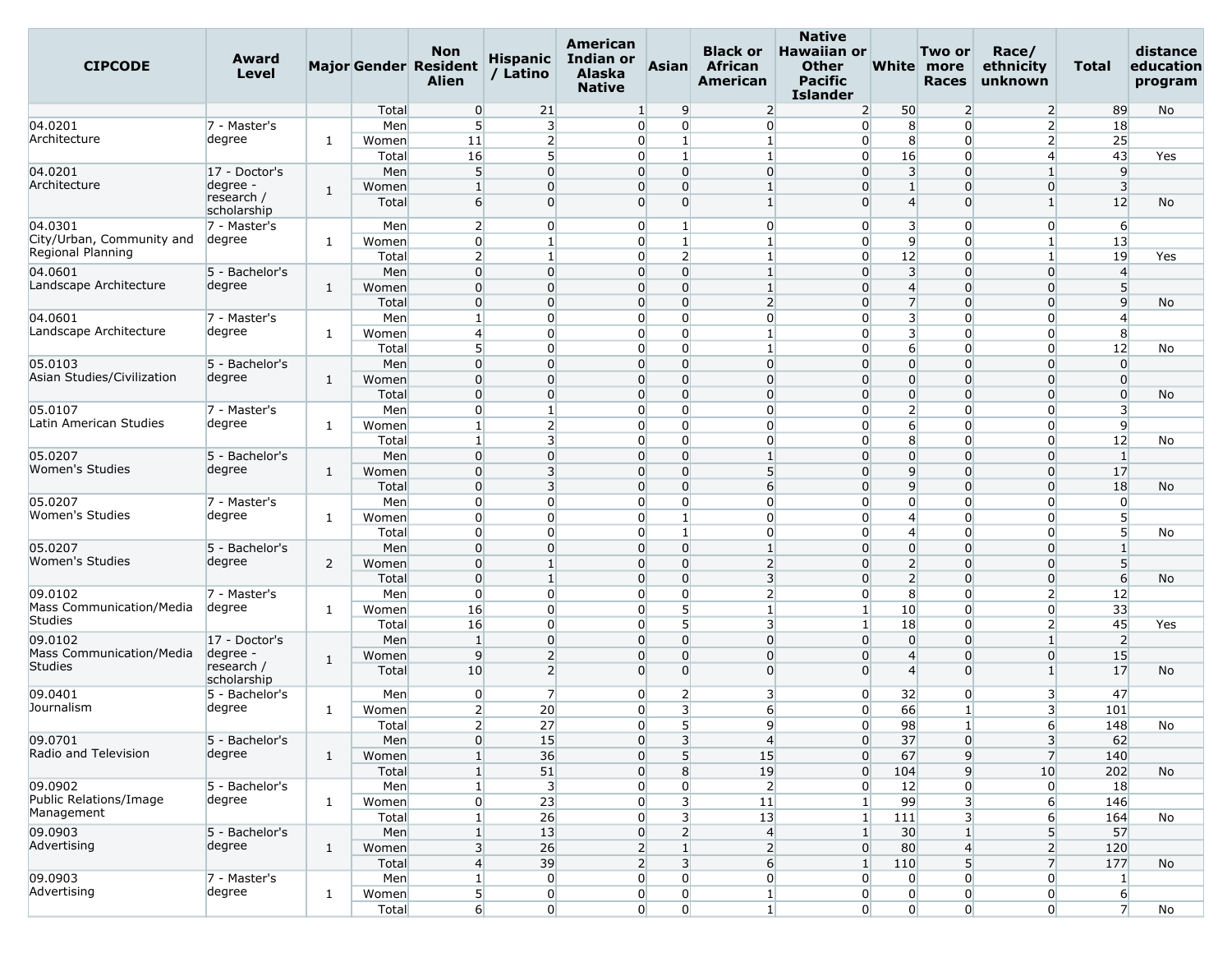| <b>CIPCODE</b>                             | Award<br>Level            |              |       | <b>Non</b><br><b>Major Gender Resident</b><br><b>Alien</b> | <b>Hispanic</b><br>/ Latino | American<br>Indian or<br><b>Alaska</b><br><b>Native</b> | <b>Asian</b>                     | <b>Black or</b><br>African<br>American | <b>Native</b><br><b>Hawaiian or</b><br><b>Other</b><br><b>Pacific</b><br>Islander |                         | Two or<br>White more<br><b>Races</b> | Race/<br>ethnicity<br>unknown | Total                   | distance<br>education<br>program |
|--------------------------------------------|---------------------------|--------------|-------|------------------------------------------------------------|-----------------------------|---------------------------------------------------------|----------------------------------|----------------------------------------|-----------------------------------------------------------------------------------|-------------------------|--------------------------------------|-------------------------------|-------------------------|----------------------------------|
| 11.0101                                    | 5 - Bachelor's            | $\mathbf{1}$ | Men   | $\overline{0}$                                             | $\overline{\mathbf{3}}$     |                                                         | $\overline{0}$<br>1              | $\overline{0}$                         | $\overline{0}$                                                                    | $\overline{\mathbf{3}}$ | $\overline{0}$                       | $\overline{0}$                | $\overline{7}$          |                                  |
| Computer and Information                   | degree                    |              | Women | $\overline{0}$                                             | $\overline{0}$              |                                                         | $\overline{0}$<br>$\overline{0}$ | $\overline{0}$                         | $\overline{0}$                                                                    | $\overline{2}$          | $\Omega$                             | $\overline{0}$                | $\overline{2}$          |                                  |
| Sciences, General                          |                           |              | Total | $\overline{0}$                                             | 3                           |                                                         | $\overline{0}$<br>$\mathbf{1}$   | $\overline{0}$                         | $\overline{0}$                                                                    | 5 <sup>1</sup>          | $\Omega$                             | $\overline{0}$                | $\overline{9}$          | No                               |
| 11.0101                                    | 7 - Master's              |              | Men   | 1                                                          | 0                           |                                                         | $\overline{0}$<br>$\overline{0}$ | $\Omega$                               | $\overline{0}$                                                                    | $\mathbf{1}$            | $\Omega$                             | $\overline{0}$                | 2                       |                                  |
| Computer and Information                   | degree                    | 1            | Women | $\overline{3}$                                             | $\mathbf{1}$                |                                                         | $\overline{0}$<br>$\mathbf{1}$   | $\overline{0}$                         | $\overline{0}$                                                                    | $\overline{0}$          | $\Omega$                             | $\overline{0}$                | 5 <sup>1</sup>          |                                  |
| Sciences, General                          |                           |              | Total | $\overline{4}$                                             | $\mathbf{1}$                |                                                         | $\overline{0}$<br>$\mathbf{1}$   | $\Omega$                               | $\Omega$                                                                          | $\mathbf{1}$            | $\Omega$                             | $\overline{0}$                | $\overline{7}$          | No                               |
| 11.0101                                    | 5 - Bachelor's            |              | Men   | $\overline{0}$                                             | $\Omega$                    |                                                         | $\overline{0}$<br>$\overline{0}$ | $\Omega$                               | $\Omega$                                                                          | $\overline{0}$          | $\Omega$                             | $\overline{0}$                | $\overline{0}$          |                                  |
| Computer and Information                   | degree                    | 2            | Women | $\overline{0}$                                             | $\mathbf{0}$                |                                                         | $\overline{0}$<br>$\overline{0}$ | $\overline{0}$                         | $\overline{0}$                                                                    | $\overline{0}$          | $\overline{0}$                       | $\overline{0}$                | $\overline{0}$          |                                  |
| Sciences, General                          |                           |              | Total | $\overline{0}$                                             | $\Omega$                    |                                                         | $\overline{0}$<br>$\overline{0}$ | $\Omega$                               | $\overline{0}$                                                                    | $\overline{0}$          | $\Omega$                             | $\overline{0}$                | $\Omega$                | No                               |
| 13.0301                                    | 7 - Master's              |              | Men   | $\overline{2}$                                             | $\overline{2}$              |                                                         | $\overline{0}$<br>$\mathbf{1}$   | $\overline{0}$                         | $\overline{0}$                                                                    | 13                      | $\Omega$                             | $\overline{0}$                | 18                      |                                  |
| Curriculum and Instruction                 | degree                    | 1            | Women | 1                                                          | $6 \overline{6}$            |                                                         | $\overline{0}$<br>$\mathbf{1}$   | $5\overline{)}$                        | $\overline{0}$                                                                    | 66                      | $\overline{0}$                       | $\mathbf{1}$                  | 80                      |                                  |
|                                            |                           |              | Total | $\overline{3}$                                             | 8                           |                                                         | $\overline{2}$<br>$\overline{0}$ | $5\overline{)}$                        | $\overline{0}$                                                                    | 79                      | $\Omega$                             | $1\vert$                      | 98                      | Yes                              |
| 13.0301                                    | 8 - Post-                 |              | Men   | $\overline{0}$                                             | 1                           |                                                         | $\overline{0}$<br>$\overline{0}$ | $\vert$                                | $\overline{0}$                                                                    | $\overline{2}$          | $\Omega$                             | $\overline{0}$                | $\overline{4}$          |                                  |
| Curriculum and Instruction                 | Master's                  | 1            | Women | $\overline{0}$                                             | $\mathbf{1}$                |                                                         | $\overline{0}$<br>$\overline{0}$ | $\overline{0}$                         | $\overline{0}$                                                                    | 9                       | $\Omega$                             | $\overline{0}$                | 10                      |                                  |
|                                            | certificates              |              | Tota  | $\overline{0}$                                             | $\overline{2}$              |                                                         | $\overline{0}$<br>$\Omega$       | $\mathbf{1}$                           | $\overline{0}$                                                                    | 11                      | $\Omega$                             | $\overline{0}$                | 14                      | Yes                              |
| 13.0301                                    | 17 - Doctor's             |              | Men   | $\overline{0}$                                             | $\mathbf{1}$                |                                                         | $\Omega$<br>$\overline{0}$       | $\Omega$                               | $\Omega$                                                                          | $\mathbf{1}$            | $\Omega$                             | $\overline{0}$                | $\overline{2}$          |                                  |
| Curriculum and Instruction                 | degree                    |              | Women | $\mathbf{1}$                                               | $\overline{2}$              |                                                         | $\overline{0}$<br>$\overline{0}$ | $\overline{0}$                         | $\overline{0}$                                                                    | 5 <sup>1</sup>          | $\mathbf 0$                          | $\overline{0}$                | 8                       |                                  |
|                                            | research /<br>scholarship | 1            | Total | 1                                                          | 3                           |                                                         | $\overline{0}$<br>$\Omega$       | $\Omega$                               | $\Omega$                                                                          | $6 \overline{6}$        | $\Omega$                             | $\overline{0}$                | 10                      | Yes                              |
| 13.0301                                    | 18 - Doctor's             |              | Men   | $\overline{0}$                                             | $\mathbf{1}$                |                                                         | $\overline{0}$<br>$\overline{0}$ | $\overline{0}$                         | $\Omega$                                                                          | $\overline{0}$          | $\overline{0}$                       | $\overline{0}$                | 1                       |                                  |
| Curriculum and Instruction                 | degree                    |              | Women | $\overline{0}$                                             | $\Omega$                    |                                                         | $\overline{0}$<br>$\mathbf{1}$   | $\Omega$                               | $\Omega$                                                                          | 3 <sup>l</sup>          | $\Omega$                             | $\overline{0}$                | $\overline{4}$          |                                  |
|                                            | professional<br>practice  | 1            | Total | $\overline{0}$                                             | $\mathbf{1}$                |                                                         | $\overline{0}$<br>$\mathbf{1}$   | $\Omega$                               | $\Omega$                                                                          | $\overline{\mathbf{3}}$ | $\Omega$                             | $\overline{0}$                | 5                       | Yes                              |
| 13.0301                                    | 19 - Doctor's             |              | Men   | $\overline{0}$                                             | $\overline{0}$              |                                                         | $\overline{0}$<br>$\overline{0}$ | $\overline{0}$                         | $\overline{0}$                                                                    | $\overline{0}$          | $\overline{0}$                       | $\overline{0}$                | $\overline{0}$          |                                  |
| Curriculum and Instruction                 | degree - Other            | 1            | Women | $\overline{0}$                                             | 0                           |                                                         | $\overline{0}$<br>$\overline{0}$ | $\Omega$                               | $\overline{0}$                                                                    | $\overline{0}$          | $\Omega$                             | $\overline{0}$                | $\mathbf{0}$            |                                  |
|                                            |                           |              | Total | $\overline{0}$                                             | $\overline{0}$              |                                                         | $\overline{0}$<br>$\overline{0}$ | $\overline{0}$                         | $\overline{0}$                                                                    | $\overline{0}$          | $\Omega$                             | $\overline{0}$                | $\overline{0}$          | Yes                              |
| 13.0401                                    | 7 - Master's              |              | Men   | $\mathbf{1}$                                               | $\mathbf{0}$                |                                                         | $\overline{0}$<br>$\overline{0}$ | $\overline{0}$                         | $\Omega$                                                                          | $\overline{2}$          | $\Omega$                             | $\overline{0}$                | 3                       |                                  |
| Educational Leadership and                 | degree                    | 1            | Women | $\overline{0}$                                             | $\Omega$                    |                                                         | $\overline{0}$<br>$\overline{0}$ | $\overline{2}$                         |                                                                                   | $\overline{\mathbf{3}}$ | $\Omega$                             | $\overline{0}$                | 6                       |                                  |
| Administration, General                    |                           |              | Total | $\mathbf{1}$                                               | $\overline{0}$              |                                                         | $\overline{0}$<br>$\Omega$       | $\overline{2}$                         | $\mathbf{1}$                                                                      | 5 <sup>1</sup>          | $\Omega$                             | $\overline{0}$                | 9                       | Yes                              |
| 13.0401                                    | $8 - Post -$              |              | Men   | $\overline{0}$                                             | $\Omega$                    |                                                         | $\overline{0}$<br>$\overline{0}$ | $\Omega$                               | $\overline{0}$                                                                    | $\overline{4}$          | $\Omega$                             | $\overline{0}$                | $\overline{4}$          |                                  |
| Educational Leadership and                 | Master's                  | 1            | Women | $\overline{0}$                                             | 3                           |                                                         | $\overline{0}$<br>$\mathbf{1}$   | $\vert$                                | $\overline{0}$                                                                    | 10                      | $\Omega$                             | $\overline{0}$                | 15                      |                                  |
| Administration, General                    | certificates              |              | Total | $\overline{0}$                                             | 3                           |                                                         | $\overline{0}$<br>$\mathbf{1}$   | $\mathbf{1}$                           | $\overline{0}$                                                                    | 14                      | $\overline{0}$                       | $\overline{0}$                | 19                      | No                               |
| 13.0401                                    | 17 - Doctor's             |              | Men   | $\overline{0}$                                             | $\Omega$                    |                                                         | $\overline{0}$<br>$\overline{0}$ | $\overline{0}$                         | $\overline{0}$                                                                    | $\overline{2}$          | $\Omega$                             | $\overline{0}$                | $\overline{2}$          |                                  |
| Educational Leadership and                 | degree                    |              | Women | $\overline{0}$                                             | $\Omega$                    | $\Omega$                                                | $\Omega$                         | $\overline{2}$                         | $\Omega$                                                                          | $6 \overline{6}$        | $\Omega$                             | $1\vert$                      | 9                       |                                  |
| Administration, General                    | research /                | 1            | Total | $\overline{0}$                                             | $\Omega$                    |                                                         | $\overline{0}$<br>$\overline{0}$ | $\overline{2}$                         | $\Omega$                                                                          | 8                       | $\Omega$                             | 1 <sup>1</sup>                | 11                      | Yes                              |
|                                            | scholarship               |              |       |                                                            |                             |                                                         |                                  |                                        |                                                                                   |                         |                                      |                               |                         |                                  |
| 13.0406                                    | 17 - Doctor's             |              | Men   | $\mathbf{0}$                                               | $\overline{0}$              | 0                                                       | $\overline{0}$                   | $\overline{0}$                         | $\overline{0}$                                                                    | 1                       | O                                    | $\overline{0}$                | 1                       |                                  |
| Higher Education/Higher                    | degree -                  | 1            | Women | $\overline{0}$                                             | $\overline{0}$              |                                                         | $\overline{0}$<br>$\mathbf{1}$   | $\overline{0}$                         | $\overline{0}$                                                                    | $6 \overline{6}$        | $\overline{0}$                       | $\overline{0}$                | $\overline{7}$          |                                  |
| <b>Education Administration</b>            | research /<br>scholarship |              | Total | $\Omega$                                                   | $\Omega$                    |                                                         | $\overline{0}$<br>$\mathbf{1}$   | $\Omega$                               | $\Omega$                                                                          | $\overline{7}$          | $\Omega$                             | $\Omega$                      | 8                       | Yes                              |
| 13.0603                                    | 7 - Master's              |              | Men   | $\mathbf{1}$                                               | $\mathbf{0}$                | $\Omega$                                                | $\Omega$                         | $\Omega$                               | $\Omega$                                                                          | $\overline{0}$          | $\Omega$                             | $\Omega$                      |                         |                                  |
| <b>Educational Statistics and</b>          | degree                    | 1            | Women | $\mathbf{1}$                                               | $\mathbf{1}$                |                                                         | $\overline{0}$<br>$\overline{0}$ | $\overline{0}$                         | $\Omega$                                                                          | $\overline{0}$          | 0                                    | $\overline{0}$                | $\overline{2}$          |                                  |
| Research Methods                           |                           |              | Total | $\overline{2}$                                             | $\overline{1}$              | $\overline{0}$                                          | $\overline{0}$                   | $\Omega$                               | $\overline{0}$                                                                    | $\overline{0}$          | $\Omega$                             | $\overline{0}$                | $\overline{3}$          | No                               |
| 13.0603                                    | 17 - Doctor's             |              | Men   | $\overline{2}$                                             | $\overline{0}$              |                                                         | $\overline{0}$<br>$\overline{0}$ | $\overline{0}$                         | $\overline{0}$                                                                    | $\overline{0}$          | $\overline{0}$                       | $\overline{0}$                | $\overline{2}$          |                                  |
| Educational Statistics and                 | degree -                  | $\mathbf{1}$ | Women | $\overline{0}$                                             | $\overline{0}$              |                                                         | $\overline{0}$                   | $\overline{0}$                         | $\overline{0}$                                                                    | $\overline{0}$          | $\overline{0}$                       | $\overline{0}$                | $1\overline{ }$         |                                  |
| Research Methods                           | research /                |              | Total | $\overline{2}$                                             | $\Omega$                    |                                                         | $\overline{0}$                   | $\Omega$                               | $\Omega$                                                                          | $\overline{0}$          | $\Omega$                             | $\Omega$                      | $\overline{3}$          | No                               |
|                                            | scholarship               |              |       |                                                            |                             |                                                         |                                  |                                        |                                                                                   |                         |                                      |                               |                         |                                  |
| 13.1001<br>Special Education and           | 5 - Bachelor's            |              | Men   | $\mathbf{1}$                                               | $\overline{0}$              | $\overline{0}$                                          | $\overline{0}$                   | $\overline{0}$                         | $\overline{0}$                                                                    | $\overline{0}$          | $\overline{0}$                       | $\overline{0}$                | $\vert$ 1               |                                  |
| Teaching, General                          | degree                    | $\mathbf{1}$ | Women | $\overline{0}$                                             | $6 \overline{}$             |                                                         | $\overline{0}$<br>$\mathbf{1}$   | $\mathbf{1}$                           | $\overline{0}$                                                                    | 13                      | $\overline{0}$                       | 1 <sup>1</sup>                | 22                      |                                  |
|                                            |                           |              | Total | $\mathbf{1}$                                               | $6 \overline{6}$            |                                                         | $\overline{0}$<br>$\mathbf{1}$   | $\mathbf{1}$                           | $\overline{0}$                                                                    | 13                      | $\Omega$                             | $\mathbf{1}$                  | 23                      | No                               |
| 13.1001                                    | 7 - Master's              |              | Men   | $\overline{0}$                                             |                             | $\overline{0}$                                          | $\overline{0}$                   | $\overline{0}$                         | $\overline{0}$                                                                    | $\mathbf{1}$            | $\overline{0}$                       | $\overline{0}$                | $\overline{2}$          |                                  |
| Special Education and                      | degree                    | 1            | Women | $\mathbf{1}$                                               | 4                           | $\overline{0}$                                          | $\mathbf{1}$                     | $\overline{\mathbf{3}}$                | $\mathbf{1}$                                                                      | 29                      | $\Omega$                             | $\mathbf{1}$                  | 40                      |                                  |
| Teaching, General                          |                           |              | Total | $\mathbf{1}$                                               | 5 <sup>1</sup>              |                                                         | $\overline{0}$<br>$\mathbf{1}$   | $\overline{\mathbf{3}}$                | $\mathbf{1}$                                                                      | 30                      | $\Omega$                             | $1\vert$                      | 42                      | Yes                              |
| 13.1001                                    | $8 - Post-$               |              | Men   | $\overline{0}$                                             | 0                           |                                                         | $\overline{0}$<br>$\overline{0}$ | $\overline{0}$                         | $\overline{0}$                                                                    | $\overline{0}$          | 0                                    | $\overline{0}$                | $\overline{0}$          |                                  |
| Special Education and<br>Teaching, General | Master's<br>certificates  | $\mathbf{1}$ | Women | $\overline{0}$                                             | $\mathbf{1}$                | $\overline{0}$                                          | $\overline{0}$                   | $\overline{0}$                         | $\overline{0}$                                                                    | $\overline{2}$          | $\overline{0}$                       | $\overline{0}$                | $\overline{\mathbf{3}}$ |                                  |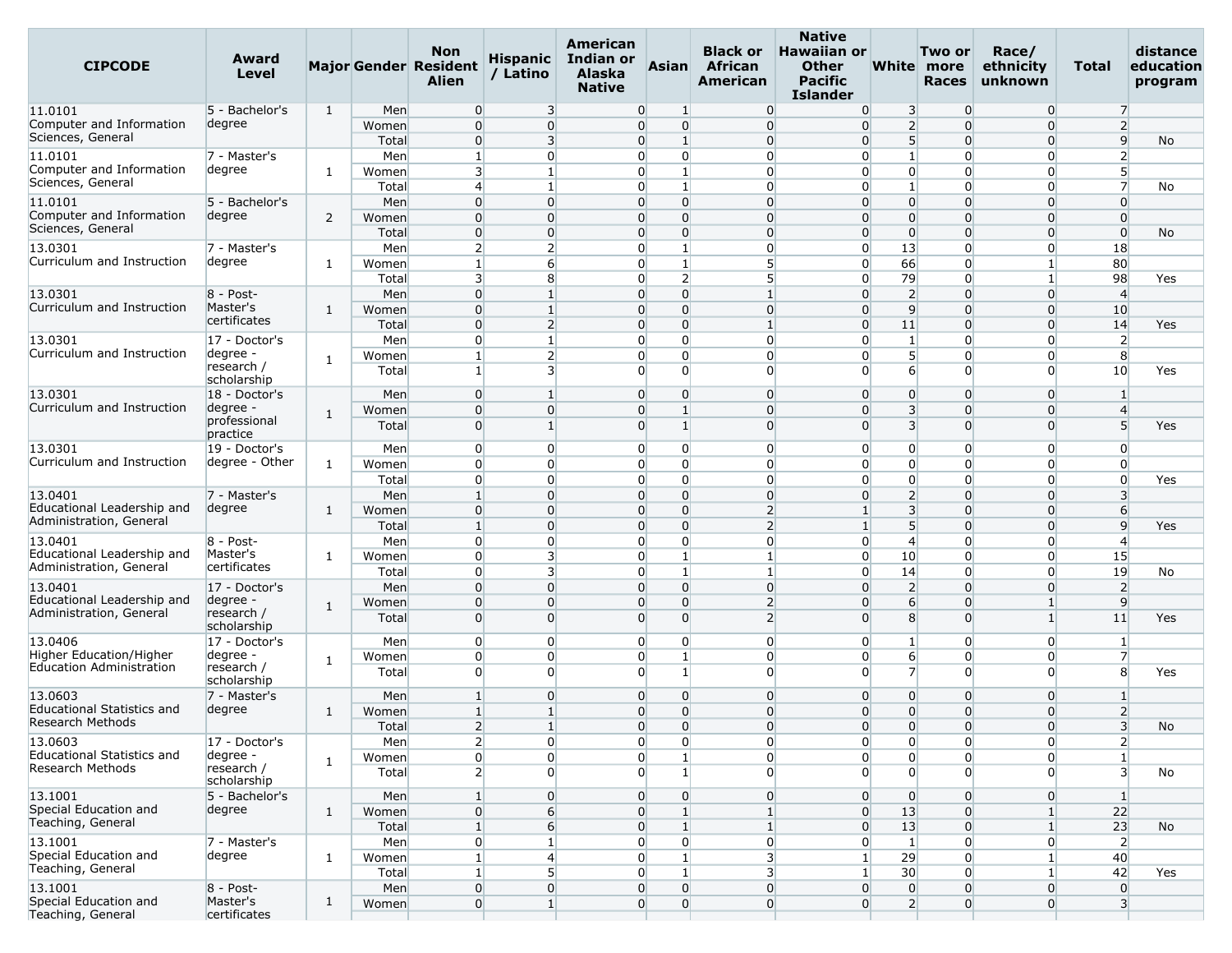| <b>CIPCODE</b>                                       | Award<br>Level            |              |       | Non<br>Major Gender Resident<br><b>Alien</b> | <b>Hispanic</b><br>/ Latino | American<br><b>Indian or</b><br><b>Alaska</b><br><b>Native</b> | <b>Asian</b>            | <b>Black or</b><br>African<br><b>American</b> | <b>Native</b><br><b>Hawaiian or</b><br><b>Other</b><br><b>Pacific</b><br><b>Islander</b> |                         | Two or<br>White more<br><b>Races</b> | Race/<br>ethnicity<br>unknown | Total                   | distance<br>education<br>program |
|------------------------------------------------------|---------------------------|--------------|-------|----------------------------------------------|-----------------------------|----------------------------------------------------------------|-------------------------|-----------------------------------------------|------------------------------------------------------------------------------------------|-------------------------|--------------------------------------|-------------------------------|-------------------------|----------------------------------|
|                                                      |                           |              | Total | $\overline{0}$                               | $\vert$ 1                   | $\overline{0}$                                                 | $\overline{0}$          | $\overline{0}$                                | $\overline{0}$                                                                           | $\overline{2}$          | $\overline{0}$                       | $\overline{0}$                | 3                       | Yes                              |
| 13.1001<br>Special Education and                     | 17 - Doctor's<br>degree - |              | Men   | $\mathbf{1}$                                 | $\overline{0}$              | $\overline{0}$                                                 | $\overline{0}$          | $\overline{0}$                                | $\overline{0}$                                                                           | $\mathbf{1}$            | $\overline{0}$                       | $\overline{0}$                | 2                       |                                  |
| Teaching, General                                    | research /                | 1            | Women | 1                                            | $\overline{0}$              | $\overline{0}$                                                 | $\overline{0}$          | $\overline{0}$                                | $\overline{0}$                                                                           | $\overline{4}$          | $\overline{0}$                       | $\overline{0}$                | 5<br>$\overline{7}$     |                                  |
|                                                      | scholarship               |              | Total | $\overline{2}$                               | $\overline{0}$              | $\Omega$                                                       | $\Omega$                | $\Omega$                                      | $\Omega$                                                                                 | 5 <sup>1</sup>          | $\overline{0}$                       | $\Omega$                      |                         | No                               |
| 13.1101                                              | 7 - Master's              |              | Men   | $\overline{0}$                               | $\overline{0}$              | $\Omega$                                                       | $\overline{0}$          | $\overline{0}$                                | $\overline{0}$                                                                           | $\overline{0}$          | $\overline{0}$                       | $\Omega$                      | $\overline{0}$          |                                  |
| Counselor Education/School                           | degree                    | 1            | Women | $\mathbf{1}$                                 | $\Omega$                    | $\overline{0}$                                                 | $\mathbf{1}$            | $\overline{2}$                                | $\overline{0}$                                                                           | $\overline{7}$          | $\mathbf 0$                          | $\Omega$                      | 11                      |                                  |
| Counseling and Guidance                              |                           |              | Total | $\mathbf{1}$                                 | $\Omega$                    | $\Omega$                                                       | $\mathbf{1}$            | $\overline{2}$                                | $\Omega$                                                                                 | $\overline{7}$          | $\Omega$                             | $\overline{0}$                | 11                      | No                               |
| Services                                             |                           |              |       |                                              |                             |                                                                |                         |                                               |                                                                                          |                         |                                      |                               |                         |                                  |
| 13.1101<br>Counselor Education/School                | $8 - Post -$<br>Master's  |              | Men   | $\overline{0}$                               | $\overline{0}$              | $\overline{0}$                                                 | $\overline{0}$          | $\overline{0}$                                | $\overline{0}$                                                                           | $\overline{0}$          | $\overline{0}$                       | $\overline{0}$                | $\overline{0}$          |                                  |
| Counseling and Guidance                              | certificates              | 1            | Women | $\mathbf{1}$                                 | $\overline{0}$              | $\overline{0}$                                                 |                         | $\overline{2}$                                | $\overline{0}$                                                                           | $\overline{7}$          | $\mathbf 0$                          | $\Omega$                      | 11                      |                                  |
| Services                                             |                           |              | Total | $\mathbf{1}$                                 | $\overline{0}$              | $\Omega$                                                       | $\mathbf{1}$            | $\overline{2}$                                | $\overline{0}$                                                                           | 7                       | $\Omega$                             | $\Omega$                      | 11                      | No                               |
| 13.1101                                              | 17 - Doctor's             |              | Men   | $\overline{0}$                               | $\overline{0}$              | $\overline{0}$                                                 | $\overline{0}$          | $\overline{0}$                                | $\overline{0}$                                                                           | $\overline{0}$          | $\overline{0}$                       | $\overline{0}$                | $\overline{0}$          |                                  |
| Counselor Education/School                           | degree -                  | $\mathbf{1}$ | Women | $\overline{0}$                               | $\overline{0}$              | $\overline{0}$                                                 | $\overline{0}$          | $\Omega$                                      | $\overline{0}$                                                                           | $\overline{0}$          | $\Omega$                             | $\Omega$                      | $\overline{0}$          |                                  |
| Counseling and Guidance                              | research /                |              | Total | $\overline{0}$                               | $\overline{0}$              | $\Omega$                                                       | $\Omega$                | $\overline{0}$                                | $\overline{0}$                                                                           | $\overline{0}$          | $\overline{0}$                       | $\overline{0}$                | $\overline{0}$          | No                               |
| Services                                             | scholarship               |              |       |                                              |                             |                                                                |                         |                                               |                                                                                          |                         |                                      |                               |                         |                                  |
| 13.1102                                              | 7 - Master's              |              | Men   | $\overline{0}$                               | $\overline{0}$              | $\overline{0}$                                                 | $\overline{0}$          | $\overline{0}$                                | $\overline{0}$                                                                           | 5                       | $\overline{0}$                       | $\Omega$                      | 5                       |                                  |
| College Student Counseling<br>and Personnel Services | degree                    | 1            | Women | $\overline{0}$                               | $\overline{2}$              | $\overline{0}$                                                 | $\overline{0}$          | $\mathbf{1}$                                  | $\overline{0}$                                                                           | 8                       | $\overline{0}$                       | $\overline{0}$                | 11                      |                                  |
|                                                      |                           |              | Total | $\overline{0}$                               | $\overline{2}$              | $\overline{0}$                                                 | $\overline{0}$          | $\mathbf{1}$                                  | $\overline{0}$                                                                           | 13                      | $\overline{0}$                       | $\overline{0}$                | 16                      | No                               |
| 13.1202                                              | 5 - Bachelor's            |              | Men   | $\overline{0}$                               | $\overline{2}$              | $\overline{0}$                                                 | $\overline{0}$          | $\Omega$                                      | $\overline{0}$                                                                           | $\overline{0}$          | $\overline{0}$                       | $\Omega$                      | $\overline{2}$          |                                  |
| Elementary Education and<br>Teaching                 | degree                    | $\mathbf{1}$ | Women | $\overline{0}$                               | $\overline{7}$              | $\Omega$                                                       | $\mathbf{1}$            | $\overline{2}$                                | $\overline{0}$                                                                           | 80                      | $\mathbf 0$                          | $\overline{2}$                | 92                      |                                  |
|                                                      |                           |              | Total | $\overline{0}$                               | $\overline{9}$              | $\overline{0}$                                                 | $\mathbf{1}$            | $\overline{2}$                                | $\overline{0}$                                                                           | 80                      | $\overline{0}$                       | $\overline{2}$                | 94                      | No                               |
| 13.1202<br>Elementary Education and                  | 7 - Master's              |              | Men   | $\overline{0}$                               | $\overline{0}$              | $\overline{0}$                                                 | $\overline{0}$          | $\Omega$                                      | $\overline{0}$                                                                           | 1                       | 0                                    | $\overline{0}$                | $\mathbf{1}$            |                                  |
| Teaching                                             | degree                    | 1            | Women | $\overline{0}$                               | $\overline{7}$              | $\overline{0}$                                                 | $\overline{0}$          | $\overline{4}$                                | $\overline{0}$                                                                           | 66                      | $\overline{0}$                       |                               | 78                      |                                  |
|                                                      |                           |              | Total | $\overline{0}$                               | $\overline{7}$              | $\overline{0}$                                                 | $\overline{0}$          | $\overline{4}$                                | $\overline{0}$                                                                           | 67                      | $\overline{0}$                       | 1                             | 79                      | No                               |
| 13.1210<br>Early Childhood Education                 | 7 - Master's              |              | Men   | $\overline{0}$                               | $\overline{0}$              | $\overline{0}$                                                 | $\overline{0}$          | $\Omega$                                      | $\overline{0}$                                                                           | $\overline{0}$          | $\mathbf 0$                          | $\Omega$                      | $\overline{0}$          |                                  |
| and Teaching                                         | degree                    | 1            | Women | $\overline{0}$                               | $\overline{2}$              | $\overline{0}$                                                 | $\overline{\mathbf{3}}$ | $\overline{0}$                                | $\overline{0}$                                                                           | 15                      | $\overline{0}$                       | $\Omega$                      | 20                      |                                  |
|                                                      |                           |              | Total | $\overline{0}$                               | $\overline{2}$              | $\Omega$                                                       | $\overline{\mathbf{3}}$ | $\overline{0}$                                | $\overline{0}$                                                                           | 15                      | $\mathbf 0$                          | $\Omega$                      | 20                      | No                               |
| 13.1301<br>Agricultural Teacher                      | 5 - Bachelor's<br>degree  |              | Men   | $\overline{0}$                               | $\overline{2}$              | $\overline{0}$                                                 | $\overline{0}$          | $\mathbf{1}$                                  | $\overline{0}$                                                                           | 19                      | $\mathbf 0$                          | $\mathbf{1}$                  | 23                      |                                  |
| Education                                            |                           | 1            | Women | $\overline{0}$                               | 2                           | $\overline{0}$                                                 | $\overline{0}$          | $\overline{0}$                                | $\overline{0}$                                                                           | 30                      | $\overline{0}$                       | $\overline{0}$                | 32                      |                                  |
|                                                      |                           |              | Total | $\overline{0}$                               | $\overline{4}$              | $\Omega$                                                       | $\overline{0}$          |                                               | $\overline{0}$                                                                           | 49                      | $\overline{0}$                       |                               | 55                      | No                               |
| 13.1301<br>Agricultural Teacher                      | 7 - Master's              |              | Men   | $\overline{0}$                               | $\overline{0}$              | $\overline{0}$                                                 | $\overline{0}$          | $\overline{0}$                                | $\overline{0}$                                                                           | $\overline{7}$          | $\overline{0}$                       | $\Omega$                      | $\overline{7}$          |                                  |
| Education                                            | degree                    | $\mathbf{1}$ | Women | $\overline{0}$                               | $\Omega$                    | $\overline{0}$                                                 | $\overline{0}$          | $\overline{0}$                                | $\overline{0}$                                                                           | 18                      | $\mathbf 0$                          | $\overline{0}$                | 18                      |                                  |
|                                                      |                           |              | Total | $\overline{0}$                               | $\overline{0}$              | $\overline{0}$                                                 | $\overline{0}$          | $\Omega$                                      | $\overline{0}$                                                                           | 25                      | $\mathbf 0$                          | $\Omega$                      | 25                      | Yes                              |
| 13.1301<br>Agricultural Teacher                      | 17 - Doctor's<br>degree - |              | Men   | $\overline{0}$                               | $\overline{0}$              | $\overline{0}$                                                 | $\overline{0}$          | $\overline{0}$                                | $\overline{0}$                                                                           | $\overline{3}$          | 0                                    | $\overline{0}$                | $\overline{\mathbf{3}}$ |                                  |
| Education                                            | research /                | 1            | Women | $\overline{0}$                               | $\overline{0}$              | $\overline{0}$                                                 | $\overline{0}$          | $\overline{0}$                                | $\overline{0}$                                                                           | $\overline{\mathbf{3}}$ | $\overline{0}$                       | $\overline{0}$                | $\overline{\mathbf{3}}$ |                                  |
|                                                      | scholarship               |              | Total | $\overline{0}$                               | $\overline{0}$              | $\Omega$                                                       | $\overline{0}$          | $\Omega$                                      | $\Omega$                                                                                 | 6                       | $\Omega$                             | $\Omega$                      | 6                       | No                               |
| 13.1302                                              | 5 - Bachelor's            |              | Men   | $\overline{0}$                               | $\overline{0}$              | $\overline{0}$                                                 | $\overline{0}$          | $\overline{0}$                                | $\overline{0}$                                                                           | $\mathbf{1}$            | $\overline{0}$                       | $\Omega$                      | $\mathbf{1}$            |                                  |
| Art Teacher Education                                | degree                    | $\mathbf{1}$ | Women | $\overline{0}$                               | $\mathbf{1}$                | $\Omega$                                                       |                         | $\Omega$                                      | $\overline{0}$                                                                           |                         | $\mathbf 0$                          | $\Omega$                      | 3                       |                                  |
|                                                      |                           |              | Total | $\overline{0}$                               | $\mathbf{1}$                | $\overline{0}$                                                 | $\mathbf{1}$            | $\overline{0}$                                | $\overline{0}$                                                                           | $\overline{2}$          | $\overline{0}$                       | $\overline{0}$                | $\overline{4}$          | No                               |
| 13.1302                                              | 7 - Master's              |              | Men   | $\overline{0}$                               | $\overline{0}$              | $\overline{0}$                                                 | $\overline{0}$          | $\Omega$                                      | $\overline{0}$                                                                           | $\overline{4}$          | $\overline{0}$                       | $\overline{0}$                | $\overline{4}$          |                                  |
| Art Teacher Education                                | degree                    | 1            | Women | $\mathbf{1}$                                 | $\mathbf{1}$                | $\overline{0}$                                                 | $\overline{0}$          | 0                                             | $\mathbf{0}$                                                                             | 29                      | $\overline{2}$                       | $\overline{0}$                | 33                      |                                  |
|                                                      |                           |              | Total | 1                                            | $\mathbf{1}$                | $\overline{0}$                                                 | $\overline{0}$          | $\overline{0}$                                | $\overline{0}$                                                                           | 33                      | $\overline{2}$                       | $\overline{0}$                | 37                      | Yes                              |
| 13.1305                                              | 7 - Master's              |              | Men   | $\overline{0}$                               | $\overline{0}$              | $\overline{0}$                                                 | $\Omega$                | $\overline{0}$                                | $\overline{0}$                                                                           | $\overline{\mathbf{3}}$ | $\Omega$                             | $\overline{0}$                | $\overline{\mathbf{3}}$ |                                  |
| English/Language Arts                                | degree                    | $\mathbf{1}$ | Women | $\overline{0}$                               | $\mathbf{1}$                | $\overline{0}$                                                 | $\Omega$                | $\Omega$                                      | $\overline{0}$                                                                           | $5\overline{)}$         | $\Omega$                             | $\Omega$                      | 6                       |                                  |
| <b>Teacher Education</b>                             |                           |              | Total | $\overline{0}$                               | $\mathbf{1}$                | $\overline{0}$                                                 | $\overline{0}$          | $\overline{0}$                                | $\overline{0}$                                                                           | $\boldsymbol{8}$        | $\Omega$                             | 0                             | 9                       | No                               |
| 13.1311                                              | 7 - Master's              |              | Men   | $\overline{0}$                               | $\overline{0}$              | $\overline{0}$                                                 | $\Omega$                | $\overline{0}$                                | $\overline{0}$                                                                           | $\overline{\mathbf{3}}$ | $\Omega$                             | $\overline{0}$                | 3                       |                                  |
| Mathematics Teacher                                  | degree                    | 1            | Women | $\overline{0}$                               | $\mathbf{1}$                | $\overline{0}$                                                 | $\overline{0}$          | $\overline{0}$                                | $\overline{0}$                                                                           | $\overline{0}$          | $\Omega$                             | $\Omega$                      | $\mathbf{1}$            |                                  |
| Education                                            |                           |              | Total | $\overline{0}$                               | $\mathbf{1}$                | $\overline{0}$                                                 | $\mathbf 0$             | $\overline{0}$                                | $\overline{0}$                                                                           | $\overline{\mathbf{3}}$ | $\overline{0}$                       | 0                             | $\overline{4}$          | No                               |
| 13.1312                                              | 5 - Bachelor's            |              | Men   | $\overline{0}$                               | $\overline{\mathbf{3}}$     | $\overline{0}$                                                 | $\overline{0}$          |                                               | $\overline{0}$                                                                           | 9                       |                                      | $\overline{0}$                | 14                      |                                  |
| Music Teacher Education                              | degree                    | $\mathbf{1}$ | Women | $\overline{0}$                               | $\mathbf{1}$                | $\overline{0}$                                                 | $\Omega$                | $\overline{0}$                                | $\overline{0}$                                                                           | $\overline{\mathbf{3}}$ | $\mathbf 0$                          | 0                             | $\overline{4}$          |                                  |
|                                                      |                           |              | Total | $\overline{0}$                               | $\overline{4}$              | $\overline{0}$                                                 | $\Omega$                | $\mathbf{1}$                                  | $\overline{0}$                                                                           | 12                      |                                      | $\overline{0}$                | 18                      | No                               |
| 13.1312                                              | 7 - Master's              | $\mathbf{1}$ | Men   | $\overline{0}$                               | $\overline{0}$              | $\overline{0}$                                                 | $\overline{0}$          | $\overline{0}$                                | $\overline{0}$                                                                           | $\mathbf{1}$            | $\overline{0}$                       | $\overline{0}$                | $\mathbf{1}$            |                                  |
| Music Teacher Education                              | degree                    |              |       |                                              |                             |                                                                |                         |                                               |                                                                                          |                         |                                      |                               |                         |                                  |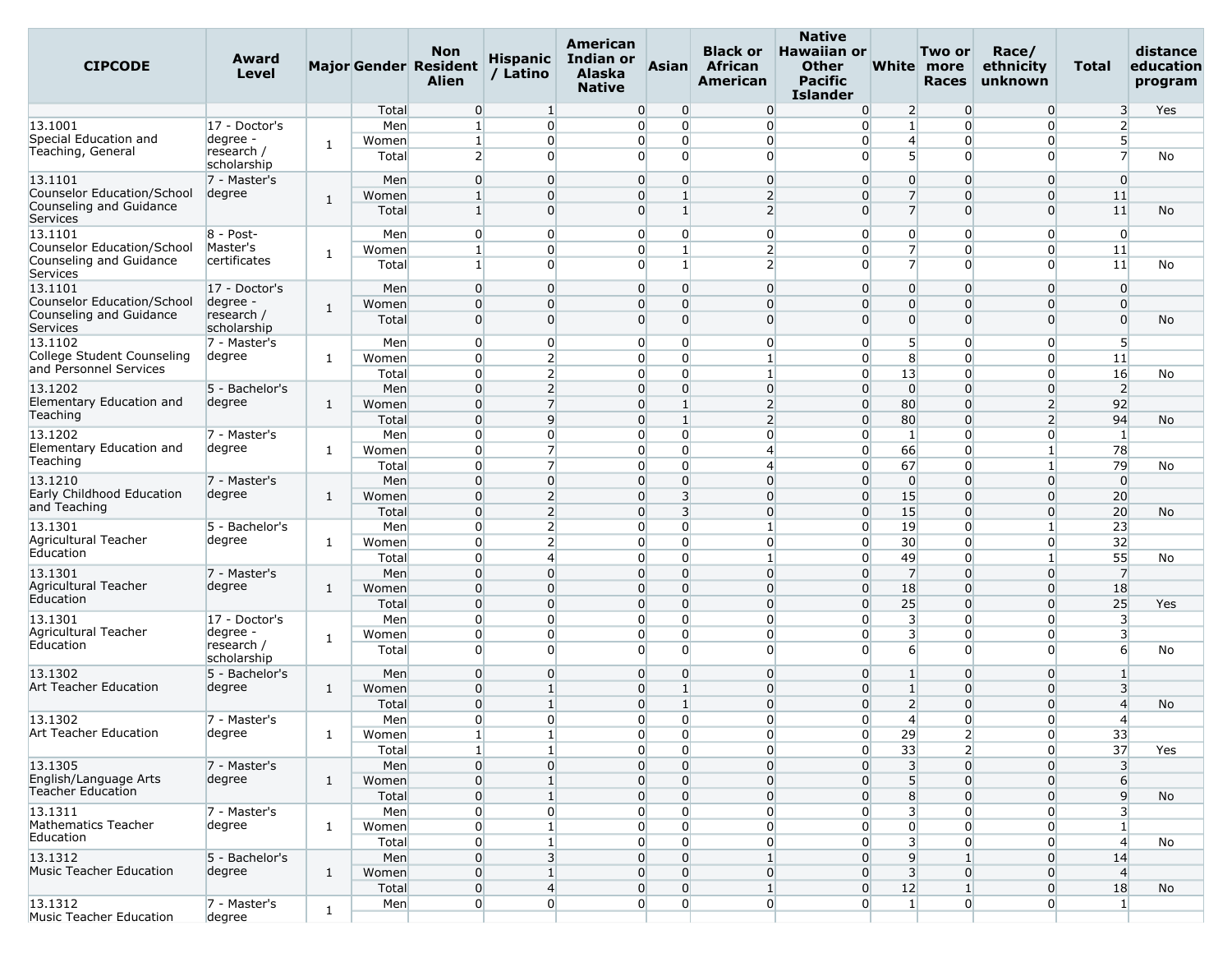| <b>CIPCODE</b>                                      | Award<br><b>Level</b>     |              |       | <b>Non</b><br>Major Gender Resident<br><b>Alien</b> | <b>Hispanic</b><br>/ Latino | American<br>Indian or<br><b>Alaska</b><br><b>Native</b> | <b>Asian</b>                     | <b>Black or</b><br>African<br>American | <b>Native</b><br><b>Hawaiian or</b><br><b>Other</b><br><b>Pacific</b><br><b>Islander</b> |                         | Two or<br>White more<br><b>Races</b> | Race/<br>ethnicity<br>unknown | Total                   | distance<br>education<br>program |
|-----------------------------------------------------|---------------------------|--------------|-------|-----------------------------------------------------|-----------------------------|---------------------------------------------------------|----------------------------------|----------------------------------------|------------------------------------------------------------------------------------------|-------------------------|--------------------------------------|-------------------------------|-------------------------|----------------------------------|
|                                                     |                           |              | Women | $\overline{0}$                                      | $\overline{0}$              | $\Omega$                                                | $\overline{0}$                   | $\overline{0}$                         | $\overline{0}$                                                                           | 3                       | $\overline{0}$                       | $\overline{0}$                | $\overline{\mathbf{3}}$ |                                  |
|                                                     |                           |              | Total | $\overline{0}$                                      | $\overline{0}$              | $\overline{0}$                                          | $\overline{0}$                   | $\Omega$                               | $\overline{0}$                                                                           | $\overline{4}$          | $\Omega$                             | $\Omega$                      | $\overline{4}$          | Yes                              |
| 13.1312<br><b>Music Teacher Education</b>           | 17 - Doctor's             |              | Men   | $\mathbf{1}$                                        | $\overline{0}$              | $\overline{0}$                                          | $\overline{0}$                   | $\Omega$                               | $\Omega$                                                                                 | $\overline{0}$          | $\mathbf 0$                          | $\Omega$                      | $\mathbf{1}$            |                                  |
|                                                     | degree -<br>research /    | 1            | Women | $\overline{0}$                                      | $\Omega$                    | $\Omega$                                                | $\overline{0}$                   |                                        | $\Omega$                                                                                 | $\overline{0}$          | $\mathbf 0$                          | $\Omega$                      | $\mathbf{1}$            |                                  |
|                                                     | scholarship               |              | Total | $1\overline{ }$                                     | $\Omega$                    | $\Omega$                                                | $\Omega$                         | 1                                      | $\overline{0}$                                                                           | $\Omega$                | $\Omega$                             | $\Omega$                      | 2                       | No                               |
| 13.1315                                             | 7 - Master's              |              | Men   | $\overline{0}$                                      | $\overline{0}$              | $\overline{0}$                                          | $\overline{0}$                   | $\Omega$                               | $\overline{0}$                                                                           | $\overline{0}$          | $\mathbf 0$                          | $\overline{0}$                | $\overline{0}$          |                                  |
| Reading Teacher Education                           | degree                    | 1            | Women | $\overline{0}$                                      | $\overline{0}$              | $\overline{0}$                                          | $\overline{0}$                   | 1                                      | $\overline{0}$                                                                           | $\overline{2}$          | 0                                    | $\Omega$                      | 3                       |                                  |
|                                                     |                           |              | Total | $\overline{0}$                                      | $\Omega$                    | $\Omega$                                                | $\overline{0}$                   |                                        | $\Omega$                                                                                 | $\overline{2}$          | 0                                    | $\Omega$                      | 3                       | No                               |
| 13.1316                                             | 7 - Master's              |              | Men   | $\overline{0}$                                      | $\Omega$                    | $\overline{0}$                                          | $\overline{0}$                   | $\Omega$                               | $\Omega$                                                                                 | $\overline{2}$          | $\mathbf 0$                          | $\Omega$                      | $\overline{2}$          |                                  |
| Science Teacher<br><b>Education/General Science</b> | degree                    | 1            | Women | $\overline{0}$                                      | $\Omega$                    | $\overline{0}$                                          | $\mathbf 0$                      | $\Omega$                               | $\Omega$                                                                                 | 5 <sup>1</sup>          | $\Omega$                             | $\Omega$                      | 5                       |                                  |
| <b>Teacher Education</b>                            |                           |              | Total | $\overline{0}$                                      | $\overline{0}$              | $\Omega$                                                | $\overline{0}$                   | $\overline{0}$                         | $\Omega$                                                                                 | $\overline{7}$          | $\mathbf 0$                          | $\Omega$                      | $\overline{7}$          | No                               |
| 13.1318                                             | 7 - Master's              |              | Men   | $\overline{0}$                                      | $\overline{2}$              | $\overline{0}$                                          |                                  | $\Omega$                               | $\overline{0}$                                                                           | 6                       | 0                                    |                               | 10                      |                                  |
| Social Studies Teacher                              | degree                    | 1            | Women | $\overline{0}$                                      | $\overline{0}$              |                                                         | $\overline{0}$<br>$\overline{0}$ | $\overline{0}$                         | $\overline{0}$                                                                           | $\overline{4}$          | $\mathbf 0$                          | 1                             | 5                       |                                  |
| Education                                           |                           |              | Total | $\overline{0}$                                      | $\overline{2}$              | $\Omega$                                                | 1                                | $\overline{0}$                         | $\overline{0}$                                                                           | 10                      | $\mathbf 0$                          | $\mathbf{2}$                  | 15                      | No                               |
| 14.0201                                             | 5 - Bachelor's            |              | Men   | $\overline{2}$                                      | 15                          | $\overline{0}$                                          | 13                               | $\overline{2}$                         | $\mathbf{1}$                                                                             | 47                      | $\mathbf 0$                          |                               | 81                      |                                  |
| Aerospace, Aeronautical and                         | degree                    | 1            | Women | $\overline{0}$                                      | $\overline{4}$              | $\overline{0}$                                          | 1                                |                                        | $\overline{0}$                                                                           | 11                      | $\mathbf 0$                          | $\Omega$                      | 17                      |                                  |
| Astronautical/Space<br>Engineering                  |                           |              | Total | $\mathbf{2}$                                        | 19                          | $\overline{0}$                                          | 14                               | $\overline{3}$                         | $\mathbf{1}$                                                                             | 58                      | $\Omega$                             | 1                             | 98                      | No                               |
| 14.0201                                             | 7 - Master's              |              | Men   | 8                                                   | $\overline{0}$              | $\overline{0}$                                          | $\overline{\mathbf{3}}$          | $\overline{0}$                         | $\overline{0}$                                                                           | 14                      | 0                                    | $\Omega$                      | 25                      |                                  |
| Aerospace, Aeronautical and                         | degree                    | $\mathbf{1}$ | Women | $\mathbf{1}$                                        | $\overline{0}$              | $\overline{0}$                                          | $\overline{0}$                   | $\Omega$                               | $\overline{0}$                                                                           | $\overline{0}$          | $\overline{0}$                       | $\Omega$                      | $\vert$ 1               |                                  |
| Astronautical/Space<br>Engineering                  |                           |              | Total | $\overline{9}$                                      | $\Omega$                    | $\Omega$                                                | 3                                | $\Omega$                               | $\Omega$                                                                                 | 14                      | $\Omega$                             | $\Omega$                      | 26                      | Yes                              |
| 14.0201                                             | 17 - Doctor's             |              | Men   | $\overline{2}$                                      | $\overline{0}$              | $\overline{0}$                                          | $\overline{0}$                   | $\overline{0}$                         | $\Omega$                                                                                 | 6                       | $\mathbf 0$                          | $\Omega$                      | 8                       |                                  |
| Aerospace, Aeronautical and                         | degree                    | 1            | Women | $\overline{0}$                                      | $\Omega$                    | $\overline{0}$                                          | $\overline{0}$                   | $\Omega$                               | $\Omega$                                                                                 | $\overline{0}$          | $\Omega$                             | $\Omega$                      | $\overline{0}$          |                                  |
| Astronautical/Space<br>Engineering                  | research /<br>scholarship |              | Total | 2                                                   | $\Omega$                    | $\Omega$                                                | $\Omega$                         | $\Omega$                               | $\Omega$                                                                                 | 6                       | $\Omega$                             | $\Omega$                      | 8                       | No                               |
| 14.0301                                             | 5 - Bachelor's            |              | Men   | $\overline{0}$                                      | $\mathbf{1}$                | $\overline{0}$                                          | 3                                | $\overline{2}$                         | $\overline{0}$                                                                           | 8                       | 0                                    | 1                             | 15                      |                                  |
| Agricultural Engineering                            | degree                    | 1            | Women | $\overline{0}$                                      |                             | $\Omega$                                                | $\overline{0}$                   | $\overline{2}$                         | $\Omega$                                                                                 | 6                       | 0                                    | $\Omega$                      | 9                       |                                  |
|                                                     |                           |              | Total | $\overline{0}$                                      | $\overline{2}$              | $\overline{0}$                                          | $\overline{\mathbf{3}}$          | $\overline{4}$                         | $\overline{0}$                                                                           | 14                      | 0                                    | $\mathbf{1}$                  | 24                      | No                               |
| 14.0301                                             | 7 - Master's              |              | Men   | $\overline{4}$                                      | $\mathbf{1}$                | $\overline{0}$                                          | $\overline{0}$                   | $\overline{0}$                         | $\overline{0}$                                                                           | $\overline{2}$          | $\Omega$                             | 1                             | 8                       |                                  |
| Agricultural Engineering                            | degree                    | 1            | Women | $\mathbf{1}$                                        | $\mathbf{1}$                | $\overline{0}$                                          | $\overline{0}$                   | $\Omega$                               | $\Omega$                                                                                 | $\overline{3}$          | $\mathbf 0$                          | $\Omega$                      | 5                       |                                  |
|                                                     |                           |              | Total | 5 <sup>5</sup>                                      | $\overline{2}$              | $\overline{0}$                                          | $\overline{0}$                   | $\overline{0}$                         | $\overline{0}$                                                                           | 5                       | $\mathbf 0$                          | $\mathbf{1}$                  | 13                      | <b>No</b>                        |
| 14.0301                                             | 17 - Doctor's             |              | Men   | $\overline{2}$                                      | $\overline{0}$              | $\overline{0}$                                          | $\overline{0}$                   | $\overline{0}$                         | $\overline{0}$                                                                           | $\overline{\mathbf{3}}$ | $\mathbf 0$                          | 1                             | 6                       |                                  |
| Agricultural Engineering                            | degree -                  | 1            | Women | 3                                                   | $\Omega$                    | $\overline{0}$                                          | $\overline{0}$                   | $\Omega$                               | $\Omega$                                                                                 | $\overline{0}$          | 0                                    | $\Omega$                      | 3                       |                                  |
|                                                     | research /<br>scholarship |              | Total | 5 <sup>1</sup>                                      | $\Omega$                    | $\Omega$                                                | $\Omega$                         | $\Omega$                               | $\overline{0}$                                                                           | $\overline{3}$          | $\Omega$                             |                               | $\overline{9}$          | No                               |
| 14.0501                                             | 7 - Master's              |              | Men   | 12                                                  | 1                           | $\Omega$                                                | 1                                | $\Omega$                               | $\overline{0}$                                                                           | 6                       | $\mathbf 0$                          | $\Omega$                      | 20                      |                                  |
| Bioengineering and                                  | degree                    | 1            | Women | $\overline{4}$                                      | $\overline{3}$              | $\overline{0}$                                          | $\mathbf{1}$                     | $\overline{0}$                         | $\overline{0}$                                                                           | $\overline{3}$          | $\mathbf 0$                          | $\overline{0}$                | 11                      |                                  |
| <b>Biomedical Engineering</b>                       |                           |              | Total | 16                                                  | $\overline{4}$              | $\overline{0}$                                          | $\overline{2}$                   | $\Omega$                               | $\overline{0}$                                                                           | 9                       | $\mathbf 0$                          | $\Omega$                      | 31                      | No                               |
| 14.0501                                             | 17 - Doctor's             |              | Men   | 3                                                   | $\Omega$                    | $\Omega$                                                | $\overline{0}$                   | $\Omega$                               | $\Omega$                                                                                 | $\overline{4}$          | 0                                    | $\overline{2}$                | 9                       |                                  |
| Bioengineering and<br>Biomedical Engineering        | degree -<br>research /    | 1            | Women | $\overline{4}$                                      | $\mathbf{1}$                | $\Omega$                                                | $\mathbf{1}$                     | 1                                      | $\overline{0}$                                                                           | $\overline{2}$          | $\mathbf 0$                          | $\overline{0}$                | 9                       |                                  |
|                                                     | scholarship               |              | Total | 7                                                   | 1                           |                                                         | $\overline{0}$<br>$\mathbf{1}$   |                                        | $\boldsymbol{0}$                                                                         | 6                       | $\overline{0}$                       | $\mathbf{Z}$                  | 18                      | No                               |
| 14.0701                                             | 5 - Bachelor's            |              | Men   | $\mathbf{1}$                                        | 14                          | $\overline{0}$                                          | 9                                | $6 \overline{6}$                       | $\overline{0}$                                                                           | 39                      | $\overline{2}$                       | 2                             | 73                      |                                  |
| Chemical Engineering                                | degree                    | 1            | Women | $\vert$ 1                                           | 3                           |                                                         | $\overline{0}$<br>$\overline{4}$ | $\overline{2}$                         | $\overline{0}$                                                                           | 20                      | $\overline{0}$                       | $\overline{0}$                | 30 <sup>°</sup>         |                                  |
|                                                     |                           |              | Total | 2                                                   | 17                          | $\overline{0}$                                          | 13                               | 8                                      | $\overline{0}$                                                                           | 59                      | $\overline{2}$                       | 2                             | 103                     | No                               |
| 14.0701                                             | 7 - Master's              |              | Men   | 34                                                  | $\vert$ 1                   | $\overline{0}$                                          | $\overline{2}$                   | $\overline{0}$                         | $\overline{0}$                                                                           | $\overline{2}$          | 0                                    | $\overline{0}$                | 39                      |                                  |
| Chemical Engineering                                | degree                    | 1            | Women | 25                                                  | $\overline{0}$              |                                                         | $\overline{0}$<br>$\mathbf{1}$   | $\overline{0}$                         | $\overline{0}$                                                                           | $\overline{0}$          | $\overline{0}$                       | $\overline{0}$                | 26                      |                                  |
|                                                     |                           |              | Total | 59                                                  | 1                           | $\overline{0}$                                          | $\overline{\mathbf{3}}$          | $\overline{0}$                         | $\overline{0}$                                                                           | $\overline{2}$          | 0                                    | $\overline{0}$                | 65                      | No                               |
| 14.0701                                             | 17 - Doctor's             |              | Men   | $6 \overline{}$                                     | $\overline{0}$              | $\overline{0}$                                          | $\overline{2}$                   | $\overline{0}$                         | $\overline{0}$                                                                           | $\overline{2}$          | $\overline{0}$                       | $\overline{0}$                | 10                      |                                  |
| Chemical Engineering                                | degree -<br>research /    | $\mathbf{1}$ | Women | $\mathbf{1}$                                        | $\overline{0}$              | $\overline{0}$                                          | $\overline{0}$                   | $\overline{0}$                         | $\overline{0}$                                                                           | $1\overline{ }$         | $\mathbf 0$                          | $\overline{0}$                | $\overline{2}$          |                                  |
|                                                     | scholarship               |              | Total | $\overline{7}$                                      | $\Omega$                    | $\overline{0}$                                          | $\overline{2}$                   | $\overline{0}$                         | $\Omega$                                                                                 | $\overline{\mathbf{3}}$ | $\Omega$                             | $\Omega$                      | 12                      | No                               |
| 14.0801                                             | 5 - Bachelor's            |              | Men   | $\vert$                                             | 21                          | $\mathbf{1}$                                            | 5 <sub>l</sub>                   | $\overline{7}$                         | $\overline{0}$                                                                           | 78                      | $\overline{0}$                       | $\overline{\mathbf{3}}$       | 116                     |                                  |
| Civil Engineering, General                          | degree                    | $\mathbf{1}$ | Women | 2                                                   | 7 <sup>1</sup>              | $\overline{0}$                                          | $\overline{\mathbf{3}}$          |                                        | $\overline{0}$<br>1 <sup>1</sup>                                                         | 20                      | 1 <sup>1</sup>                       | 2                             | 36                      |                                  |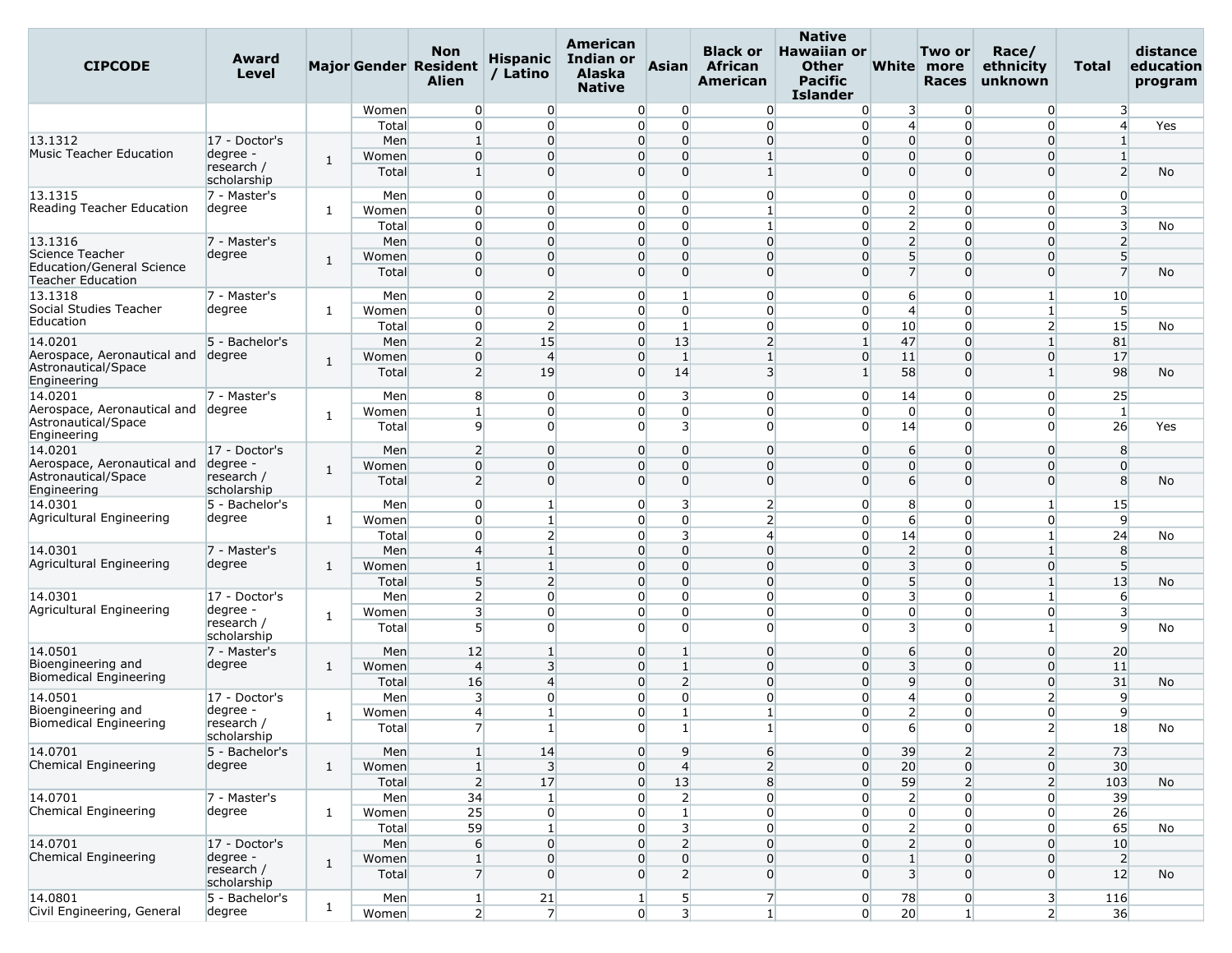| <b>CIPCODE</b>                                                  | Award<br>Level            |              |       | Non<br><b>Major Gender Resident</b><br>Alien | <b>Hispanic</b><br>/ Latino | American<br>Indian or<br><b>Alaska</b><br><b>Native</b> | <b>Asian</b>            | <b>Black or</b><br>African<br>American | <b>Native</b><br><b>Hawaiian or</b><br><b>Other</b><br><b>Pacific</b><br>Islander |                         | Two or<br>White more<br><b>Races</b> | Race/<br>ethnicity<br>unknown | Total          | distance<br>education<br>program |
|-----------------------------------------------------------------|---------------------------|--------------|-------|----------------------------------------------|-----------------------------|---------------------------------------------------------|-------------------------|----------------------------------------|-----------------------------------------------------------------------------------|-------------------------|--------------------------------------|-------------------------------|----------------|----------------------------------|
|                                                                 |                           |              | Total | 3                                            | 28                          | $\mathbf{1}$                                            | 8                       | 8                                      | $\overline{0}$                                                                    | 98                      | 1                                    | 5                             | 152            | No                               |
| 14.0801                                                         | 7 - Master's              |              | Men   | 36                                           | 11                          | $\overline{0}$                                          | 3                       | $\overline{2}$                         | $\overline{0}$                                                                    | 47                      | $\overline{2}$                       | $6 \mid$                      | 107            |                                  |
| Civil Engineering, General                                      | degree                    | 1            | Women | 9                                            | 5 <sup>5</sup>              | $\overline{0}$                                          | $\overline{0}$          | $\mathbf{1}$                           | $\overline{0}$                                                                    | 11                      | $\overline{0}$                       | $\overline{0}$                | 26             |                                  |
|                                                                 |                           |              | Total | 45                                           | 16                          | $\Omega$                                                | 3                       | $\overline{\mathbf{3}}$                | $\overline{0}$                                                                    | 58                      | $\overline{2}$                       | 6                             | 133            | Yes                              |
| 14.0801                                                         | 17 - Doctor's             |              | Men   | 9                                            | $\overline{0}$              | $\overline{0}$                                          | $\overline{0}$          | $\overline{0}$                         | $\overline{0}$                                                                    | $\overline{2}$          | $\mathbf 0$                          | $\overline{0}$                | 11             |                                  |
| Civil Engineering, General                                      | degree ·                  | 1            | Women | $\overline{2}$                               | $\overline{0}$              | $\overline{0}$                                          | $\overline{0}$          | $\Omega$                               | $\overline{0}$                                                                    | $\overline{0}$          | 0                                    | $\overline{0}$                | $\overline{2}$ |                                  |
|                                                                 | research /<br>scholarship |              | Total | 11                                           | $\Omega$                    | $\Omega$                                                | $\Omega$                | $\Omega$                               | $\Omega$                                                                          | $\overline{2}$          | $\Omega$                             | $\Omega$                      | 13             | No                               |
| 14.0901                                                         | 5 - Bachelor's            |              | Men   | $\mathbf{1}$                                 | 11                          | $\mathbf{1}$                                            | 17                      | $\overline{2}$                         | $\overline{0}$                                                                    | 45                      | $\mathbf{1}$                         | $\overline{7}$                | 85             |                                  |
| Computer Engineering,                                           | degree                    | 1            | Women | $\overline{0}$                               | 3                           | $\overline{0}$                                          | $\overline{2}$          | $\overline{0}$                         | $\overline{0}$                                                                    | 9                       | $\mathbf{1}$                         | $\Omega$                      | 15             |                                  |
| General                                                         |                           |              | Total | $\mathbf{1}$                                 | 14                          | $\mathbf{1}$                                            | 19                      | $\overline{2}$                         | $\overline{0}$                                                                    | 54                      | $\overline{2}$                       | $\overline{7}$                | 100            | No                               |
| 14.0901                                                         | 7 - Master's              |              | Men   | 113                                          | $\mathbf{1}$                | $\overline{0}$                                          | $\overline{2}$          |                                        | $\overline{0}$                                                                    | 10                      | $\overline{0}$                       | $\overline{2}$                | 129            |                                  |
| Computer Engineering,                                           | degree                    | 1            | Women | 36                                           | $\overline{0}$              | $\Omega$                                                | 2                       | $\mathbf{1}$                           | $\overline{0}$                                                                    | $\mathbf{1}$            | 0                                    | 1                             | 41             |                                  |
| General                                                         |                           |              | Total | 149                                          | $\mathbf{1}$                | $\overline{0}$                                          | $\overline{4}$          | $\overline{2}$                         | $\overline{0}$                                                                    | 11                      | $\mathbf 0$                          | $\overline{\mathbf{3}}$       | 170            | Yes                              |
| 14.0901                                                         | 17 - Doctor's             |              | Men   | 21                                           | $\overline{0}$              | $\overline{0}$                                          | $\overline{0}$          | $\Omega$                               | $\overline{0}$                                                                    | $\overline{\mathbf{3}}$ | $\mathbf 0$                          | $\Omega$                      | 24             |                                  |
| Computer Engineering,                                           | degree -                  | 1            | Women | $\overline{4}$                               | $\Omega$                    | $\Omega$                                                | $\Omega$                | $\Omega$                               | $\Omega$                                                                          | $\overline{0}$          | $\Omega$                             | 0                             | $\overline{4}$ |                                  |
| General                                                         | research /<br>scholarship |              | Total | 25                                           | $\overline{0}$              | $\overline{0}$                                          | $\Omega$                | $\Omega$                               | $\Omega$                                                                          | $\overline{3}$          | $\Omega$                             | $\Omega$                      | 28             | No                               |
| 14.0901                                                         | 5 - Bachelor's            |              | Men   | $\overline{0}$                               | $\overline{0}$              | $\overline{0}$                                          | $\overline{0}$          | $\overline{0}$                         | $\overline{0}$                                                                    | $\overline{0}$          | $\mathbf 0$                          | $\overline{0}$                | $\overline{0}$ |                                  |
| Computer Engineering,                                           | degree                    | 2            | Women | $\overline{0}$                               | $\mathbf{1}$                | $\overline{0}$                                          | $\Omega$                | $\Omega$                               | $\overline{0}$                                                                    | $\overline{0}$          | $\Omega$                             | $\Omega$                      | $\mathbf{1}$   |                                  |
| General                                                         |                           |              | Total | $\overline{0}$                               | $\mathbf{1}$                | $\overline{0}$                                          | $\overline{0}$          | $\overline{0}$                         | $\overline{0}$                                                                    | $\overline{0}$          | $\overline{0}$                       | $\Omega$                      | $\vert$ 1      | No                               |
| 14.1001                                                         | 5 - Bachelor's            |              | Men   | $\mathbf{1}$                                 | $\overline{7}$              | $\mathbf{1}$                                            | 10                      | 5                                      | $\overline{0}$                                                                    | 41                      | $\mathbf{1}$                         | $\overline{\mathbf{3}}$       | 69             |                                  |
| <b>Electrical and Electronics</b>                               | degree                    | $\mathbf{1}$ | Women | $\mathbf{1}$                                 | $\overline{3}$              | $\overline{0}$                                          | $\overline{2}$          | $\mathbf{1}$                           | $\overline{0}$                                                                    | 6                       | $\mathbf 0$                          | $\Omega$                      | 13             |                                  |
| Engineerin                                                      |                           |              | Total | $\overline{2}$                               | 10                          | $\mathbf{1}$                                            | 12                      | 6                                      | $\overline{0}$                                                                    | 47                      | $\mathbf{1}$                         | $\overline{\mathbf{3}}$       | 82             | No                               |
| 14.1001                                                         | 7 - Master's              |              | Men   | 112                                          | $\overline{4}$              | $\mathbf{1}$                                            | $5\overline{)}$         | $\Omega$                               | $\overline{0}$                                                                    | 21                      | $\overline{2}$                       | 5 <sup>1</sup>                | 150            |                                  |
| <b>Electrical and Electronics</b>                               | degree                    | 1            | Women | 43                                           | $\overline{0}$              | $\overline{0}$                                          | $\mathbf{1}$            | $\overline{0}$                         | $\overline{0}$                                                                    | $\overline{\mathbf{3}}$ | $\overline{0}$                       | $\overline{0}$                | 47             |                                  |
| Engineerin                                                      |                           |              | Total | 155                                          | $\overline{4}$              | $\mathbf{1}$                                            | 6                       | $\Omega$                               | $\overline{0}$                                                                    | 24                      | $\overline{2}$                       | 5 <sup>1</sup>                | 197            | Yes                              |
| 14.1001                                                         | 17 - Doctor's             |              | Men   | 16                                           | $\mathbf{1}$                | $\overline{0}$                                          | $\overline{2}$          | $\Omega$                               | $\overline{0}$                                                                    | $\overline{7}$          | $\Omega$                             | $\Omega$                      | 26             |                                  |
| <b>Electrical and Electronics</b>                               | degree -                  |              | Women | $5\overline{)}$                              | $\overline{0}$              | $\overline{0}$                                          | $\mathbf{1}$            | $\overline{0}$                         | $\overline{0}$                                                                    | $\mathbf{1}$            | $\mathbf 0$                          | $\Omega$                      | $\overline{7}$ |                                  |
| Engineerin                                                      | research /                | 1            | Total | 21                                           | $\mathbf{1}$                | $\Omega$                                                | $\overline{\mathbf{3}}$ | $\Omega$                               | $\Omega$                                                                          | 8                       | $\Omega$                             | $\overline{0}$                | 33             | No                               |
|                                                                 | scholarship               |              |       |                                              |                             |                                                         |                         |                                        |                                                                                   |                         |                                      |                               |                |                                  |
| 14.1401                                                         | 5 - Bachelor's            |              | Men   | $\mathbf{1}$                                 | $\mathbf 0$                 | $\overline{0}$                                          | $\overline{2}$          | -1                                     | $\overline{0}$                                                                    | 19                      | $\mathbf{1}$                         |                               | 25             |                                  |
| Environmental/Environmental degree<br>Health Engineering        |                           | 1            | Women | $\overline{0}$                               | $\overline{4}$              | $\overline{0}$                                          | 5 <sub>l</sub>          | $\overline{0}$                         | $\overline{0}$                                                                    | 13                      | $\overline{0}$                       |                               | 23             |                                  |
|                                                                 |                           |              | Total | $\mathbf{1}$                                 | $\overline{4}$              | $\Omega$                                                | $\overline{7}$          |                                        | $\overline{0}$                                                                    | 32                      | $\mathbf{1}$                         | $\overline{2}$                | 48             | No                               |
| 14.1401                                                         | 7 - Master's              |              | Men   | $\overline{4}$                               | $\overline{3}$              | $\overline{0}$                                          | $\overline{0}$          | $\mathbf{1}$                           | $\overline{0}$                                                                    | 16                      | $\overline{1}$                       | $\Omega$                      | 25             |                                  |
| Environmental/Environmental degree<br><b>Health Engineering</b> |                           | 1            | Women | $\overline{0}$                               | $\overline{2}$              | $\overline{0}$                                          | $\mathbf{1}$            | $\mathbf{1}$                           | $\overline{0}$                                                                    | 15                      | $\overline{0}$                       | $\Omega$                      | 19             |                                  |
|                                                                 |                           |              | Total | 4                                            | 5                           | $\Omega$                                                |                         | $\overline{2}$                         | $\overline{0}$                                                                    | 31                      |                                      | $\Omega$                      | 44             | Yes                              |
| 14.1401                                                         | 17 - Doctor's             |              | Men   | 4                                            | $\overline{0}$              | $\Omega$                                                | $\overline{0}$          | $\overline{0}$                         | $\overline{0}$                                                                    | $\overline{\mathbf{3}}$ | $\mathbf 0$                          | $\overline{0}$                | $\overline{7}$ |                                  |
| Environmental/Environmental degree                              |                           | 1            | Women | 1                                            | $\Omega$                    | $\overline{0}$                                          | $\overline{0}$          | $\Omega$                               | $\overline{0}$                                                                    | $1\overline{ }$         | 0                                    | 1                             | $\overline{3}$ |                                  |
| Health Engineering                                              | research /<br>scholarship |              | Total | 5                                            | $\Omega$                    | $\Omega$                                                | $\Omega$                | $\Omega$                               | $\Omega$                                                                          | $\overline{4}$          | $\Omega$                             |                               | 10             | No                               |
| 14.1801                                                         | 5 - Bachelor's            |              | Men   | $\overline{0}$                               | $\overline{4}$              | $\overline{0}$                                          | $\overline{\mathbf{3}}$ |                                        | $\overline{0}$                                                                    | 14                      | $\overline{2}$                       | $\overline{2}$                | 26             |                                  |
| Materials Engineering                                           | degree                    | $\mathbf{1}$ | Women | $\mathbf{1}$<br>ᆠ                            | $\mathbf{1}$                | $\overline{0}$                                          | $\mathbf{1}$            | $\overline{0}$                         | $\overline{0}$                                                                    | $6 \overline{}$         | $\mathcal{D}$                        | $\overline{0}$                | 11             |                                  |
|                                                                 |                           |              | Total | $\mathbf{1}$                                 | 5 <sup>5</sup>              | $\overline{0}$                                          | $\overline{4}$          | $\mathbf{1}$                           | $\overline{0}$                                                                    | 20                      | $\overline{4}$                       | 2                             | 37             | No                               |
| 14.1801                                                         | 7 - Master's              |              | Men   | 26                                           | 3                           | $\overline{0}$                                          | $\overline{2}$          | $\overline{0}$                         | $\overline{0}$                                                                    | 21                      | $\overline{0}$                       | $\overline{0}$                | 52             |                                  |
| Materials Engineering                                           | degree                    | $\mathbf{1}$ | Women | $\overline{4}$                               | $\mathbf{1}$                | $\overline{0}$                                          | $\overline{2}$          |                                        | $\overline{0}$                                                                    | $\overline{4}$          | $\overline{0}$                       | $\overline{0}$                | 12             |                                  |
|                                                                 |                           |              | Total | 30 <sup>°</sup>                              | $\overline{4}$              | $\overline{0}$                                          | $\overline{4}$          | $\mathbf{1}$                           | $\overline{0}$                                                                    | 25                      | $\overline{0}$                       | $\overline{0}$                | 64             | Yes                              |
| 14.1801                                                         | 17 - Doctor's             |              | Men   | 10                                           | $\mathbf{1}$                | $\overline{0}$                                          | $\overline{0}$          | $1\overline{ }$                        | $\overline{0}$                                                                    | $\overline{9}$          | $\overline{0}$                       | $\overline{0}$                | 21             |                                  |
| Materials Engineering                                           | degree -                  | $\mathbf{1}$ | Women | $\mathbf{1}$                                 | $\overline{0}$              | $\overline{0}$                                          | 0                       |                                        | $\overline{0}$                                                                    | $\overline{0}$          | $\Omega$                             | 0                             | $\overline{2}$ |                                  |
|                                                                 | research /<br>scholarship |              | Total | 11                                           | $\mathbf{1}$                | $\overline{0}$                                          | $\Omega$                | $\overline{2}$                         | $\overline{0}$                                                                    | 9                       | $\overline{0}$                       | $\overline{0}$                | 23             | No                               |
| 14.1901                                                         | 5 - Bachelor's            |              | Men   | $\overline{0}$                               | 37                          | $\overline{0}$                                          | 24                      | $6 \overline{}$                        | $\overline{2}$                                                                    | 124                     | $\overline{\mathbf{3}}$              | $6 \mid$                      | 202            |                                  |
| Mechanical Engineering                                          | degree                    | $\mathbf{1}$ | Women | $\overline{0}$                               | 5 <sup>5</sup>              | $\overline{0}$                                          | $\mathbf{1}$            | $\overline{2}$                         | $\overline{0}$                                                                    | 22                      | $\mathbf{1}$                         | $\overline{0}$                | 31             |                                  |
|                                                                 |                           |              | Total | $\overline{0}$                               | 42                          | $\overline{0}$                                          | 25                      | 8                                      | 2 <sup>1</sup>                                                                    | 146                     | $\overline{4}$                       | $6 \mid$                      | 233            | No                               |
| 14.1901                                                         | 7 - Master's              |              | Men   | 100                                          | $\mathbf{1}$                | $\overline{0}$                                          | $\overline{2}$          | $\overline{0}$                         | $\overline{0}$                                                                    | 27                      | $\mathbf{1}$                         | 2 <sup>1</sup>                | 133            |                                  |
| Mechanical Engineering                                          | degree                    | $\mathbf{1}$ |       |                                              |                             |                                                         |                         |                                        |                                                                                   |                         |                                      |                               |                |                                  |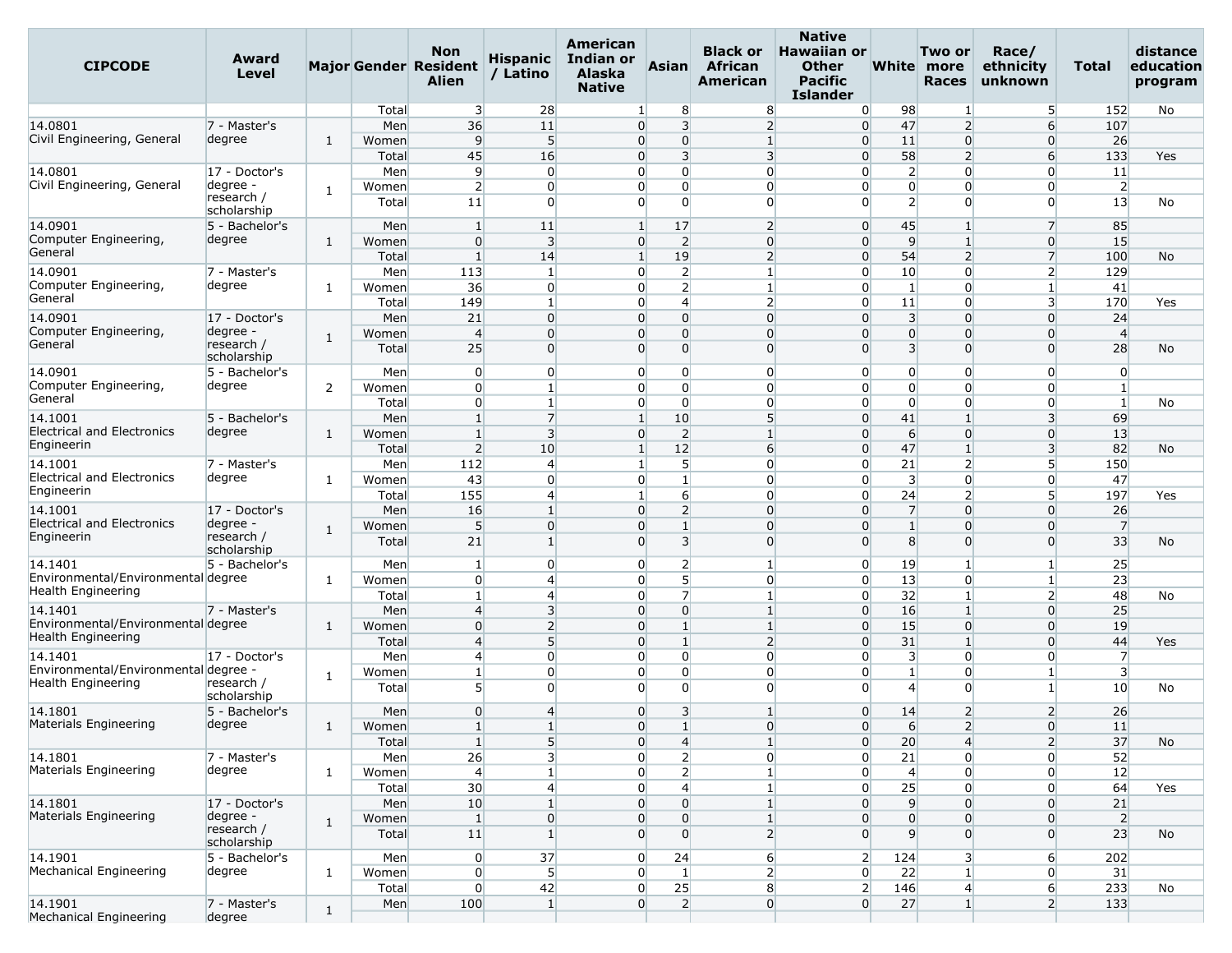| <b>CIPCODE</b>                                                     | Award<br>Level                      |              |                | <b>Non</b><br><b>Major Gender Resident</b><br>Alien | <b>Hispanic</b><br>/ Latino      | American<br>Indian or<br><b>Alaska</b><br><b>Native</b> | <b>Asian</b>                                       | <b>Black or</b><br>African<br>American | <b>Native</b><br><b>Hawaiian or</b><br><b>Other</b><br><b>Pacific</b><br>Islander |                                  | Two or<br>White more<br><b>Races</b> | Race/<br>ethnicity<br>unknown | Total                                     | distance<br>education<br>program |
|--------------------------------------------------------------------|-------------------------------------|--------------|----------------|-----------------------------------------------------|----------------------------------|---------------------------------------------------------|----------------------------------------------------|----------------------------------------|-----------------------------------------------------------------------------------|----------------------------------|--------------------------------------|-------------------------------|-------------------------------------------|----------------------------------|
|                                                                    |                                     |              | Women          | 8                                                   | $\overline{0}$                   |                                                         | $\overline{0}$<br>$\overline{0}$                   | $\overline{0}$                         | $\overline{0}$                                                                    | $\mathbf{1}$                     | $\Omega$                             | $\overline{0}$                | 9                                         |                                  |
|                                                                    |                                     |              | Total          | 108                                                 | $\mathbf{1}$                     | 0                                                       | $\overline{2}$                                     | $\overline{0}$                         | $\overline{0}$                                                                    | 28                               |                                      | $\overline{2}$                | 142                                       | Yes                              |
| 14.1901                                                            | 17 - Doctor's                       |              | Men            | 7                                                   | $\overline{2}$                   |                                                         | $\overline{0}$<br>$\overline{0}$                   | $\overline{2}$                         | $\overline{0}$                                                                    | 8                                | $\overline{0}$                       | $\overline{0}$                | 19                                        |                                  |
| Mechanical Engineering                                             | degree -<br>research /              | 1            | Women          | 3                                                   | $\overline{0}$                   | 0                                                       | 0                                                  |                                        | $\overline{0}$                                                                    | $\overline{2}$                   | $\Omega$                             | $\overline{0}$                | $6 \overline{}$                           |                                  |
|                                                                    | scholarship                         |              | Total          | 10                                                  | $\overline{2}$                   |                                                         | $\Omega$<br>$\Omega$                               | $\overline{3}$                         | $\Omega$                                                                          | 10                               | $\Omega$                             | $\Omega$                      | 25                                        | No                               |
| 14.2301                                                            | 5 - Bachelor's                      |              | Men            | $\overline{0}$                                      | $\overline{4}$                   |                                                         | $\overline{0}$<br>$\mathbf{1}$                     | $\overline{2}$                         | $\overline{0}$                                                                    | 13                               | $\mathbf{1}$                         | $\overline{0}$                | 21                                        |                                  |
| Nuclear Engineering                                                | degree                              | 1            | Women          | $\overline{0}$                                      | $\mathbf{1}$                     |                                                         | $\overline{0}$<br>$\overline{0}$                   | $\overline{0}$                         | $\overline{0}$                                                                    | $5\overline{)}$                  | $\Omega$                             | $\Omega$                      | 6                                         |                                  |
|                                                                    |                                     |              | Total          | $\overline{0}$                                      | 5                                | 0                                                       |                                                    | $\overline{2}$                         | $\overline{0}$                                                                    | 18                               |                                      | $\overline{0}$                | 27                                        | No                               |
| 14.2301                                                            | 7 - Master's                        |              | Men            | $\mathbf{1}$                                        | 1                                |                                                         | $\overline{0}$<br>$\overline{0}$                   | $\overline{0}$                         | $\overline{0}$                                                                    | $\mathbf{1}$                     |                                      | $\mathbf{1}$                  | 5                                         |                                  |
| Nuclear Engineering                                                | degree                              | 1            | Women          | $\overline{0}$                                      | $\overline{0}$                   |                                                         | $\overline{0}$<br>$\overline{0}$                   | $\overline{0}$                         | $\overline{0}$                                                                    | $\mathbf{1}$                     | $\Omega$                             | $\overline{0}$                | $\mathbf{1}$                              |                                  |
|                                                                    |                                     |              | Total          | $\mathbf{1}$                                        |                                  |                                                         | 0<br>0                                             | $\Omega$                               | $\Omega$                                                                          | 2                                |                                      | $\mathbf{1}$                  | $6 \overline{}$                           | No                               |
| 14.2401                                                            | 7 - Master's                        |              | Men            | $\overline{2}$                                      | $\Omega$                         |                                                         | $\overline{0}$<br>$\overline{0}$                   | $\Omega$                               | $\overline{0}$                                                                    | $\mathbf{1}$                     | $\Omega$                             | $\overline{0}$                | 3                                         |                                  |
| Ocean Engineering                                                  | degree                              | 1            | Women          | $\mathbf{1}$                                        | $\mathbf{1}$                     |                                                         | $\overline{0}$<br>$\mathbf{1}$                     | $\overline{0}$                         | $\overline{0}$                                                                    | $\overline{0}$                   | $\Omega$                             | $\overline{0}$                | $\overline{3}$                            |                                  |
|                                                                    |                                     |              | Total          | $\overline{3}$                                      | $\mathbf{1}$                     |                                                         | $\overline{0}$<br>$\mathbf{1}$                     | $\overline{0}$                         | $\overline{0}$                                                                    | $\mathbf{1}$                     | $\Omega$                             | $\overline{0}$                | $6 \overline{}$                           | No                               |
| 14.2401                                                            | 17 - Doctor's                       |              | Men            | $\overline{2}$                                      | $\overline{0}$                   | 0                                                       | 0                                                  | $\Omega$                               | $\Omega$                                                                          | $\overline{0}$                   | $\Omega$                             | $\Omega$                      | $\overline{2}$                            |                                  |
| Ocean Engineering                                                  | degree -<br>research /              | 1            | Women          | $\overline{0}$                                      | $\overline{0}$                   |                                                         | $\overline{0}$<br>$\overline{0}$                   | $\overline{0}$                         | $\overline{0}$                                                                    | $\mathbf{1}$                     | $\mathbf 0$                          | $\overline{0}$                | $\mathbf{1}$                              |                                  |
|                                                                    | scholarship                         |              | Total          | $\overline{2}$                                      | $\Omega$                         |                                                         | $\overline{0}$<br>0                                | $\Omega$                               | $\overline{0}$                                                                    | $\mathbf{1}$                     | $\Omega$                             | $\Omega$                      | $\overline{3}$                            | No                               |
| 14.2701                                                            | 5 - Bachelor's                      |              | Men            | $\overline{\mathbf{3}}$                             | 23                               | $\overline{0}$                                          | 4                                                  | 8                                      | $\overline{0}$                                                                    | 39                               | $\Omega$                             | 1                             | 78                                        |                                  |
| Systems Engineering                                                | degree                              | 1            | Women          | $\mathbf{1}$                                        | 9                                |                                                         | 0<br>$\overline{2}$                                | $\overline{\mathbf{3}}$                | $\overline{0}$                                                                    | 16                               | $\Omega$                             | $\mathbf{1}$                  | 32                                        |                                  |
|                                                                    |                                     |              | Total          | $\overline{4}$                                      | 32                               |                                                         | $\overline{0}$<br>6                                | 11                                     | $\overline{0}$                                                                    | 55                               | $\Omega$                             | $\overline{2}$                | 110                                       | No                               |
| 14.2701                                                            | 7 - Master's                        |              | Men            | 21                                                  | $\overline{7}$                   |                                                         | 3<br>$\overline{0}$                                | 5                                      | $\overline{0}$                                                                    | 28                               | $\Omega$                             | $\overline{4}$                | 68                                        |                                  |
| Systems Engineering                                                | degree                              | 1            | Women          | 10                                                  | $\overline{2}$                   |                                                         | $\overline{0}$<br>$\mathbf{1}$                     | 5                                      | $\overline{0}$                                                                    | 17                               | $\overline{0}$                       | $\overline{0}$                | 35                                        |                                  |
|                                                                    |                                     |              | Total          | 31                                                  | $\overline{9}$                   | 0                                                       | 4                                                  | 10                                     | $\overline{0}$                                                                    | 45                               | $\Omega$                             | $\overline{4}$                | 103                                       | Yes                              |
| 14.2701                                                            | 17 - Doctor's                       |              | Men            | $5\overline{)}$                                     | $\overline{0}$                   |                                                         | 0<br>$\overline{0}$                                | $\overline{0}$                         | $\overline{0}$                                                                    | $\overline{2}$                   | $\Omega$                             | 1                             | 8                                         |                                  |
| Systems Engineering                                                | degree<br>research /<br>scholarship | $\mathbf{1}$ | Women<br>Total | $\overline{2}$<br>$\overline{7}$                    | $\Omega$<br>$\Omega$             | 0                                                       | 0<br>0<br>0                                        | $\Omega$<br>$\Omega$                   | $\overline{0}$<br>$\Omega$                                                        | $\overline{0}$<br>$\overline{2}$ | $\Omega$<br>O                        | $\overline{0}$<br>1           | $\overline{2}$<br>10                      | No                               |
| 14.4501                                                            | 5 - Bachelor's                      |              | Men            | 1                                                   | 3                                | 0                                                       | $\overline{0}$                                     | 0                                      | $\overline{0}$                                                                    | 11                               | $\Omega$                             | 0                             | 15                                        |                                  |
| Biological/Biosystems                                              | degree                              | 1            | Women          | $\overline{0}$                                      | $\mathbf{1}$                     |                                                         | $\overline{0}$<br>$\overline{0}$                   | $\overline{4}$                         | $\overline{0}$                                                                    | $\overline{\mathbf{3}}$          | $\Omega$                             | $\mathbf{1}$                  | $\overline{9}$                            |                                  |
| Engineering                                                        |                                     |              | Total          | 1                                                   | 4                                | $\overline{0}$                                          | $\overline{0}$                                     | $\overline{4}$                         | $\overline{0}$                                                                    | 14                               | $\Omega$                             | $\mathbf{1}$                  | 24                                        | No                               |
| 15.1001                                                            | 5 - Bachelor's                      |              | Men            | $\overline{0}$                                      | 5                                |                                                         | $\overline{0}$                                     | $\overline{2}$                         | $\overline{0}$                                                                    | 44                               | $\Omega$                             | $\overline{2}$                | 54                                        |                                  |
| Construction Engineering                                           | degree                              | 1            | Women          | $\overline{0}$                                      | $\Omega$                         |                                                         | $\overline{0}$<br>0                                |                                        | $\overline{0}$                                                                    | 12                               | $\Omega$                             | $\overline{2}$                | 15                                        |                                  |
| Technology/Technician                                              |                                     |              | Total          | $\overline{0}$                                      | 5 <sup>1</sup>                   |                                                         | $\overline{0}$<br>$\mathbf{1}$                     | $\overline{3}$                         | $\overline{0}$                                                                    | 56                               | $\Omega$                             | $\overline{4}$                | 69                                        | No                               |
| 15.1001                                                            | 7 - Master's                        |              | Men            | $\overline{4}$                                      | $\overline{0}$                   |                                                         | $\overline{0}$<br>1                                | $\mathbf{1}$                           | $\overline{0}$                                                                    | 16                               |                                      | $\Omega$                      | 23                                        |                                  |
| Construction Engineering                                           | degree                              | 1            | Women          | $\overline{4}$                                      | $\overline{0}$                   | $\overline{0}$                                          | $\overline{2}$                                     | 0                                      | $\overline{0}$                                                                    | $\overline{2}$                   | $\Omega$                             | 0                             | 8                                         |                                  |
| Technology/Technician                                              |                                     |              | Total          | 8                                                   | $\overline{0}$                   |                                                         | $\overline{0}$<br>3                                | $\mathbf{1}$                           | $\overline{0}$                                                                    | 18                               | $\mathbf{1}$                         | $\overline{0}$                | 31                                        | No                               |
| 15.1102                                                            | 5 - Bachelor's                      |              | Men            | $\overline{0}$                                      | 3                                |                                                         | $\overline{0}$<br>$\Omega$                         | $\Omega$                               | $\overline{0}$                                                                    | 9                                | $\Omega$                             | $\Omega$                      | 12                                        |                                  |
| Surveying                                                          | degree                              | 1            | Women          | $\overline{0}$                                      | $\Omega$                         | 0                                                       | 0                                                  | $\Omega$                               | $\Omega$                                                                          | $\overline{2}$                   | 0                                    | 0                             | $\overline{2}$                            |                                  |
| Technology/Surveying                                               |                                     |              | Total          | $\overline{0}$                                      | 3                                |                                                         | $\overline{0}$<br>$\overline{0}$                   | $\overline{0}$                         | $\overline{0}$                                                                    | 11                               | $\Omega$                             | $\overline{0}$                | 14                                        | No                               |
| 15.9999                                                            | 7 - Master's                        |              | Men            | $\overline{0}$                                      | $\Omega$                         |                                                         | $\overline{0}$<br>0                                | $\mathbf{1}$                           | $\overline{0}$                                                                    | $\mathbf{1}$                     | $\Omega$                             | $\overline{0}$                | $\overline{2}$                            |                                  |
| Engineering Technologies and degree<br>Engineering-Related Fields, |                                     | 1            | Women<br>Total | $\overline{0}$<br>$\overline{0}$                    | $\overline{0}$<br>$\overline{0}$ | 0                                                       | $\overline{0}$<br>$\Omega$<br>$\Omega$             | $\overline{0}$<br>$\mathbf{1}$         | $\overline{0}$<br>$\Omega$                                                        | $1\vert$<br>$\overline{2}$       | $\overline{0}$<br>$\Omega$           | $\overline{0}$<br>$\Omega$    | $\mathbf{1}$<br>$\overline{3}$            | Yes                              |
| Other                                                              |                                     |              |                |                                                     |                                  |                                                         |                                                    |                                        |                                                                                   |                                  |                                      |                               |                                           |                                  |
| 16.0102                                                            | 5 - Bachelor's                      |              | Men            | $\overline{0}$                                      | 3 <sup>1</sup>                   |                                                         | $\overline{0}$<br>$\overline{0}$                   | $\overline{2}$                         | $\overline{0}$                                                                    | 8 <sup>1</sup>                   |                                      | $\overline{0}$                | 14                                        |                                  |
| Linguistics                                                        | degree                              | $\mathbf{1}$ | Women          | $\overline{0}$                                      | 6                                |                                                         | 1 <sup>1</sup><br>$\overline{4}$                   | 9                                      | $\overline{0}$                                                                    | 39<br>47                         | $\overline{4}$                       | $1\overline{ }$               | 64                                        |                                  |
|                                                                    |                                     |              | Total          | $\boldsymbol{0}$                                    | $\overline{9}$                   | 1 <sup>1</sup>                                          | $\overline{4}$                                     | 11                                     | $\overline{0}$                                                                    |                                  | 5 <sup>1</sup>                       | 1 <sup>1</sup>                | 78                                        | No                               |
| 16.0102<br>Linguistics                                             | 7 - Master's<br>degree              |              | Men            | $\overline{2}$                                      | $\overline{0}$                   |                                                         | $\overline{0}$<br>$\overline{0}$                   | $\overline{0}$                         | $\overline{0}$                                                                    | $\overline{2}$                   | $\overline{0}$                       | $1\overline{ }$               | 5 <sup>5</sup>                            |                                  |
|                                                                    |                                     | $\mathbf{1}$ | Women          | $\overline{0}$                                      | $\overline{0}$                   | $\overline{0}$                                          | $\overline{0}$<br>$\overline{0}$<br>$\overline{0}$ | $\overline{0}$<br>$\overline{0}$       | $\overline{0}$<br>$\overline{0}$                                                  | 1 <sup>1</sup>                   | $\overline{0}$                       | $\mathbf{2}$                  | $\overline{\mathbf{3}}$                   |                                  |
| 16.0102                                                            | 17 - Doctor's                       |              | Total          | $\overline{2}$                                      | $\overline{0}$<br>$\overline{0}$ |                                                         | $\overline{0}$                                     | $\overline{0}$                         |                                                                                   | 3 <sup>l</sup><br>$\overline{0}$ | $\overline{0}$<br>$\Omega$           | 3 <sup>1</sup><br>$\Omega$    | 8                                         | No                               |
| Linguistics                                                        | degree -                            |              | Men            | $\overline{2}$                                      |                                  |                                                         | $\overline{0}$<br>$\overline{0}$<br>$\overline{0}$ |                                        | $\overline{0}$<br>$\overline{0}$                                                  | $2 \vert$                        | $\overline{0}$                       | $\overline{0}$                | $\overline{2}$                            |                                  |
|                                                                    | research /<br>scholarship           | $\mathbf{1}$ | Women<br>Total | $1\vert$<br>$\overline{\mathbf{3}}$                 | $\overline{0}$<br>$\overline{0}$ |                                                         | $\overline{0}$<br>$\overline{0}$                   | $\overline{0}$<br>$\overline{0}$       | $\overline{0}$                                                                    | $\overline{2}$                   | $\overline{0}$                       | $\overline{0}$                | $\overline{\mathbf{3}}$<br>5 <sup>1</sup> | No                               |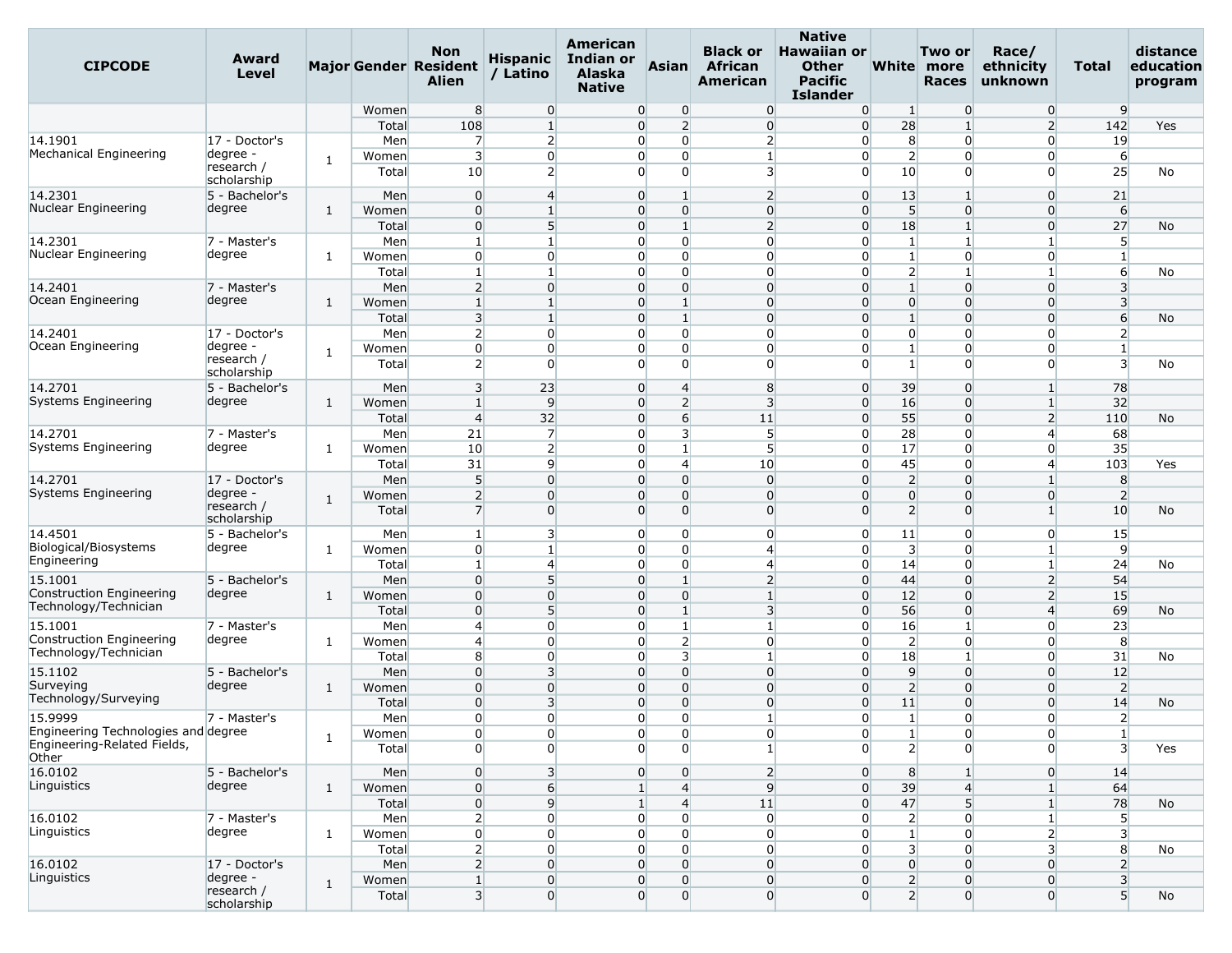| <b>CIPCODE</b>                         | Award<br>Level                |                |                | <b>Non</b><br><b>Major Gender Resident</b><br>Alien | <b>Hispanic</b><br>/ Latino | American<br>Indian or<br><b>Alaska</b><br><b>Native</b> | <b>Asian</b>               | <b>Black or</b><br>African<br>American | <b>Native</b><br><b>Hawaiian or</b><br><b>Other</b><br>Pacific<br><b>Islander</b> |                         | Two or<br>White more<br><b>Races</b> | Race/<br>ethnicity<br>unknown | Total                   | distance<br>education<br>program |
|----------------------------------------|-------------------------------|----------------|----------------|-----------------------------------------------------|-----------------------------|---------------------------------------------------------|----------------------------|----------------------------------------|-----------------------------------------------------------------------------------|-------------------------|--------------------------------------|-------------------------------|-------------------------|----------------------------------|
| 16.0102                                | 5 - Bachelor's                | $\overline{2}$ | Men            | $\overline{0}$                                      | $\mathbf{1}$                | $\overline{0}$                                          | $\overline{0}$             | $\overline{0}$                         | $\overline{0}$                                                                    | $\overline{\mathbf{3}}$ | 0                                    | $\overline{0}$                | $\overline{4}$          |                                  |
| Linguistics                            | degree                        |                | Women          | $\overline{0}$                                      | $\overline{0}$              |                                                         | 0<br>$\Omega$              | $\overline{0}$                         | $\overline{0}$                                                                    | $\overline{4}$          | $\Omega$                             | $\overline{0}$                | $\overline{4}$          |                                  |
|                                        |                               |                | Total          | $\overline{0}$                                      | $\mathbf{1}$                | $\overline{0}$                                          | $\overline{0}$             | $\overline{0}$                         | $\overline{0}$                                                                    | $\overline{7}$          | $\overline{0}$                       | $\overline{0}$                | 8                       | No                               |
| 16.0399                                | 5 - Bachelor's                |                | Men            | $\overline{0}$                                      | 1                           | 0                                                       | 10                         | $\overline{2}$                         | $\Omega$                                                                          | $\overline{4}$          |                                      | 0                             | 18                      |                                  |
| East Asian Languages,                  | degree                        | 1              | Women          | $\overline{0}$                                      | $\overline{4}$              | 0                                                       | $\overline{\mathbf{3}}$    | $\mathbf{1}$                           | $\overline{0}$                                                                    | 9                       | $\mathbf{1}$                         | 1                             | 19                      |                                  |
| Literatures, and Linguistics,<br>Other |                               |                | Total          | $\overline{0}$                                      | 5                           | $\Omega$                                                | 13                         | $\overline{3}$                         | $\overline{0}$                                                                    | 13                      | 2                                    | $\mathbf{1}$                  | 37                      | No                               |
| 16.0399                                | 5 - Bachelor's                |                | Men            | $\overline{0}$                                      | $\overline{0}$              | $\overline{0}$                                          | $\overline{0}$             | $\overline{0}$                         | $\overline{0}$                                                                    | $\overline{\mathbf{3}}$ | $\Omega$                             | $\Omega$                      | 3                       |                                  |
| East Asian Languages,                  | degree                        |                | Women          | $\overline{0}$                                      | $\overline{0}$              | 0                                                       | 3                          | $\overline{0}$                         | 1                                                                                 | $\overline{\mathbf{3}}$ |                                      | $\Omega$                      | 8                       |                                  |
| Literatures, and Linguistics,          |                               | $\overline{2}$ | Total          | $\overline{0}$                                      | $\Omega$                    | $\Omega$                                                | $\overline{\mathbf{3}}$    | $\Omega$                               |                                                                                   | 6                       | -1                                   | $\overline{0}$                | 11                      | No                               |
| Other                                  |                               |                |                |                                                     |                             |                                                         |                            |                                        |                                                                                   |                         |                                      |                               |                         |                                  |
| 16.0402                                | 5 - Bachelor's                |                | Men            | $\overline{0}$                                      | $\overline{0}$              | $\mathbf{1}$                                            | $\Omega$                   | $\overline{0}$                         | $\overline{0}$                                                                    | $\overline{7}$          | $\mathbf 0$                          | $\overline{0}$                | 8                       |                                  |
| Russian Language and                   | degree                        | $\mathbf{1}$   | Women          | $\overline{0}$                                      | $\Omega$                    |                                                         | $\overline{0}$<br>0        | $\mathbf{1}$                           | $\Omega$                                                                          | $\overline{3}$          | $\Omega$                             | $\overline{0}$                | $\overline{4}$          |                                  |
| Literature                             |                               |                | Total          | $\overline{0}$                                      | $\Omega$                    | $\mathbf{1}$                                            | 0                          | $\mathbf{1}$                           | $\overline{0}$                                                                    | 10                      | O                                    | 0                             | 12                      | No                               |
| 16.0402                                | 5 - Bachelor's                |                | Men            | $\overline{0}$                                      | $\overline{0}$              | $\overline{0}$                                          | $\overline{0}$             | $\overline{0}$                         | $\overline{0}$                                                                    | $\overline{0}$          | $\mathbf 0$                          | $\overline{0}$                | $\overline{0}$          |                                  |
| Russian Language and                   | degree                        | 2              | Women          | $\overline{0}$                                      | $\overline{0}$              |                                                         | 0<br>0                     | $\overline{0}$                         | $\Omega$                                                                          | $\overline{2}$          | $\Omega$                             | $\overline{0}$                | $\overline{2}$          |                                  |
| Literature                             |                               |                | Total          | $\overline{0}$                                      | $\overline{0}$              | $\overline{0}$                                          | 0                          | $\Omega$                               | $\overline{0}$                                                                    | $\overline{2}$          | $\Omega$                             | $\Omega$                      | $\overline{2}$          | No                               |
| 16.0501                                | 5 - Bachelor's                |                | Men            | $\overline{0}$                                      | $\overline{0}$              | 0                                                       | 0                          | $\overline{0}$                         | $\Omega$                                                                          | $\overline{4}$          | $\Omega$                             | 0                             | $\overline{4}$          |                                  |
| German Language and                    | degree                        | 1              | Women          | $\overline{0}$                                      | $\mathbf{1}$                |                                                         | 0<br>0                     | $\Omega$                               | $\Omega$                                                                          | $\overline{4}$          | $\Omega$                             | $\overline{0}$                | 5                       |                                  |
| Literature                             |                               |                | Total          | $\overline{0}$                                      | $\mathbf{1}$                | 0                                                       | 0                          | $\Omega$                               | $\overline{0}$                                                                    | 8                       | $\Omega$                             | $\Omega$                      | $\overline{9}$          | No                               |
| 16.0501                                | 7 - Master's                  |                | Men            | $\mathbf{1}$                                        | $\overline{0}$              |                                                         | 0<br>0                     | $\Omega$                               | $\Omega$                                                                          | $\overline{0}$          | $\Omega$                             | 0                             | $\mathbf{1}$            |                                  |
| German Language and                    | degree                        | 1              | Women          | $\mathbf{1}$                                        | $\Omega$                    | $\overline{0}$                                          | 0                          | $\overline{0}$                         | $\overline{0}$                                                                    | $\overline{0}$          | $\Omega$                             | $\overline{0}$                | $\mathbf{1}$            |                                  |
| Literature                             |                               |                | Total          | $\overline{2}$                                      | $\overline{0}$              |                                                         | 0<br>$\overline{0}$        | $\overline{0}$                         | $\overline{0}$                                                                    | $\overline{0}$          | $\Omega$                             | $\Omega$                      | $\overline{2}$          | No                               |
| 16.0501                                | 17 - Doctor's                 |                | Men            | $\overline{0}$                                      | $\overline{0}$              |                                                         | $\overline{0}$<br>0        | $\Omega$                               | $\Omega$                                                                          | $\overline{0}$          | $\Omega$                             | $\overline{0}$                | $\Omega$                |                                  |
| German Language and                    | degree ·                      | 1              | Women          | $\overline{0}$                                      | $\Omega$                    | 0                                                       | 0                          | $\Omega$                               | $\Omega$                                                                          | $\overline{0}$          | 0                                    | $\Omega$                      | $\mathbf{0}$            |                                  |
| Literature                             | research /                    |                | Total          | $\overline{0}$                                      | $\Omega$                    |                                                         | $\overline{0}$<br>$\Omega$ | $\Omega$                               | $\Omega$                                                                          | $\Omega$                | $\Omega$                             | $\overline{0}$                | $\Omega$                | No                               |
| 16.0901                                | scholarship<br>5 - Bachelor's |                | Men            | $\overline{0}$                                      | $\mathbf{1}$                | $\overline{0}$                                          | 0                          | $\overline{2}$                         | $\overline{0}$                                                                    | $\mathbf{1}$            | $\Omega$                             | $\overline{0}$                | $\overline{4}$          |                                  |
| French Language and                    | degree                        |                |                | $\overline{0}$                                      | 3                           |                                                         | $\overline{0}$<br>0        | $\overline{2}$                         | $\overline{0}$                                                                    | 5 <sup>1</sup>          | $\Omega$                             | $\Omega$                      | 10                      |                                  |
| Literature                             |                               | 1              | Women<br>Total | $\overline{0}$                                      | $\overline{4}$              | 0                                                       | $\overline{0}$             | $\overline{4}$                         | $\overline{0}$                                                                    | $6 \overline{}$         | $\Omega$                             | 0                             | 14                      |                                  |
| 16.0901                                | 7 - Master's                  |                | Men            | $\overline{0}$                                      | $\Omega$                    | $\overline{0}$                                          | $\overline{0}$             | $\overline{0}$                         | $\overline{0}$                                                                    | $\overline{0}$          | $\Omega$                             | $\overline{0}$                | $\overline{0}$          | No                               |
| French Language and                    | degree                        |                |                | $\overline{0}$                                      | $\Omega$                    | $\Omega$                                                | 0                          | $\Omega$                               | $\overline{0}$                                                                    | $\mathbf{1}$            | $\Omega$                             | $\Omega$                      | $\mathbf{1}$            |                                  |
| Literature                             |                               | $\mathbf{1}$   | Women<br>Total | $\overline{0}$                                      | $\overline{0}$              |                                                         | 0<br>0                     | $\Omega$                               | $\Omega$                                                                          | $\mathbf{1}$            | $\Omega$                             | $\overline{0}$                | $\mathbf{1}$            |                                  |
| 16.0901                                | 5 - Bachelor's                |                | Men            | $\overline{0}$                                      | $\overline{0}$              | $\overline{0}$                                          | 0                          | $\overline{0}$                         | $\overline{0}$                                                                    | $\overline{0}$          | $\Omega$                             | $\overline{0}$                | $\overline{0}$          | No                               |
| French Language and                    | degree                        | 2              | Women          | $\overline{0}$                                      | $\overline{0}$              |                                                         | 0<br>$\overline{0}$        | $\overline{0}$                         | $\overline{0}$                                                                    | $\overline{0}$          | $\Omega$                             | $\overline{0}$                | $\overline{0}$          |                                  |
| Literature                             |                               |                |                | $\overline{0}$                                      | $\overline{0}$              |                                                         | 0<br>0                     | $\Omega$                               | $\Omega$                                                                          | $\overline{0}$          | 0                                    | $\overline{0}$                | $\overline{0}$          |                                  |
| 16.0904                                | 5 - Bachelor's                |                | Total<br>Men   | $\overline{0}$                                      | $\overline{0}$              | 0                                                       | 0                          | $\Omega$                               | $\Omega$                                                                          | $\overline{0}$          | 0                                    | $\Omega$                      | $\overline{0}$          | No                               |
| Portuguese Language and                | degree                        | 1              | Women          | $\overline{0}$                                      | $\overline{2}$              | $\overline{0}$                                          | $\Omega$                   | $\overline{0}$                         | $\overline{0}$                                                                    | $\overline{0}$          | $\Omega$                             | $\overline{0}$                | $\overline{2}$          |                                  |
| Literature                             |                               |                | Total          | $\overline{0}$                                      | $\overline{2}$              |                                                         | $\overline{0}$<br>0        | $\Omega$                               | $\overline{0}$                                                                    | $\overline{0}$          | $\Omega$                             | $\Omega$                      | $\overline{2}$          | No                               |
| 16.0904                                | 5 - Bachelor's                |                | Men            | $\overline{0}$                                      | $\overline{0}$              | 0                                                       | 0                          | $\Omega$                               | $\Omega$                                                                          | $\overline{0}$          | 0                                    | $\Omega$                      | $\overline{0}$          |                                  |
| Portuguese Language and                | degree                        | 2              | Women          | $\overline{0}$                                      | $\overline{0}$              | $\overline{0}$                                          | 0                          | $\mathbf{0}$                           | $\overline{0}$                                                                    | $\overline{0}$          | $\Omega$                             | $\overline{0}$                | $\overline{0}$          |                                  |
| Literature                             |                               |                | Total          | $\overline{0}$                                      | $\Omega$                    |                                                         | 0<br>0                     | $\Omega$                               | $\Omega$                                                                          | $\overline{0}$          | $\Omega$                             | $\overline{0}$                | $\overline{0}$          | No                               |
| 16.0905                                | 5 - Bachelor's                |                | Men            | $\overline{0}$                                      | 5                           | 0                                                       | $\overline{2}$             | 3 <sup>1</sup>                         | $\overline{0}$                                                                    | 5 <sup>1</sup>          | $\overline{0}$                       | $\overline{0}$                | 15                      |                                  |
| Spanish Language and                   | degree                        | 1              | Women          | $\overline{0}$                                      | 11                          | $\overline{0}$                                          | $\mathbf{1}$               | 2                                      | $\overline{0}$                                                                    | 13                      | $\mathbf{1}$                         | 2 <sup>1</sup>                | 30 <sup>°</sup>         |                                  |
| Literature                             |                               |                | Total          | $\overline{0}$                                      | 16                          | $\overline{0}$                                          | $\overline{\mathbf{3}}$    | 5 <sup>1</sup>                         | $\overline{0}$                                                                    | 18                      | $\mathbf{1}$                         | 2 <sup>1</sup>                | 45                      | <b>No</b>                        |
| 16.0905                                | 7 - Master's                  |                | Men            | $\overline{2}$                                      | $\overline{2}$              | $\overline{0}$                                          | $\overline{0}$             | $\overline{0}$                         | $\overline{0}$                                                                    | $2 \vert$               | $\Omega$                             | $\overline{0}$                | 6                       |                                  |
| Spanish Language and                   | degree                        | 1              | Women          | $\mathbf{1}$                                        | $\overline{2}$              | $\overline{0}$                                          | $\overline{0}$             | $\overline{0}$                         | $\overline{0}$                                                                    | $\mathbf{1}$            | $\Omega$                             | $\overline{0}$                | $\overline{4}$          |                                  |
| Literature                             |                               |                | Total          | $\overline{\mathbf{3}}$                             | $\overline{4}$              | $\overline{0}$                                          | $\overline{0}$             | $\overline{0}$                         | $\overline{0}$                                                                    | $\overline{3}$          | $\Omega$                             | $\overline{0}$                | 10                      | No                               |
| 16.0905                                | 5 - Bachelor's                |                | Men            | $\overline{0}$                                      | $\overline{0}$              | $\overline{0}$                                          | $\Omega$                   | $\overline{0}$                         | $\overline{0}$                                                                    | $\overline{2}$          | $\Omega$                             | $\overline{0}$                | $\overline{2}$          |                                  |
| Spanish Language and                   | degree                        | $\overline{2}$ | Women          | $\overline{0}$                                      | $\mathbf{1}$                | $\overline{0}$                                          | $\overline{0}$             | $\mathbf{1}$                           | $\overline{0}$                                                                    | $6 \overline{6}$        | $\Omega$                             | $\overline{0}$                | 8                       |                                  |
| Literature                             |                               |                | Total          | $\overline{0}$                                      | $\mathbf{1}$                | $\overline{0}$                                          | $\overline{0}$             | $\mathbf{1}$                           | $\overline{0}$                                                                    | 8                       | $\Omega$                             | $\overline{0}$                | 10                      | No                               |
| 16.0999                                | 17 - Doctor's                 |                | Men            | $\overline{0}$                                      | $\mathbf{1}$                | $\overline{0}$                                          | $\overline{0}$             | $1\overline{ }$                        | $\overline{0}$                                                                    | $\mathbf{1}$            | $\overline{0}$                       | $\overline{0}$                | $\overline{\mathbf{3}}$ |                                  |
| Romance Languages,                     | degree -                      |                | Women          | $\mathbf{1}$                                        | $\overline{0}$              | $\overline{0}$                                          | $\overline{0}$             | $\overline{0}$                         | $\overline{0}$                                                                    | $\overline{4}$          | $\overline{0}$                       | $\overline{0}$                | $5\overline{)}$         |                                  |
| Literatures, and Linguistics,<br>Other | research /<br>scholarship     | $\mathbf{1}$   | Total          | $\mathbf{1}$                                        | $1\overline{ }$             | $\overline{0}$                                          | $\overline{0}$             | $1\overline{ }$                        | $\overline{0}$                                                                    | 5 <sup>1</sup>          | $\overline{0}$                       | $\overline{0}$                | 8                       | No                               |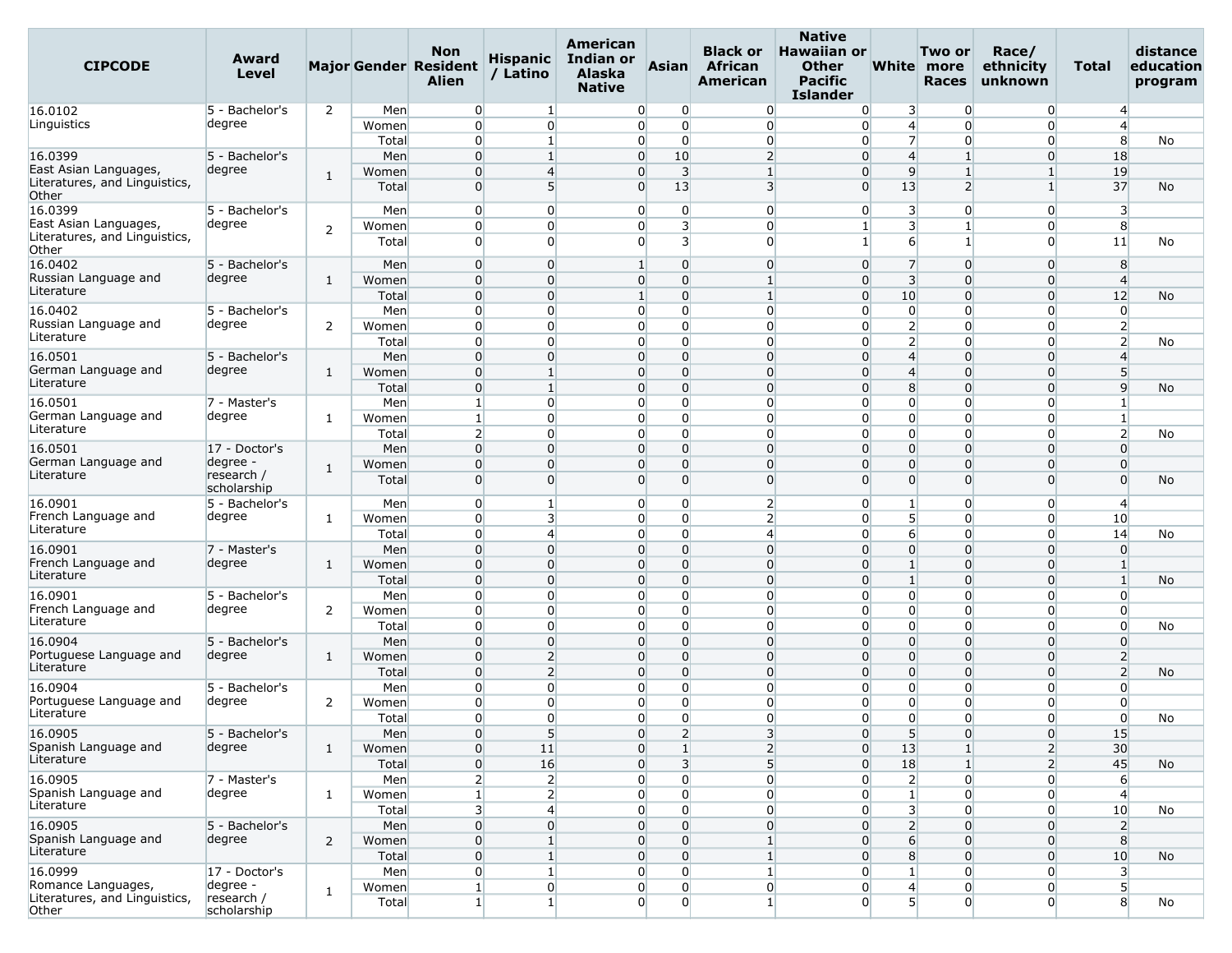| <b>CIPCODE</b>                                                                       | Award<br>Level                              |                |                | Non<br><b>Major Gender Resident</b><br><b>Alien</b> | <b>Hispanic</b><br>/ Latino      | American<br><b>Indian or</b><br><b>Alaska</b><br><b>Native</b> | Asian                                     | <b>Black or</b><br><b>African</b><br>American | <b>Native</b><br><b>Hawaiian or</b><br><b>Other</b><br><b>Pacific</b><br><b>Islander</b> |                                   | Two or<br>White more<br><b>Races</b> | Race/<br>ethnicity<br>unknown    | Total                            | distance<br>education<br>program |
|--------------------------------------------------------------------------------------|---------------------------------------------|----------------|----------------|-----------------------------------------------------|----------------------------------|----------------------------------------------------------------|-------------------------------------------|-----------------------------------------------|------------------------------------------------------------------------------------------|-----------------------------------|--------------------------------------|----------------------------------|----------------------------------|----------------------------------|
| 16.1200                                                                              | 5 - Bachelor's                              | $\mathbf{1}$   | Men            | $\overline{0}$                                      | $\overline{\mathbf{3}}$          | $\mathbf{1}$                                                   |                                           | $\overline{0}$                                | $\overline{0}$                                                                           | 9                                 | $\Omega$                             | 1                                | 15                               |                                  |
| <b>Classics and Classical</b><br>Languages, Literatures, and<br>Linguistics, General | degree                                      |                | Women<br>Total | $\overline{0}$<br>$\overline{0}$                    | $\overline{7}$<br>10             | $\overline{0}$<br>$\mathbf{1}$                                 | $\overline{\mathbf{3}}$<br>$\overline{4}$ | $\overline{3}$<br>$\overline{3}$              | $\overline{0}$<br>$\overline{0}$                                                         | 14<br>23                          | $\mathbf{1}$<br>$\mathbf{1}$         | $\mathbf{1}$<br>$\overline{2}$   | 29<br>44                         | No                               |
| 16.1200                                                                              | 7 - Master's                                |                | Men            | $\overline{0}$                                      | $\overline{0}$                   | $\overline{0}$                                                 | $\overline{0}$                            | $\Omega$                                      | $\overline{0}$                                                                           | $\overline{0}$                    | 0                                    | $\Omega$                         | $\overline{0}$                   |                                  |
| <b>Classics and Classical</b><br>Languages, Literatures, and<br>Linguistics, General | degree                                      | 1              | Women<br>Total | $\overline{0}$<br>$\overline{0}$                    | $\overline{0}$<br>$\overline{0}$ | $\Omega$<br>$\overline{0}$                                     | $\overline{0}$<br>$\Omega$                | $\overline{0}$<br>$\Omega$                    | $\overline{0}$<br>$\Omega$                                                               | $\overline{0}$<br>$\overline{0}$  | 0<br>$\Omega$                        | 1<br>1                           | $\mathbf{1}$<br>$\mathbf{1}$     | No                               |
| 16.1200                                                                              | 17 - Doctor's                               |                | Men            | $\overline{0}$                                      | $\Omega$                         | $\Omega$                                                       | $\Omega$                                  | $\Omega$                                      | $\overline{0}$                                                                           | $\overline{4}$                    | $\Omega$                             | $\Omega$                         | $\overline{4}$                   |                                  |
| <b>Classics and Classical</b><br>Languages, Literatures, and<br>Linguistics, General | degree -<br>research /<br>scholarship       | $\mathbf{1}$   | Women<br>Total | $\overline{0}$<br>$\overline{0}$                    | $\overline{0}$<br>$\Omega$       | $\overline{0}$<br>$\Omega$                                     | $\Omega$<br>$\Omega$                      | $\Omega$<br>$\Omega$                          | $\overline{0}$<br>$\Omega$                                                               | $\overline{2}$<br>$6 \overline{}$ | $\Omega$<br>$\Omega$                 | $\Omega$<br>$\Omega$             | $\overline{2}$<br>6              | Yes                              |
| 16.1200                                                                              | 5 - Bachelor's                              |                | Men            | $\overline{0}$                                      | $\mathbf{1}$                     | $\Omega$                                                       | $\mathbf{1}$                              | $\overline{0}$                                | $\overline{0}$                                                                           | $\overline{2}$                    | 0                                    | $\Omega$                         | $\overline{4}$                   |                                  |
| <b>Classics and Classical</b><br>Languages, Literatures, and<br>Linguistics, General | degree                                      | 2              | Women<br>Total | $\overline{0}$<br>$\overline{0}$                    | $\overline{0}$<br>$\mathbf{1}$   | $\overline{0}$<br>$\Omega$                                     | $\Omega$<br>$\mathbf{1}$                  | $\Omega$<br>$\Omega$                          | $\overline{0}$<br>$\Omega$                                                               | $\overline{4}$<br>6               | $\mathbf{1}$<br>$\mathbf{1}$         | $\overline{0}$<br><sub>0</sub>   | 5 <sup>1</sup><br>$\overline{9}$ | No                               |
| 16.1203                                                                              | 7 - Master's                                |                | Men            | $\overline{0}$                                      | $\Omega$                         | $\overline{0}$                                                 | $\overline{0}$                            | $\Omega$                                      | $\overline{0}$                                                                           | $\overline{0}$                    | $\mathbf 0$                          | $\Omega$                         | $\overline{0}$                   |                                  |
| Latin Language and                                                                   | degree                                      | $\mathbf{1}$   | Women          | $\overline{0}$                                      | $\Omega$                         | $\Omega$                                                       | $\Omega$                                  | $\Omega$                                      | $\Omega$                                                                                 | $\overline{2}$                    | $\Omega$                             | $\Omega$                         | $\overline{2}$                   |                                  |
| Literature                                                                           |                                             |                | Total          | $\overline{0}$                                      | $\overline{0}$                   | $\overline{0}$                                                 | $\overline{0}$                            | $\overline{0}$                                | $\overline{0}$                                                                           | $\overline{2}$                    | $\Omega$                             | $\overline{0}$                   | $\overline{2}$                   | Yes                              |
| 19.0707                                                                              | 5 - Bachelor's                              |                | Men            | 1                                                   | 8                                | $\overline{0}$                                                 | $\mathbf 0$                               | 8                                             | $\overline{0}$                                                                           | 17                                | $\mathbf{1}$                         | $\overline{2}$                   | 37                               |                                  |
| Family and Community                                                                 | degree                                      | 1              | Women          | $\overline{0}$                                      | 20                               | 1                                                              | $\overline{2}$                            | 38                                            | $\mathbf{1}$                                                                             | 78                                | $\overline{2}$                       | 4                                | 146                              |                                  |
| Services                                                                             |                                             |                | Total          | $\mathbf{1}$                                        | 28                               | 1                                                              | $\overline{2}$                            | 46                                            | $\mathbf{1}$                                                                             | 95                                | $\overline{\mathbf{3}}$              | 6                                | 183                              | No                               |
| 19.0707<br>Family and Community                                                      | 7 - Master's<br>degree                      | $\mathbf{1}$   | Men<br>Women   | $\overline{0}$<br>$\overline{0}$                    | $\Omega$<br>$\Omega$             | $\overline{0}$<br>$\overline{0}$                               | $\Omega$<br>$\Omega$                      | $\overline{0}$<br>$\overline{2}$              | $\overline{0}$<br>$\overline{0}$                                                         | $\mathbf{1}$<br>$5\overline{)}$   | $\Omega$                             | $\Omega$<br>$\Omega$             | $\mathbf{1}$<br>8                |                                  |
| Services                                                                             |                                             |                | Total          | $\overline{0}$                                      | $\overline{0}$                   | $\Omega$                                                       | $\Omega$                                  | $\overline{2}$                                | $\overline{0}$                                                                           | $6 \overline{}$                   | $\mathbf{1}$                         | $\overline{0}$                   | $\overline{9}$                   | Yes                              |
| 22.0101                                                                              | 18 - Doctor's                               |                | Men            | $\overline{0}$                                      | 24                               | $\overline{0}$                                                 | 6                                         | 8                                             | $\Omega$                                                                                 | 156                               | $\overline{2}$                       | 10                               | 206                              |                                  |
| Law                                                                                  | degree ·                                    | 1              | Women          | $\overline{0}$                                      | 22                               | $\mathbf{1}$                                                   | $\overline{4}$                            | 15                                            | $\Omega$                                                                                 | 104                               | $\overline{2}$                       | $\overline{7}$                   | 155                              |                                  |
|                                                                                      | professional<br>practice                    |                | Total          | $\overline{0}$                                      | 46                               | $\mathbf{1}$                                                   | 10                                        | 23                                            | $\overline{0}$                                                                           | 260                               | $\overline{4}$                       | 17                               | 361                              | No                               |
| 22.0206<br>Comparative Law                                                           | 7 - Master's<br>degree                      |                | Men            | $\overline{2}$<br>$\overline{\mathbf{3}}$           | $\mathbf{1}$<br>$\overline{0}$   | $\Omega$<br>$\overline{0}$                                     | $\Omega$<br>$\overline{0}$                | $\Omega$<br>$\overline{0}$                    | $\overline{0}$<br>$\overline{0}$                                                         | $\Omega$<br>$\overline{0}$        | $\Omega$<br>$\Omega$                 | 0<br>$\overline{0}$              | 3                                |                                  |
|                                                                                      |                                             | 1              | Women<br>Total | 5 <sup>1</sup>                                      | $\mathbf{1}$                     | $\Omega$                                                       | $\overline{0}$                            | $\Omega$                                      | $\overline{0}$                                                                           | $\overline{0}$                    | $\Omega$                             | $\Omega$                         | $\overline{\mathbf{3}}$<br>6     | No                               |
| 22.0207                                                                              | 7 - Master's                                |                | Men            | $\overline{0}$                                      | $\overline{0}$                   | $\overline{0}$                                                 | $\mathbf 0$                               | $\Omega$                                      | $\overline{0}$                                                                           | $\overline{2}$                    | $\Omega$                             | $\Omega$                         | $\overline{2}$                   |                                  |
| Energy, Environment, and                                                             | degree                                      | 1              | Women          | $\overline{0}$                                      | $\overline{0}$                   | $\Omega$                                                       | $\overline{0}$                            | $\overline{0}$                                | $\overline{0}$                                                                           | $\mathbf{1}$                      | 0                                    | $\overline{0}$                   | $\mathbf{1}$                     |                                  |
| Natural Resources Law                                                                |                                             |                | Total          | $\overline{0}$                                      | $\Omega$                         | $\overline{0}$                                                 | $\Omega$                                  | $\Omega$                                      | $\overline{0}$                                                                           | $\overline{\mathbf{3}}$           | $\Omega$                             | $\overline{0}$                   | $\overline{3}$                   | No                               |
| 22.0210                                                                              | 7 - Master's                                |                | Men            | 24                                                  | $\Omega$                         | $\overline{0}$                                                 |                                           | $\Omega$                                      | $\overline{0}$                                                                           | $\overline{2}$                    | $\Omega$                             | $\Omega$                         | 27                               |                                  |
| International Business,<br>Trade, and Tax Law                                        | degree                                      | 1              | Women          | $\overline{4}$                                      | $\Omega$                         | $\Omega$                                                       | $\overline{0}$                            | $\Omega$                                      | $\overline{0}$                                                                           | $\overline{0}$                    | $\mathbf 0$                          | $\Omega$                         | $\overline{4}$                   |                                  |
| 22.0211                                                                              | 7 - Master's                                |                | Total<br>Men   | 28<br>$\mathbf{1}$                                  | $\overline{0}$<br>$\overline{3}$ | $\overline{0}$<br>$\Omega$                                     | $\mathbf{1}$<br>3                         | $\Omega$<br>$\overline{3}$                    | $\overline{0}$<br>$\overline{0}$                                                         | $\overline{2}$<br>45              | $\mathbf 0$<br>$\Omega$              | $\Omega$<br>6                    | 31<br>61                         | No                               |
| Tax Law/Taxation                                                                     | degree                                      | 1              | Women          | $\mathbf{1}$                                        | $\overline{0}$                   | $\overline{0}$                                                 | $\overline{2}$                            | $\overline{4}$                                | $\overline{0}$                                                                           | 22                                | $\overline{0}$                       |                                  | 30                               |                                  |
|                                                                                      |                                             |                | Total          | $\overline{2}$                                      | 3                                | $\overline{0}$                                                 | 51                                        | $\overline{7}$                                | $\overline{0}$                                                                           | 67                                | 0                                    | $\overline{7}$                   | 91                               | No                               |
| 22.0211                                                                              | 17 - Doctor's                               |                | Men            | $\mathbf{1}$                                        | $\overline{0}$                   | $\overline{0}$                                                 | $\overline{0}$                            | $\overline{0}$                                | $\overline{0}$                                                                           | $\overline{0}$                    | $\Omega$                             | $\overline{0}$                   | $1\overline{ }$                  |                                  |
| Tax Law/Taxation                                                                     | degree -                                    | 1              | Women          | $\mathbf{1}$                                        | $\Omega$                         | $\Omega$                                                       | $\Omega$                                  | $\Omega$                                      | $\overline{0}$                                                                           | $\Omega$                          | $\Omega$                             | $\overline{0}$                   | $\mathbf{1}$                     |                                  |
| 23.0101                                                                              | research /<br>scholarship<br>5 - Bachelor's |                | Total<br>Men   | 2 <sup>1</sup>                                      | $\overline{0}$<br>9              | $\overline{0}$<br>$\overline{0}$                               | $\overline{0}$<br>1                       | $\overline{0}$                                | $\overline{0}$                                                                           | $\overline{0}$<br>42              | $\overline{0}$                       | $\overline{0}$<br>$\overline{4}$ | $\overline{2}$<br>59             | No                               |
| English Language and                                                                 | degree                                      | 1              | Women          | $\overline{0}$<br>$\overline{0}$                    | 33                               | $\overline{0}$                                                 | 6                                         | $\overline{\mathbf{3}}$<br>18                 | $\overline{0}$<br>$\overline{2}$                                                         | 90                                | $\overline{0}$<br>6                  | $6 \overline{6}$                 | 161                              |                                  |
| Literature, General                                                                  |                                             |                | Total          | $\overline{0}$                                      | 42                               | $\overline{0}$                                                 | $\overline{7}$                            | 21                                            | $\overline{2}$                                                                           | 132                               | 6                                    | 10                               | 220                              | No                               |
| 23.0101                                                                              | 7 - Master's                                |                | Men            | $\overline{0}$                                      | $\overline{0}$                   | $\overline{0}$                                                 | $\overline{0}$                            | $\overline{0}$                                | $\overline{0}$                                                                           | 5 <sup>1</sup>                    | $\overline{0}$                       | $\mathbf{1}$                     | 6                                |                                  |
| English Language and                                                                 | degree                                      | $\mathbf{1}$   | Women          | $\overline{0}$                                      | $\mathbf{1}$                     | $\overline{0}$                                                 | $\overline{0}$                            | $\overline{2}$                                | $\overline{0}$                                                                           | $\overline{2}$                    | $\Omega$                             | $\mathbf{1}$                     | 6                                |                                  |
| Literature, General                                                                  |                                             |                | Total          | $\overline{0}$                                      | $\mathbf{1}$                     | $\overline{0}$                                                 | $\overline{0}$                            | $\overline{2}$                                | $\overline{0}$                                                                           | $\overline{7}$                    | $\Omega$                             | 2                                | 12                               | No                               |
| 23.0101                                                                              | 17 - Doctor's                               |                | Men            | $1\overline{ }$                                     | $\overline{0}$                   | $\overline{0}$                                                 | $\overline{0}$                            | $\mathbf{1}$                                  | $\overline{0}$                                                                           | $6 \mid$                          | $\overline{0}$                       | 2 <sup>1</sup>                   | 10                               |                                  |
| English Language and<br>Literature, General                                          | degree -<br>research /<br>scholarship       | $\mathbf{1}$   | Women<br>Total | $\overline{0}$<br>$1\overline{ }$                   | $\overline{0}$<br>$\overline{0}$ | $\overline{0}$<br>$\overline{0}$                               | $\overline{0}$<br>$\Omega$                | $\overline{0}$<br>$1\overline{ }$             | $\overline{0}$<br>$\overline{0}$                                                         | $\overline{4}$<br>10              | $\overline{0}$<br>$\overline{0}$     | $\overline{0}$<br>$\overline{2}$ | $\overline{4}$<br>14             | No                               |
| 23.0101                                                                              |                                             | $\overline{2}$ | Men            | $\overline{0}$                                      | $\overline{2}$                   | $\overline{0}$                                                 | $\overline{0}$                            | $\overline{0}$                                | $\overline{0}$                                                                           | 3 <sup>l</sup>                    | $\overline{0}$                       | $\overline{0}$                   | 5 <sup>1</sup>                   |                                  |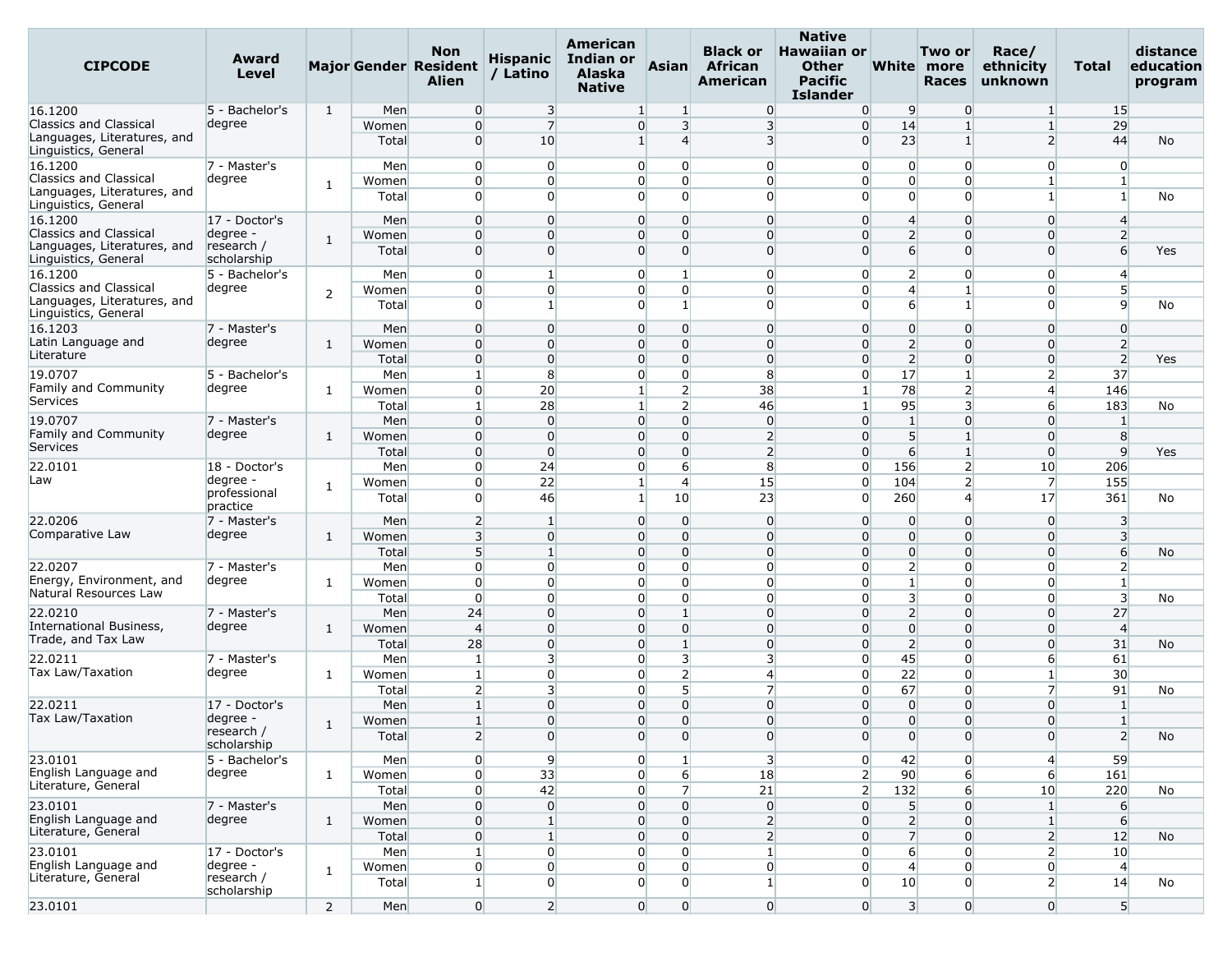| <b>CIPCODE</b>                               | Award<br>Level              |              |                | <b>Non</b><br><b>Major Gender Resident</b><br>Alien | <b>Hispanic</b><br>/ Latino | American<br>Indian or<br><b>Alaska</b><br><b>Native</b> | Asian                            | <b>Black or</b><br><b>African</b><br>American | <b>Native</b><br><b>Hawaiian or</b><br><b>Other</b><br>Pacific<br><b>Islander</b> |                                   | Two or<br><b>White</b> more<br><b>Races</b> | Race/<br>ethnicity<br>unknown | Total                   | distance<br>education<br>program |
|----------------------------------------------|-----------------------------|--------------|----------------|-----------------------------------------------------|-----------------------------|---------------------------------------------------------|----------------------------------|-----------------------------------------------|-----------------------------------------------------------------------------------|-----------------------------------|---------------------------------------------|-------------------------------|-------------------------|----------------------------------|
| English Language and                         | 5 - Bachelor's              |              | Women          | $\overline{0}$                                      | $\overline{2}$              | $\mathbf{1}$                                            | $\overline{0}$                   | $\mathbf{1}$                                  | $\overline{0}$                                                                    | 11                                | $\Omega$                                    | $\overline{0}$                | 15                      |                                  |
| Literature, General                          | degree                      |              | Total          | $\overline{0}$                                      | $\overline{4}$              | 1                                                       | $\Omega$                         | $\mathbf{1}$                                  | $\overline{0}$                                                                    | 14                                | $\Omega$                                    | $\overline{0}$                | 20                      | No                               |
| 23.1302                                      | 7 - Master's                |              | Men            | $\overline{0}$                                      | $\overline{0}$              |                                                         | 0<br>1                           | $\overline{0}$                                | $\overline{0}$                                                                    | $\mathbf{1}$                      | 0                                           | $\overline{0}$                | $\overline{2}$          |                                  |
| Creative Writing                             | degree                      | 1            | Women          | $\mathbf{1}$                                        | $\overline{0}$              |                                                         | $\overline{0}$<br>$\overline{0}$ | $\overline{0}$                                | $\overline{0}$                                                                    | 8                                 | $\Omega$                                    | $\mathbf{1}$                  | 10                      |                                  |
|                                              |                             |              | Total          | $\mathbf{1}$                                        | $\overline{0}$              |                                                         | $\overline{0}$<br>1              | $\overline{0}$                                | $\overline{0}$                                                                    | 9                                 | $\Omega$                                    | 1                             | 12                      | No                               |
| 24.0101                                      | 3 - Associate's             |              | Men            | $\vert$ 1                                           | 60                          |                                                         | 31<br>$\overline{4}$             | 22                                            | $\overline{4}$                                                                    | 156                               | 8                                           | $6 \overline{6}$              | 292                     |                                  |
| Liberal Arts and<br>Sciences/Liberal Studies | degree                      | 1            | Women          | $\overline{0}$                                      | 94                          |                                                         | 3<br>48                          | 92                                            | 6                                                                                 | 279                               | 18                                          | 8                             | 548                     |                                  |
|                                              |                             |              | Total          | $\mathbf{1}$                                        | 154                         |                                                         | 7<br>79                          | 114                                           | 10                                                                                | 435                               | 26                                          | 14                            | 840                     | No                               |
| 26.0101                                      | 5 - Bachelor's              |              | Men            | 1                                                   | 43                          |                                                         | $\overline{0}$<br>30             | 11                                            | $\overline{4}$                                                                    | 90                                | 8                                           | 9                             | 196                     |                                  |
| Biology/Biological Sciences,<br>General      | degree                      | 1            | Women          | $\overline{0}$                                      | 41                          |                                                         | 2<br>51                          | 23                                            | 5                                                                                 | 94                                | 6                                           | 3 <sup>1</sup>                | 225                     |                                  |
|                                              |                             |              | Total          | 1                                                   | 84                          |                                                         | $\overline{2}$<br>81             | 34                                            | 9                                                                                 | 184                               | 14                                          | 12                            | 421                     | No                               |
| 26.0101                                      | 5 - Bachelor's              |              | Men            | $\overline{0}$                                      | $\overline{0}$              |                                                         | $\overline{0}$<br>$\overline{0}$ | $\Omega$                                      | $\Omega$                                                                          | $\overline{4}$                    | $\Omega$                                    | $\overline{0}$                | $\overline{4}$          |                                  |
| Biology/Biological Sciences,<br>General      | degree                      | 2            | Women          | $\overline{0}$                                      | $\overline{2}$              |                                                         | 0<br>3                           | $\overline{0}$                                | $\Omega$                                                                          | $\overline{2}$                    | $\Omega$                                    | $\Omega$                      | 7                       |                                  |
|                                              |                             |              | Total          | $\overline{0}$                                      | $\overline{2}$              |                                                         | 0<br>$\overline{\mathbf{3}}$     | $\overline{0}$                                | $\Omega$                                                                          | $6 \overline{}$                   | $\Omega$                                    | $\overline{0}$                | 11                      | No                               |
| 26.0210<br>Biochemistry and Molecular        | 7 - Master's                |              | Men            | $\overline{0}$                                      | $\overline{0}$              |                                                         | $\overline{0}$<br>$\overline{0}$ | $\overline{0}$                                | $\overline{0}$                                                                    | $\overline{0}$                    | $\Omega$                                    | $\overline{0}$                | $\overline{0}$          |                                  |
| Biology                                      | degree                      | 1            | Women          | $\overline{0}$                                      | 2                           |                                                         | 0<br>0                           | $\Omega$                                      | $\overline{0}$                                                                    | $\mathbf{1}$                      | $\Omega$                                    | $\Omega$                      | 3                       |                                  |
|                                              | 5 - Bachelor's              |              | Total          | $\overline{0}$<br>$\overline{0}$                    | $\overline{2}$<br>$\Omega$  |                                                         | 0<br>$\overline{0}$              | $\Omega$<br>$\mathbf{1}$                      | $\Omega$                                                                          | $1\overline{ }$                   | 0<br>$\Omega$                               | 0<br>$\Omega$                 | 3<br>8                  | No                               |
| 26.0301<br>Botany/Plant Biology              | degree                      |              | Men            | $\overline{0}$                                      | $\Omega$                    |                                                         | 0<br>1<br>0<br>$\mathbf{1}$      | $\mathbf{1}$                                  | $\overline{0}$<br>$\Omega$                                                        | $6 \overline{}$<br>$\overline{3}$ | $\Omega$                                    | $\mathbf{1}$                  | $6 \overline{}$         |                                  |
|                                              |                             | 1            | Women          |                                                     | $\overline{0}$              |                                                         | $\overline{0}$                   | $\overline{2}$                                | $\Omega$                                                                          |                                   | $\Omega$                                    | $\mathbf{1}$                  | 14                      |                                  |
| 26.0301                                      | 7 - Master's                |              | Total<br>Men   | $\overline{0}$<br>1                                 | $\overline{0}$              |                                                         | $\overline{2}$<br>0<br>0         | $\Omega$                                      | $\overline{0}$                                                                    | 9<br>$\mathbf{1}$                 | 0                                           | $\overline{0}$                | $\overline{2}$          | No                               |
| Botany/Plant Biology                         | degree                      |              |                | $\overline{0}$                                      | $\overline{0}$              |                                                         | $\overline{0}$<br>$\overline{0}$ | $\overline{0}$                                | $\overline{0}$                                                                    | $\overline{0}$                    | $\Omega$                                    | $\overline{0}$                | $\overline{0}$          |                                  |
|                                              |                             | 1            | Women<br>Total | $\mathbf{1}$                                        | $\Omega$                    |                                                         | $\overline{0}$<br>0              | $\Omega$                                      | $\overline{0}$                                                                    | $\mathbf{1}$                      | $\Omega$                                    | $\Omega$                      | $\overline{2}$          |                                  |
| 26.0301                                      | 17 - Doctor's               |              | Men            | $\overline{0}$                                      | $\Omega$                    |                                                         | 0<br>0                           | $\Omega$                                      | $\Omega$                                                                          | $\overline{2}$                    | 0                                           | 0                             | $\overline{2}$          | No                               |
| Botany/Plant Biology                         | degree -                    |              | Women          | $\overline{2}$                                      | $\overline{0}$              |                                                         | 0<br>0                           | $\overline{0}$                                | $\overline{0}$                                                                    | $\overline{2}$                    | $\Omega$                                    | $\overline{0}$                | $\overline{4}$          |                                  |
|                                              | research /<br>scholarship   | 1            | Total          | $\overline{2}$                                      | $\Omega$                    |                                                         | $\overline{0}$<br>0              | $\overline{0}$                                | $\Omega$                                                                          | $\overline{4}$                    | $\Omega$                                    | $\Omega$                      | $6 \overline{}$         | No                               |
| 26.0305                                      | 7 - Master's                |              | Men            | $\overline{0}$                                      | $\overline{0}$              |                                                         | 0<br>0                           | $\overline{0}$                                | $\overline{0}$                                                                    | $\overline{2}$                    | $\Omega$                                    | 0                             | $\overline{2}$          |                                  |
| Plant                                        | degree                      | 1            | Women          | $\overline{2}$                                      | $\overline{0}$              |                                                         | 0<br>0                           | $\overline{0}$                                | $\Omega$                                                                          | $\overline{2}$                    | 0                                           | 0                             | $\overline{4}$          |                                  |
| Pathology/Phytopathology                     |                             |              | Total          | $\overline{2}$                                      | $\overline{0}$              |                                                         | $\overline{0}$<br>0              | $\Omega$                                      | $\overline{0}$                                                                    | $\overline{4}$                    | $\Omega$                                    | $\overline{0}$                | 6                       | No                               |
| 26.0305                                      | 17 - Doctor's               |              | Men            | $\mathbf{1}$                                        | $\overline{0}$              |                                                         | 0<br>$\overline{0}$              | $\overline{0}$                                | $\overline{0}$                                                                    | $\mathbf{1}$                      | $\Omega$                                    | $\mathbf{1}$                  | $\overline{3}$          |                                  |
| Plant                                        | degree -                    | $\mathbf{1}$ | Women          | $\overline{0}$                                      | $\Omega$                    |                                                         | 0<br>0                           | $\Omega$                                      | $\Omega$                                                                          | $\overline{0}$                    | $\Omega$                                    | $\overline{0}$                | $\Omega$                |                                  |
| Pathology/Phytopathology                     | research /<br>scholarship   |              | Total          | $\mathbf{1}$                                        | $\Omega$                    |                                                         | $\Omega$<br>0                    | $\Omega$                                      | 0                                                                                 | $\mathbf{1}$                      | O                                           | 1                             | 3                       | No                               |
| 26.0308                                      | 7 - Master's                |              | Men            | $\overline{0}$                                      | $\overline{0}$              |                                                         | 0<br>$\overline{0}$              | $\overline{0}$                                | $\overline{0}$                                                                    | $\overline{0}$                    | $\Omega$                                    | $\overline{0}$                | $\overline{0}$          |                                  |
| Plant Molecular Biology                      | degree                      | 1            | Women          | $\mathbf{1}$                                        | $\overline{0}$              |                                                         | $\overline{0}$<br>0              | $\overline{0}$                                | $\overline{0}$                                                                    | $\mathbf{1}$                      | $\Omega$                                    | $\overline{0}$                | $\overline{2}$          |                                  |
|                                              |                             |              | Total          | 1                                                   | $\overline{0}$              |                                                         | $\overline{0}$<br>0              | $\overline{0}$                                | $\overline{0}$                                                                    | $\mathbf{1}$                      | $\Omega$                                    | $\Omega$                      | $\overline{2}$          | No                               |
| 26.0308                                      | 17 - Doctor's               |              | Men            | $\overline{2}$                                      | $\Omega$                    |                                                         | 0<br>0                           | $\Omega$                                      | $\Omega$                                                                          | $\overline{0}$                    | $\Omega$                                    | $\overline{0}$                | $\overline{2}$          |                                  |
| Plant Molecular Biology                      | degree -                    | 1            | Women          | $\overline{0}$                                      | $\Omega$                    |                                                         | 0<br>0                           | $\Omega$                                      | $\overline{0}$                                                                    | $\overline{0}$                    | $\Omega$                                    | $\overline{0}$                | $\overline{0}$          |                                  |
|                                              | research /                  |              | Total          | $\overline{2}$                                      | $\Omega$                    |                                                         | 0<br>$\Omega$                    | $\Omega$                                      | $\Omega$                                                                          | $\Omega$                          | $\Omega$                                    | $\Omega$                      | $\overline{2}$          | No                               |
| 26.0406                                      | scholarship<br>7 - Master's |              | Men            | $\overline{0}$                                      | $\overline{0}$              |                                                         | 0<br>0                           | $\Omega$                                      | $\overline{0}$                                                                    | $\overline{0}$                    | 0                                           | 0                             | $\Omega$                |                                  |
| Cell/Cellular and Molecular                  | degree                      | 1            | Women          | $\mathbf{1}$                                        | $\overline{0}$              |                                                         | $\overline{0}$<br>$\overline{0}$ | $\mathbf{0}$                                  | $\overline{0}$                                                                    | $\overline{0}$                    | $\overline{0}$                              | $\overline{0}$                | 1 <sup>1</sup>          |                                  |
| Biology                                      |                             |              | Total          | $\mathbf{1}$                                        | $\overline{0}$              |                                                         | $\overline{0}$<br>$\overline{0}$ | $\overline{0}$                                | $\overline{0}$                                                                    | $\overline{0}$                    | $\overline{0}$                              | $\overline{0}$                | $1\overline{ }$         | No                               |
| 26.0406                                      | 17 - Doctor's               |              | Men            | $1\overline{ }$                                     | $\overline{0}$              |                                                         | $\overline{0}$<br>$\overline{0}$ | $\overline{0}$                                | $\overline{0}$                                                                    | $\mathbf{1}$                      | $\Omega$                                    | $\overline{0}$                | 2                       |                                  |
| Cell/Cellular and Molecular                  | degree -                    |              | Women          | $\mathbf{1}$                                        | $\overline{0}$              |                                                         | 0<br>$\overline{0}$              | $\overline{0}$                                | $\overline{0}$                                                                    | $\mathbf{1}$                      | $\Omega$                                    | $\Omega$                      | $\overline{2}$          |                                  |
| Biology                                      | research /<br>scholarship   | $\mathbf{1}$ | Total          | $\overline{2}$                                      | $\overline{0}$              |                                                         | $\overline{0}$<br>$\overline{0}$ | $\overline{0}$                                | $\overline{0}$                                                                    | $\overline{2}$                    | $\Omega$                                    | $\overline{0}$                | $\overline{4}$          | No                               |
| 26.0503                                      | 5 - Bachelor's              |              | Men            | $\mathbf{1}$                                        | 9                           |                                                         | $\overline{0}$<br>14             | 5 <sup>1</sup>                                | $\mathbf{1}$                                                                      | 31                                |                                             | 5 <sup>1</sup>                | 67                      |                                  |
| Medical Microbiology and                     | degree                      | $\mathbf{1}$ | Women          | $\mathbf{1}$                                        | 14                          |                                                         | 15<br>$\overline{0}$             | 5 <sup>1</sup>                                | $\overline{2}$                                                                    | 48                                | $\overline{2}$                              | $1\overline{ }$               | 88                      |                                  |
| Bacteriology                                 |                             |              | Total          | $\overline{2}$                                      | 23                          |                                                         | 29<br>$\overline{0}$             | 10                                            | 3 <sup>l</sup>                                                                    | 79                                | $\overline{\mathbf{3}}$                     | $6 \mid$                      | 155                     | Yes                              |
| 26.0503                                      | 7 - Master's                |              | Men            | $\mathbf{1}$                                        | $\overline{0}$              |                                                         | $\overline{0}$<br>$\overline{0}$ | $\overline{0}$                                | $\overline{0}$                                                                    | $\mathbf{1}$                      | $\Omega$                                    | $\overline{0}$                | $\overline{2}$          |                                  |
| Medical Microbiology and                     | degree                      | 1            | Women          | $\overline{0}$                                      | $\overline{0}$              |                                                         | $\overline{0}$<br>$\overline{0}$ | $\overline{0}$                                | $\overline{0}$                                                                    | $1\overline{ }$                   | $\overline{0}$                              | $\overline{0}$                | $\mathbf{1}$            |                                  |
| Bacteriology                                 |                             |              | Total          | $1\vert$                                            | $\overline{0}$              |                                                         | $\overline{0}$<br>$\overline{0}$ | $\overline{0}$                                | $\overline{0}$                                                                    | $\overline{2}$                    | $\overline{0}$                              | $\overline{0}$                | $\overline{\mathbf{3}}$ | No                               |
| 26.0503                                      |                             |              | Men            | $\overline{2}$                                      | $\overline{0}$              |                                                         | $\overline{0}$<br>$\overline{0}$ | $\overline{0}$                                | $\overline{0}$                                                                    | $\overline{0}$                    | $\overline{0}$                              | $\overline{0}$                | $\overline{2}$          |                                  |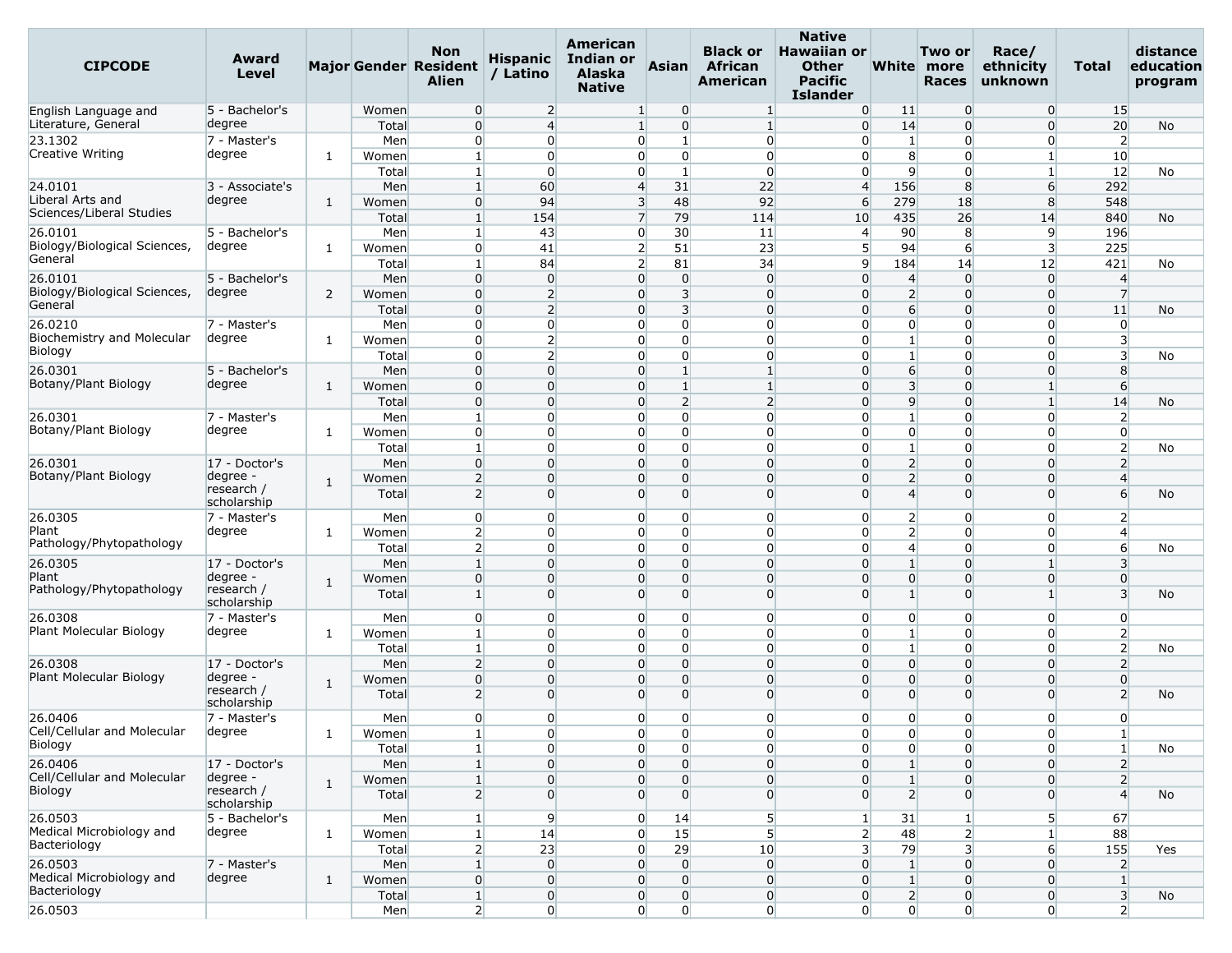| American<br><b>Non</b><br><b>Indian or</b><br><b>Hispanic</b><br>Award<br><b>CIPCODE</b><br>Major Gender Resident<br><b>Asian</b><br><b>Level</b><br>/ Latino<br><b>Alaska</b><br><b>Alien</b><br><b>Native</b> | <b>Native</b><br><b>Hawaiian or</b><br><b>Black or</b><br>Race/<br>Two or<br>White more<br><b>African</b><br><b>Other</b><br>ethnicity<br>Total<br><b>American</b><br>Pacific<br><b>Races</b><br>unknown<br><b>Islander</b> | distance<br>education<br>program |
|-----------------------------------------------------------------------------------------------------------------------------------------------------------------------------------------------------------------|-----------------------------------------------------------------------------------------------------------------------------------------------------------------------------------------------------------------------------|----------------------------------|
| 17 - Doctor's<br>1<br>Women<br>$\overline{2}$<br>$\overline{0}$<br>0<br>$\overline{0}$<br>Medical Microbiology and                                                                                              | $\overline{0}$<br>$\overline{0}$<br>$\overline{0}$<br>$\overline{2}$<br>0<br>0                                                                                                                                              |                                  |
| degree<br>Bacteriology<br>$\overline{4}$<br>$\Omega$<br>$\overline{0}$<br>$\Omega$<br>Total<br>research /<br>scholarship                                                                                        | $\Omega$<br>$\Omega$<br>$\Omega$<br>$\overline{a}$<br>$\Omega$<br>$\overline{0}$                                                                                                                                            | No                               |
| $\overline{0}$<br>$\overline{0}$<br>$\overline{0}$<br>$\overline{0}$<br>26.0503<br>5 - Bachelor's<br>Men                                                                                                        | $\overline{0}$<br>$\overline{0}$<br>$\overline{0}$<br>$\mathbf 0$<br>$\mathbf{1}$<br>1                                                                                                                                      |                                  |
| Medical Microbiology and<br>degree<br>$\overline{2}$<br>$\overline{0}$<br>$\overline{0}$<br>2<br>Women<br>$\mathbf{1}$                                                                                          | $\overline{0}$<br>$\mathbf{1}$<br>$\overline{4}$<br>$\overline{0}$<br>$\Omega$<br>$\overline{0}$                                                                                                                            |                                  |
| Bacteriology<br>$\overline{0}$<br>$\mathbf{1}$<br>$\overline{0}$<br>$\overline{2}$<br>Total                                                                                                                     | 5<br>$\overline{0}$<br>$\overline{0}$<br>$\mathbf{1}$<br>$\Omega$<br>$1\vert$                                                                                                                                               | Yes                              |
| 26.0701<br>5 - Bachelor's<br>$\overline{0}$<br>$\mathbf{1}$<br>$\overline{0}$<br>$\mathbf{1}$<br>Men                                                                                                            | 15<br>$\overline{0}$<br>$\overline{0}$<br>10<br>$\overline{2}$<br>$\mathbf{1}$                                                                                                                                              |                                  |
| Zoology/Animal Biology<br>degree<br>$\overline{2}$<br>$\overline{0}$<br>$\overline{0}$<br>$\overline{0}$<br>Women<br>1                                                                                          | 17<br>$\overline{4}$<br>$\overline{0}$<br>10<br>$\overline{1}$<br>$\overline{0}$                                                                                                                                            |                                  |
| 3<br>Total<br>$\overline{0}$<br>0<br>$\mathbf{1}$<br>$\overline{0}$<br>Men<br>$\overline{0}$<br>$\overline{0}$<br>$\overline{0}$<br>26.0701                                                                     | $\overline{0}$<br>20<br>3<br>32<br>$\overline{4}$<br>1<br>$\overline{0}$<br>$\overline{2}$<br>$\overline{2}$<br>$\overline{0}$<br>$\Omega$                                                                                  | No                               |
| 7 - Master's<br>Zoology/Animal Biology<br>degree<br>$\overline{0}$<br>$\overline{0}$<br>$\overline{0}$<br>$\overline{0}$<br>Women                                                                               | $\overline{0}$<br>$\overline{0}$<br>$\overline{0}$<br>$\overline{0}$<br>$\Omega$<br>$\Omega$<br>$\overline{0}$                                                                                                              |                                  |
| 1<br>Total<br>$\overline{0}$<br>$\Omega$<br>$\overline{0}$<br>$\overline{0}$                                                                                                                                    | $\overline{2}$<br>$\overline{2}$<br>$\mathbf{0}$<br>$\Omega$<br>$\overline{0}$<br>0                                                                                                                                         | No                               |
| 0<br>$\overline{0}$<br>26.0701<br>17 - Doctor's<br>Men<br>$\mathbf{1}$<br>$\mathbf{1}$                                                                                                                          | $\overline{2}$<br>$\overline{0}$<br>$\overline{0}$<br>$\mathbf 0$<br>$\overline{0}$<br>$\overline{4}$                                                                                                                       |                                  |
| Zoology/Animal Biology<br>degree<br>$\overline{0}$<br>$\overline{0}$<br>$\overline{0}$<br>$\overline{0}$<br>Women                                                                                               | 3<br>$\overline{\mathbf{3}}$<br>$\overline{0}$<br>$\Omega$<br>$\Omega$<br>$\overline{0}$                                                                                                                                    |                                  |
| 1<br>research /<br>$\mathbf{1}$<br>$\overline{0}$<br>$\overline{0}$<br>Total<br>scholarship                                                                                                                     | 5 <sup>1</sup><br>$\mathbf 0$<br>7<br>0<br>$\Omega$<br>$\overline{0}$                                                                                                                                                       | No                               |
| 26.0702<br>$\overline{0}$<br>$\overline{0}$<br>$\overline{0}$<br>5 - Bachelor's<br>Men<br>$\overline{0}$                                                                                                        | $\overline{0}$<br>3 <sup>l</sup><br>$\overline{0}$<br>$\Omega$<br>$1\vert$<br>$\overline{4}$                                                                                                                                |                                  |
| Entomology<br>degree<br>$\overline{0}$<br>$\overline{0}$<br>Women<br>$\mathbf{1}$<br>$\mathbf{1}$<br>1                                                                                                          | $6 \overline{}$<br>8<br>$\overline{0}$<br>$\Omega$<br>$\Omega$<br>$\overline{0}$                                                                                                                                            |                                  |
| $\overline{0}$<br>$\mathbf{1}$<br>Total<br>$\mathbf{1}$<br>$\overline{0}$                                                                                                                                       | 9<br>$\overline{0}$<br>12<br>$\Omega$<br>$\Omega$<br>$1\vert$                                                                                                                                                               | No                               |
| 26.0702<br>3 <sup>l</sup><br>$\overline{0}$<br>$\overline{0}$<br>$\overline{0}$<br>7 - Master's<br>Men                                                                                                          | $\overline{0}$<br>$\mathbf{1}$<br>$6 \overline{6}$<br>11<br>$\Omega$<br>$1\vert$                                                                                                                                            |                                  |
| Entomology<br>degree<br>0<br>Women<br>$\mathbf{1}$<br>$\Omega$<br>1<br>1<br>1                                                                                                                                   | $\overline{0}$<br>$\overline{0}$<br>9<br>$\overline{2}$<br>13<br>0<br>$\overline{0}$<br>$\Omega$                                                                                                                            |                                  |
| $\overline{4}$<br>$\overline{0}$<br>$\overline{0}$<br>Total<br>26.0702<br>$\overline{0}$<br>$\overline{0}$<br>$\overline{0}$<br>17 - Doctor's<br>Men<br>$\mathbf{1}$                                            | 15<br>3 <sup>1</sup><br>24<br>$1\overline{ }$<br>$\overline{0}$<br>$\overline{4}$<br>$\overline{0}$<br>$\Omega$<br>1 <sup>1</sup><br>6                                                                                      | Yes                              |
| Entomology<br>degree<br>$\overline{2}$<br>$\overline{0}$<br>Women<br>$\Omega$<br>$\overline{0}$                                                                                                                 | $\overline{2}$<br>$\mathbf{1}$<br>5<br>$\Omega$<br>$\Omega$<br>$\overline{0}$                                                                                                                                               |                                  |
| 1<br>research /<br>$\overline{\mathbf{3}}$<br>$\Omega$<br>$\overline{0}$<br>$\Omega$<br>Total<br>scholarship                                                                                                    | $6 \overline{6}$<br>$\vert$ 1<br>$\Omega$<br>$\Omega$<br>1 <sup>1</sup><br>11                                                                                                                                               | No                               |
| 26.0801<br>3 <sup>l</sup><br>$\overline{0}$<br>$\overline{0}$<br>$\overline{0}$<br>17 - Doctor's<br>Men                                                                                                         | $\overline{0}$<br>$\overline{0}$<br>$\overline{0}$<br>$\mathbf 0$<br>$\overline{0}$<br>3                                                                                                                                    |                                  |
| Genetics, General<br>degree<br>$\overline{0}$<br>$\overline{0}$<br>$\Omega$<br>Women<br>$\Omega$<br>1                                                                                                           | $\overline{0}$<br>$\overline{0}$<br>$\overline{0}$<br>$\Omega$<br>0<br>$\overline{0}$                                                                                                                                       |                                  |
| research /<br>3 <sup>l</sup><br>$\overline{0}$<br>$\overline{0}$<br>$\overline{0}$<br>Total<br>scholarship                                                                                                      | $\overline{0}$<br>$\overline{\mathbf{3}}$<br>$\overline{0}$<br>$\Omega$<br>$\overline{0}$<br>$\Omega$                                                                                                                       | No                               |
| 26.0908<br>5 - Bachelor's<br>5 <sup>1</sup><br>Men<br>13<br>$\overline{0}$<br>1<br><b>Exercise Physiology</b>                                                                                                   | 5<br>3<br>45<br>76<br>2<br>$\overline{2}$                                                                                                                                                                                   |                                  |
| degree<br>$\mathbf{1}$<br>13<br>$\overline{0}$<br>10<br>Women<br>1<br>$\overline{2}$<br>26<br>15                                                                                                                | 5 <sup>1</sup><br>$\overline{4}$<br>$\overline{0}$<br>65<br>$\overline{2}$<br>100<br>$\overline{9}$<br>$\overline{3}$<br>$\overline{7}$<br>110<br>176<br>4                                                                  |                                  |
| $\overline{0}$<br>Total<br>$\overline{2}$<br>$\overline{0}$<br>26.0908<br>7 - Master's<br>Men<br>$\overline{0}$<br>$\vert$ 1                                                                                    | $\overline{0}$<br>$\overline{0}$<br>9<br>$\Omega$<br>$\mathbf{1}$<br>13                                                                                                                                                     | No                               |
| Exercise Physiology<br>degree<br>3<br>$\overline{0}$<br>$\overline{0}$<br>Women<br>$\mathbf{1}$<br>1                                                                                                            | $6 \overline{6}$<br>$\overline{0}$<br>$\overline{0}$<br>10<br>0<br>$\overline{0}$                                                                                                                                           |                                  |
| 3 <sup>l</sup><br>3<br>$\overline{0}$<br>1 <sup>1</sup><br>Total                                                                                                                                                | $\overline{0}$<br>$\overline{0}$<br>15<br>23<br>$\Omega$<br>$1\vert$                                                                                                                                                        | No                               |
| 26.0908<br>$6 \overline{6}$<br>$\overline{0}$<br>17 - Doctor's<br>Men<br>$\Omega$<br>$\overline{0}$                                                                                                             | $6 \overline{6}$<br>$\mathbf{1}$<br>$\overline{0}$<br>$\Omega$<br>$\overline{0}$<br>13                                                                                                                                      |                                  |
| <b>Exercise Physiology</b><br>degree -<br>$\mathbf{1}$<br>Women<br>$\overline{0}$<br>$\mathbf{1}$<br>$\mathbf{1}$<br>1                                                                                          | $\overline{2}$<br>5<br>$\overline{0}$<br>$\Omega$<br>$\Omega$<br>$\overline{0}$                                                                                                                                             |                                  |
| research /<br>$\overline{7}$<br>$\overline{0}$<br>Total<br>$\mathbf{1}$<br>$\mathbf{1}$<br>scholarship                                                                                                          | $\mathbf{1}$<br>$\Omega$<br>8<br>$\Omega$<br>18<br>$\overline{0}$                                                                                                                                                           | No                               |
| $\overline{0}$<br>0<br>$\overline{0}$<br>26.1102<br>7 - Master's<br>Men<br>$\mathbf{1}$                                                                                                                         | $\overline{0}$<br>$\overline{0}$<br>$\overline{0}$<br>$\mathbf 0$<br>$\overline{0}$<br>1                                                                                                                                    |                                  |
| <b>Biostatistics</b><br>degree<br>$\overline{0}$<br>$\overline{0}$<br>1<br>Women<br>$\overline{4}$<br>$\Omega$                                                                                                  | 2<br>$\overline{0}$<br>$\Omega$<br>$\overline{0}$<br>$6 \overline{6}$<br>$\Omega$                                                                                                                                           |                                  |
| 5 <sub>l</sub><br>$\overline{0}$<br>$\overline{0}$<br>Total<br>$\overline{0}$                                                                                                                                   | 2<br>$\overline{0}$<br>$\overline{0}$<br>$\overline{0}$<br>$\overline{0}$<br>$\overline{7}$                                                                                                                                 | No                               |
| $\overline{0}$<br>$\overline{0}$<br>$\overline{0}$<br>$\overline{0}$<br>26.1102<br>17 - Doctor's<br>Men<br><b>Biostatistics</b><br>degree -                                                                     | $\overline{0}$<br>$\overline{0}$<br>$\overline{0}$<br>$\overline{0}$<br>$\overline{0}$<br>$\overline{0}$                                                                                                                    |                                  |
| $\overline{2}$<br>$\overline{0}$<br>$\overline{0}$<br>$\overline{0}$<br>Women<br>$\mathbf{1}$<br>research /<br>2<br>$\overline{0}$<br>$\overline{0}$<br>$\Omega$<br>Total<br>scholarship                        | $\overline{0}$<br>$\overline{0}$<br>$\overline{2}$<br>$\overline{0}$<br>$\mathbf{0}$<br>$\overline{0}$<br>$\overline{0}$<br>$\overline{0}$<br>$\overline{0}$<br>$\Omega$<br>$\overline{2}$<br>$\Omega$                      | No                               |
| $2 \vert$<br>26.1301<br>7 - Master's<br>$\overline{0}$<br>$\overline{0}$<br>$\overline{0}$<br>Men                                                                                                               | $\overline{0}$<br>$\overline{0}$<br>$\overline{4}$<br>$\overline{0}$<br>$\overline{0}$<br>$6 \overline{}$                                                                                                                   |                                  |
| Ecology<br>degree<br>$\overline{2}$<br>$\overline{0}$<br>$\overline{0}$<br>1 <sup>1</sup><br>$\mathbf{1}$<br>Women                                                                                              | $\mathbf{1}$<br>$\overline{4}$<br>8<br>$\overline{0}$<br>$\overline{0}$<br>$\overline{0}$                                                                                                                                   |                                  |
| $\overline{4}$<br>$\mathbf{1}$<br>Total<br>$\overline{0}$<br>$\overline{0}$                                                                                                                                     | $\mathbf{1}$<br>$\overline{0}$<br>8 <sup>1</sup><br>14<br>$\overline{0}$<br>$\overline{0}$                                                                                                                                  | No                               |
| 3 <sup>l</sup><br>26.1301<br>17 - Doctor's<br>Men<br>$\overline{0}$<br>$\overline{0}$<br>$1\overline{ }$                                                                                                        | $6 \overline{6}$<br>$\overline{0}$<br>10<br>$\overline{0}$<br>$\overline{0}$<br>$\overline{0}$                                                                                                                              |                                  |
| Ecology<br>degree -<br>3<br>$\overline{2}$<br>$\mathbf{1}$<br>$\overline{0}$<br>Women<br>$\mathbf{1}$                                                                                                           | 5 <sup>1</sup><br>$\overline{0}$<br>$\overline{0}$<br>12<br>$\Omega$<br>$1\vert$                                                                                                                                            |                                  |
| research /<br>$6 \mid$<br>2<br>2<br>$\overline{0}$<br>Total<br>scholarship                                                                                                                                      | $\overline{0}$<br>11<br>$\overline{0}$<br>$\Omega$<br>1 <sup>1</sup><br>22                                                                                                                                                  | No                               |
| $\overline{0}$<br>$\overline{0}$<br>$\overline{0}$<br>26.1309<br>$\overline{0}$<br>Men<br>Epidemiology                                                                                                          | $\overline{0}$<br>$\overline{0}$<br>$\overline{0}$<br>$\overline{0}$<br>$\overline{0}$<br>$\overline{0}$                                                                                                                    |                                  |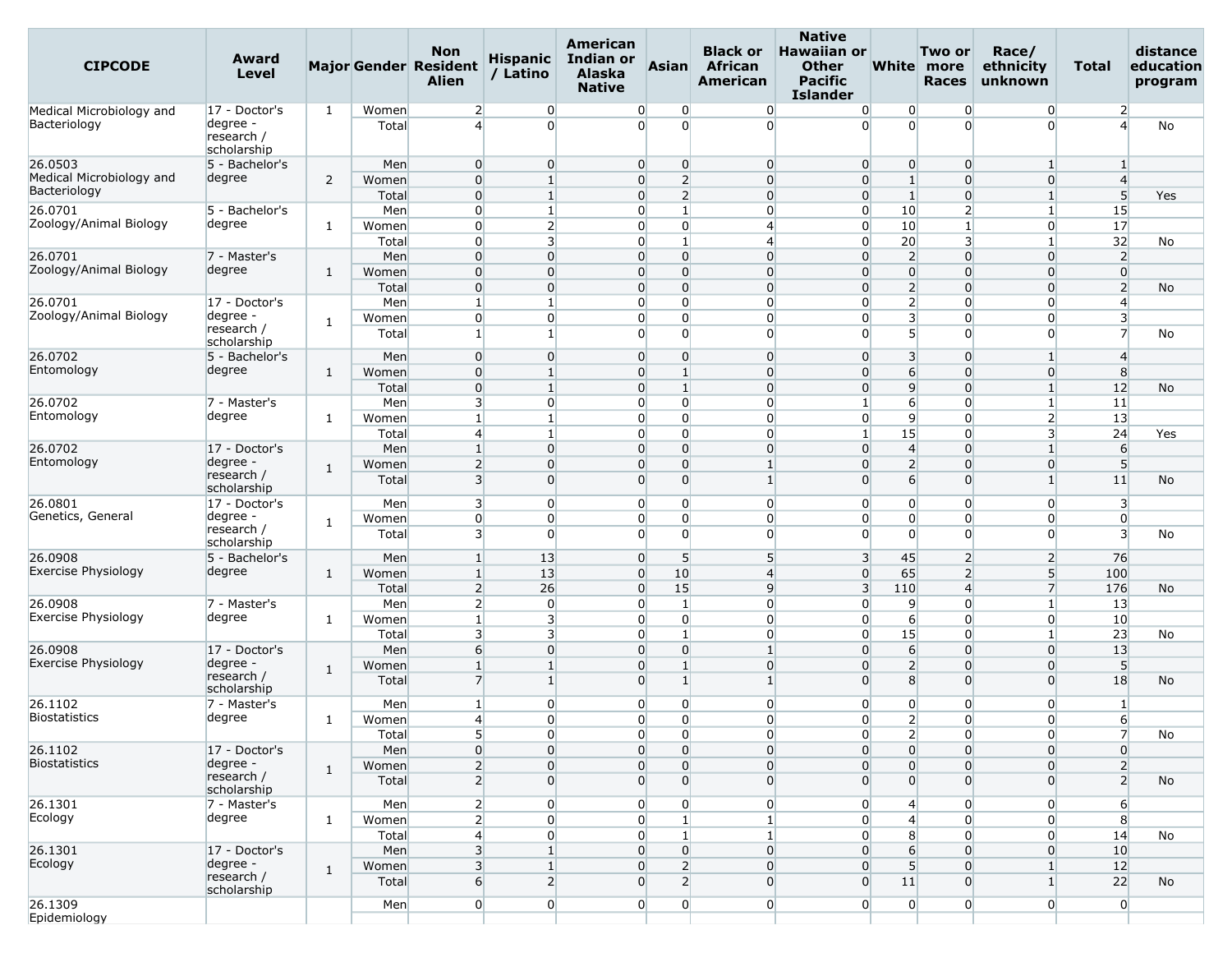| <b>CIPCODE</b>                                                 | Award<br>Level                                         |                |                       | Non<br><b>Major Gender Resident</b><br><b>Alien</b> | <b>Hispanic</b><br>/ Latino                                          | American<br>Indian or<br><b>Alaska</b><br><b>Native</b> | <b>Asian</b>                                              | <b>Black or</b><br>African<br>American             | <b>Native</b><br><b>Hawaiian or</b><br><b>Other</b><br><b>Pacific</b><br><b>Islander</b> |                                                              | Two or<br>White more<br><b>Races</b>               | Race/<br>ethnicity<br>unknown                                        | Total                                                | distance<br>education<br>program |
|----------------------------------------------------------------|--------------------------------------------------------|----------------|-----------------------|-----------------------------------------------------|----------------------------------------------------------------------|---------------------------------------------------------|-----------------------------------------------------------|----------------------------------------------------|------------------------------------------------------------------------------------------|--------------------------------------------------------------|----------------------------------------------------|----------------------------------------------------------------------|------------------------------------------------------|----------------------------------|
|                                                                | 17 - Doctor's<br>degree -<br>research /<br>scholarship | 1              | Women<br>Total        | $\overline{0}$<br>$\overline{0}$                    | $\overline{0}$<br>$\Omega$                                           | $\overline{0}$<br>$\overline{0}$                        | $\overline{0}$<br>$\Omega$                                | $\overline{0}$<br>$\Omega$                         | $\overline{0}$<br>$\Omega$                                                               | $\overline{2}$<br>2                                          | 0<br>$\Omega$                                      | $\overline{0}$<br>$\overline{0}$                                     | $\overline{2}$<br>$\overline{2}$                     | No                               |
| 26.9999<br><b>Biological and Biomedical</b><br>Sciences, Other | 7 - Master's<br>degree                                 | 1              | Men<br>Women<br>Total | $\overline{0}$<br>$\overline{0}$<br>$\overline{0}$  | $\overline{1}$<br>$\overline{2}$<br>$\overline{3}$                   | $\overline{0}$<br>$\overline{0}$<br>$\overline{0}$      | $\overline{3}$<br>$\mathbf{1}$<br>$\overline{4}$          | $\overline{0}$<br>$\overline{0}$<br>$\overline{0}$ | $\overline{0}$<br>$\overline{0}$<br>$\overline{0}$                                       | $\overline{4}$<br>$\overline{4}$<br>8                        | $\overline{0}$<br>$\Omega$<br>$\overline{0}$       | $\overline{0}$<br>$\overline{0}$<br>$\overline{0}$                   | 8<br>$\overline{7}$<br>15                            | No                               |
| 26.9999<br>Biological and Biomedical<br>Sciences, Other        | 17 - Doctor's<br>degree -<br>research /<br>scholarship | 1              | Men<br>Women<br>Total | 6<br>6<br>12                                        | $\overline{2}$<br>$\overline{2}$<br>$\overline{a}$                   | $\overline{0}$<br>$\overline{0}$<br>$\Omega$            | $\mathbf{1}$<br>3<br>4                                    | $\overline{2}$<br>$\overline{2}$<br>$\overline{4}$ | $\overline{0}$<br>$\overline{0}$<br>$\overline{0}$                                       | 8<br>13<br>21                                                | $\Omega$<br>$\overline{0}$<br>$\Omega$             | 0<br>$\mathbf{1}$                                                    | 19<br>27<br>46                                       | No                               |
| 27.0101<br>Mathematics, General                                | 5 - Bachelor's<br>degree                               | 1              | Men<br>Women<br>Total | $\mathbf{1}$<br>$\overline{0}$<br>$\mathbf{1}$      | $6 \overline{}$<br>6<br>12                                           | $\overline{0}$<br>$\mathbf{1}$<br>$\mathbf{1}$          | $\overline{2}$<br>$\overline{2}$<br>$\overline{4}$        | -1<br>$\overline{2}$<br>$\overline{3}$             | $\overline{0}$<br>$\overline{0}$<br>$\overline{0}$                                       | 22<br>13<br>35                                               | $\overline{0}$<br>$\mathbf{1}$<br>$\overline{1}$   | 5 <sup>1</sup><br>$\overline{0}$<br>5 <sup>1</sup>                   | 37<br>25<br>62                                       | No                               |
| 27.0101<br>Mathematics, General                                | 7 - Master's<br>degree                                 | 1              | Men<br>Women<br>Total | $\overline{4}$<br>$\overline{2}$<br>6               | $\mathbf{1}$<br>$\overline{0}$<br>$\mathbf{1}$                       | $\Omega$<br>$\overline{0}$<br>$\overline{0}$            | $\overline{0}$<br>$\overline{0}$<br>$\overline{0}$        | $\overline{0}$<br>$\overline{0}$<br>$\Omega$       | $\overline{0}$<br>$\overline{0}$<br>$\overline{0}$                                       | $\overline{9}$<br>$1\overline{ }$<br>10                      | $\mathbf{1}$<br>$\overline{0}$<br>$\mathbf{1}$     | $\mathbf{1}$<br>$\overline{0}$<br>$\mathbf{1}$                       | 16<br>$\overline{3}$<br>19                           | No                               |
| 27.0101<br>Mathematics, General                                | 17 - Doctor's<br>degree -<br>research /<br>scholarship | 1              | Men<br>Women<br>Total | $\overline{4}$<br>$\mathbf{1}$<br>5 <sup>5</sup>    | $\overline{0}$<br>$\Omega$<br>$\Omega$                               | $\overline{0}$<br>$\overline{0}$<br>$\Omega$            | $\overline{0}$<br>$\overline{0}$<br>$\Omega$              | $\overline{0}$<br>$\Omega$<br>$\Omega$             | $\overline{0}$<br>$\Omega$<br>$\Omega$                                                   | 5 <sup>5</sup><br>$\overline{2}$<br>$\overline{7}$           | $\overline{0}$<br>$\Omega$<br>$\Omega$             | 1<br>$\mathbf{1}$<br>$\overline{2}$                                  | 10<br>$\overline{4}$<br>14                           | No                               |
| 27.0101<br>Mathematics, General                                | 5 - Bachelor's<br>degree                               | 2              | Men<br>Women<br>Total | $\overline{0}$<br>$\overline{0}$<br>$\overline{0}$  | $\overline{0}$<br>$\mathbf{1}$<br>$\mathbf{1}$                       | $\overline{0}$<br>$\overline{0}$<br>$\overline{0}$      | 1<br>$\overline{0}$<br>1                                  | $\overline{0}$<br>$\overline{0}$<br>$\overline{0}$ | $\overline{0}$<br>$\overline{0}$<br>$\overline{0}$                                       | $\mathbf{1}$<br>$\mathbf{1}$<br>$\overline{2}$               | $\overline{0}$<br>$\overline{0}$<br>$\overline{0}$ | $\overline{0}$<br>0<br>$\overline{0}$                                | $\overline{2}$<br>$\overline{2}$<br>$\overline{4}$   | No                               |
| 27.0501<br>Statistics, General                                 | 5 - Bachelor's<br>degree                               | 1              | Men<br>Women<br>Total | $\mathbf{1}$<br>$\overline{0}$<br>$\mathbf{1}$      | $\overline{0}$<br>$\mathbf{1}$<br>$\overline{1}$                     | $\overline{0}$<br>$\overline{0}$<br>$\overline{0}$      | $\mathbf{1}$<br>$\overline{2}$<br>$\overline{\mathbf{3}}$ | $\overline{0}$<br>$\overline{3}$<br>$\overline{3}$ | $\overline{0}$<br>$\overline{0}$<br>$\overline{0}$                                       | 11<br>11<br>22                                               | $\overline{0}$<br>$\Omega$<br>$\Omega$             | $\overline{0}$<br>$\Omega$<br>$\overline{0}$                         | 13<br>17<br>30                                       | No                               |
| 27.0501<br>Statistics, General                                 | 7 - Master's<br>degree                                 | 1              | Men<br>Women<br>Total | 8<br>$6 \overline{6}$<br>14                         | $\overline{0}$<br>$\overline{0}$<br>$\overline{0}$                   | $\overline{0}$<br>$\overline{0}$<br>$\overline{0}$      | $\overline{0}$<br>$\mathbf{1}$<br>$\mathbf{1}$            | $\overline{0}$<br>$\Omega$<br>$\overline{0}$       | $\overline{0}$<br>$\overline{0}$<br>$\overline{0}$                                       | $\overline{2}$<br>$\overline{2}$<br>$\overline{4}$           | $\overline{0}$<br>$\Omega$<br>$\overline{0}$       | $\overline{0}$<br>$\overline{0}$<br>0                                | 10<br>9<br>19                                        | No                               |
| 27.0501<br>Statistics, General                                 | 17 - Doctor's<br>degree -<br>research /<br>scholarship | 1              | Men<br>Women<br>Total | $\overline{2}$<br>$\overline{2}$<br>$\overline{4}$  | $\overline{0}$<br>$\overline{0}$<br>$\overline{0}$                   | $\overline{0}$<br>$\overline{0}$<br>$\overline{0}$      | $\overline{0}$<br>$\overline{0}$<br>$\overline{0}$        | $\overline{0}$<br>$\overline{0}$<br>$\overline{0}$ | $\overline{0}$<br>$\overline{0}$<br>$\overline{0}$                                       | $\overline{\mathbf{3}}$<br>$\overline{0}$<br>$\overline{3}$  | $\overline{0}$<br>$\Omega$<br>$\Omega$             | $\overline{0}$<br>$\overline{0}$<br>$\Omega$                         | $5\overline{)}$<br>$\overline{2}$<br>$\overline{7}$  | No                               |
| 27.0501<br>Statistics, General                                 | 5 - Bachelor's<br>degree                               | 2              | Men<br>Women<br>Total | $\overline{0}$<br>$\overline{0}$<br>$\overline{0}$  | $\overline{0}$<br>$\overline{0}$<br>$\overline{0}$                   | $\overline{0}$<br>$\overline{0}$<br>$\overline{0}$      | $\mathbf{1}$<br>$\overline{0}$<br>$\mathbf{1}$            | $\overline{0}$<br>$\overline{0}$<br>$\overline{0}$ | $\overline{0}$<br>$\mathbf{1}$<br>$\mathbf{1}$                                           | $\overline{0}$<br>$\overline{0}$<br>$\overline{0}$           | $\overline{0}$<br>$\overline{0}$<br>$\overline{0}$ | 0<br>$\overline{0}$<br>$\overline{0}$                                | 1<br>$\mathbf{1}$<br>$\overline{2}$                  | No                               |
| 30.1201<br>Historic Preservation and<br>Conservation           | 7 - Master's<br>degree                                 | 1              | Men<br>Women<br>Total | $\overline{0}$<br>$\overline{0}$<br>$\overline{0}$  | $\overline{0}$<br>$\overline{0}$<br>$\overline{0}$                   | $\overline{0}$<br>$\overline{0}$<br>$\overline{0}$      | $\overline{0}$<br>$\overline{0}$<br>$\overline{0}$        | $\Omega$<br>$\mathbf{1}$                           | $\overline{0}$<br>$\overline{0}$<br>$\overline{0}$                                       | $\overline{0}$<br>$\mathbf{1}$<br>$\mathbf{1}$               | $\Omega$<br>$\overline{0}$<br>$\overline{0}$       | $\overline{0}$<br>$\overline{0}$<br>$\overline{0}$                   | $\overline{0}$<br>$\overline{2}$<br>$\overline{2}$   | No                               |
| 30.1401<br>Museology/Museum Studies                            | 7 - Master's<br>degree                                 | 1              | Men<br>Women<br>Total | $\overline{0}$<br>$\overline{0}$<br>$\overline{0}$  | $\overline{0}$<br>$\overline{2}$<br>$\overline{2}$                   | $\Omega$<br>$\overline{0}$<br>$\Omega$                  | $\overline{0}$<br>$\mathbf{1}$                            | $\overline{0}$<br>$\overline{0}$<br>$\Omega$       | $\overline{0}$<br>$\overline{0}$<br>$\overline{0}$                                       | $\mathbf{1}$<br>$\overline{\mathbf{3}}$<br>$\overline{4}$    | $\Omega$<br>$\overline{0}$<br>$\Omega$             | 0<br>$\overline{0}$<br>0                                             | $\mathbf{1}$<br>$6 \overline{}$                      | No                               |
| 30.1901<br><b>Nutrition Sciences</b>                           | 17 - Doctor's<br>degree -<br>research /<br>scholarship | $\mathbf{1}$   | Men<br>Women<br>Total | $\overline{2}$<br>4<br>6                            | $\mathbf{0}$<br>$\overline{0}$<br>$\overline{0}$                     | $\overline{0}$<br>$\overline{0}$<br>$\overline{0}$      | $\overline{0}$<br>0<br>$\Omega$                           | $\overline{0}$<br>$\overline{0}$<br>$\overline{0}$ | $\overline{0}$<br>$\overline{0}$<br>$\overline{0}$                                       | $\overline{0}$<br>$\mathbf{1}$<br>$\mathbf{1}$               | $\overline{0}$<br>$\overline{0}$<br>$\Omega$       | $\overline{0}$<br>0<br>$\overline{0}$                                | $\overline{2}$<br>5 <sup>1</sup><br>7                | No                               |
| 30.2001<br>International/Global Studies                        | 5 - Bachelor's<br>degree                               | 1              | Men<br>Women<br>Total | $\overline{0}$<br>$\overline{0}$<br>$\overline{0}$  | $\overline{0}$<br>$\overline{\mathbf{3}}$<br>$\overline{\mathbf{3}}$ | $\overline{0}$<br>$\overline{0}$<br>$\overline{0}$      | $\overline{0}$<br>$\overline{0}$<br>$\overline{0}$        | 0<br>$\overline{0}$<br>$\overline{0}$              | $\overline{0}$<br>$\overline{0}$<br>$\overline{0}$                                       | $\overline{2}$<br>$1\overline{ }$<br>$\overline{\mathbf{3}}$ | $\overline{0}$<br>$\overline{0}$<br>$\overline{0}$ | $\overline{0}$<br>$\overline{0}$<br>0                                | $\overline{2}$<br>$\overline{4}$<br>$6 \overline{6}$ | No                               |
| 30.3301<br>Sustainability Studies                              | 5 - Bachelor's<br>degree                               | $\mathbf{1}$   | Men<br>Women<br>Total | $\overline{0}$<br>$\overline{0}$<br>$\overline{0}$  | $\mathbf{1}$<br>$\overline{\mathbf{3}}$<br>$\overline{4}$            | $\overline{0}$<br>$\overline{0}$<br>$\overline{0}$      | $\mathbf{1}$<br>$\mathbf{1}$<br>$\overline{2}$            | $\overline{0}$<br>$\overline{0}$<br>$\overline{0}$ | $\overline{0}$<br>$\overline{0}$<br>$\overline{0}$                                       | $6 \overline{}$<br>9<br>15                                   | $\overline{0}$<br>$\overline{2}$<br>$\overline{2}$ | $\overline{0}$<br>$\overline{\mathbf{3}}$<br>$\overline{\mathbf{3}}$ | 8<br>18<br>26                                        | No                               |
| 30.3301<br>Sustainability Studies                              | 5 - Bachelor's<br>degree                               | $\overline{2}$ | Men<br>Women          | $\overline{0}$<br>$\overline{0}$                    | $\overline{0}$<br>$\mathbf{1}$                                       | $\overline{0}$<br>$\mathbf{0}$                          | $\overline{0}$<br>$\overline{0}$                          | $\overline{0}$<br>$\overline{0}$                   | $\overline{0}$<br>$\overline{0}$                                                         | $\overline{0}$<br>$1\vert$                                   | $\overline{0}$<br>$\overline{0}$                   | $\overline{0}$<br>$\overline{0}$                                     | $\overline{0}$<br>$\overline{2}$                     |                                  |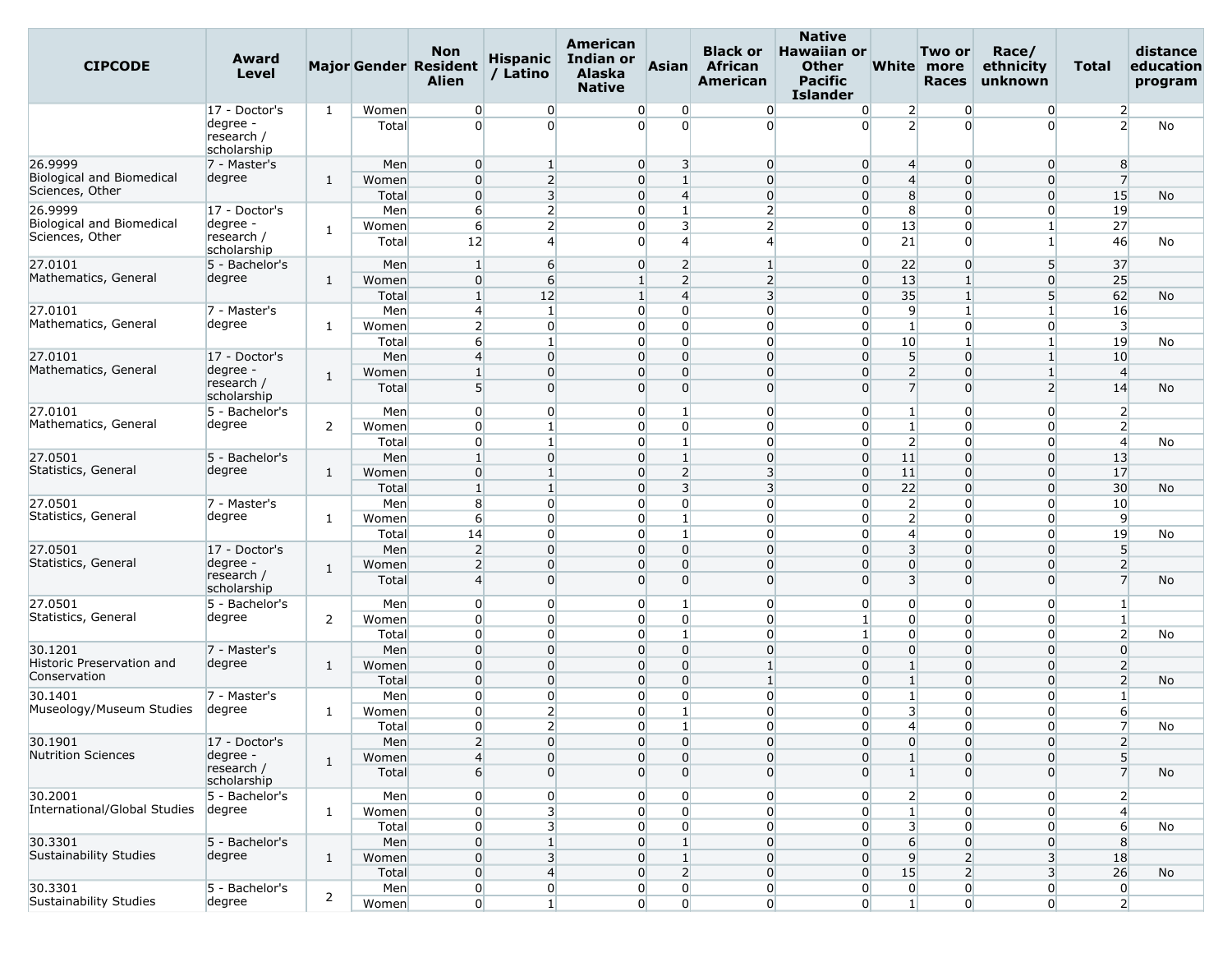| <b>CIPCODE</b>                                  | Award<br><b>Level</b>  |                |       | <b>Non</b><br>Major Gender Resident<br><b>Alien</b> | <b>Hispanic</b><br>/ Latino | American<br>Indian or<br>Alaska<br><b>Native</b> | <b>Asian</b>                     | <b>Black or</b><br><b>African</b><br>American | <b>Native</b><br><b>Hawaiian or</b><br><b>Other</b><br><b>Pacific</b><br><b>Islander</b> |                                  | Two or<br>White more<br><b>Races</b> | Race/<br>ethnicity<br>unknown | Total                   | distance<br>education<br>program |
|-------------------------------------------------|------------------------|----------------|-------|-----------------------------------------------------|-----------------------------|--------------------------------------------------|----------------------------------|-----------------------------------------------|------------------------------------------------------------------------------------------|----------------------------------|--------------------------------------|-------------------------------|-------------------------|----------------------------------|
|                                                 |                        |                | Total | $\overline{0}$                                      | $\mathbf{1}$                | $\Omega$                                         | $\overline{0}$                   | $\overline{0}$                                | $\overline{0}$                                                                           | -1                               | 0                                    | $\overline{0}$                | $\overline{2}$          | No                               |
| 30.9999                                         | 5 - Bachelor's         |                | Men   | $\overline{0}$                                      | $\overline{3}$              | $\overline{0}$                                   | 5 <sup>1</sup>                   | $\overline{2}$                                | $\overline{0}$                                                                           | 14                               | $\Omega$                             | $\Omega$                      | 24                      |                                  |
| Multi-/Interdisciplinary                        | degree                 | 1              | Women | $\overline{0}$                                      | $\overline{7}$              | $\overline{0}$                                   | 3                                | $\mathbf{1}$                                  | $\overline{0}$                                                                           | 14                               | $\overline{1}$                       | $\overline{0}$                | 26                      |                                  |
| Studies, Other                                  |                        |                | Total | $\overline{0}$                                      | 10                          | $\Omega$                                         | 8                                | $\overline{3}$                                | $\overline{0}$                                                                           | 28                               | $\mathbf{1}$                         | $\Omega$                      | 50                      | Yes                              |
| 30.9999                                         | 7 - Master's           |                | Men   | 2                                                   | $\overline{0}$              | $\overline{0}$                                   | $\overline{0}$                   | 1                                             | $\overline{0}$                                                                           | $\overline{0}$                   | $\mathbf 0$                          | 1                             | $\overline{4}$          |                                  |
| Multi-/Interdisciplinary                        | degree                 | 1              | Women | $\overline{2}$                                      | $\overline{0}$              | $\overline{0}$                                   | $\overline{0}$                   | $\Omega$                                      | $\overline{0}$                                                                           | $\overline{4}$                   | $\mathbf 0$                          | $\overline{0}$                | 6                       |                                  |
| Studies, Other                                  |                        |                | Total | $\overline{4}$                                      | $\Omega$                    | $\overline{0}$                                   | $\overline{0}$                   |                                               | $\Omega$                                                                                 | $\overline{4}$                   | 0                                    |                               | 10                      | No                               |
| 30.9999                                         | 5 - Bachelor's         |                | Men   | $\overline{0}$                                      | $\overline{0}$              | $\Omega$                                         | $\overline{0}$                   | $\overline{0}$                                | $\overline{0}$                                                                           | $\overline{0}$                   | $\mathbf 0$                          | $\Omega$                      | $\overline{0}$          |                                  |
| Multi-/Interdisciplinary                        | degree                 | 2              | Women | $\overline{0}$                                      | $\Omega$                    | $\overline{0}$                                   | $\Omega$                         | $\Omega$                                      | $\Omega$                                                                                 | $\overline{2}$                   | $\Omega$                             | $\Omega$                      | $\overline{2}$          |                                  |
| Studies, Other                                  |                        |                | Total | $\overline{0}$                                      | $\Omega$                    | $\overline{0}$                                   | $\overline{0}$                   | $\Omega$                                      | $\Omega$                                                                                 | $\overline{2}$                   | $\mathbf 0$                          | $\Omega$                      | $\overline{2}$          | Yes                              |
| 31.0301                                         | 5 - Bachelor's         |                | Men   | $\overline{0}$                                      | 1                           | $\Omega$                                         | $\overline{0}$                   | 1                                             | $\overline{0}$                                                                           | 8                                | 0                                    | 1                             | 11                      |                                  |
| Parks, Recreation and Leisure degree            |                        | 1              | Women | $\mathbf{1}$                                        | 14                          | $\Omega$                                         | 2                                | 11                                            | $\overline{0}$                                                                           | 51                               | $\overline{1}$                       | $\overline{\mathbf{3}}$       | 83                      |                                  |
| Facilities Management,                          |                        |                | Total | $\mathbf{1}$                                        | 15                          | $\overline{0}$                                   | $\overline{2}$                   | 12                                            | $\overline{0}$                                                                           | 59                               | $\mathbf{1}$                         | ⊿                             | 94                      | No                               |
| General                                         |                        |                |       |                                                     |                             |                                                  |                                  |                                               |                                                                                          |                                  |                                      |                               |                         |                                  |
| 31.0301<br>Parks, Recreation and Leisure degree | 7 - Master's           |                | Men   | $\mathbf{1}$                                        | $\overline{0}$              | $\overline{0}$                                   | $\overline{0}$                   | $\Omega$                                      | $\overline{0}$                                                                           | $\overline{2}$                   | $\mathbf 0$                          | $\Omega$                      | $\overline{3}$          |                                  |
| Facilities Management,                          |                        | 1              | Women | $\overline{4}$                                      | $\overline{2}$              | $\Omega$                                         |                                  | $\Omega$                                      | $\Omega$                                                                                 | $\overline{4}$                   |                                      | 0                             | 12                      |                                  |
| General                                         |                        |                | Total | 5 <sup>5</sup>                                      | $\overline{2}$              | $\overline{0}$                                   | $\mathbf{1}$                     | $\overline{0}$                                | $\Omega$                                                                                 | $6 \overline{}$                  | $\mathbf{1}$                         | $\Omega$                      | 15                      | No                               |
| 31.0504                                         | 5 - Bachelor's         |                | Men   | $\overline{0}$                                      | 10                          |                                                  | $\overline{0}$<br>$\overline{2}$ | 10                                            | $\overline{0}$                                                                           | 77                               | $\overline{2}$                       | $\overline{\mathbf{3}}$       | 104                     |                                  |
| Sport and Fitness                               | degree                 | 1              | Women | $\overline{0}$                                      | 5                           | $\mathbf{1}$                                     | $\overline{0}$                   | 6                                             | $\overline{0}$                                                                           | 31                               | $\mathbf{1}$                         | 1                             | 45                      |                                  |
| Administration/Management                       |                        |                | Total | $\overline{0}$                                      | 15                          | $\mathbf{1}$                                     | $\overline{2}$                   | 16                                            | $\overline{0}$                                                                           | 108                              | 3                                    | 4                             | 149                     | Yes                              |
| 31.0504                                         | 7 - Master's           |                | Men   | $\overline{4}$                                      | $\overline{4}$              | $\overline{0}$                                   | $\overline{0}$                   | $\Omega$                                      | $\overline{0}$                                                                           | 13                               | $\mathbf 0$                          | 1                             | 22                      |                                  |
| Sport and Fitness                               | degree                 | 1              | Women | $\mathbf{1}$                                        | $\Omega$                    | $\overline{0}$                                   | $\mathbf 0$                      | 1                                             | $\overline{0}$                                                                           | 12                               | $\mathbf 0$                          | $\overline{0}$                | 14                      |                                  |
| Administration/Management                       |                        |                | Total | 5 <sup>5</sup>                                      | $\overline{4}$              | $\overline{0}$                                   | $\overline{0}$                   | $\mathbf{1}$                                  | $\overline{0}$                                                                           | 25                               | $\mathbf 0$                          | $\mathbf{1}$                  | 36                      | No                               |
| 38.0101                                         | 5 - Bachelor's         |                | Men   | $\overline{0}$                                      | 5                           | $\Omega$                                         | $\overline{0}$                   | $\overline{2}$                                | $\Omega$                                                                                 | 19                               | 0                                    | $\overline{2}$                | 28                      |                                  |
| Philosophy                                      | degree                 | 1              |       | $\overline{0}$                                      | $\overline{4}$              | $\overline{0}$                                   | $\mathbf{1}$                     | $\overline{3}$                                | $\overline{0}$                                                                           | $6 \overline{}$                  | $\mathbf 0$                          | $\overline{0}$                | 14                      |                                  |
|                                                 |                        |                | Women | $\overline{0}$                                      | 9                           | $\overline{0}$                                   | $\mathbf{1}$                     | $\overline{5}$                                | $\overline{0}$                                                                           | 25                               | 0                                    | $\overline{2}$                |                         |                                  |
|                                                 | 7 - Master's           |                | Total | $\mathbf{1}$                                        | $\Omega$                    | $\overline{0}$                                   | $\overline{0}$                   | $\Omega$                                      | $\Omega$                                                                                 | $\overline{\mathbf{3}}$          | $\mathbf 0$                          | $\Omega$                      | 42<br>$\overline{4}$    | No                               |
| 38.0101<br>Philosophy                           | degree                 |                | Men   |                                                     |                             | $\Omega$                                         |                                  | $\overline{0}$                                |                                                                                          |                                  |                                      | $\Omega$                      | $\mathbf{1}$            |                                  |
|                                                 |                        | 1              | Women | $\mathbf{1}$                                        | $\overline{0}$<br>$\Omega$  |                                                  | $\overline{0}$                   | $\Omega$                                      | $\overline{0}$                                                                           | $\overline{0}$<br>$\overline{3}$ | $\mathbf 0$                          |                               | 5                       |                                  |
|                                                 |                        |                | Total | $\overline{2}$                                      |                             | $\overline{0}$                                   | $\Omega$                         | 1                                             | $\overline{0}$                                                                           |                                  | $\Omega$                             | $\overline{0}$                |                         | No                               |
| 38.0101                                         | 17 - Doctor's          |                | Men   | $\overline{0}$                                      | $\vert$                     | $\overline{0}$                                   | $\overline{0}$                   |                                               | $\overline{0}$                                                                           | $\overline{0}$                   | $\mathbf 0$                          | $\Omega$                      | $\overline{2}$          |                                  |
| Philosophy                                      | degree -<br>research / | 1              | Women | $\overline{0}$                                      | $\overline{0}$              | $\Omega$                                         | $\overline{0}$                   | $\overline{0}$                                | $\overline{0}$                                                                           | $\overline{0}$                   | $\mathbf 0$                          | $\Omega$                      | $\overline{0}$          |                                  |
|                                                 | scholarship            |                | Total | $\overline{0}$                                      | $\mathbf{1}$                | $\overline{0}$                                   | $\overline{0}$                   | 1                                             | $\Omega$                                                                                 | $\overline{0}$                   | $\mathbf 0$                          | $\overline{0}$                | $\overline{2}$          | No                               |
| 38.0101                                         | 5 - Bachelor's         |                | Men   | $\overline{0}$                                      | $\overline{0}$              | $\overline{0}$                                   | $\overline{0}$                   | $\overline{0}$                                | $\overline{0}$                                                                           | $\overline{2}$                   | $\mathbf 0$                          | $\overline{0}$                | $\overline{2}$          |                                  |
| Philosophy                                      | degree                 | $\overline{2}$ | Women | $\overline{0}$                                      | $\mathbf{1}$                | $\overline{0}$                                   | $\overline{0}$                   | $\Omega$                                      | $\Omega$                                                                                 | $\overline{0}$                   | $\mathbf 0$                          | $\Omega$                      | $\mathbf{1}$            |                                  |
|                                                 |                        |                | Total | $\overline{0}$                                      | $\mathbf{1}$                | $\Omega$                                         | $\mathbf{0}$                     | $\Omega$                                      | $\Omega$                                                                                 | $\overline{2}$                   | $\mathbf 0$                          | 0                             | $\overline{3}$          | No                               |
| 38.0201                                         | 5 - Bachelor's         |                | Men   | $\overline{0}$                                      | $\overline{2}$              | $\Omega$                                         | $\mathbf{1}$                     | $\overline{0}$                                | $\overline{0}$                                                                           | $\overline{9}$                   | $\mathbf 0$                          | $\overline{0}$                | 12                      |                                  |
| Religion/Religious Studies                      | degree                 | 1              | Women | $\overline{0}$                                      | $\overline{4}$              | $\Omega$                                         | $\mathbf{1}$                     | $\overline{0}$                                | $\overline{0}$                                                                           | 10                               | $\mathbf 0$                          | $\Omega$                      | 15                      |                                  |
|                                                 |                        |                | Total | $\overline{0}$                                      | 6                           | $\overline{0}$                                   | $\overline{2}$                   | $\Omega$                                      | $\overline{0}$                                                                           | 19                               | 0                                    | $\Omega$                      | 27                      | No                               |
| 38.0201                                         | 7 - Master's           |                | Men   | $\overline{0}$                                      | $\overline{0}$              | $\Omega$                                         | $\mathbf{1}$                     | $\overline{0}$                                | $\overline{0}$                                                                           | $\mathbf{1}$                     | $\mathbf 0$                          | $\Omega$                      | $\overline{2}$          |                                  |
| Religion/Religious Studies                      | degree                 | 1              | Women | $\overline{0}$                                      | $\mathbf{1}$                |                                                  | $\overline{0}$<br>$\overline{0}$ | $\overline{0}$                                | $\overline{0}$                                                                           | $\overline{2}$                   | $\mathbf{0}$                         | $\overline{0}$                | 3                       |                                  |
|                                                 |                        |                | Total | $\overline{0}$                                      | $\mathbf{1}$                | $\overline{0}$                                   | $\mathbf{1}$                     | $\overline{0}$                                | $\overline{0}$                                                                           | $\mathbf{3}$                     | $\overline{0}$                       | $\overline{0}$                | 5                       | No                               |
| 38.0201                                         | 17 - Doctor's          |                | Men   | $\mathbf{1}$                                        | $\overline{0}$              |                                                  | $\overline{0}$<br>$\overline{0}$ | $\overline{0}$                                | $\overline{0}$                                                                           | $\overline{0}$                   | $\overline{0}$                       | $\overline{0}$                | $\mathbf{1}$            |                                  |
| Religion/Religious Studies                      | degree -               |                | Women | $\overline{0}$                                      | $\overline{0}$              |                                                  | $\overline{0}$<br>$\overline{0}$ | $\overline{0}$                                | $\overline{0}$                                                                           | $\overline{2}$                   | $\overline{0}$                       | $\overline{0}$                | $\overline{2}$          |                                  |
|                                                 | research /             | 1              | Total | $\mathbf{1}$                                        | $\overline{0}$              |                                                  | $\overline{0}$<br>$\Omega$       | $\Omega$                                      | $\Omega$                                                                                 | $\overline{2}$                   | $\Omega$                             | $\overline{0}$                | $\overline{\mathbf{3}}$ | No                               |
|                                                 | scholarship            |                |       |                                                     |                             |                                                  |                                  |                                               |                                                                                          |                                  |                                      |                               |                         |                                  |
| 38.0201                                         | 5 - Bachelor's         |                | Men   | $\overline{0}$                                      | $\overline{0}$              | $\overline{0}$                                   | $\overline{0}$                   | $\overline{0}$                                | $\overline{0}$                                                                           | $\overline{4}$                   | $\overline{0}$                       | $\overline{0}$                | $\overline{4}$          |                                  |
| Religion/Religious Studies                      | degree                 | $\overline{2}$ | Women | $\overline{0}$                                      | $\overline{0}$              | $\overline{0}$                                   | $\overline{0}$                   | $\overline{0}$                                | $\overline{0}$                                                                           |                                  | $\mathbf 0$                          | $\overline{0}$                | $\mathbf{1}$            |                                  |
|                                                 |                        |                | Total | $\overline{0}$                                      | $\overline{0}$              | $\overline{0}$                                   | $\overline{0}$                   | $\overline{0}$                                | $\overline{0}$                                                                           | 5 <sub>l</sub>                   | $\overline{0}$                       | $\overline{0}$                | 5 <sup>5</sup>          | No                               |
| 38.0206                                         | 5 - Bachelor's         |                | Men   | $\overline{0}$                                      | $\overline{0}$              |                                                  | $\overline{0}$<br>$\overline{0}$ | $\overline{0}$                                | $\overline{0}$                                                                           | $1\vert$                         | $\overline{0}$                       | $\overline{0}$                | $\mathbf{1}$            |                                  |
| Jewish/Judaic Studies                           | degree                 | 1              | Women | $\overline{0}$                                      | $\overline{0}$              | $\overline{0}$                                   | $\overline{0}$                   | $\overline{0}$                                | $\overline{0}$                                                                           | 5 <sub>l</sub>                   | $\overline{0}$                       | $\overline{0}$                | 5                       |                                  |
|                                                 |                        |                | Total | $\overline{0}$                                      | $\overline{0}$              | $\overline{0}$                                   | $\overline{0}$                   | $\overline{0}$                                | $\overline{0}$                                                                           | $6 \overline{6}$                 | $\overline{0}$                       | $\overline{0}$                | $6 \overline{}$         | No                               |
| 38.0206                                         | 5 - Bachelor's         |                | Men   | $\overline{0}$                                      | $\overline{0}$              |                                                  | $\overline{0}$<br>$\overline{0}$ | $\overline{0}$                                | $\overline{0}$                                                                           | $\boldsymbol{0}$                 | $\overline{0}$                       | $\overline{0}$                | $\overline{0}$          |                                  |
| Jewish/Judaic Studies                           | degree                 | $\overline{2}$ | Women | $\overline{0}$                                      | $\overline{0}$              |                                                  | $\overline{0}$<br>$\overline{0}$ | $\overline{0}$                                | $\overline{0}$                                                                           | $\overline{0}$                   | $\overline{0}$                       | 1 <sup>1</sup>                | $\mathbf{1}$            |                                  |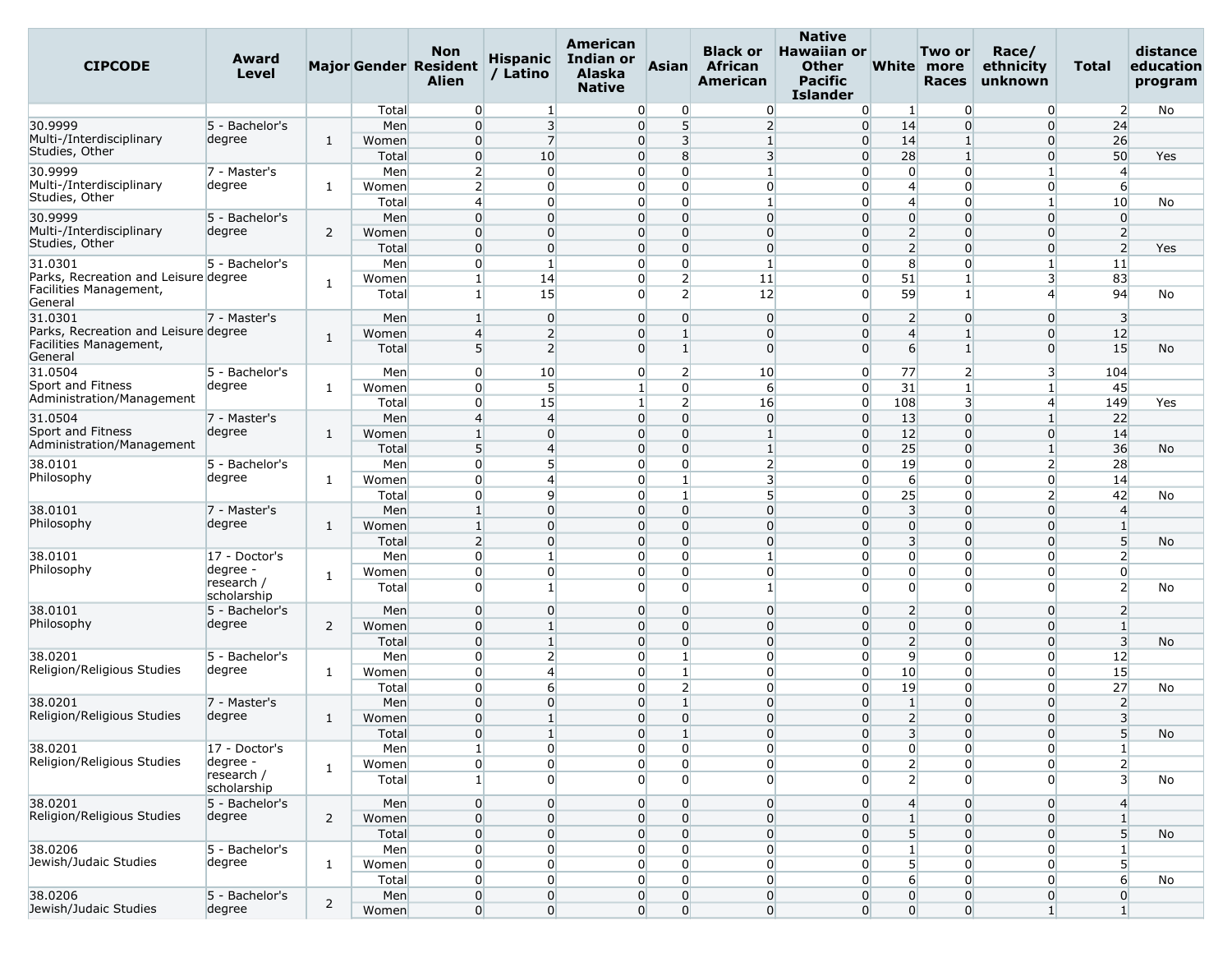| <b>CIPCODE</b>                    | Award<br>Level            |                |       | Non<br><b>Major Gender Resident</b><br><b>Alien</b> | <b>Hispanic</b><br>/ Latino | American<br>Indian or<br><b>Alaska</b><br><b>Native</b> | <b>Asian</b>                     | <b>Black or</b><br>African<br>American | <b>Native</b><br><b>Hawaiian or</b><br><b>Other</b><br><b>Pacific</b><br><b>Islander</b> |                         | Two or<br>White more<br><b>Races</b> | Race/<br>ethnicity<br>unknown | Total                   | distance<br>education<br>program |
|-----------------------------------|---------------------------|----------------|-------|-----------------------------------------------------|-----------------------------|---------------------------------------------------------|----------------------------------|----------------------------------------|------------------------------------------------------------------------------------------|-------------------------|--------------------------------------|-------------------------------|-------------------------|----------------------------------|
|                                   |                           |                | Total | $\overline{0}$                                      | $\overline{0}$              | $\overline{0}$                                          | $\overline{0}$                   | $\overline{0}$                         | $\overline{0}$                                                                           | $\mathbf{0}$            | $\overline{0}$                       | $\mathbf{1}$                  | $\mathbf{1}$            | No                               |
| 40.0201                           | 5 - Bachelor's            |                | Men   | $\overline{0}$                                      | $\overline{0}$              | $\overline{0}$                                          | $\overline{0}$                   | $\overline{0}$                         | $\overline{0}$                                                                           | 6                       | $\mathbf{1}$                         | $\overline{0}$                | $\overline{7}$          |                                  |
| Astronomy                         | degree                    | 1              | Women | $\overline{0}$                                      | $\overline{0}$              | $\overline{0}$                                          | $\overline{0}$                   | $\overline{0}$                         | $\overline{0}$                                                                           | $\overline{0}$          | $\overline{0}$                       | $\overline{0}$                | $\overline{0}$          |                                  |
|                                   |                           |                | Total | $\overline{0}$                                      | $\overline{0}$              | $\overline{0}$                                          | $\overline{0}$                   | $\overline{0}$                         | $\overline{0}$                                                                           | 6                       | $\mathbf{1}$                         | $\Omega$                      | $\overline{7}$          | No                               |
| 40.0201                           | 7 - Master's              |                | Men   | $\overline{3}$                                      | $\overline{0}$              | $\overline{0}$                                          | $\overline{0}$                   | $\overline{0}$                         | $\overline{0}$                                                                           | $1\overline{ }$         | $\mathbf 0$                          | 1                             | 5 <sup>1</sup>          |                                  |
| Astronomy                         | degree                    | $\mathbf{1}$   | Women | $\overline{0}$                                      | $\overline{0}$              | $\overline{0}$                                          | $\overline{0}$                   | $\overline{0}$                         | $\overline{0}$                                                                           | $\overline{\mathbf{3}}$ | $\mathbf 0$                          | $\mathbf{1}$                  | $\overline{4}$          |                                  |
|                                   |                           |                | Total | $\overline{\mathbf{3}}$                             | $\Omega$                    | $\overline{0}$                                          | 0                                | $\Omega$                               | $\Omega$                                                                                 | $\overline{4}$          | $\Omega$                             | $\overline{2}$                | $\overline{9}$          | No                               |
| 40.0201                           | 17 - Doctor's             |                | Men   | 5                                                   | $\overline{0}$              |                                                         | $\overline{0}$<br>$\overline{0}$ | $\overline{0}$                         | $\overline{0}$                                                                           | $1\overline{ }$         | $\overline{0}$                       | $\overline{0}$                | 6                       |                                  |
| Astronomy                         | degree -                  | 1              | Women | $\overline{0}$                                      | $\mathbf{1}$                | $\overline{0}$                                          | $\overline{0}$                   | $\overline{0}$                         | $\overline{0}$                                                                           | $\overline{0}$          | $\overline{0}$                       | $\overline{0}$                | $\mathbf{1}$            |                                  |
|                                   | research /<br>scholarship |                | Total | 5 <sup>1</sup>                                      | $\mathbf{1}$                | $\Omega$                                                | $\Omega$                         | $\Omega$                               | $\overline{0}$                                                                           | $\mathbf{1}$            | $\mathbf 0$                          | $\Omega$                      | $\overline{7}$          | No                               |
| 40.0201                           | 5 - Bachelor's            |                | Men   | $\overline{0}$                                      | $\overline{0}$              | $\Omega$                                                | $\overline{0}$                   | $\overline{0}$                         | $\overline{0}$                                                                           | $\overline{0}$          | $\mathbf 0$                          | $\Omega$                      | $\overline{0}$          |                                  |
| Astronomy                         | degree                    | 2              | Women | $\overline{0}$                                      | $\overline{0}$              | $\overline{0}$                                          | $\overline{0}$                   | $\overline{0}$                         | $\overline{0}$                                                                           | $\overline{0}$          | $\mathbf 0$                          | $\overline{0}$                | $\overline{0}$          |                                  |
|                                   |                           |                | Total | $\overline{0}$                                      | $\overline{0}$              | $\overline{0}$                                          | $\overline{0}$                   | $\overline{0}$                         | $\overline{0}$                                                                           | $\overline{0}$          | $\mathbf 0$                          | $\Omega$                      | $\overline{0}$          | No                               |
| 40.0501                           | 5 - Bachelor's            |                | Men   | $\overline{0}$                                      | 11                          | $\overline{0}$                                          | 12                               | $\overline{\mathbf{3}}$                | $\overline{0}$                                                                           | 34                      | $\mathbf{1}$                         |                               | 62                      |                                  |
| Chemistry, General                | degree                    | 1              | Women | $\overline{2}$                                      | 10                          | $\Omega$                                                | 8                                | $\overline{\mathbf{3}}$                | $\mathbf{1}$                                                                             | 22                      | 0                                    | $\overline{0}$                | 46                      |                                  |
|                                   |                           |                | Total | $\overline{2}$                                      | 21                          |                                                         | 20<br>$\overline{0}$             | $6 \overline{6}$                       | $\mathbf{1}$                                                                             | 56                      | $\mathbf{1}$                         | $\mathbf{1}$                  | 108                     | No                               |
| 40.0501                           | 7 - Master's              |                | Men   | 6                                                   | $\overline{0}$              |                                                         | $\overline{0}$<br>$\overline{0}$ | $\Omega$                               | $\overline{0}$                                                                           | $\overline{4}$          | $\mathbf 0$                          | $\Omega$                      | 10                      |                                  |
| Chemistry, General                | degree                    | $\mathbf{1}$   | Women | $\overline{2}$                                      | $\Omega$                    | $\overline{0}$                                          | 1                                | $\Omega$                               | $\Omega$                                                                                 |                         | $\Omega$                             | 0                             | $\overline{4}$          |                                  |
|                                   |                           |                | Total | 8                                                   | $\overline{0}$              |                                                         | $\overline{0}$<br>$\mathbf{1}$   | $\overline{0}$                         | $\overline{0}$                                                                           | 5 <sub>5</sub>          | $\mathbf 0$                          | $\overline{0}$                | 14                      | No                               |
| 40.0501                           | 17 - Doctor's             |                | Men   | $\overline{7}$                                      | $\overline{2}$              | $\overline{0}$                                          | $\overline{0}$                   | $\overline{0}$                         | $\overline{0}$                                                                           | $\overline{9}$          | $\mathbf 0$                          | 1                             | 19                      |                                  |
| Chemistry, General                | degree -                  | $\mathbf{1}$   | Women | 8                                                   | $\overline{0}$              | $\overline{0}$                                          | $\overline{0}$                   | $\overline{0}$                         | $\overline{0}$                                                                           | $\overline{3}$          | $\mathbf 0$                          | $\Omega$                      | 11                      |                                  |
|                                   | research /<br>scholarship |                | Total | 15                                                  | $\overline{2}$              | $\overline{0}$                                          | $\Omega$                         | $\Omega$                               | $\overline{0}$                                                                           | 12                      | $\Omega$                             | 1                             | 30                      | No                               |
| 40.0501                           | 5 - Bachelor's            |                | Men   | $\overline{0}$                                      | $\overline{0}$              | $\overline{0}$                                          | $\overline{0}$                   | $\overline{0}$                         | $\overline{0}$                                                                           | $\overline{0}$          | $\mathbf 0$                          | $\Omega$                      | $\overline{0}$          |                                  |
| Chemistry, General                | degree                    | 2              | Women | $\overline{0}$                                      | $\overline{0}$              | $\overline{0}$                                          | $\overline{0}$                   | $\overline{0}$                         | $\overline{0}$                                                                           | $\overline{0}$          | $\Omega$                             | 1                             | $\mathbf{1}$            |                                  |
|                                   |                           |                | Total | $\overline{0}$                                      | $\overline{0}$              |                                                         | $\overline{0}$<br>$\overline{0}$ | $\overline{0}$                         | $\overline{0}$                                                                           | $\overline{0}$          | $\mathbf 0$                          | $\mathbf{1}$                  | $\mathbf{1}$            | No                               |
| 40.0601                           | 5 - Bachelor's            |                | Men   | $\mathbf{1}$                                        | $\overline{2}$              | $\overline{0}$                                          | $\mathbf 0$                      | $\overline{0}$                         | $\overline{0}$                                                                           | 14                      | 0                                    | $\Omega$                      | 17                      |                                  |
| Geology/Earth Science,            | degree                    | 1              | Women | $\overline{0}$                                      | $\mathbf{1}$                |                                                         | $\overline{0}$<br>$\overline{0}$ | $\overline{0}$                         | $\overline{0}$                                                                           | 15                      | $\mathbf 0$                          | 1                             | 17                      |                                  |
| General                           |                           |                | Total | $\mathbf{1}$                                        | 3                           |                                                         | $\overline{0}$<br>$\overline{0}$ | $\Omega$                               | $\overline{0}$                                                                           | 29                      | $\mathbf 0$                          | 1                             | 34                      | No                               |
| 40.0601                           | 7 - Master's              |                | Men   | $\overline{0}$                                      | $\mathbf{1}$                | $\overline{0}$                                          | $\overline{0}$                   | $\Omega$                               | $\overline{0}$                                                                           | $\overline{\mathbf{3}}$ | $\Omega$                             | $\Omega$                      | $\overline{4}$          |                                  |
| Geology/Earth Science,            | degree                    | $\mathbf{1}$   | Women | $\overline{0}$                                      | $\overline{0}$              | $\overline{0}$                                          | $\overline{0}$                   | $\overline{0}$                         | $\overline{0}$                                                                           | $\overline{4}$          | $\mathbf 0$                          | 1                             | 5 <sup>5</sup>          |                                  |
| General                           |                           |                | Total | $\overline{0}$                                      | $\vert$ 1                   | $\overline{0}$                                          | $\Omega$                         | $\overline{0}$                         | $\overline{0}$                                                                           | $\overline{7}$          | $\Omega$                             | $\mathbf{1}$                  | $\overline{9}$          | No                               |
| 40.0601                           | 17 - Doctor's             |                | Men   | $\mathbf{1}$                                        | $\overline{0}$              | $\overline{0}$                                          | $\overline{0}$                   | $\overline{0}$                         | $\overline{0}$                                                                           | $\overline{\mathbf{3}}$ | 0                                    | $\overline{0}$                | $\overline{4}$          |                                  |
| Geology/Earth Science,            | degree -                  | 1              | Women | $\overline{0}$                                      | $\overline{0}$              | $\Omega$                                                | $\overline{0}$                   | $\overline{0}$                         | $\overline{0}$                                                                           | $\overline{3}$          | $\overline{0}$                       | 0                             | $\overline{\mathbf{3}}$ |                                  |
| General                           | research /                |                | Total | $\mathbf{1}$                                        | $\overline{0}$              |                                                         | $\overline{0}$<br>$\overline{0}$ | $\overline{0}$                         | $\Omega$                                                                                 | $6 \overline{6}$        | $\overline{0}$                       | $\overline{0}$                | $\overline{7}$          | No                               |
|                                   | scholarship               |                |       |                                                     |                             |                                                         |                                  |                                        |                                                                                          |                         |                                      |                               |                         |                                  |
| 40.0601                           | 5 - Bachelor's            |                | Men   | $\overline{0}$                                      | $\overline{0}$              | $\overline{0}$                                          | $\overline{0}$                   | $\overline{0}$                         | $\overline{0}$                                                                           | $\overline{0}$          | $\mathbf 0$                          | $\overline{0}$                | $\overline{0}$          |                                  |
| Geology/Earth Science,<br>General | degree                    | 2              | Women | $\overline{0}$                                      | $\overline{0}$              | $\overline{0}$                                          | $\overline{0}$                   | $\overline{0}$                         | $\overline{0}$                                                                           | $\overline{0}$          | $\overline{0}$                       | $\overline{0}$                | $\overline{0}$          |                                  |
|                                   |                           |                | Total | $\overline{0}$                                      | $\mathbf{0}$                | $\Omega$                                                | $\Omega$                         | $\Omega$                               | $\Omega$                                                                                 | $\overline{0}$          | $\Omega$                             | $\Omega$                      | $\overline{0}$          | No                               |
| 40.0801                           | 5 - Bachelor's            |                | Men   | $\overline{0}$                                      | $\overline{2}$              | $\overline{0}$                                          | $\mathbf{1}$                     | $\overline{0}$                         | $\overline{0}$                                                                           | 19                      | $\overline{0}$                       | $\mathbf{1}$                  | 23                      |                                  |
| Physics, General                  | degree                    | 1              | Women | $\overline{0}$                                      | $\overline{0}$              |                                                         | $\overline{0}$<br>$\mathbf{1}$   | $\overline{0}$                         | $\overline{0}$                                                                           | $\overline{2}$          | $\overline{0}$                       | $\overline{0}$                | 3                       |                                  |
|                                   |                           |                | Total | $\overline{0}$                                      | $\mathbf{2}$                | $\overline{0}$                                          | $\overline{2}$                   | 0                                      | $\overline{0}$                                                                           | 21                      | $\overline{0}$                       | $\mathbf{1}$                  | 26                      | No                               |
| 40.0801                           | 7 - Master's              |                | Men   | $\overline{3}$                                      | $\mathbf{1}$                |                                                         | $\overline{2}$<br>$\overline{0}$ | $\overline{0}$                         | $\overline{0}$                                                                           | 10                      | $\mathbf{1}$                         | $\mathbf{1}$                  | 18                      |                                  |
| Physics, General                  | degree                    | $\mathbf{1}$   | Women | $\overline{2}$                                      | $\overline{0}$              |                                                         | $\overline{0}$<br>$\overline{0}$ | $\overline{0}$                         | $\overline{0}$                                                                           | $\overline{0}$          | $\overline{0}$                       | $\overline{0}$                | $\overline{2}$          |                                  |
|                                   |                           |                | Total | $5\overline{)}$                                     | $\mathbf{1}$                |                                                         | $\overline{0}$<br>$\overline{2}$ | $\overline{0}$                         | $\overline{0}$                                                                           | 10                      |                                      | $\mathbf{1}$                  | 20                      | No                               |
| 40.0801                           | 17 - Doctor's             |                | Men   | $\overline{7}$                                      | $\overline{0}$              | $\overline{0}$                                          | $\overline{0}$                   | $\overline{0}$                         | $\overline{0}$                                                                           | $\overline{7}$          | $\overline{0}$                       | 1                             | 15                      |                                  |
| Physics, General                  | degree -                  | $\mathbf{1}$   | Women | $\overline{\mathbf{3}}$                             | $\overline{0}$              | $\overline{0}$                                          | $\overline{0}$                   | $\overline{0}$                         | $\overline{0}$                                                                           | $\overline{0}$          | $\overline{0}$                       | $\overline{0}$                | $\overline{\mathbf{3}}$ |                                  |
|                                   | research /<br>scholarship |                | Total | 10                                                  | $\overline{0}$              | $\overline{0}$                                          | $\overline{0}$                   | $\overline{0}$                         | $\overline{0}$                                                                           | $\overline{7}$          | $\overline{0}$                       | $1\vert$                      | 18                      | No                               |
| 40.0801                           | 5 - Bachelor's            |                | Men   | $\overline{0}$                                      | $\overline{0}$              | $\overline{0}$                                          | $\overline{0}$                   | $\overline{0}$                         | $\overline{0}$                                                                           | 3 <sup>l</sup>          | $\overline{0}$                       | $\overline{0}$                | 3                       |                                  |
| Physics, General                  | degree                    | $\overline{2}$ | Women | $\overline{0}$                                      | $\overline{0}$              |                                                         | $\overline{0}$<br>$\overline{0}$ | $\overline{0}$                         | $\overline{0}$                                                                           | $\overline{0}$          | $\overline{0}$                       | $\overline{0}$                | $\overline{0}$          |                                  |
|                                   |                           |                | Total | $\overline{0}$                                      | $\overline{0}$              | $\overline{0}$                                          | $\overline{0}$                   | $\overline{0}$                         | $\overline{0}$                                                                           | $\overline{\mathbf{3}}$ | $\overline{0}$                       | $\overline{0}$                | $\overline{\mathbf{3}}$ | No                               |
| 42.0101                           | 5 - Bachelor's            | 1              | Men   | $\mathbf{2}$                                        | 21                          |                                                         | $2 \overline{ }$<br>10           | $6 \overline{}$                        | $\overline{0}$                                                                           | 54                      | $\overline{2}$                       | 3 <sup>1</sup>                | 100                     |                                  |
| Psychology, General               | degree                    |                | Women | $\overline{3}$                                      | 82                          | $\overline{0}$                                          | 26                               | 35                                     | 8 <sup>1</sup>                                                                           | 203                     | $6 \mid$                             | 11                            | 374                     |                                  |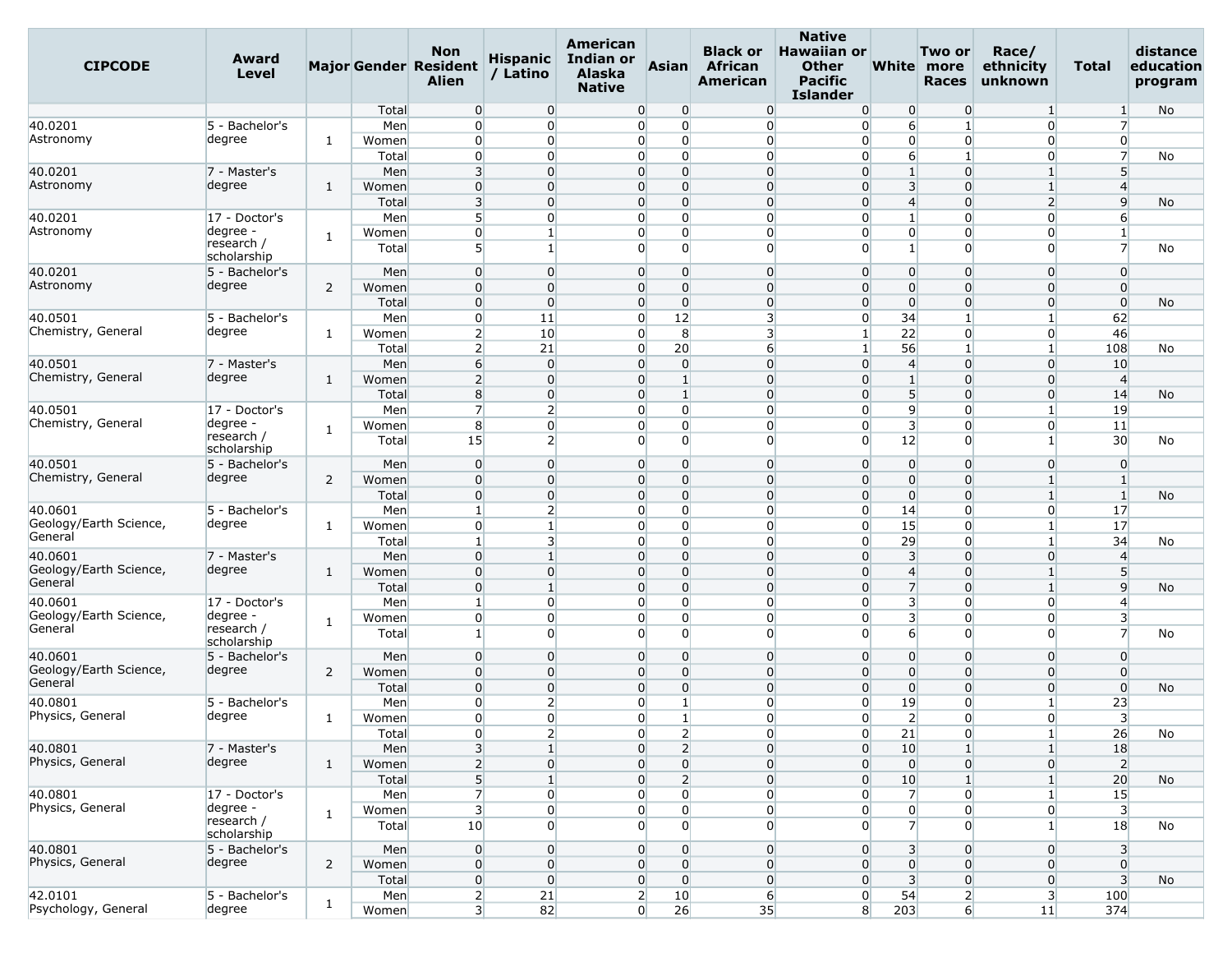| <b>CIPCODE</b>                | Award<br><b>Level</b>     |                |       | <b>Non</b><br><b>Major Gender Resident</b><br><b>Alien</b> | <b>Hispanic</b><br>/ Latino | <b>American</b><br><b>Indian or</b><br><b>Alaska</b><br><b>Native</b> | <b>Asian</b>                     | <b>Black or</b><br>African<br>American | <b>Native</b><br><b>Hawaiian or</b><br><b>Other</b><br><b>Pacific</b><br><b>Islander</b> |                         | Two or<br>White more<br><b>Races</b> | Race/<br>ethnicity<br>unknown | Total                   | distance<br>education<br>program |
|-------------------------------|---------------------------|----------------|-------|------------------------------------------------------------|-----------------------------|-----------------------------------------------------------------------|----------------------------------|----------------------------------------|------------------------------------------------------------------------------------------|-------------------------|--------------------------------------|-------------------------------|-------------------------|----------------------------------|
|                               |                           |                | Total | 5                                                          | 103                         |                                                                       | 36<br>$\overline{2}$             | 41                                     | 8 <sup>°</sup>                                                                           | 257                     | 8                                    | 14                            | 474                     | No                               |
| 42.0101                       | 7 - Master's              |                | Men   | $\mathbf{1}$                                               | $\overline{0}$              |                                                                       | $\overline{0}$<br>1              | $\overline{0}$                         | $\overline{0}$                                                                           | $\overline{2}$          | $\Omega$                             | $\overline{0}$                | $\overline{4}$          |                                  |
| Psychology, General           | degree                    | 1              | Women | $\overline{2}$                                             | $\overline{\mathbf{3}}$     |                                                                       | $\overline{0}$<br>$\mathbf{1}$   | $\mathbf{1}$                           | $\overline{0}$                                                                           | 10                      | $\Omega$                             | $\overline{0}$                | 17                      |                                  |
|                               |                           |                | Total | $\overline{3}$                                             | 3                           |                                                                       | $\overline{0}$<br>2              |                                        | $\overline{0}$                                                                           | 12                      | $\Omega$                             | $\overline{0}$                | 21                      | No                               |
| 42.0101                       | $ 17 -$ Doctor's          |                | Men   | $\overline{0}$                                             | $\overline{0}$              |                                                                       | $\overline{0}$<br>$\overline{0}$ | $\overline{0}$                         | $\overline{0}$                                                                           | 5 <sup>1</sup>          | $\Omega$                             | $\overline{0}$                | 5                       |                                  |
| Psychology, General           | degree                    | 1              | Women | $\overline{0}$                                             | $\overline{2}$              |                                                                       | $\overline{0}$<br>$\overline{0}$ | $\mathbf{1}$                           | $\overline{0}$                                                                           | 18                      | $\mathbf 0$                          | $1\vert$                      | 22                      |                                  |
|                               | research /<br>scholarship |                | Total | $\overline{0}$                                             | $\overline{2}$              |                                                                       | $\Omega$<br>$\overline{0}$       | $\mathbf{1}$                           | $\overline{0}$                                                                           | 23                      | 0                                    | $\mathbf{1}$                  | 27                      | No                               |
| 42.0101                       | 5 - Bachelor's            |                | Men   | $\overline{0}$                                             | $\overline{0}$              |                                                                       | $\overline{0}$<br>$\mathbf{1}$   | $\Omega$                               | $\overline{0}$                                                                           | $\mathbf{1}$            | $\Omega$                             | $\overline{0}$                | $\overline{2}$          |                                  |
| Psychology, General           | degree                    | 2              | Women | $\overline{0}$                                             | $\mathbf{1}$                |                                                                       | $\overline{0}$<br>$\overline{0}$ | $\Omega$                               | $\overline{0}$                                                                           | 3 <sup>1</sup>          | $\Omega$                             | $\overline{0}$                | $\overline{4}$          |                                  |
|                               |                           |                | Total | $\overline{0}$                                             | $\mathbf{1}$                |                                                                       | $\overline{0}$<br>1              | $\overline{0}$                         | $\overline{0}$                                                                           | $\overline{4}$          | $\Omega$                             | $\overline{0}$                | 6                       | No                               |
| 42.2803                       | 17 - Doctor's             |                | Men   | $\overline{0}$                                             | $\overline{0}$              |                                                                       | $\overline{0}$<br>$\overline{0}$ | $\overline{0}$                         | $\overline{0}$                                                                           | $\overline{0}$          | $\mathbf 0$                          | $\overline{0}$                | $\mathbf{0}$            |                                  |
| Counseling Psychology         | degree ·                  |                | Women | $\overline{0}$                                             | $\overline{0}$              |                                                                       | $\overline{0}$<br>$\overline{0}$ | $\overline{0}$                         | $\overline{0}$                                                                           | $\mathbf{1}$            | 0                                    | $\overline{0}$                | 1                       |                                  |
|                               | research /<br>scholarship | 1              | Total | $\overline{0}$                                             | $\Omega$                    |                                                                       | $\overline{0}$<br>$\Omega$       | $\Omega$                               | $\Omega$                                                                                 | $\mathbf{1}$            | $\Omega$                             | $\overline{0}$                | $\mathbf{1}$            | No                               |
| 42.2805                       | 7 - Master's              |                | Men   | $\mathbf{1}$                                               | $\Omega$                    |                                                                       | $\overline{0}$<br>$\overline{0}$ | $\Omega$                               | $\overline{0}$                                                                           | $\overline{0}$          | $\Omega$                             | $\overline{0}$                | 1                       |                                  |
| School Psychology             | degree                    |                |       | $\overline{0}$                                             | $\overline{0}$              |                                                                       | $\overline{0}$<br>0              | $\Omega$                               | $\overline{0}$                                                                           | $\mathbf{1}$            | $\Omega$                             | $\overline{0}$                | $\mathbf{1}$            |                                  |
|                               |                           | 1              | Women |                                                            |                             |                                                                       |                                  | $\overline{0}$                         |                                                                                          | $\mathbf{1}$            | $\Omega$                             |                               |                         |                                  |
|                               |                           |                | Total | 1                                                          | $\overline{0}$              |                                                                       | $\overline{0}$<br>$\overline{0}$ |                                        | $\overline{0}$                                                                           |                         |                                      | $\overline{0}$                | $\overline{2}$          | No                               |
| 42.2805                       | $8 - Post -$<br>Master's  |                | Men   | $\overline{0}$                                             | $\overline{0}$              |                                                                       | $\overline{0}$<br>$\overline{0}$ | $\overline{0}$                         | $\overline{0}$                                                                           | $\overline{0}$          | $\Omega$                             | $\overline{0}$                | $\mathbf{0}$            |                                  |
| School Psychology             | certificates              | 1              | Women | $\overline{0}$                                             | $\overline{2}$              |                                                                       | $\overline{0}$<br>$\overline{0}$ | 3                                      | $\overline{0}$                                                                           | $\overline{\mathbf{3}}$ | $\mathbf{1}$                         | $\overline{0}$                | $\overline{9}$          |                                  |
|                               |                           |                | Total | $\overline{0}$                                             | $\overline{2}$              |                                                                       | $\overline{0}$<br>$\overline{0}$ | 3                                      | $\overline{0}$                                                                           | 3 <sup>l</sup>          | $\overline{1}$                       | $\overline{0}$                | $\overline{9}$          | No                               |
| 42.2805                       | 17 - Doctor's             |                | Men   | $\mathbf{1}$                                               | $\overline{0}$              |                                                                       | $\overline{0}$<br>$\overline{0}$ | $\Omega$                               | $\overline{0}$                                                                           | $\mathbf{1}$            | $\overline{0}$                       | $\overline{0}$                | $\overline{2}$          |                                  |
| School Psychology             | degree -                  | 1              | Women | $\overline{0}$                                             | $\mathbf{1}$                |                                                                       | 0<br>$\overline{0}$              | $\Omega$                               | $\overline{0}$                                                                           | 7                       | $\Omega$                             | $\overline{0}$                | 8                       |                                  |
|                               | research /<br>scholarship |                | Total | $\mathbf{1}$                                               | $\mathbf{1}$                |                                                                       | $\overline{0}$<br>0              | $\Omega$                               | $\overline{0}$                                                                           | 8 <sup>1</sup>          | 0                                    | $\overline{0}$                | 10                      | No                               |
| 42.2806                       | 7 - Master's              |                | Men   | $\overline{0}$                                             | $\overline{0}$              |                                                                       | $\overline{0}$<br>0              | 0                                      | $\overline{0}$                                                                           | $\overline{0}$          | O                                    | $\overline{0}$                | $\Omega$                |                                  |
| Educational Psychology        | degree                    | 1              | Women | $\overline{0}$                                             | $\overline{0}$              |                                                                       | $\overline{0}$<br>$\overline{0}$ | $\overline{0}$                         | $\overline{0}$                                                                           | $\overline{0}$          | 0                                    | $\overline{0}$                | $\overline{0}$          |                                  |
|                               |                           |                | Total | $\overline{0}$                                             | $\Omega$                    |                                                                       | $\overline{0}$<br>$\overline{0}$ | $\overline{0}$                         | $\overline{0}$                                                                           | $\overline{0}$          | O                                    | $\overline{0}$                | $\mathbf{0}$            | No                               |
| 42.2806                       | $8 - Post-$               |                | Men   | $\overline{0}$                                             | $\Omega$                    |                                                                       | $\overline{0}$<br>$\overline{0}$ | $\Omega$                               | $\overline{0}$                                                                           | $\overline{0}$          | $\Omega$                             | $\overline{0}$                | $\Omega$                |                                  |
| <b>Educational Psychology</b> | Master's                  | 1              | Women | $\overline{0}$                                             | $\overline{0}$              |                                                                       | 0<br>$\overline{0}$              | $\overline{0}$                         | $\overline{0}$                                                                           | $\overline{0}$          | $\Omega$                             | $\overline{0}$                | $\Omega$                |                                  |
|                               | certificates              |                | Total | $\overline{0}$                                             | $\Omega$                    |                                                                       | $\overline{0}$<br>$\overline{0}$ | $\Omega$                               | $\overline{0}$                                                                           | $\overline{0}$          | $\overline{0}$                       | $\overline{0}$                | $\Omega$                | No                               |
| 42.2806                       | 17 - Doctor's             |                | Men   | $\overline{0}$                                             | $\overline{0}$              |                                                                       | $\overline{0}$<br>$\overline{0}$ | $\overline{0}$                         | $\overline{0}$                                                                           | $\overline{0}$          | 0                                    | $\overline{0}$                | $\Omega$                |                                  |
| Educational Psychology        | degree -                  |                | Women | 1                                                          | $\overline{0}$              |                                                                       | $\overline{0}$                   | $\Omega$                               | $\overline{0}$                                                                           | $\overline{0}$          | 0                                    | $\overline{0}$                | $\overline{2}$          |                                  |
|                               | research /<br>scholarship | 1              | Total | $\mathbf{1}$                                               | $\Omega$                    |                                                                       | $\overline{0}$<br>1              | $\Omega$                               | $\Omega$                                                                                 | $\overline{0}$          | $\Omega$                             | $\overline{0}$                | $\overline{2}$          | No                               |
| 43.0203                       | 5 - Bachelor's            |                | Men   | $\overline{0}$                                             | $\overline{0}$              |                                                                       | $\overline{0}$<br>$\overline{0}$ | $\overline{0}$                         | $\overline{0}$                                                                           | $\overline{\mathbf{3}}$ | $\overline{0}$                       | $\overline{0}$                | $\overline{\mathbf{3}}$ |                                  |
| Fire Science/Fire-fighting    | degree                    | 1              | Women | $\overline{0}$                                             | $\Omega$                    |                                                                       | $\overline{0}$<br>$\overline{0}$ | $\Omega$                               | $\overline{0}$                                                                           | $\overline{0}$          | $\Omega$                             | $\overline{0}$                | $\Omega$                |                                  |
|                               |                           |                | Total | $\overline{0}$                                             | $\Omega$                    |                                                                       | $\overline{0}$<br>0              | $\Omega$                               | $\overline{0}$                                                                           | $\overline{\mathbf{3}}$ | $\Omega$                             | $\overline{0}$                | 3                       | Yes                              |
| 45.0201                       | 5 - Bachelor's            |                | Men   | 1                                                          | 11                          |                                                                       | $\overline{0}$<br>8              | 13                                     | $\overline{0}$                                                                           | 48                      | $\overline{0}$                       | $\mathbf{1}$                  | 82                      |                                  |
| Anthropology                  | degree                    | 1              | Women | $\overline{0}$                                             | 18                          |                                                                       | 3 <sup>l</sup><br>10             | 24                                     | $\overline{0}$                                                                           | 74                      | $\overline{2}$                       | $\mathbf{1}$                  | 132                     |                                  |
|                               |                           |                | Total | 1                                                          | 29                          |                                                                       | 3<br>18                          | 37                                     | $\overline{0}$                                                                           | 122                     | 2                                    | $\overline{2}$                | 214                     | No                               |
| 45.0201                       | 7 - Master's              |                | Men   | $\mathbf{1}$                                               | $\overline{0}$              |                                                                       | 0<br>$\vert$ 1                   | $\mathbf{1}$                           | $\overline{0}$                                                                           | $\overline{\mathbf{3}}$ | $\Omega$                             | $\overline{0}$                | $6 \overline{}$         |                                  |
| Anthropology                  | degree                    | $\mathbf{1}$   | Women | $\mathbf{1}$                                               | $\mathbf{1}$                | $\mathbf{1}$                                                          | $\overline{0}$                   | $\mathbf{1}$                           | $\overline{0}$                                                                           | $\overline{2}$          | $\Omega$                             | $\overline{0}$                | 6                       |                                  |
|                               |                           |                | Total | $\overline{2}$                                             | $\mathbf{1}$                | $\mathbf{1}$                                                          | $\vert$ 1                        | $\overline{2}$                         | $\overline{0}$                                                                           | 5 <sub>l</sub>          | $\overline{0}$                       | $\overline{0}$                | 12                      | No                               |
| 45.0201                       | 17 - Doctor's             |                | Men   | 2                                                          | $\overline{0}$              |                                                                       | $\overline{0}$<br>$\overline{0}$ | $\mathbf{1}$                           | $\overline{0}$                                                                           | $\overline{2}$          | $\overline{0}$                       | $\overline{0}$                | 5                       |                                  |
| Anthropology                  | degree -                  |                | Women | $\mathbf{1}$                                               | $\overline{2}$              |                                                                       | $\overline{0}$<br>$\overline{0}$ | $\overline{0}$                         | $\overline{0}$                                                                           | $\overline{2}$          | $\Omega$                             | $\overline{0}$                | 5 <sup>1</sup>          |                                  |
|                               | research /                | $\mathbf{1}$   | Total | $\overline{\mathbf{3}}$                                    | $\overline{2}$              |                                                                       | $\overline{0}$<br>$\overline{0}$ | $\mathbf{1}$                           | $\overline{0}$                                                                           | $\overline{4}$          | $\Omega$                             | $\overline{0}$                | 10                      | No                               |
|                               | scholarship               |                |       |                                                            |                             |                                                                       |                                  |                                        |                                                                                          |                         |                                      |                               |                         |                                  |
| 45.0201                       | 5 - Bachelor's            |                | Men   | $\overline{0}$                                             | $\mathbf{1}$                |                                                                       | $\overline{0}$<br>$\vert$ 1      | $\overline{0}$                         | $\overline{0}$                                                                           | 2 <sup>1</sup>          | $\overline{0}$                       | $1\overline{ }$               | 5                       |                                  |
| Anthropology                  | degree                    | $\overline{2}$ | Women | $\overline{0}$                                             | 5                           |                                                                       | $\overline{0}$<br>$\mathbf{1}$   | $\overline{4}$                         | $\overline{0}$                                                                           | 11                      |                                      | 1 <sup>1</sup>                | 23                      |                                  |
|                               |                           |                | Total | $\overline{0}$                                             | $6 \overline{}$             |                                                                       | $\overline{0}$<br>$\overline{2}$ | $\overline{4}$                         | $\overline{0}$                                                                           | 13                      | $\mathbf{1}$                         | 2 <sup>1</sup>                | 28                      | No                               |
| 45.0401                       | 5 - Bachelor's            |                | Men   | $\overline{0}$                                             | 18                          |                                                                       | $\overline{0}$<br>3              | 5                                      | $\overline{0}$                                                                           | 57                      | $\overline{0}$                       | $\overline{2}$                | 85                      |                                  |
| Criminology                   | degree                    | $\mathbf{1}$   | Women | $\overline{0}$                                             | 24                          |                                                                       | $\mathbf{1}$<br>4                | 30                                     | $\overline{0}$                                                                           | 77                      | $\overline{4}$                       | $\overline{4}$                | 144                     |                                  |
|                               |                           |                | Total | $\overline{0}$                                             | 42                          |                                                                       | $\overline{7}$                   | 35                                     | $\overline{0}$                                                                           | 134                     | $\overline{4}$                       | $6 \overline{6}$              | 229                     | Yes                              |
| 45.0401                       | 7 - Master's              | $\mathbf{1}$   | Men   | $\overline{0}$                                             | $\overline{0}$              |                                                                       | $\overline{0}$<br>$\overline{0}$ | $\overline{0}$                         | $\overline{0}$                                                                           | $\mathbf{1}$            | $\overline{0}$                       | $\overline{0}$                | $\mathbf{1}$            |                                  |
| Criminology                   | degree                    |                |       |                                                            |                             |                                                                       |                                  |                                        |                                                                                          |                         |                                      |                               |                         |                                  |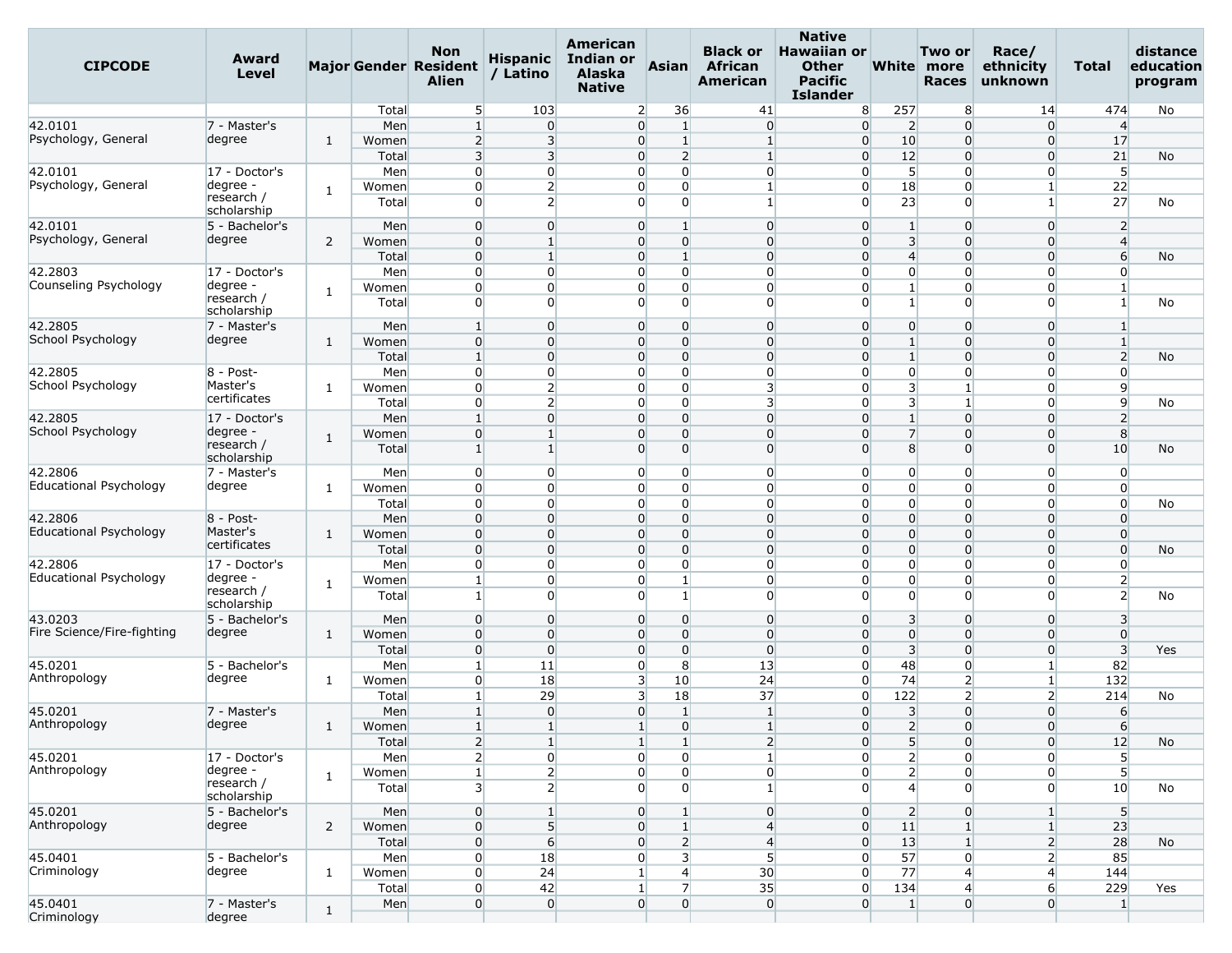| <b>CIPCODE</b>                               | Award<br>Level            |              |              | <b>Non</b><br><b>Major Gender Resident</b><br>Alien | <b>Hispanic</b><br>/ Latino | American<br>Indian or<br><b>Alaska</b><br><b>Native</b> | <b>Asian</b>                     | <b>Black or</b><br>African<br>American | <b>Native</b><br><b>Hawaiian or</b><br><b>Other</b><br><b>Pacific</b><br><b>Islander</b> |                         | Two or<br>White more<br><b>Races</b> | Race/<br>ethnicity<br>unknown  | Total                            | distance<br>education<br>program |
|----------------------------------------------|---------------------------|--------------|--------------|-----------------------------------------------------|-----------------------------|---------------------------------------------------------|----------------------------------|----------------------------------------|------------------------------------------------------------------------------------------|-------------------------|--------------------------------------|--------------------------------|----------------------------------|----------------------------------|
|                                              |                           |              | Women        | $\overline{0}$                                      | $\overline{0}$              |                                                         | $\overline{0}$<br>$\overline{0}$ | $\overline{0}$                         | $\overline{0}$                                                                           | $\overline{2}$          | $\Omega$                             | $\overline{0}$                 | $\overline{2}$                   |                                  |
|                                              |                           |              | Total        | $\overline{0}$                                      | $\overline{0}$              |                                                         | $\overline{0}$<br>$\overline{0}$ | $\overline{0}$                         | $\overline{0}$                                                                           | $\overline{3}$          | $\Omega$                             | $\overline{0}$                 | $\overline{3}$                   | No                               |
| 45.0401                                      | 17 - Doctor's             |              | Men          | $\overline{0}$                                      | $\overline{0}$              |                                                         | $\overline{0}$<br>$\overline{0}$ | $\overline{0}$                         | $\overline{0}$                                                                           | $\mathbf{1}$            | $\overline{0}$                       | $\overline{0}$                 | $\mathbf{1}$                     |                                  |
| Criminology                                  | degree -<br>research /    | 1            | Women        | $\overline{0}$                                      | $\overline{0}$              | $\overline{0}$                                          | 0                                | $\Omega$                               | $\overline{0}$                                                                           | $\overline{2}$          | $\Omega$                             | 1                              | 3                                |                                  |
|                                              | scholarship               |              | Total        | $\overline{0}$                                      | $\Omega$                    |                                                         | $\overline{0}$<br>$\Omega$       | $\Omega$                               | $\overline{0}$                                                                           | $\overline{3}$          | $\Omega$                             | 1                              | $\overline{4}$                   | No                               |
| 45.0401<br>Criminology                       | 5 - Bachelor's            |              | Men          | $\overline{0}$                                      | $\overline{2}$              | $\overline{0}$                                          | $\overline{0}$                   | $\mathbf{1}$                           | $\overline{0}$                                                                           | $\overline{4}$          | $\Omega$                             | $\overline{0}$                 | $\overline{7}$                   |                                  |
|                                              | degree                    | 2            | Women        | $\overline{0}$                                      | $\mathbf{1}$                |                                                         | $\overline{0}$<br>$\mathbf{1}$   | $\mathbf{1}$                           | $\overline{0}$                                                                           | $5\overline{)}$         | $\Omega$                             | $\mathbf{1}$                   | $\overline{9}$                   |                                  |
|                                              |                           |              | Total        | $\overline{0}$                                      | 3<br>12                     | $\overline{0}$                                          | $\overline{0}$<br>1              | $\overline{2}$<br>$\overline{4}$       | $\overline{0}$<br>$\overline{0}$                                                         | 9<br>50                 | $\Omega$<br>$\mathbf{1}$             | $\mathbf{1}$<br>$\overline{7}$ | 16                               | Yes                              |
| 45.0601<br>Economics, General                | 5 - Bachelor's<br>degree  |              | Men          | $\overline{4}$<br>1                                 | 14                          |                                                         | 11<br>8<br>$\overline{0}$        | $\mathbf{1}$                           | $\overline{0}$                                                                           | 26                      | $\overline{2}$                       | $\overline{0}$                 | 89<br>52                         |                                  |
|                                              |                           | 1            | Women        |                                                     | 26                          |                                                         | 19<br>0                          | 5 <sup>1</sup>                         |                                                                                          | 76                      | 3                                    | 7                              | 141                              |                                  |
| 45.0601                                      | 7 - Master's              |              | Total<br>Men | 5<br>$\mathbf{1}$                                   | $\overline{0}$              |                                                         | $\overline{0}$<br>$\overline{0}$ | $\overline{0}$                         | $\overline{0}$<br>$\overline{0}$                                                         | $\overline{0}$          | $\Omega$                             | 1                              |                                  | No                               |
| Economics, General                           | degree                    | 1            | Women        | $\mathbf{1}$                                        | $\mathbf{1}$                |                                                         | $\overline{0}$<br>$\overline{0}$ | $\overline{0}$                         | $\overline{0}$                                                                           | $\overline{0}$          | $\Omega$                             | $\overline{0}$                 | $\overline{2}$<br>$\overline{2}$ |                                  |
|                                              |                           |              | Total        | $\overline{2}$                                      | $\mathbf{1}$                |                                                         | $\overline{0}$<br>$\overline{0}$ | $\overline{0}$                         | $\overline{0}$                                                                           | $\overline{0}$          | $\Omega$                             | $\mathbf{1}$                   | $\overline{4}$                   | No                               |
| 45.0601                                      | 17 - Doctor's             |              | Men          | $\overline{2}$                                      | 0                           |                                                         | 0<br>0                           | $\Omega$                               | $\Omega$                                                                                 | $\overline{0}$          | $\Omega$                             | $\Omega$                       | $\overline{2}$                   |                                  |
| Economics, General                           | degree -                  |              | Women        | $\overline{0}$                                      | 1                           |                                                         | $\overline{0}$<br>$\overline{0}$ | $\overline{0}$                         | $\overline{0}$                                                                           | $\overline{2}$          | $\overline{0}$                       | $\overline{0}$                 | 3                                |                                  |
|                                              | research /<br>scholarship | 1            | Total        | $\overline{2}$                                      | $\mathbf{1}$                |                                                         | $\overline{0}$<br>$\overline{0}$ | $\Omega$                               | $\overline{0}$                                                                           | $\overline{2}$          | $\Omega$                             | $\Omega$                       | $5\overline{)}$                  | No                               |
| 45.0601                                      | 5 - Bachelor's            |              | Men          | 1                                                   | 1                           | $\overline{0}$                                          | $\overline{0}$                   | $\overline{0}$                         | $\overline{0}$                                                                           | $\overline{7}$          |                                      | $\overline{0}$                 | 10                               |                                  |
| Economics, General                           | degree                    | 2            | Women        | $\overline{0}$                                      | $\mathbf{1}$                |                                                         | 0<br>$\overline{0}$              | $\overline{0}$                         | $\overline{0}$                                                                           | $\mathbf{1}$            | $\mathbf{1}$                         | $\overline{0}$                 | $\overline{\mathbf{3}}$          |                                  |
|                                              |                           |              | Total        | $\mathbf{1}$                                        | $\overline{2}$              |                                                         | $\overline{0}$<br>$\overline{0}$ | $\overline{0}$                         | $\overline{0}$                                                                           | 8                       | $\overline{2}$                       | $\overline{0}$                 | 13                               | No                               |
| 45.0701                                      | 5 - Bachelor's            |              | Men          | $\overline{0}$                                      | $\overline{2}$              |                                                         | $\overline{0}$<br>$\overline{0}$ | 3                                      | $\overline{0}$                                                                           | 13                      | 0                                    | 1                              | 19                               |                                  |
| Geography                                    | degree                    | 1            | Women        | $\overline{0}$                                      | 5                           |                                                         | $\overline{0}$<br>$\overline{0}$ | $\overline{2}$                         | $\overline{0}$                                                                           | 10                      | $\overline{1}$                       | $\overline{0}$                 | 18                               |                                  |
|                                              |                           |              | Total        | $\overline{0}$                                      | 7                           |                                                         | 0<br>0                           | 5                                      | $\overline{0}$                                                                           | 23                      |                                      | 1                              | 37                               | No                               |
| 45.0701                                      | 7 - Master's              |              | Men          | $\overline{0}$                                      | $\overline{0}$              |                                                         | $\overline{0}$<br>$\mathbf{1}$   | $\overline{0}$                         | $\overline{0}$                                                                           | $\overline{0}$          | $\mathbf 0$                          | $\overline{2}$                 | $\overline{\mathbf{3}}$          |                                  |
| Geography                                    | degree                    | 1            | Women        | $\mathbf{1}$                                        | $\Omega$                    |                                                         | $\overline{0}$<br>$\overline{0}$ | $\overline{0}$                         | $\overline{0}$                                                                           | $\mathbf{1}$            |                                      | $\overline{0}$                 | $\overline{3}$                   |                                  |
|                                              |                           |              | Total        | 1                                                   | $\overline{0}$              |                                                         | $\overline{0}$                   | $\Omega$                               | $\overline{0}$                                                                           | $\mathbf{1}$            |                                      | $\overline{2}$                 | $6 \overline{}$                  | No                               |
| 45.0701                                      | 17 - Doctor's             |              | Men          | $\overline{2}$                                      | $\overline{0}$              |                                                         | $\overline{0}$<br>$\overline{0}$ | $\overline{0}$                         | $\overline{0}$                                                                           | $\overline{0}$          | $\mathbf 0$                          | $1\overline{ }$                | 3                                |                                  |
| Geography                                    | degree -                  | 1            | Women        | $\overline{0}$                                      | $\overline{0}$              |                                                         | $\overline{0}$<br>$\mathbf{1}$   | $\overline{0}$                         | $\overline{0}$                                                                           | $\overline{0}$          | $\Omega$                             | $\overline{0}$                 | $\mathbf{1}$                     |                                  |
|                                              | research /<br>scholarship |              | Total        | $\overline{2}$                                      | $\Omega$                    |                                                         | $\Omega$<br>$\mathbf{1}$         | $\Omega$                               | $\Omega$                                                                                 | $\overline{0}$          | $\Omega$                             | 1                              | $\overline{4}$                   | No                               |
| 45.0701                                      | 5 - Bachelor's            |              | Men          | $\overline{0}$                                      | $\overline{0}$              |                                                         | $\overline{0}$<br>$\overline{0}$ | $\overline{0}$                         | $\overline{0}$                                                                           | $\overline{2}$          | $\Omega$                             | $\overline{0}$                 | $\overline{2}$                   |                                  |
| Geography                                    | degree                    | 2            | Women        | $\overline{0}$                                      | $\overline{0}$              |                                                         | $\overline{0}$<br>$\overline{0}$ | $\overline{0}$                         | $\overline{0}$                                                                           | $\mathbf{1}$            | $\Omega$                             | $\overline{0}$                 | $\mathbf{1}$                     |                                  |
|                                              |                           |              | Total        | $\overline{0}$                                      | $\overline{0}$              |                                                         | $\overline{0}$<br>$\overline{0}$ | $\overline{0}$                         | $\overline{0}$                                                                           | $\overline{\mathbf{3}}$ | $\mathbf 0$                          | $\overline{0}$                 | $\overline{3}$                   | No                               |
| 45.0901                                      | 7 - Master's              |              | Men          | $\overline{0}$                                      | $\overline{0}$              |                                                         | $\overline{0}$<br>1              | $\overline{0}$                         | $\overline{0}$                                                                           | $\overline{0}$          | $\Omega$                             | $\Omega$                       | $\mathbf{1}$                     |                                  |
| International Relations and                  | degree                    | 1            | Women        | $\overline{0}$                                      | $\overline{0}$              | $\overline{0}$                                          | $\overline{0}$                   | $\Omega$                               | $\overline{0}$                                                                           | $\overline{2}$          | $\Omega$                             | $\Omega$                       | $\overline{2}$                   |                                  |
| Affairs                                      |                           |              | Total        | $\overline{0}$                                      | $\overline{0}$              | $\overline{0}$                                          | $\mathbf{1}$                     | $\overline{0}$                         | $\overline{0}$                                                                           | $\overline{2}$          | $\overline{0}$                       | $\overline{0}$                 | 3                                | No                               |
| 45.1001                                      | 5 - Bachelor's            |              | Men          | $\overline{2}$                                      | 35                          |                                                         | $\overline{0}$<br>10             | 11                                     | $\overline{0}$                                                                           | 88                      | $\overline{2}$                       | $\overline{4}$                 | 152                              |                                  |
| Political Science and                        | degree                    | 1            | Women        | $\overline{2}$                                      | 33                          | $\overline{0}$                                          | 13                               | 12                                     | $\overline{2}$                                                                           | 76                      | 3                                    | 6                              | 147                              |                                  |
| Government, General                          |                           |              | Total        | $\overline{4}$                                      | 68                          |                                                         | $\overline{0}$<br>23             | 23                                     | $\overline{2}$                                                                           | 164                     | 5                                    | 10                             | 299                              | No                               |
| 45.1001                                      | 7 - Master's              |              | Men          | 5 <sup>1</sup>                                      | $\overline{0}$              |                                                         | $\overline{0}$<br>$\overline{0}$ | $\overline{0}$                         | $\overline{0}$                                                                           | 10                      | $\Omega$                             | $\mathbf{1}$                   | 16                               |                                  |
| Political Science and<br>Government, General | degree                    | 1            | Women        | $\mathbf{1}$                                        | 1 <sub>1</sub>              |                                                         | $\overline{0}$<br>$\overline{0}$ | $\overline{0}$                         | $\overline{0}$                                                                           | 11                      | $\overline{0}$                       | $\overline{0}$                 | 13                               |                                  |
|                                              |                           |              | Total        | $6 \overline{6}$                                    | $\mathbf{1}$                |                                                         | $\overline{0}$<br>$\overline{0}$ | $\overline{0}$                         | $\overline{0}$                                                                           | 21                      | $\overline{0}$                       | $1\overline{ }$                | 29                               | No                               |
| 45.1001                                      | 17 - Doctor's             |              | Men          | $\overline{0}$                                      | $\overline{0}$              |                                                         | $\overline{0}$<br>$\overline{0}$ | $\mathbf{1}$                           | $\overline{0}$                                                                           | $\mathbf{1}$            | $\Omega$                             | $\overline{0}$                 | $\overline{2}$                   |                                  |
| Political Science and<br>Government, General | degree -<br>research /    | $\mathbf{1}$ | Women        | $\mathbf{1}$                                        | $\overline{0}$              |                                                         | 0<br>$\overline{0}$              | $\overline{0}$                         | $\overline{0}$                                                                           | $1\overline{ }$         | $\Omega$                             | 2                              | $\overline{4}$                   |                                  |
|                                              | scholarship               |              | Total        | $1\overline{ }$                                     | $\overline{0}$              |                                                         | $\overline{0}$<br>$\overline{0}$ | $\mathbf{1}$                           | $\overline{0}$                                                                           | $\overline{2}$          | $\Omega$                             | 2 <sup>1</sup>                 | $6 \overline{6}$                 | No                               |
| 45.1001                                      | 5 - Bachelor's            |              | Men          | $\overline{0}$                                      | $\overline{0}$              |                                                         | $\overline{0}$                   | 1                                      | $\overline{0}$                                                                           | 11                      | $\overline{0}$                       | $\overline{0}$                 | 13                               |                                  |
| Political Science and<br>Government, General | degree                    | 2            | Women        | $\overline{0}$                                      | 3 <sup>l</sup>              | $\overline{0}$                                          | $\overline{0}$                   | 2                                      | $\overline{0}$                                                                           | 14                      | $\mathbf{1}$                         | $1\overline{ }$                | 21                               |                                  |
|                                              |                           |              | Total        | $\overline{0}$                                      | $\overline{3}$              |                                                         | $\overline{0}$<br>$\mathbf{1}$   | $\overline{3}$                         | $\overline{0}$                                                                           | 25                      | $\mathbf{1}$                         | $\mathbf{1}$                   | 34                               | No                               |
| 45.1101                                      | 5 - Bachelor's            |              | Men          | $\overline{0}$                                      | 9                           |                                                         | $\Omega$<br>$\overline{3}$       | 9                                      | $\overline{0}$                                                                           | 17                      | $\overline{0}$                       | $\overline{0}$                 | 38                               |                                  |
| Sociology                                    | degree                    | $\mathbf{1}$ | Women        | $\mathbf{1}$                                        | 27                          |                                                         | 11<br>$\overline{0}$             | 39                                     | $\overline{0}$                                                                           | 51                      | $\overline{4}$                       | 5 <sup>1</sup>                 | 138                              |                                  |
|                                              |                           |              | Total        | $\vert$ 1                                           | 36                          | $\overline{0}$                                          | 14                               | 48                                     | $\overline{0}$                                                                           | 68                      | $\overline{4}$                       | 5 <sup>1</sup>                 | 176                              | No                               |
| 45.1101                                      |                           | $\mathbf{1}$ | Men          | $\mathbf{1}$                                        | $\overline{0}$              |                                                         | $\overline{0}$<br>$\overline{0}$ | $\overline{0}$                         | $\overline{0}$                                                                           | $1\vert$                | $\overline{0}$                       | $\overline{0}$                 | $\overline{2}$                   |                                  |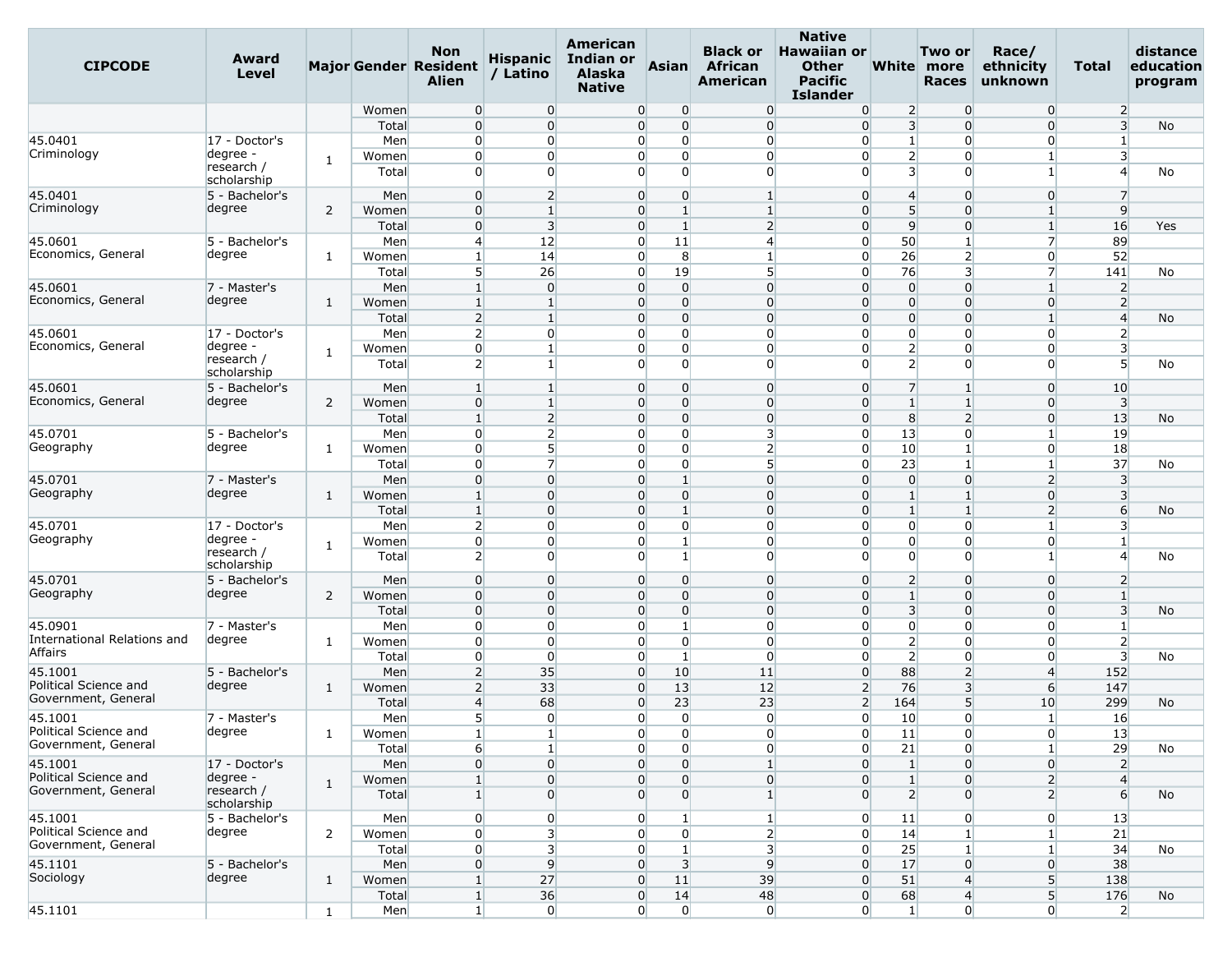| <b>CIPCODE</b>                     | Award<br>Level            |              |                | <b>Non</b><br><b>Major Gender Resident</b><br><b>Alien</b> | <b>Hispanic</b><br>/ Latino | American<br>Indian or<br><b>Alaska</b><br><b>Native</b> | <b>Asian</b>                             | <b>Black or</b><br><b>African</b><br>American | <b>Native</b><br><b>Hawaiian or</b><br><b>Other</b><br>Pacific<br><b>Islander</b> |                         | Two or<br>White more<br><b>Races</b> | Race/<br>ethnicity<br>unknown | Total                   | distance<br>education<br>program |
|------------------------------------|---------------------------|--------------|----------------|------------------------------------------------------------|-----------------------------|---------------------------------------------------------|------------------------------------------|-----------------------------------------------|-----------------------------------------------------------------------------------|-------------------------|--------------------------------------|-------------------------------|-------------------------|----------------------------------|
| Sociology                          | 7 - Master's              |              | Women          | $\overline{0}$                                             | $\overline{0}$              | $\overline{0}$                                          | 1                                        | $\overline{0}$                                | $\overline{0}$                                                                    | $\mathbf{1}$            | -1                                   | $\overline{0}$                | 3                       |                                  |
|                                    | degree                    |              | Total          | $\mathbf{1}$                                               | $\overline{0}$              |                                                         | $\overline{0}$<br>$\mathbf{1}$           | $\overline{0}$                                | $\overline{0}$                                                                    | $\overline{2}$          | $\mathbf{1}$                         | $\overline{0}$                | $5\overline{)}$         | No                               |
| 45.1101                            | 17 - Doctor's             |              | Men            | $\overline{0}$                                             | $\overline{0}$              |                                                         | 0<br>$\overline{0}$                      | $\Omega$                                      | $\Omega$                                                                          | $\mathbf{1}$            | $\Omega$                             | $\overline{0}$                | $\mathbf{1}$            |                                  |
| Sociology                          | degree -                  | 1            | Women          | $\overline{0}$                                             | 1                           |                                                         | $\overline{0}$<br>0                      | $\overline{0}$                                | $\overline{0}$                                                                    | $\mathbf{1}$            | $\Omega$                             | $\overline{0}$                | $\overline{2}$          |                                  |
|                                    | research /<br>scholarship |              | Total          | $\overline{0}$                                             | $\mathbf{1}$                |                                                         | 0<br>$\overline{0}$                      | $\Omega$                                      | $\Omega$                                                                          | $\overline{2}$          | $\Omega$                             | $\overline{0}$                | $\overline{3}$          | No                               |
| 45.1101                            | 5 - Bachelor's            |              | Men            | $\overline{0}$                                             | 1                           |                                                         | $\overline{0}$<br>0                      | $\overline{0}$                                | $\overline{0}$                                                                    | 3                       | $\Omega$                             | $\overline{0}$                | $\overline{4}$          |                                  |
| Sociology                          | degree                    | 2            | Women          | $\overline{0}$                                             | $\overline{2}$              |                                                         | $\overline{0}$<br>$\overline{0}$         | $\mathbf{1}$                                  | $\overline{0}$                                                                    | $\mathbf{1}$            | $\Omega$                             | $\Omega$                      | $\overline{4}$          |                                  |
|                                    |                           |              | Total          | $\overline{0}$                                             | 3                           |                                                         | $\overline{0}$<br>$\overline{0}$         | $\mathbf{1}$                                  | $\overline{0}$                                                                    | $\overline{4}$          | 0                                    | $\overline{0}$                | 8                       | No                               |
| 50.0102                            | 5 - Bachelor's            |              | Men            | $\overline{0}$                                             | $\mathbf{1}$                |                                                         | 3<br>$\overline{0}$                      | $\mathbf{1}$                                  | $\Omega$                                                                          | 9                       | $\overline{2}$                       | $\mathbf{1}$                  | 17                      |                                  |
| Digital Arts                       | degree                    | 1            | Women          | $\overline{0}$                                             | $\mathbf{1}$                |                                                         | $\overline{0}$<br>0                      | $\overline{0}$                                | $\overline{0}$                                                                    | $\mathbf{1}$            | $\Omega$                             | $\mathbf{1}$                  | $\overline{\mathbf{3}}$ |                                  |
|                                    |                           |              | Total          | $\overline{0}$                                             | $\overline{2}$              |                                                         | 0<br>$\overline{\mathbf{3}}$             | $\mathbf{1}$                                  | $\overline{0}$                                                                    | 10                      | 2                                    | $\overline{2}$                | 20                      | No                               |
| 50.0102                            | 7 - Master's              |              | Men            | $\overline{2}$                                             | $\overline{0}$              |                                                         | 0<br>$\mathbf{1}$                        | $\overline{0}$                                | $\overline{0}$                                                                    | $\overline{4}$          | $\Omega$                             | $\overline{0}$                | $\overline{7}$          |                                  |
| Digital Arts                       | degree                    | 1            | Women          | $\overline{0}$                                             | $\overline{0}$              |                                                         | $\overline{0}$<br>$\overline{0}$         | $\mathbf{1}$                                  | $\overline{0}$                                                                    | $\mathbf{1}$            |                                      | $\Omega$                      | $\overline{\mathbf{3}}$ |                                  |
|                                    |                           |              | Total          | $\overline{2}$                                             | $\overline{0}$              | $\mathbf{1}$                                            | $\overline{0}$                           | $\mathbf{1}$                                  | $\Omega$                                                                          | 5 <sup>1</sup>          |                                      | 0                             | 10                      | No                               |
| 50.0301                            | 5 - Bachelor's            |              | Men            | $\overline{0}$                                             | 2                           |                                                         | $\overline{0}$<br>0                      | $\overline{2}$                                | $\Omega$                                                                          | $\overline{0}$          | $\Omega$                             | $\Omega$                      | $\overline{4}$          |                                  |
| Dance, General                     | degree                    | 1            | Women          | $\mathbf{1}$                                               | $\overline{4}$              |                                                         | 0<br>$\mathbf{1}$                        | $\mathbf{1}$                                  | $\overline{0}$                                                                    | 5 <sub>5</sub>          | $\mathbf{1}$                         | $\overline{0}$                | 13                      |                                  |
|                                    |                           |              | Total          | $\mathbf{1}$                                               | 6                           |                                                         | 0<br>$\mathbf{1}$                        | $\overline{3}$                                | $\overline{0}$                                                                    | 5 <sup>1</sup>          | $\mathbf{1}$                         | $\overline{0}$                | 17                      | No                               |
| 50.0408                            | 5 - Bachelor's            |              | Men            | $\overline{0}$                                             | $\overline{0}$              |                                                         | 0<br>0                                   | $\Omega$                                      | $\overline{0}$                                                                    | $\overline{0}$          | 0                                    | 0                             | $\overline{0}$          |                                  |
| <b>Interior Design</b>             | degree                    | 1            | Women          | $\overline{0}$                                             | 5                           |                                                         | $\overline{0}$<br>$\overline{2}$         | $\mathbf{1}$                                  | $\overline{0}$                                                                    | 12                      | $\mathbf 0$                          | $\overline{0}$                | 20                      |                                  |
|                                    |                           |              | Total          | $\overline{0}$                                             | 5                           |                                                         | $\overline{0}$<br>$\overline{2}$         | $\mathbf{1}$                                  | $\overline{0}$                                                                    | 12                      | $\Omega$                             | $\overline{0}$                | 20                      | No                               |
| 50.0408                            | 7 - Master's              |              | Men            | $\overline{0}$                                             | $\Omega$                    |                                                         | 0<br>0                                   | $\Omega$                                      | $\Omega$                                                                          | $\overline{0}$          | 0                                    | $\overline{0}$                | $\overline{0}$          |                                  |
| <b>Interior Design</b>             | degree                    | 1            | Women          | $\mathbf{1}$                                               | $\overline{0}$              |                                                         | 0<br>$\mathbf{1}$                        | $\overline{0}$                                | $\overline{0}$                                                                    | $\overline{\mathbf{3}}$ | $\Omega$                             | $\overline{0}$                | 5                       |                                  |
|                                    |                           |              | Total          | $\mathbf{1}$                                               | $\overline{0}$              |                                                         | $\overline{0}$<br>$\mathbf{1}$           | $\overline{0}$                                | $\overline{0}$                                                                    | $\overline{\mathbf{3}}$ | $\Omega$                             | $\overline{0}$                | 5                       | No                               |
| 50.0409                            | 5 - Bachelor's            |              | Men            | $\overline{0}$                                             | 3                           |                                                         | 0<br>$\overline{0}$                      | $\overline{0}$                                | $\overline{0}$                                                                    | 5                       | $\Omega$                             | $\Omega$                      | 8                       |                                  |
| Graphic Design                     | degree                    | 1            | Women          | 1                                                          | $\overline{4}$              |                                                         | 0<br>$\overline{2}$                      | 1                                             | $\overline{0}$                                                                    | 11                      | $\Omega$                             | 1                             | 20                      |                                  |
|                                    |                           |              | Total          | $\mathbf{1}$                                               | 7                           |                                                         | $\overline{0}$<br>$\overline{2}$         | $\mathbf{1}$                                  | $\overline{0}$                                                                    | 16                      | $\Omega$                             | $\mathbf{1}$                  | 28                      | No                               |
|                                    | 5 - Bachelor's            |              |                | $\overline{0}$                                             | $\overline{4}$              |                                                         | 0<br>$\overline{0}$                      | $\overline{0}$                                | $\overline{0}$                                                                    | $\overline{4}$          | $\Omega$                             | $\overline{0}$                | 8                       |                                  |
| 50.0501<br>Drama and               |                           |              | Men            |                                                            |                             |                                                         |                                          |                                               |                                                                                   |                         |                                      |                               |                         |                                  |
| Dramatics/Theatre Arts,<br>General | degree                    | $\mathbf{1}$ | Women<br>Total | $\overline{0}$<br>$\overline{0}$                           | $\overline{7}$<br>11        |                                                         | 0<br>$\mathbf{1}$<br>$\overline{0}$<br>1 | $5\overline{)}$<br>5                          | $\mathbf{1}$<br>$\mathbf{1}$                                                      | 18<br>22                | $\Omega$<br>$\Omega$                 | $\overline{0}$<br>$\Omega$    | 32<br>40                | No                               |
| 50.0501                            | 7 - Master's              |              | Men            | 1                                                          | $\overline{0}$              |                                                         | $\overline{0}$<br>$\overline{0}$         | $\overline{0}$                                | $\overline{0}$                                                                    | 5 <sup>1</sup>          | $\overline{0}$                       | $\overline{0}$                | 6                       |                                  |
| Drama and                          | degree                    |              | Women          | $\overline{0}$                                             | $\overline{0}$              |                                                         | 0<br>0                                   | $\mathbf{1}$                                  | $\overline{0}$                                                                    | 5 <sup>1</sup>          | $\Omega$                             | $\overline{0}$                | $6 \overline{}$         |                                  |
| Dramatics/Theatre Arts,<br>General |                           | 1            | Total          | $1\vert$                                                   | $\overline{0}$              |                                                         | $\overline{0}$<br>$\overline{0}$         | $\mathbf{1}$                                  | $\overline{0}$                                                                    | 10                      | 0                                    | $\Omega$                      | 12                      | No                               |
| 50.0702                            | 5 - Bachelor's            |              | Men            | $\overline{0}$                                             | 9                           | $\mathbf{1}$                                            | $\overline{2}$                           | $\overline{2}$                                | $\overline{0}$                                                                    | 10                      | $\Omega$                             | $\overline{0}$                | 24                      |                                  |
| Fine/Studio Arts, General          | degree                    | 1            | Women          | 1                                                          | 11                          |                                                         | $\overline{0}$<br>$\overline{7}$         | $\overline{2}$                                | $\overline{0}$                                                                    | 39                      | $\Omega$                             | $\overline{0}$                | 60                      |                                  |
|                                    |                           |              | Total          | $\mathbf{1}$                                               | 20                          |                                                         | $\overline{9}$<br>$\mathbf{1}$           | $\overline{4}$                                | $\overline{0}$                                                                    | 49                      | $\Omega$                             | $\overline{0}$                | 84                      | No                               |
| 50.0702                            | 7 - Master's              |              | Men            | $\overline{2}$                                             | $\overline{0}$              |                                                         | $\overline{0}$<br>$\overline{0}$         | $\overline{0}$                                | $\overline{0}$                                                                    | 5 <sup>1</sup>          | $\overline{0}$                       | $\overline{0}$                | $\overline{7}$          |                                  |
| Fine/Studio Arts, General          | degree                    | 1            | Women          | $\overline{\mathbf{3}}$                                    | 3                           |                                                         | 0                                        | $\Omega$                                      | $\Omega$                                                                          | $\overline{3}$          | 0                                    | $\Omega$                      | 10                      |                                  |
|                                    |                           |              | Total          | 5                                                          | 3                           |                                                         | $\overline{0}$<br>$\mathbf{1}$           | $\overline{0}$                                | $\overline{0}$                                                                    | 8                       | 0                                    | $\overline{0}$                | 17                      | No                               |
| 50.0703                            | 5 - Bachelor's            |              | Men            | $\overline{0}$                                             | $\overline{0}$              |                                                         | 0<br>0                                   | $\overline{0}$                                | $\overline{0}$                                                                    | $\overline{0}$          | $\Omega$                             | $\overline{0}$                | $\overline{0}$          |                                  |
| Art History, Criticism and         | degree                    | 1            | Women          | $\overline{0}$                                             | 6                           |                                                         | $\overline{0}$<br>$\mathbf{1}$           | $\overline{0}$                                | $\overline{0}$                                                                    | 14                      | -1                                   | 1 <sup>1</sup>                | 23                      |                                  |
| Conservation                       |                           |              | Total          | $\overline{0}$                                             | $6 \overline{6}$            |                                                         | $\overline{0}$<br>$\mathbf{1}$           | $\overline{0}$                                | $\overline{0}$                                                                    | 14                      | $\mathbf{1}$                         | 1 <sup>1</sup>                | 23                      | No                               |
| 50.0703                            | 7 - Master's              |              | Men            | $\overline{0}$                                             | $\overline{0}$              |                                                         | $\overline{0}$<br>$\overline{0}$         | $\overline{0}$                                | $\overline{0}$                                                                    | $\overline{0}$          | $\overline{0}$                       | $\overline{0}$                | $\overline{0}$          |                                  |
| Art History, Criticism and         | degree                    | $\mathbf{1}$ | Women          | $\overline{0}$                                             | $\overline{0}$              |                                                         | $\overline{0}$<br>$\Omega$               | $\overline{0}$                                | $\overline{0}$                                                                    | $\overline{7}$          | $\overline{0}$                       | $1\vert$                      | 8                       |                                  |
| Conservation                       |                           |              |                |                                                            | $\overline{0}$              |                                                         | $\overline{0}$<br>$\overline{0}$         | $\overline{0}$                                | $\overline{0}$                                                                    | $\overline{7}$          | $\overline{0}$                       | $\mathbf{1}$                  |                         |                                  |
| 50.0703                            | 17 - Doctor's             |              | Total<br>Men   | $\overline{0}$<br>$\overline{0}$                           | $\overline{0}$              |                                                         | $\overline{0}$<br>$\overline{0}$         | $\overline{0}$                                | $\overline{0}$                                                                    | $\overline{0}$          | $\Omega$                             | $\overline{0}$                | 8<br>$\overline{0}$     | No                               |
| Art History, Criticism and         | degree -                  |              |                |                                                            |                             |                                                         |                                          |                                               |                                                                                   |                         |                                      |                               |                         |                                  |
| Conservation                       | research /                | $\mathbf{1}$ | Women          | $\overline{0}$                                             | $\overline{0}$              |                                                         | $\overline{0}$<br>$\Omega$               | $\overline{0}$                                | $\overline{0}$                                                                    | $\overline{0}$          | $\Omega$                             | $\overline{0}$                | $\overline{0}$          |                                  |
|                                    | scholarship               |              | Total          | $\overline{0}$                                             | $\overline{0}$              |                                                         | $\overline{0}$<br>$\overline{0}$         | $\overline{0}$                                | $\overline{0}$                                                                    | $\overline{0}$          | $\Omega$                             | $\overline{0}$                | $\overline{0}$          | <b>No</b>                        |
| 50.0901                            | 5 - Bachelor's            |              | Men            | $\mathbf{1}$                                               | 10                          | $\overline{0}$                                          | $\overline{0}$                           | $\overline{2}$                                | $\mathbf{1}$                                                                      | 12                      | $\overline{0}$                       | $\overline{0}$                | 26                      |                                  |
| Music, General                     | degree                    | $\mathbf{1}$ | Women          | $\overline{0}$                                             | 5 <sup>1</sup>              | $\overline{0}$                                          | $6 \overline{6}$                         | $\overline{0}$                                | $\overline{0}$                                                                    | $\overline{7}$          | $\overline{0}$                       | $\overline{0}$                | 18                      |                                  |
|                                    |                           |              | Total          | $\mathbf{1}$                                               | 15                          |                                                         | $\overline{0}$<br>$6 \mid$               | $\overline{2}$                                | $\mathbf{1}$                                                                      | 19                      | $\overline{0}$                       | $\overline{0}$                | 44                      | No                               |
| 50.0901                            |                           | $\mathbf{1}$ | Men            | $\overline{2}$                                             | $\overline{0}$              |                                                         | $\overline{0}$<br>$\overline{0}$         | $1\overline{ }$                               | $\overline{0}$                                                                    | 8 <sup>1</sup>          | $1\vert$                             | $\overline{0}$                | 12                      |                                  |
|                                    |                           |              |                |                                                            |                             |                                                         |                                          |                                               |                                                                                   |                         |                                      |                               |                         |                                  |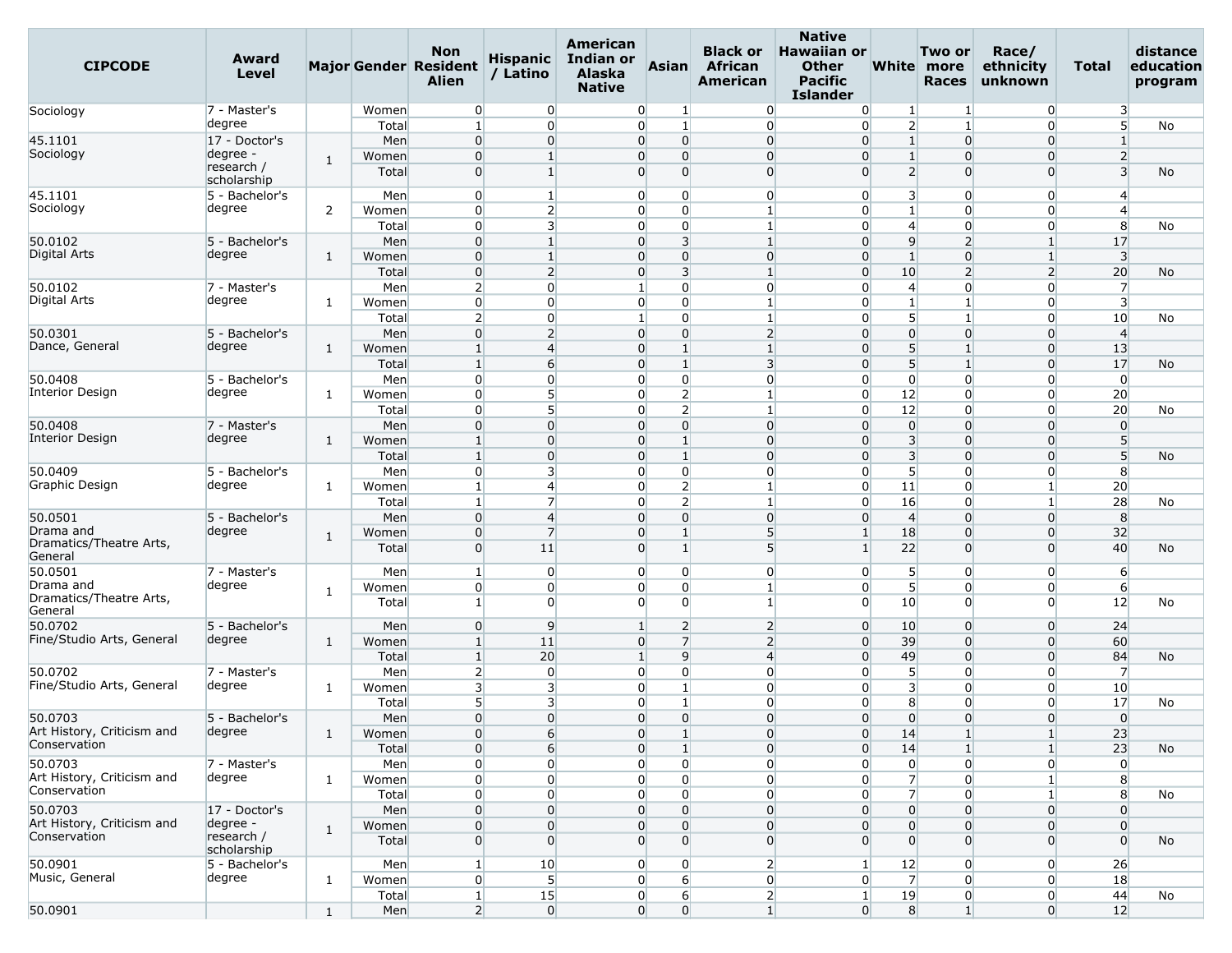| <b>CIPCODE</b>                                  | Award<br>Level           |              |              | <b>Non</b><br><b>Major Gender Resident</b><br><b>Alien</b> | <b>Hispanic</b><br>/ Latino | American<br>Indian or<br><b>Alaska</b><br><b>Native</b> | <b>Asian</b>                                                         | <b>Black or</b><br>African<br>American | <b>Native</b><br><b>Hawaiian or</b><br><b>Other</b><br>Pacific<br><b>Islander</b> |                                  | Two or<br>White more<br><b>Races</b> | Race/<br>ethnicity<br>unknown    | Total                            | distance<br>education<br>program |
|-------------------------------------------------|--------------------------|--------------|--------------|------------------------------------------------------------|-----------------------------|---------------------------------------------------------|----------------------------------------------------------------------|----------------------------------------|-----------------------------------------------------------------------------------|----------------------------------|--------------------------------------|----------------------------------|----------------------------------|----------------------------------|
| Music, General                                  | 7 - Master's             |              | Women        | $\overline{0}$                                             | $\overline{0}$              |                                                         | $\overline{0}$<br>1                                                  | $\mathbf{1}$                           | $\overline{0}$                                                                    | 7                                | 1                                    | $\overline{0}$                   | 10                               |                                  |
|                                                 | degree                   |              | Total        | 2                                                          | $\overline{0}$              |                                                         | $\overline{0}$<br>$\overline{1}$                                     | $\overline{2}$                         | $\overline{0}$                                                                    | 15                               | $\overline{2}$                       | $\overline{0}$                   | 22                               | No                               |
| 50.0901                                         | 17 - Doctor's            |              | Men          | $\mathbf{1}$                                               | $\overline{0}$              |                                                         | $\overline{0}$<br>$\overline{0}$                                     | $\overline{0}$                         | $\overline{0}$                                                                    | $\overline{2}$                   | $\overline{0}$                       | $\overline{0}$                   | $\overline{\mathbf{3}}$          |                                  |
| Music, General                                  | degree -<br>research /   | 1            | Women        | 1                                                          | 0                           |                                                         | $\overline{0}$<br>$\Omega$                                           | $\Omega$                               | $\overline{0}$                                                                    | $\overline{0}$                   | 0                                    | $\mathbf{1}$                     | $\overline{2}$                   |                                  |
|                                                 | scholarship              |              | Total        | 2                                                          | <sub>0</sub>                |                                                         | $\overline{0}$<br>$\Omega$                                           | $\Omega$                               | $\Omega$                                                                          | $\overline{2}$                   | $\Omega$                             | 1                                | $\overline{5}$                   | No                               |
| 51.0000                                         | 5 - Bachelor's           |              | Men          | $\overline{0}$                                             | 6                           | $\overline{0}$                                          | $\vert$ 1                                                            | $\mathbf{1}$                           | $\mathbf{1}$                                                                      | 30 <sup>°</sup>                  | $\overline{0}$                       | $\overline{2}$                   | 41                               |                                  |
| <b>Health Services/Allied</b>                   | degree                   | $\mathbf{1}$ | Women        | $\overline{0}$                                             | 22                          | $\mathbf{1}$                                            | 11                                                                   | 21                                     | $\overline{2}$                                                                    | 89                               | 5                                    | $\overline{7}$                   | 158                              |                                  |
| Health/Health Sciences,                         |                          |              | Total        | $\overline{0}$                                             | 28                          | 1 <sup>1</sup>                                          | 12                                                                   | 22                                     | $\overline{\mathbf{3}}$                                                           | 119                              | 5                                    | q                                | 199                              | No                               |
| General<br>51.0202                              | 18 - Doctor's            |              | Men          | $\overline{2}$                                             | $\mathbf{1}$                |                                                         | $\overline{0}$<br>$\overline{0}$                                     | $\overline{0}$                         | $\overline{0}$                                                                    | $\overline{2}$                   | O                                    | 0                                | 5                                |                                  |
| Audiology/Audiologist                           | degree ·                 |              | Women        | $6 \overline{}$                                            | $\overline{2}$              |                                                         | $\overline{0}$<br>$\Omega$                                           | $\mathbf{1}$                           | $\overline{0}$                                                                    | 34                               | $\Omega$                             | 2                                | 45                               |                                  |
|                                                 | professional             | 1            | Total        | 8                                                          | $\overline{\mathbf{3}}$     |                                                         | $\overline{0}$<br>$\Omega$                                           | $\mathbf{1}$                           | $\Omega$                                                                          | 36                               | 0                                    | $\overline{2}$                   | 50                               | Yes                              |
|                                                 | practice                 |              |              |                                                            |                             |                                                         |                                                                      |                                        |                                                                                   |                                  |                                      |                                  |                                  |                                  |
| 51.0204                                         | 5 - Bachelor's           |              | Men          | $\overline{0}$                                             | $\mathbf{0}$                | $\Omega$                                                | $\overline{0}$                                                       | $\overline{0}$                         | $\overline{0}$                                                                    | $\overline{\mathbf{3}}$          | $\Omega$                             | $\Omega$                         | $\overline{3}$                   |                                  |
| Audiology/Audiologist and                       | degree                   | 1            | Women        | $\overline{0}$                                             | 9                           |                                                         | $\overline{0}$<br>$\overline{0}$                                     | $\mathbf{1}$                           | $\overline{0}$                                                                    | 31                               |                                      | $\overline{2}$                   | 44                               |                                  |
| Speech-Language<br>Pathology/Pathologist        |                          |              | Total        | $\overline{0}$                                             | q                           |                                                         | $\overline{0}$<br>$\overline{0}$                                     | $\mathbf{1}$                           | $\overline{0}$                                                                    | 34                               |                                      | $\overline{2}$                   | 47                               | Yes                              |
| 51.0204                                         | 7 - Master's             |              | Men          | $\overline{0}$                                             | $\mathbf{1}$                |                                                         | $\overline{0}$<br>$\overline{0}$                                     | $\mathbf{1}$                           | $\overline{0}$                                                                    | $\mathbf{1}$                     | $\Omega$                             | $\overline{0}$                   | $\overline{\mathbf{3}}$          |                                  |
| Audiology/Audiologist and                       | degree                   | 1            | Women        | $\overline{0}$                                             | $\overline{\mathbf{3}}$     |                                                         | $\overline{0}$<br>$\mathbf{1}$                                       | $\overline{0}$                         | $\overline{0}$                                                                    | 19                               | $\overline{2}$                       | $\overline{2}$                   | 27                               |                                  |
| Speech-Language                                 |                          |              | Total        | $\overline{0}$                                             | ⊿                           |                                                         | $\overline{0}$<br>$\mathbf{1}$                                       | $\mathbf{1}$                           | $\overline{0}$                                                                    | 20                               | 2                                    | $\overline{2}$                   | 30                               | No                               |
| Pathology/Pathologist                           |                          |              |              |                                                            |                             |                                                         |                                                                      |                                        | $\Omega$                                                                          |                                  |                                      |                                  |                                  |                                  |
| 51.0204<br>Audiology/Audiologist and            | 17 - Doctor's<br>degree  |              | Men<br>Women | $\overline{0}$<br>$\mathbf{1}$                             | $\mathbf{0}$<br>$\Omega$    |                                                         | $\overline{0}$<br>$\overline{0}$<br>$\overline{0}$<br>$\overline{0}$ | $\overline{0}$<br>$\mathbf{1}$         | $\Omega$                                                                          | $\overline{0}$<br>$\overline{0}$ | 0<br>0                               | $\overline{0}$<br>$\overline{0}$ | $\overline{0}$<br>$\overline{2}$ |                                  |
| Speech-Language                                 | research /               | 1            | Total        | $\mathbf{1}$                                               | $\Omega$                    |                                                         | $\overline{0}$<br>$\Omega$                                           | $\vert$                                | $\Omega$                                                                          | $\overline{0}$                   | $\Omega$                             | $\Omega$                         | $\overline{2}$                   | No                               |
| Pathology/Pathologist                           | scholarship              |              |              |                                                            |                             |                                                         |                                                                      |                                        |                                                                                   |                                  |                                      |                                  |                                  |                                  |
| 51.0401                                         | 18 - Doctor's            |              | Men          | $\overline{0}$                                             | 6                           |                                                         | $\overline{0}$<br>8                                                  | $\overline{0}$                         | $\overline{0}$                                                                    | 21                               | 0                                    | $\overline{2}$                   | 37                               |                                  |
| Dentistry                                       | degree ·                 | 1            | Women        | $\overline{0}$                                             | 11                          |                                                         | $\overline{0}$<br>$\overline{4}$                                     | $\overline{a}$                         | $\overline{0}$                                                                    | 21                               | 2                                    | 0                                | 42                               |                                  |
|                                                 | professional<br>practice |              | Total        | $\overline{0}$                                             | 17                          | $\overline{0}$                                          | 12                                                                   | $\Delta$                               | $\overline{0}$                                                                    | 42                               | $\overline{2}$                       | $\overline{2}$                   | 79                               | No                               |
| 51.0501                                         | 7 - Master's             |              | Men          | $\overline{0}$                                             | $\Omega$                    |                                                         | $\overline{0}$<br>$\overline{0}$                                     | $\overline{0}$                         | $\overline{0}$                                                                    | 6                                | $\Omega$                             | $\overline{0}$                   | 6                                |                                  |
| Dental Clinical Sciences,                       | degree                   | 1            | Women        | $\overline{0}$                                             | $\mathbf{0}$                |                                                         | $\overline{0}$<br>$\Omega$                                           | $\mathbf{1}$                           | $\overline{0}$                                                                    | $\overline{2}$                   | $\Omega$                             | $\Omega$                         | $\overline{3}$                   |                                  |
| General                                         |                          |              | Total        | $\overline{0}$                                             | 0                           |                                                         | $\overline{0}$<br>$\overline{0}$                                     | $\mathbf{1}$                           | $\overline{0}$                                                                    | 8                                | $\Omega$                             | $\overline{0}$                   | $\overline{9}$                   | No                               |
| 51.0701                                         | 7 - Master's             |              | Men          | $\overline{0}$                                             | $\Omega$                    |                                                         | $\overline{0}$<br>$\mathbf{1}$                                       | $\overline{0}$                         | $\overline{0}$                                                                    | 9                                | $\overline{0}$                       | $\Omega$                         | 10                               |                                  |
| Health/Health Care                              | degree                   | 1            | Women        | $\overline{0}$                                             | $\overline{2}$              |                                                         | $\mathbf{1}$<br>$\overline{0}$                                       | $\overline{2}$                         | $\overline{0}$                                                                    | 6                                | $\mathbf{1}$                         | $\overline{0}$                   | 12                               |                                  |
| Administration/Management                       |                          |              | Total        | $\overline{0}$                                             | $\overline{2}$              |                                                         | $\overline{0}$<br>$\overline{2}$                                     | $\overline{2}$                         | $\overline{0}$                                                                    | 15                               | $\mathbf{1}$                         | $\Omega$                         | 22                               | No                               |
| 51.0701                                         | 17 - Doctor's            |              | Men          | $\overline{0}$                                             |                             | $\Omega$                                                | $\overline{0}$                                                       | $\Omega$                               | $\Omega$                                                                          | $\overline{2}$                   | $\Omega$                             | $\Omega$                         | $\overline{\mathbf{3}}$          |                                  |
| Health/Health Care<br>Administration/Management | degree ·<br>research /   | 1            | Women        | $\overline{2}$                                             | $\mathbf{1}$                |                                                         | $\overline{0}$<br>$\overline{0}$                                     | $\overline{0}$                         | $\overline{0}$                                                                    | $\overline{0}$                   | $\overline{0}$                       | $\overline{0}$                   | $\overline{3}$                   |                                  |
|                                                 | scholarship              |              | Total        | $\overline{2}$                                             | $\overline{2}$              |                                                         | $\overline{0}$<br>$\Omega$                                           | $\Omega$                               | $\Omega$                                                                          | $\overline{2}$                   | $\Omega$                             | $\Omega$                         | 6                                | No                               |
| 51.0912                                         | 7 - Master's             |              | Men          | $\overline{0}$                                             | $\overline{2}$              |                                                         | $\overline{0}$<br>$\overline{0}$                                     | $\overline{0}$                         | $\overline{0}$                                                                    | $\overline{7}$                   | $\Omega$                             | $\overline{0}$                   | 9                                |                                  |
| Physician Assistant                             | degree                   | 1            | Women        | $\overline{0}$                                             | 3                           |                                                         | $\overline{0}$<br>2                                                  | $\overline{0}$                         | $\overline{0}$                                                                    | 44                               | 0                                    | 1                                | 50                               |                                  |
|                                                 |                          |              | Total        | $\overline{0}$                                             | 5                           |                                                         | $\overline{0}$<br>$\overline{2}$                                     | $\Omega$                               | $\Omega$                                                                          | 51                               | $\overline{0}$                       | $\mathbf{1}$                     | 59                               | No                               |
| 51.0913                                         | 5 - Bachelor's           |              | Men          | $\Omega$                                                   | $\mathbf{1}$                |                                                         | $\overline{0}$<br>$\Omega$                                           | $\Omega$                               | $\Omega$                                                                          | $\overline{0}$                   | $\Omega$                             | $\Omega$                         | $\mathbf{1}$                     |                                  |
| Athletic Training/Trainer                       | degree                   | $\mathbf{1}$ | Women        | $\overline{0}$                                             | $\overline{0}$              |                                                         | $\overline{0}$<br>$\overline{0}$                                     | $\mathbf{1}$                           | $\overline{0}$                                                                    | $\overline{4}$                   | $\overline{0}$                       | $1\vert$                         | 6                                |                                  |
|                                                 |                          |              | Total        | $\overline{0}$                                             | 1                           | $\overline{0}$                                          | $\overline{0}$                                                       | $\mathbf{1}$                           | $\overline{0}$                                                                    | $\overline{4}$                   | $\overline{0}$                       | $1\overline{ }$                  | $\overline{7}$                   | No                               |
| 51.1201                                         | 18 - Doctor's            |              | Men          | $\overline{0}$                                             | $\overline{4}$              | 1 <sup>1</sup>                                          | 18                                                                   | $\overline{0}$                         | $\overline{0}$                                                                    | 43                               | $\Omega$                             | 3 <sup>l</sup>                   | 69                               |                                  |
| Medicine                                        | degree -<br>professional | $\mathbf{1}$ | Women        | $\overline{0}$                                             | 7                           | 1 <sup>1</sup>                                          | 16                                                                   | $\mathbf{1}$                           | $\overline{0}$                                                                    | 35                               | $\mathbf{1}$                         | $1\overline{ }$                  | 62                               |                                  |
|                                                 | practice                 |              | Total        | $\overline{0}$                                             | 11                          |                                                         | $\overline{2}$<br>34                                                 | $\mathbf{1}$                           | $\overline{0}$                                                                    | 78                               |                                      | 4                                | 131                              | No                               |
| 51.1505                                         | 7 - Master's             |              | Men          | $\overline{0}$                                             | $\overline{0}$              | $\overline{0}$                                          | $\overline{0}$                                                       | 2                                      | $\overline{0}$                                                                    | $\overline{0}$                   | $\overline{0}$                       | $\overline{0}$                   | $\overline{2}$                   |                                  |
| Marriage and Family                             | degree                   | $\mathbf{1}$ | Women        | $\overline{0}$                                             | $\overline{2}$              | $\overline{0}$                                          | $\vert$ 1                                                            | $\mathbf{1}$                           | $\overline{0}$                                                                    | 6                                | $\overline{0}$                       | $\overline{0}$                   | 10                               |                                  |
| Therapy/Counseling                              |                          |              | Total        | $\overline{0}$                                             | $\overline{2}$              |                                                         | $\overline{0}$<br>$1\overline{ }$                                    | $\overline{\mathbf{3}}$                | $\overline{0}$                                                                    | $6 \overline{6}$                 | $\Omega$                             | $\overline{0}$                   | 12                               | No                               |
| 51.1505                                         | $8 - Post -$             |              | Men          | $\overline{0}$                                             | $\overline{0}$              |                                                         | $\overline{0}$<br>$\overline{0}$                                     | 2                                      | $\overline{0}$                                                                    | $\overline{0}$                   | $\overline{0}$                       | $\overline{0}$                   | $\overline{2}$                   |                                  |
| Marriage and Family                             | Master's                 | 1            | Women        | $\overline{0}$                                             | $\overline{2}$              | $\overline{0}$                                          | $\mathbf{1}$                                                         | $\mathbf{1}$                           | $\overline{0}$                                                                    | $6 \overline{6}$                 | $\overline{0}$                       | $\overline{0}$                   | 10                               |                                  |
| Therapy/Counseling                              | certificates             |              | Total        | $\overline{0}$                                             | $\overline{2}$              | $\overline{0}$                                          | $\mathbf{1}$                                                         | 3 <sup>l</sup>                         | $\overline{0}$                                                                    | 6                                | $\overline{0}$                       | $\overline{0}$                   | 12                               | No                               |
| 51.1505                                         |                          |              | Men          | $\overline{0}$                                             | 1 <sup>1</sup>              | $\overline{0}$                                          | $\overline{0}$                                                       | $\overline{0}$                         | $\overline{0}$                                                                    | 1 <sup>1</sup>                   | $\overline{0}$                       | $\Omega$                         | 2                                |                                  |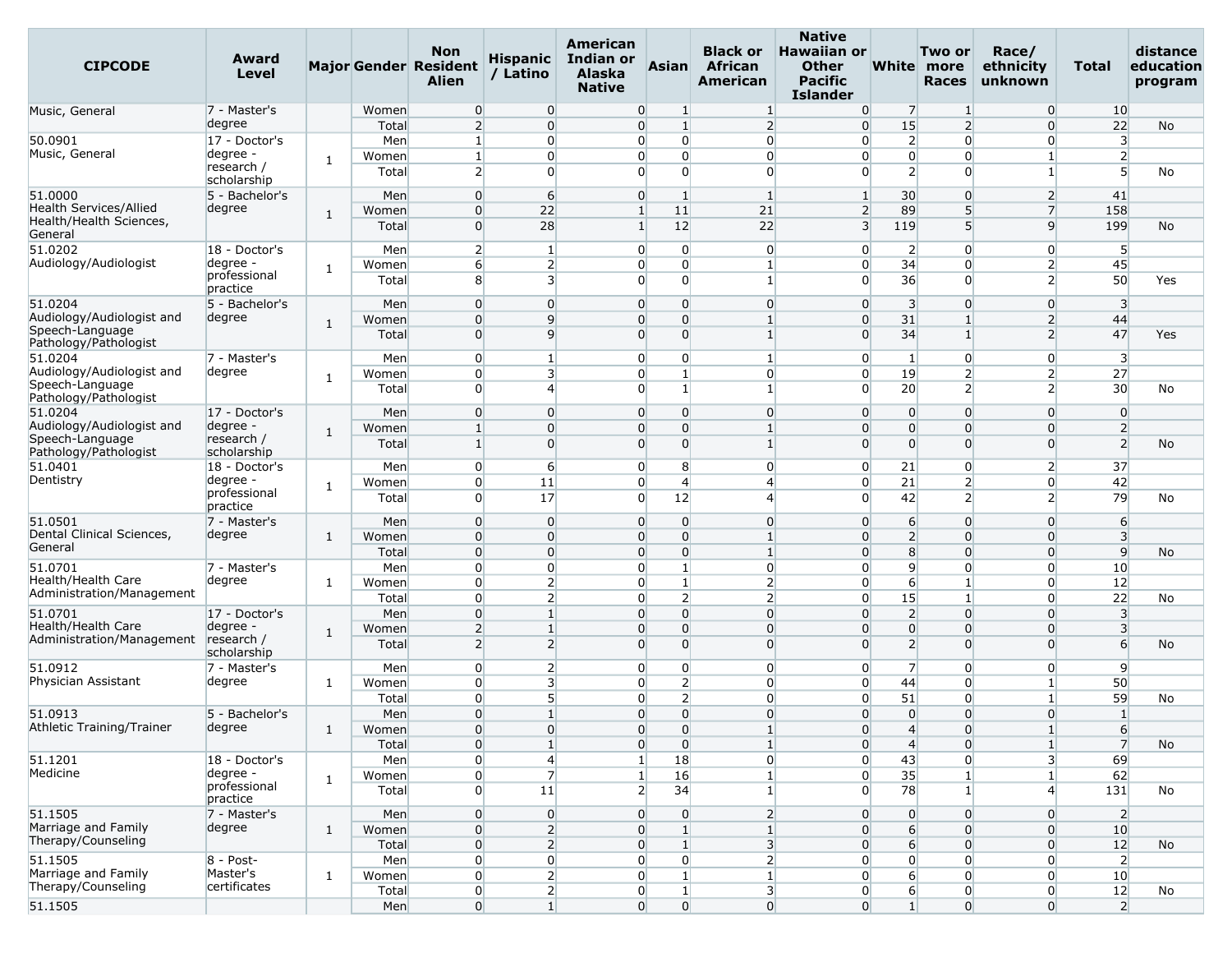| <b>CIPCODE</b>                         | Award<br>Level                        |              |       | <b>Non</b><br><b>Major Gender Resident</b><br><b>Alien</b> | <b>Hispanic</b><br>/ Latino      | American<br><b>Indian or</b><br><b>Alaska</b><br><b>Native</b> | Asian                            | <b>Black or</b><br>African<br>American | <b>Native</b><br><b>Hawaiian or</b><br><b>Other</b><br>Pacific<br><b>Islander</b> |                                   | Two or<br>White more<br><b>Races</b> | Race/<br>ethnicity<br>unknown    | Total                | distance<br>education<br>program |
|----------------------------------------|---------------------------------------|--------------|-------|------------------------------------------------------------|----------------------------------|----------------------------------------------------------------|----------------------------------|----------------------------------------|-----------------------------------------------------------------------------------|-----------------------------------|--------------------------------------|----------------------------------|----------------------|----------------------------------|
| Marriage and Family                    | 17 - Doctor's                         | 1            | Women | $\overline{0}$                                             | $\overline{0}$                   | $\overline{0}$                                                 | $\mathbf{1}$                     | $\overline{0}$                         | $\overline{0}$                                                                    | $\overline{0}$                    | $\Omega$                             | $\overline{0}$                   | 1                    |                                  |
| Therapy/Counseling                     | degree -<br>research /<br>scholarship |              | Total | $\overline{0}$                                             | $\mathbf{1}$                     | $\overline{0}$                                                 | $\mathbf{1}$                     | $\Omega$                               | $\Omega$                                                                          | $\mathbf{1}$                      | $\Omega$                             | $\Omega$                         | $\overline{3}$       | No                               |
| 51.1508                                | 7 - Master's                          |              | Men   | $\overline{0}$                                             | $\overline{0}$                   | $\overline{0}$                                                 | $\overline{0}$                   | $\overline{0}$                         | $\overline{0}$                                                                    | $\overline{2}$                    | $\Omega$                             | $\overline{0}$                   | $\overline{2}$       |                                  |
| Mental Health                          | degree                                | 1            | Women | $\mathbf{1}$                                               | $\overline{4}$                   | $\overline{0}$                                                 | $\overline{0}$                   | $\overline{0}$                         | $\overline{0}$                                                                    | 12                                | 0                                    | 11                               | 18                   |                                  |
| Counseling/Counselor                   |                                       |              | Total | $\mathbf{1}$                                               | $\overline{4}$                   | $\overline{0}$                                                 | $\Omega$                         | $\overline{0}$                         | $\overline{0}$                                                                    | 14                                | $\Omega$                             | $\mathbf{1}$                     | 20                   | No                               |
| 51.1508                                | $8 - Post -$                          |              | Men   | $\overline{0}$                                             | $\Omega$                         | $\overline{0}$                                                 | $\overline{0}$                   | $\overline{0}$                         | $\overline{0}$                                                                    | $\overline{2}$                    | $\Omega$                             | $\overline{0}$                   | $\overline{2}$       |                                  |
| Mental Health<br>Counseling/Counselor  | Master's<br>certificates              | 1            | Women | $\mathbf{1}$                                               | $\overline{4}$                   | $\overline{0}$                                                 | $\overline{0}$                   | $\overline{0}$                         | $\overline{0}$                                                                    | 12                                | $\Omega$                             | 1                                | 18                   |                                  |
|                                        |                                       |              | Total | $\mathbf{1}$                                               | $\overline{4}$                   | $\overline{0}$                                                 | $\overline{0}$                   | $\overline{0}$                         | $\overline{0}$                                                                    | 14                                | $\Omega$                             | $\mathbf{1}$                     | 20                   | No                               |
| 51.1508<br>Mental Health               | 17 - Doctor's<br>degree -             |              | Men   | $\overline{0}$                                             | $\overline{0}$                   | $\overline{0}$                                                 | $\Omega$                         | $\overline{0}$                         | $\overline{0}$                                                                    | $\mathbf{1}$                      | $\Omega$                             | $\overline{0}$                   | $\mathbf{1}$         |                                  |
| Counseling/Counselor                   | research /                            | 1            | Women | $\overline{0}$<br>$\overline{0}$                           | $\overline{0}$<br>$\Omega$       | $\overline{0}$<br>$\Omega$                                     | $\overline{0}$<br>$\Omega$       | $\overline{0}$<br>$\Omega$             | $\overline{0}$<br>$\Omega$                                                        | 5 <sup>1</sup><br>$6 \overline{}$ | $\Omega$<br>$\Omega$                 | $\overline{0}$<br>$\overline{0}$ | $5\overline{)}$<br>6 |                                  |
|                                        | scholarship                           |              | Total |                                                            |                                  |                                                                |                                  |                                        |                                                                                   |                                   |                                      |                                  |                      | No                               |
| 51.2001                                | 18 - Doctor's                         |              | Men   | 8                                                          | 16                               | $\overline{0}$                                                 | 34                               | 9                                      | $\overline{0}$                                                                    | 98                                | $\mathbf{1}$                         | 8                                | 174                  |                                  |
| Pharmacy                               | degree                                | 1            | Women | 9                                                          | 30 <sup>°</sup>                  | $\overline{0}$                                                 | 42                               | 22                                     | $\mathbf{1}$                                                                      | 143                               | $\overline{1}$                       | 5 <sup>5</sup>                   | 253                  |                                  |
|                                        | professional<br>practice              |              | Total | 17                                                         | 46                               | $\overline{0}$                                                 | 76                               | 31                                     | $\mathbf{1}$                                                                      | 241                               | $\overline{2}$                       | 13                               | 427                  | Yes                              |
| 51.2099                                | 7 - Master's                          |              | Men   | $\overline{4}$                                             | $\overline{7}$                   | $\overline{0}$                                                 | 6                                | 8                                      | $\overline{0}$                                                                    | 50                                | -1                                   | $\mathbf{1}$                     | 77                   |                                  |
| Pharmacy, Pharmaceutical               | degree                                |              | Women | 8                                                          | 9                                | $\overline{2}$                                                 | $6 \overline{6}$                 | 14                                     | $\overline{0}$                                                                    | 84                                | 4                                    | $\overline{4}$                   | 131                  |                                  |
| Sciences, and Administration,          |                                       | 1            | Total | 12                                                         | 16                               | $\overline{2}$                                                 | 12                               | 22                                     | $\overline{0}$                                                                    | 134                               | 5                                    | 5 <sup>1</sup>                   | 208                  | Yes                              |
| Other                                  |                                       |              |       |                                                            |                                  |                                                                |                                  |                                        |                                                                                   |                                   |                                      |                                  |                      |                                  |
| 51.2099<br>Pharmacy, Pharmaceutical    | 17 - Doctor's                         |              | Men   | $\overline{4}$                                             | $\mathbf{1}$                     | $\overline{0}$                                                 | $\mathbf{1}$                     | $\overline{0}$                         | $\overline{0}$                                                                    | $\overline{2}$                    | $\Omega$                             | 1 <sup>1</sup>                   | 9                    |                                  |
| Sciences, and Administration, research | degree                                | $\mathbf{1}$ | Women | 9                                                          | $\overline{0}$                   | $\overline{0}$                                                 | $\Omega$                         | $\overline{0}$                         | $\overline{0}$                                                                    | $\mathbf{1}$                      | $\Omega$                             | $\overline{2}$                   | 12                   |                                  |
| Other                                  | scholarship                           |              | Total | 13                                                         | $1\vert$                         | $\overline{0}$                                                 | $\mathbf{1}$                     | $\overline{0}$                         | $\overline{0}$                                                                    | $\overline{\mathbf{3}}$           | $\Omega$                             | $\overline{\mathbf{3}}$          | 21                   | No                               |
| 51.2201                                | 7 - Master's                          |              | Men   | $\vert$ 1                                                  | $\overline{4}$                   | $\overline{0}$                                                 | $\Omega$                         | $\overline{2}$                         | $\overline{0}$                                                                    | 17                                | 2                                    | 1                                | 27                   |                                  |
| Public Health, General                 | degree                                | 1            | Women | 5 <sup>1</sup>                                             | 6                                | $\overline{0}$                                                 | $\overline{4}$                   | 9                                      | $\overline{0}$                                                                    | 30                                | $\overline{1}$                       | $\overline{\mathbf{3}}$          | 58                   |                                  |
|                                        |                                       |              | Total | $6 \overline{6}$                                           | 10 <sup>°</sup>                  | $\overline{0}$                                                 | $\overline{4}$                   | 11                                     | $\overline{0}$                                                                    | 47                                | 3                                    | $\overline{4}$                   | 85                   | Yes                              |
| 51.2201                                | 17 - Doctor's                         |              | Men   | $\overline{0}$                                             | $\Omega$                         | $\overline{0}$                                                 | $\overline{0}$                   | $\overline{0}$                         | $\overline{0}$                                                                    | $\overline{0}$                    | $\Omega$                             | 0                                | $\mathbf{0}$         |                                  |
| Public Health, General                 | degree -                              | 1            | Women | $\overline{0}$                                             | $\mathbf{1}$                     | $\overline{0}$                                                 | $\overline{0}$                   | $\overline{0}$                         | $\overline{0}$                                                                    | $\overline{0}$                    | $\mathbf 0$                          | $\overline{0}$                   | $\mathbf{1}$         |                                  |
|                                        | research /<br>scholarship             |              | Total | $\overline{0}$                                             | $1\overline{ }$                  | $\overline{0}$                                                 | $\Omega$                         | $\Omega$                               | $\Omega$                                                                          | $\overline{0}$                    | $\Omega$                             | $\Omega$                         | $\mathbf{1}$         | No                               |
| 51.2208                                | 5 - Bachelor's                        |              | Men   | $\overline{0}$                                             | $\overline{0}$                   | $\overline{0}$                                                 | $\mathbf{1}$                     | $\overline{2}$                         | $\overline{0}$                                                                    | $\overline{\mathbf{3}}$           | $\Omega$                             | $\overline{0}$                   | 6                    |                                  |
| Community Health and                   | degree                                | 1            | Women | $\overline{0}$                                             | 8                                | $\overline{0}$                                                 | $\mathsf{2}$                     | 12                                     | $\overline{0}$                                                                    | 38                                | $\overline{0}$                       | 6                                | 66                   |                                  |
| Preventive Medicine                    |                                       |              | Total | $\overline{0}$                                             | 8                                | $\overline{0}$                                                 | 3                                | 14                                     | $\overline{0}$                                                                    | 41                                | 0                                    | 6                                | 72                   | Yes                              |
| 51.2208                                | 7 - Master's                          |              | Men   | $\overline{0}$                                             | $\overline{0}$                   | $\overline{0}$                                                 | $\overline{0}$                   | $\mathbf{1}$                           | $\overline{0}$                                                                    | $\overline{2}$                    | $\overline{1}$                       | $\overline{0}$                   | $\overline{4}$       |                                  |
| Community Health and                   | degree                                | $\mathbf{1}$ | Women | $\overline{0}$                                             | 3                                | $\overline{0}$                                                 | 1 <sup>1</sup>                   | $\overline{4}$                         | $\overline{2}$                                                                    | 11                                | $\mathbf{1}$                         | $\overline{2}$                   | 24                   |                                  |
| <b>Preventive Medicine</b>             |                                       |              | Total | $\overline{0}$                                             | 3                                | $\overline{0}$                                                 | $\mathbf{1}^{\prime}$            | 5                                      | $\overline{2}$                                                                    | 13                                | $\overline{2}$                       | $\overline{2}$                   | 28                   | No                               |
| 51.2306                                | 7 - Master's                          |              | Men   | $\mathbf{1}$                                               | $\overline{0}$                   | $\overline{0}$                                                 | $\overline{0}$                   | $\overline{0}$                         | $\overline{0}$                                                                    | 1 <sup>1</sup>                    | $\overline{0}$                       | $\overline{0}$                   | $\overline{2}$       |                                  |
| Occupational<br>Therapy/Therapist      | degree                                | 1            | Women | $\overline{0}$                                             | $\mathbf{1}$                     | $\overline{0}$                                                 | 3                                | $\mathbf{1}$                           | $\overline{0}$                                                                    | 30                                | $\mathbf 0$                          | 6                                | 41                   |                                  |
|                                        |                                       |              | Total | $\mathbf{1}$                                               | $1\vert$                         | $\overline{0}$                                                 | 31                               | $\mathbf{1}$                           | $\overline{0}$                                                                    | 31                                | $\Omega$                             | 6                                | 43                   | No                               |
| 51.2308                                | 18 - Doctor's<br>degree -             |              | Men   | $\overline{0}$                                             | $\overline{\mathbf{3}}$          | $\overline{0}$                                                 | $\overline{0}$                   | $\overline{0}$                         | $\overline{0}$                                                                    | 12                                | $\Omega$                             | $\overline{0}$                   | 15                   |                                  |
| Physical Therapy/Therapist             | professional                          | 1            | Women | $\overline{0}$<br>$\overline{0}$                           | $\overline{2}$<br>5 <sup>1</sup> | $1\overline{ }$                                                | $\overline{4}$<br>$\overline{4}$ | $\overline{0}$<br>$\overline{0}$       | $\overline{0}$                                                                    | 31<br>43                          | $\mathbf 0$<br>$\overline{0}$        | $\mathbf{1}$                     | 39<br>54             |                                  |
|                                        | practice                              |              | Total |                                                            |                                  | $1\overline{ }$                                                |                                  |                                        | $\overline{0}$                                                                    |                                   |                                      | $1\vert$                         |                      | No                               |
| 51.2314                                | 17 - Doctor's                         |              | Men   | $\mathbf{1}$                                               | $\overline{0}$                   | $\overline{0}$                                                 | $\overline{0}$                   | $\overline{0}$                         | $\overline{0}$                                                                    | $\overline{0}$                    | $\overline{0}$                       | $1\vert$                         | $\overline{2}$       |                                  |
| Rehabilitation Science                 | degree -                              | 1            | Women | $\mathbf{1}$                                               | 1                                | $\overline{0}$                                                 | $\mathbf{1}$                     | $\overline{0}$                         | $\overline{0}$                                                                    | $1\overline{ }$                   | $\overline{0}$                       | $\overline{0}$                   | $\overline{4}$       |                                  |
|                                        | research /<br>scholarship             |              | Total | 2                                                          | 1 <sup>1</sup>                   | $\overline{0}$                                                 | 1                                | $\overline{0}$                         | $\overline{0}$                                                                    | 1 <sup>1</sup>                    | $\Omega$                             | $1\vert$                         | $6 \overline{6}$     | No                               |
| 51,2401                                | 18 - Doctor's                         |              | Men   | $\overline{0}$                                             | $\overline{2}$                   | $\overline{0}$                                                 | $\mathbf{1}$                     | $\mathbf{1}$                           | $\overline{0}$                                                                    | 11                                | $\overline{0}$                       | $\overline{0}$                   | 15                   |                                  |
| Veterinary Medicine                    | degree -                              |              | Women | $\overline{0}$                                             | 12                               | $\overline{0}$                                                 | $\overline{0}$                   | $\overline{0}$                         | $\overline{0}$                                                                    | 56                                | $\mathbf{1}$                         | 2                                | 71                   |                                  |
|                                        | professional                          | $\mathbf{1}$ | Total | $\overline{0}$                                             | 14                               | $\overline{0}$                                                 | $1\overline{ }$                  | $\mathbf{1}$                           | $\overline{0}$                                                                    | 67                                | $\vert$ 1                            | $\overline{2}$                   | 86                   | No                               |
|                                        | practice                              |              |       |                                                            |                                  |                                                                |                                  |                                        |                                                                                   |                                   |                                      |                                  |                      |                                  |
| 51.2501<br>Veterinary                  | 7 - Master's                          |              | Men   | 3 <sup>l</sup>                                             | $\mathbf{1}$                     | $\overline{0}$                                                 | $\overline{0}$                   | $\overline{0}$                         | $\overline{0}$                                                                    | 8                                 | $\overline{0}$                       | $\mathbf{1}$                     | 13                   |                                  |
| Sciences/Veterinary Clinical           | degree                                | 1            | Women | $\mathbf{1}$                                               | $1\overline{ }$                  | $\overline{0}$                                                 | $\mathbf{1}$                     | $\overline{0}$                         | $\overline{0}$<br>$\Omega$                                                        | $\overline{7}$<br>15              | $\overline{0}$                       | 1 <sup>1</sup>                   | 11                   |                                  |
| Sciences, General                      |                                       |              | Total | $\overline{4}$                                             | 2 <sup>1</sup>                   | $\overline{0}$                                                 | 1 <sup>1</sup>                   | $\overline{0}$                         |                                                                                   |                                   | $\overline{0}$                       | $\overline{2}$                   | 24                   | Yes                              |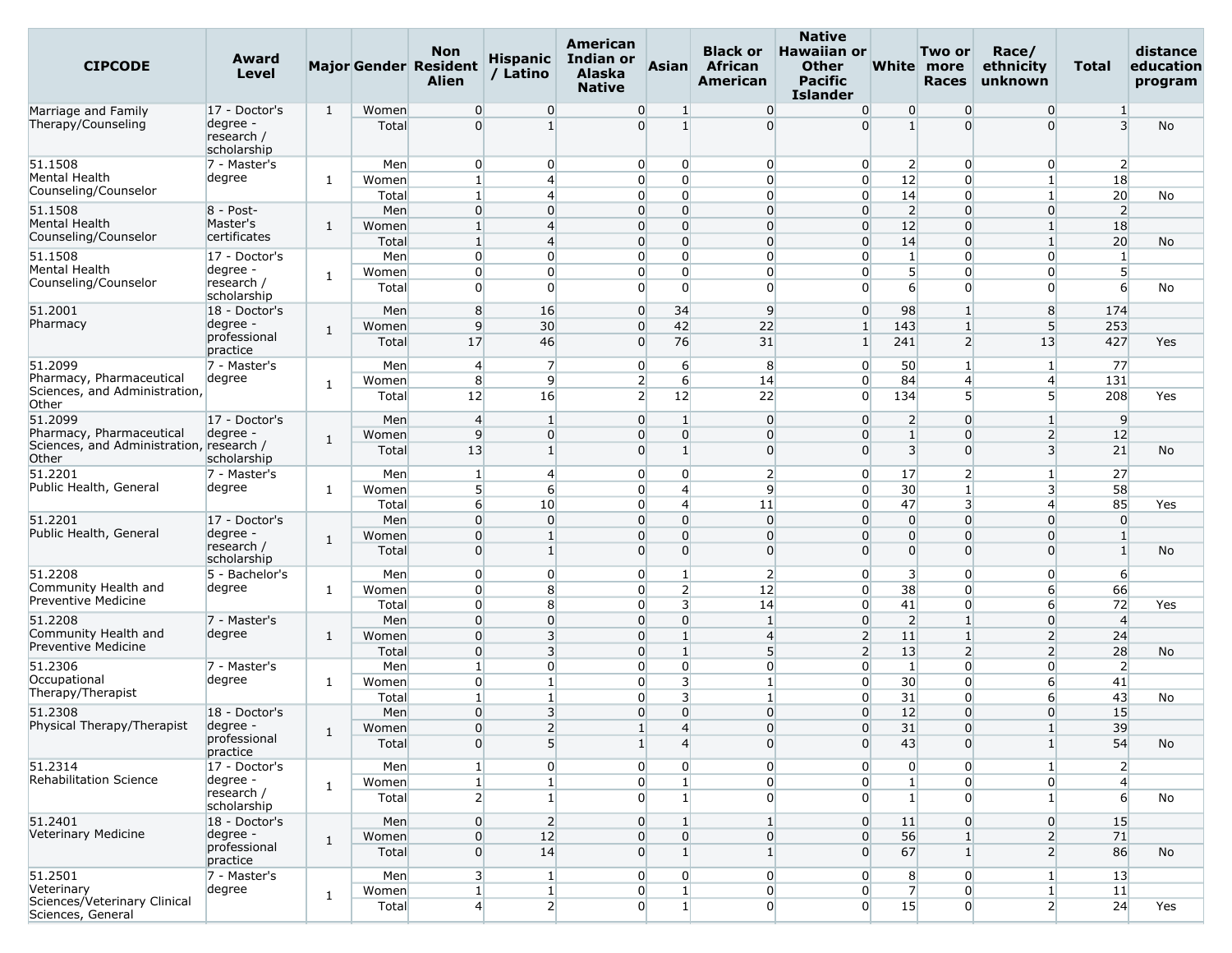| <b>CIPCODE</b>                                                  | Award<br>Level                        |                |                | <b>Non</b><br><b>Major Gender Resident</b><br>Alien | <b>Hispanic</b><br>/ Latino      | <b>American</b><br>Indian or<br><b>Alaska</b><br><b>Native</b> | <b>Asian</b>                   | <b>Black or</b><br>African<br>American | <b>Native</b><br><b>Hawaiian or</b><br><b>Other</b><br><b>Pacific</b><br>Islander |                                         | Two or<br>White more<br><b>Races</b> | Race/<br>ethnicity<br>unknown | Total                            | distance<br>education<br>program |
|-----------------------------------------------------------------|---------------------------------------|----------------|----------------|-----------------------------------------------------|----------------------------------|----------------------------------------------------------------|--------------------------------|----------------------------------------|-----------------------------------------------------------------------------------|-----------------------------------------|--------------------------------------|-------------------------------|----------------------------------|----------------------------------|
| 51.2501                                                         | 17 - Doctor's                         |                | Men            | 1                                                   | $\overline{0}$                   | $\overline{0}$                                                 | $\overline{0}$                 | $\overline{0}$                         | $\overline{0}$                                                                    | $\overline{2}$                          | $\overline{0}$                       | $\overline{0}$                | 3                                |                                  |
| Veterinary<br>Sciences/Veterinary Clinical<br>Sciences, General | degree -<br>research /<br>scholarship | 1              | Women<br>Total | $\overline{3}$<br>$\overline{4}$                    | $\overline{0}$<br>$\overline{0}$ | $\overline{0}$<br>$\overline{0}$                               | $\overline{1}$<br>$\vert$ 1    | $\overline{0}$<br>$\Omega$             | $\overline{0}$<br>$\overline{0}$                                                  | $\mathbf{1}$<br>$\overline{\mathbf{3}}$ | $\Omega$<br>$\overline{0}$           | $\Omega$<br>$\overline{0}$    | 5 <sup>1</sup><br>8              | No                               |
| 51.3801                                                         | 5 - Bachelor's                        |                | Men            | $\overline{0}$                                      | $\overline{2}$                   | $\overline{0}$                                                 | $\overline{2}$                 | $\overline{0}$                         | $\overline{0}$                                                                    | 9                                       | 0                                    | $\overline{0}$                | 13                               |                                  |
| Registered                                                      | degree                                | 1              | Women          | $\overline{0}$                                      | 21                               | $\overline{0}$                                                 | 8                              | 20                                     | $\overline{0}$                                                                    | 122                                     | $\overline{4}$                       | $\overline{7}$                | 182                              |                                  |
| Nursing/Registered Nurse                                        |                                       |                | Total          | $\overline{0}$                                      | 23                               | $\overline{0}$                                                 | 10                             | 20                                     | $\overline{0}$                                                                    | 131                                     | 4                                    | $\overline{7}$                | 195                              | No                               |
| 51.3801                                                         | 7 - Master's                          |                | Men            | $\overline{0}$                                      | $\overline{0}$                   | $\overline{0}$                                                 | $\overline{0}$                 | $\overline{0}$                         | $\overline{0}$                                                                    | 6                                       | $\Omega$                             | $\Omega$                      | $6 \overline{}$                  |                                  |
| Registered                                                      | degree                                | 1              | Women          | $\overline{0}$                                      | 5 <sup>1</sup>                   | $\overline{0}$                                                 | $\overline{\mathbf{3}}$        | $\overline{7}$                         | $\overline{0}$                                                                    | 56                                      | $\mathbf{1}$                         | $1\overline{ }$               | 73                               |                                  |
| Nursing/Registered Nurse                                        |                                       |                | Total          | $\overline{0}$                                      | 5                                | $\overline{0}$                                                 | 3                              | $\overline{7}$                         | $\overline{0}$                                                                    | 62                                      | $\mathbf{1}$                         | $\mathbf{1}$                  | 79                               | Yes                              |
| 51.3808                                                         | 17 - Doctor's                         |                | Men            | $\overline{0}$                                      | $\overline{0}$                   | $\overline{0}$                                                 | $\Omega$                       | $\Omega$                               | $\overline{0}$                                                                    | $\overline{0}$                          | $\overline{0}$                       | $\Omega$                      | $\overline{0}$                   |                                  |
| Nursing Science                                                 | degree -                              | 1              | Women          | $\overline{0}$                                      | $\overline{0}$                   | $\overline{0}$                                                 | $\overline{0}$                 | $\overline{0}$                         | $\overline{0}$                                                                    | $5\overline{)}$                         | $\overline{0}$                       | $\overline{0}$                | 5                                |                                  |
|                                                                 | research /<br>scholarship             |                | Total          | $\overline{0}$                                      | $\overline{0}$                   | $\overline{0}$                                                 | $\Omega$                       | $\Omega$                               | $\Omega$                                                                          | 5 <sup>1</sup>                          | $\Omega$                             | $\overline{0}$                | 5                                | No                               |
| 51.3818                                                         | 18 - Doctor's                         |                | Men            | $\overline{0}$                                      | $\mathbf{1}$                     | $\overline{0}$                                                 | $\overline{0}$                 | $\overline{0}$                         | $\overline{0}$                                                                    | $\overline{0}$                          | $\mathbf 0$                          | 0                             | $\mathbf{1}$                     |                                  |
| Nursing Practice                                                | degree -                              | 1              | Women          | $\overline{0}$                                      | $\mathbf{1}$                     | $1\vert$                                                       | $\overline{1}$                 | $\Omega$                               | $\overline{0}$                                                                    | 22                                      | $\overline{0}$                       | $\overline{0}$                | 25                               |                                  |
|                                                                 | professional<br>practice              |                | Total          | $\overline{0}$                                      | $\overline{2}$                   | 1                                                              | $\mathbf{1}$                   | $\Omega$                               | $\Omega$                                                                          | 22                                      | $\Omega$                             | $\Omega$                      | 26                               | Yes                              |
| 52.0201                                                         | 5 - Bachelor's                        |                | Men            | 1                                                   | 25                               | $\Omega$                                                       | $\overline{\mathbf{3}}$        | $\overline{4}$                         | $\overline{0}$                                                                    | 107                                     | $\overline{2}$                       | $6 \overline{6}$              | 148                              |                                  |
| Business Administration and                                     | degree                                | 1              | Women          | $\overline{0}$                                      | 14                               | $\overline{0}$                                                 | 8                              | $\overline{7}$                         | $\overline{0}$                                                                    | 102                                     | 5 <sup>1</sup>                       | $\overline{\mathbf{3}}$       | 139                              |                                  |
| Management, General                                             |                                       |                | Total          | $\mathbf{1}$                                        | 39                               | $\overline{0}$                                                 | 11                             | 11                                     | $\overline{0}$                                                                    | 209                                     | 7                                    | 9                             | 287                              | Yes                              |
| 52.0201                                                         | 7 - Master's                          |                | Men            | 66                                                  | 51                               | $\overline{0}$                                                 | 34                             | 12                                     | $\mathbf{1}$                                                                      | 276                                     | $\overline{7}$                       | 29                            | 476                              |                                  |
| Business Administration and                                     | degree                                | 1              | Women          | 77                                                  | 24                               | $\overline{0}$                                                 | 20                             | 15                                     | $\overline{0}$                                                                    | 151                                     | 3                                    | 5 <sup>1</sup>                | 295                              |                                  |
| Management, General                                             |                                       |                | Total          | 143                                                 | 75                               |                                                                | 54<br>$\overline{0}$           | 27                                     | $\mathbf{1}$                                                                      | 427                                     | 10                                   | 34                            | 771                              | Yes                              |
| 52.0201                                                         | 17 - Doctor's                         |                | Men            | 3                                                   | $\overline{0}$                   | $\overline{0}$                                                 | $\vert$ 1                      | $\overline{0}$                         | $\overline{0}$                                                                    | 3                                       | $\overline{0}$                       | $\mathbf{1}$                  | 8                                |                                  |
| Business Administration and<br>Management, General              | degree ·<br>research /                | 1              | Women          | $\mathbf{1}$                                        | $\overline{0}$<br>$\Omega$       | $\overline{0}$                                                 | $\mathbf{1}$                   | $\overline{0}$<br>$\Omega$             | $\overline{0}$<br>$\Omega$                                                        | $\overline{\mathbf{3}}$                 | 0                                    | $\overline{0}$                | 5                                |                                  |
|                                                                 | scholarship                           |                | Total          | $\overline{4}$                                      |                                  | $\overline{0}$                                                 | $\overline{2}$                 |                                        |                                                                                   | 6                                       | $\Omega$                             | 1                             | 13                               | No                               |
| 52.0201<br>Business Administration and                          | 5 - Bachelor's                        |                | Men            | $\overline{0}$                                      | $\Omega$                         | $\overline{0}$                                                 | $\overline{0}$                 | $\Omega$                               | $\overline{0}$                                                                    | $\mathbf{1}$                            | $\Omega$                             | $\overline{0}$                | $\mathbf{1}$                     |                                  |
| Management, General                                             | degree                                | 2              | Women          | $\overline{0}$                                      | $\overline{0}$                   | $\overline{0}$                                                 | $\Omega$                       | $\Omega$                               | $\overline{0}$                                                                    | $\overline{0}$                          | $\Omega$                             | $\Omega$                      | $\overline{0}$                   |                                  |
|                                                                 |                                       |                | Total          | $\overline{0}$<br>$\overline{0}$                    | $\overline{0}$<br>$\Omega$       | $\overline{0}$<br>$\overline{0}$                               | $\overline{0}$<br>$\Omega$     | $\overline{0}$<br>$\overline{0}$       | $\overline{0}$<br>$\overline{0}$                                                  | $\mathbf{1}$<br>$\overline{0}$          | $\mathbf 0$                          | $\Omega$<br>$\overline{0}$    | $\mathbf{1}$                     | Yes                              |
| 52.0201<br>Business Administration and                          | 7 - Master's<br>degree                | 2              | Men<br>Women   | $\overline{0}$                                      | $\overline{0}$                   | $\overline{0}$                                                 | $\overline{0}$                 | $\Omega$                               | $\overline{0}$                                                                    | $\overline{0}$                          | $\overline{0}$<br>$\Omega$           | $\overline{0}$                | $\overline{0}$<br>$\overline{0}$ |                                  |
| Management, General                                             |                                       |                | Total          | $\overline{0}$                                      | $\overline{0}$                   | $\overline{0}$                                                 | $\overline{0}$                 | $\overline{0}$                         | $\overline{0}$                                                                    | $\overline{0}$                          | $\overline{0}$                       | $\overline{0}$                | $\overline{0}$                   | Yes                              |
| 52.0301                                                         | 5 - Bachelor's                        |                | Men            | $\overline{0}$                                      | 12                               | $\Omega$                                                       | 8                              | $\Omega$                               | $\overline{0}$                                                                    | 55                                      | $\mathbf{1}$                         | $\overline{2}$                | 78                               |                                  |
| Accounting                                                      | degree                                | 1              | Women          | $\overline{2}$                                      | 11                               | $\overline{0}$                                                 | 11                             | 5                                      | $\overline{0}$                                                                    | 54                                      | $\mathbf{1}$                         | $\mathbf{1}$                  | 85                               |                                  |
|                                                                 |                                       |                | Total          | $\overline{2}$                                      | 23                               | $\overline{0}$                                                 | 19                             | $5\overline{)}$                        | $\overline{0}$                                                                    | 109                                     | $\overline{2}$                       | $\overline{\mathbf{3}}$       | 163                              | <b>No</b>                        |
| 52.0301                                                         | 7 - Master's                          |                | Men            | $\overline{2}$                                      | 3                                | $\overline{0}$                                                 | $\overline{4}$                 |                                        | $\overline{0}$                                                                    | 46                                      | $\overline{2}$                       | $\overline{4}$                | 62                               |                                  |
| Accounting                                                      | degree                                | 1              | Women          | 9                                                   | 8                                | $\overline{0}$                                                 | $\overline{7}$                 | $\overline{0}$                         | $\overline{0}$                                                                    | 35                                      | $\mathbf{1}$                         | $\overline{0}$                | 60                               |                                  |
|                                                                 |                                       |                | Total          | 11                                                  | 11                               | $\overline{0}$                                                 | 11                             | $\mathbf{1}$                           | $\overline{0}$                                                                    | 81                                      | 3                                    | 4                             | 122                              | No                               |
| 52.0801                                                         | 5 - Bachelor's                        |                | Men            | $\overline{2}$                                      | 30                               |                                                                | 10                             | $\overline{0}$                         | $\overline{0}$                                                                    | 108                                     | $\overline{4}$                       | $\overline{\mathbf{3}}$       | 158                              |                                  |
| Finance, General                                                | degree                                | 1              | Women          | $\overline{4}$                                      | 12                               | $\overline{0}$                                                 | $6 \overline{6}$               | 5                                      | $\overline{0}$                                                                    | 37                                      | 3                                    | $\mathbf{1}$                  | 68                               |                                  |
|                                                                 |                                       |                | Total          | $6 \overline{}$                                     | 42                               | $\mathbf{1}$                                                   | 16                             | 5                                      | $\overline{0}$                                                                    | 145                                     | $\overline{7}$                       | $\overline{4}$                | 226                              | No                               |
| 52.0801                                                         | 7 - Master's                          |                | Men            | $\overline{2}$                                      | 5                                | $\overline{0}$                                                 | $\overline{0}$                 |                                        | $\overline{0}$                                                                    | 18                                      | $\mathbf{1}$                         | 1                             | 28                               |                                  |
| Finance, General                                                | degree                                | $\mathbf{1}$   | Women          | $\overline{0}$                                      | $\overline{0}$                   | $\overline{0}$                                                 | $\vert$ 1                      | $\overline{0}$                         | $\overline{0}$                                                                    | $\mathbf{1}$                            | $\overline{0}$                       | $\overline{0}$                | $\overline{2}$                   |                                  |
|                                                                 |                                       |                | Total          | $\overline{2}$                                      | 5 <sup>1</sup>                   | $\overline{0}$                                                 | $\mathbf{1}$                   |                                        | $\overline{0}$                                                                    | 19                                      |                                      |                               | 30 <sub>2</sub>                  | No                               |
| 52.0801                                                         | 5 - Bachelor's                        |                | Men            | $\overline{0}$                                      | $\overline{0}$                   | $\overline{0}$                                                 | $\overline{0}$                 | $\overline{0}$                         | $\overline{0}$                                                                    | $\overline{2}$                          | $\overline{0}$                       | $\overline{0}$                | $\overline{2}$                   |                                  |
| Finance, General                                                | degree                                | $\overline{2}$ | Women          | $\overline{0}$                                      | $\overline{0}$                   |                                                                | $\overline{0}$                 | $\overline{0}$                         | $\overline{0}$                                                                    | $\overline{0}$                          | $\overline{0}$                       |                               | $\overline{2}$                   |                                  |
|                                                                 |                                       |                | Total          | $\overline{0}$                                      | $\overline{0}$                   | $\overline{0}$                                                 | $\mathbf{1}$                   | $\overline{0}$                         | $\overline{0}$                                                                    | $\overline{2}$                          | $\Omega$                             | $\mathbf{1}$                  | $\overline{4}$                   | <b>No</b>                        |
| 52.1301                                                         | 5 - Bachelor's                        |                | Men            | $\overline{0}$                                      | $\overline{0}$                   | $\overline{0}$                                                 | $\mathbf{1}$                   | $\mathbf{1}$                           | $\overline{0}$                                                                    | 14                                      | $\overline{0}$                       | $\mathbf{1}$                  | 17                               |                                  |
| Management Science                                              | degree                                | $\mathbf{1}$   | Women          | $\overline{0}$                                      | 2                                | $\overline{0}$                                                 | $\mathbf{1}$                   | $\overline{0}$                         | $\overline{0}$                                                                    | $1\overline{ }$                         | $\overline{0}$                       | $1\vert$                      | 5 <sup>5</sup>                   |                                  |
|                                                                 |                                       |                | Total          | $\overline{0}$                                      | $\overline{2}$                   | $\overline{0}$                                                 | $\overline{2}$                 |                                        | $\overline{0}$                                                                    | 15                                      | $\overline{0}$                       | $\overline{2}$                | 22                               | No                               |
| 52.1301<br>Management Science                                   | 5 - Bachelor's                        |                | Men            | $\overline{0}$                                      | $\overline{0}$                   | $\overline{0}$                                                 | $\overline{1}$                 | $\overline{0}$                         | $\overline{0}$                                                                    | 7 <sup>1</sup>                          | $\overline{0}$                       | $\mathbf{1}$                  | 9                                |                                  |
|                                                                 | degree                                | $\overline{2}$ | Women          | $\overline{0}$                                      | $\mathbf{1}$                     | $\overline{0}$                                                 | $\overline{0}$                 | $\overline{0}$                         | $\overline{0}$                                                                    | $\overline{\mathbf{3}}$                 | $\overline{0}$                       | $\overline{0}$                | $\overline{4}$                   |                                  |
|                                                                 |                                       |                | Total          | $\overline{0}$                                      | $1\overline{ }$                  |                                                                | $\overline{0}$<br>$\mathbf{1}$ | $\overline{0}$                         | $\overline{0}$                                                                    | 10                                      | $\overline{0}$                       | $1\overline{ }$               | 13                               | No                               |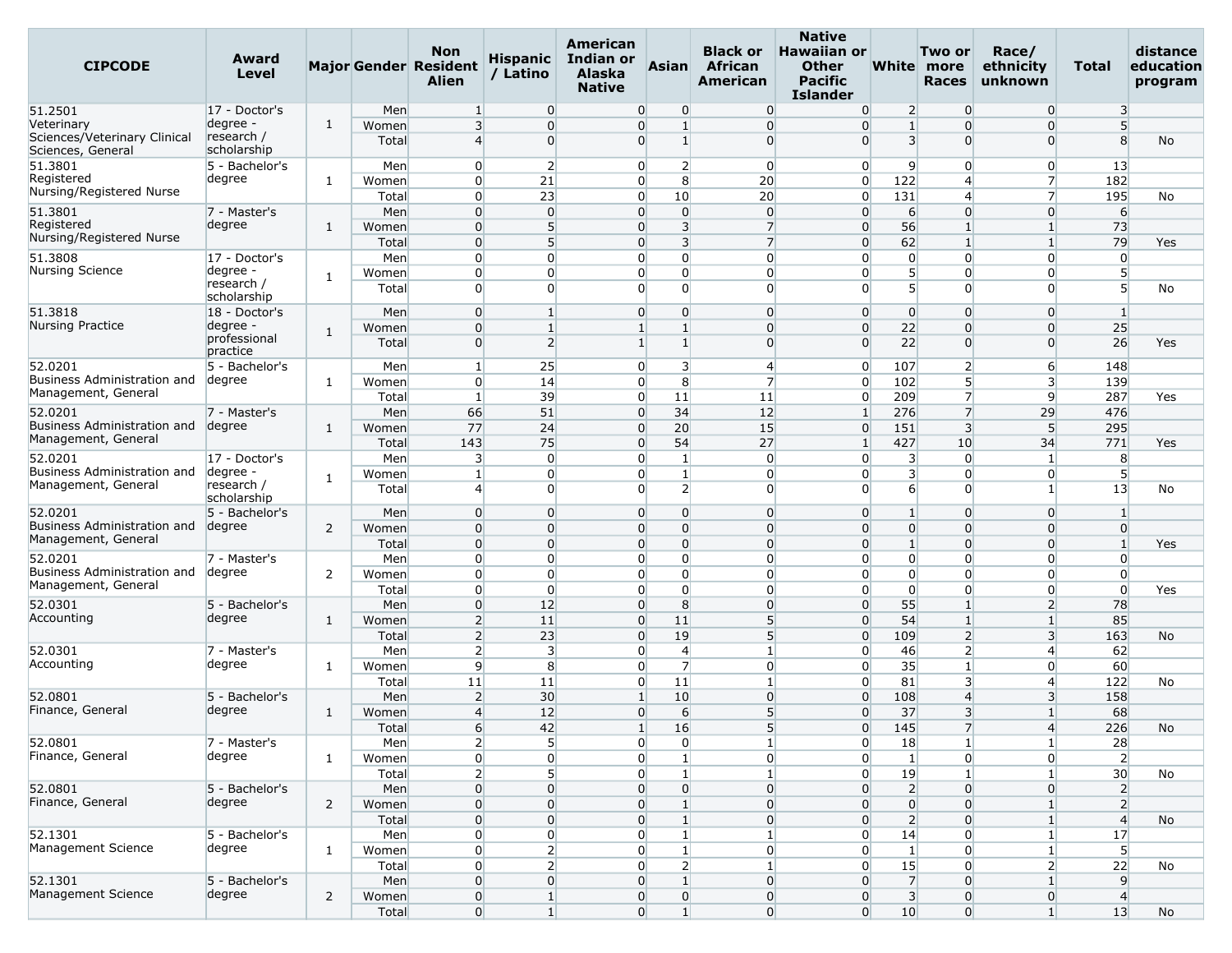| <b>CIPCODE</b>                             | Award<br>Level         |              |                | <b>Non</b><br><b>Major Gender Resident</b><br><b>Alien</b> | <b>Hispanic</b><br>/ Latino | American<br><b>Indian or</b><br><b>Alaska</b><br><b>Native</b> | Asian                      | <b>Black or</b><br><b>African</b><br><b>American</b> | <b>Native</b><br><b>Hawaiian or</b><br><b>Other</b><br><b>Pacific</b><br><b>Islander</b> | <b>White</b>        | Two or<br>more<br><b>Races</b> | Race/<br>ethnicity<br>unknown | <b>Total</b>         | distance<br>education<br>program |
|--------------------------------------------|------------------------|--------------|----------------|------------------------------------------------------------|-----------------------------|----------------------------------------------------------------|----------------------------|------------------------------------------------------|------------------------------------------------------------------------------------------|---------------------|--------------------------------|-------------------------------|----------------------|----------------------------------|
| 52.1401                                    | 5 - Bachelor's         | $\mathbf{1}$ | Men            | 3                                                          | 9                           | ი                                                              |                            |                                                      | $\Omega$                                                                                 | 35                  |                                |                               | 57                   |                                  |
| Marketing/Marketing<br>Management, General | degree                 |              | Women          | $\overline{0}$                                             | 22                          | 0                                                              | 8                          |                                                      | 0                                                                                        | 62                  | $\overline{\phantom{0}}$       | $\Omega$                      | 105                  |                                  |
|                                            |                        |              | Total          | $\overline{\mathbf{3}}$                                    | 31                          | 0                                                              | 11                         | 9                                                    | $\overline{0}$                                                                           | 97                  |                                |                               | 162                  | <b>No</b>                        |
| 52.1401<br>Marketing/Marketing             | 7 - Master's<br>degree |              | Men            | $\overline{0}$                                             | $\Omega$                    | ი                                                              | $\overline{0}$             | $\Omega$                                             | 0<br>0                                                                                   | $\overline{0}$      | $\Omega$<br>$\Omega$           | $\Omega$                      | $\Omega$<br>$\Omega$ |                                  |
| Management, General                        |                        | 1            | Women<br>Total | $\overline{0}$<br>$\overline{0}$                           | 0<br>$\Omega$               | 0<br>0                                                         | $\overline{0}$<br>$\Omega$ | $\Omega$<br>$\Omega$                                 |                                                                                          | 0<br>$\overline{0}$ | 0                              | <sup>0</sup>                  |                      | No                               |
| 52.1401                                    | 5 - Bachelor's         |              | Men            | $\overline{0}$                                             | 0                           |                                                                | $\Omega$                   | $\Omega$                                             |                                                                                          | $\Omega$            | 0                              |                               |                      |                                  |
| Marketing/Marketing                        | degree                 | 2            | Women          | $\overline{0}$                                             | $\Omega$                    |                                                                | $\Omega$                   | $\Omega$                                             |                                                                                          | $\overline{0}$      | 0                              |                               | $\Omega$             |                                  |
| Management, General                        |                        |              | Total          | $\overline{0}$                                             |                             |                                                                | 0                          |                                                      |                                                                                          | $\overline{0}$      | 0                              |                               |                      | <b>No</b>                        |
| 52.1501                                    | 7 - Master's           |              | Men            | $\overline{3}$                                             |                             | 0                                                              | $\Omega$                   |                                                      | $\Omega$                                                                                 | 15                  | 0                              |                               | 21                   |                                  |
| <b>Real Estate</b>                         | degree                 | 1            | Women          | $\overline{4}$                                             |                             |                                                                | $\Omega$                   |                                                      | 0                                                                                        | $\Omega$            | $\Omega$                       |                               |                      |                                  |
|                                            |                        |              | Total          | $\overline{7}$                                             |                             | O                                                              | $\overline{0}$             |                                                      | 0                                                                                        | 15                  | 0                              |                               | 26                   | <b>No</b>                        |
| 54.0101                                    | 5 - Bachelor's         |              | Men            | $\overline{0}$                                             | 13                          |                                                                | 5                          |                                                      | 0                                                                                        | 48                  | $\overline{2}$                 |                               | 70                   |                                  |
| History, General                           | degree                 | 1            | Women          | $\overline{0}$                                             | 8                           |                                                                | 4                          |                                                      | $\overline{0}$                                                                           | 52                  | 0                              |                               | 70                   |                                  |
|                                            |                        |              | Total          | $\overline{0}$                                             | 21                          |                                                                | $\overline{9}$             |                                                      | $\overline{0}$                                                                           | 100                 | ∍                              |                               | 140                  | <b>No</b>                        |
| 54.0101                                    | 7 - Master's           |              | Men            | $\overline{0}$                                             | $\Omega$                    | 0                                                              | $\Omega$                   | $\Omega$                                             | 0                                                                                        | 6                   | $\Omega$                       |                               | 6                    |                                  |
| History, General                           | degree                 |              | Women          | $\overline{0}$                                             | 0                           | O                                                              | $\Omega$                   | $\Omega$                                             |                                                                                          | $\overline{2}$      | 0                              | $\Omega$                      |                      |                                  |
|                                            |                        |              | Total          | $\Omega$                                                   | $\Omega$                    |                                                                | $\Omega$                   | $\Omega$                                             |                                                                                          | 8                   | $\Omega$                       | $\Omega$                      |                      | No                               |
| 54.0101                                    | 17 - Doctor's          |              | Men            | $\Omega$                                                   | $\Omega$                    | 0                                                              | $\Omega$                   | $\Omega$                                             |                                                                                          | 5 <sup>1</sup>      | $\Omega$                       | U                             |                      |                                  |
| History, General                           | degree -<br>research / | 1            | Women          | $\overline{0}$                                             | 0                           | 0                                                              | 0                          |                                                      |                                                                                          | 3                   | 0                              |                               |                      |                                  |
|                                            | scholarship            |              | Total          | $\Omega$                                                   | $\Omega$                    | <sup>n</sup>                                                   | $\Omega$                   | $\Omega$                                             | ŋ                                                                                        | $\mathbf{8}$        | $\Omega$                       | U                             | 8                    | <b>No</b>                        |
| 54.0101                                    | 5 - Bachelor's         |              | Men            | $\overline{0}$                                             | 0                           | 0                                                              | $\overline{2}$             | $\overline{0}$                                       | 0                                                                                        | 6                   | $\Omega$                       | $\Omega$                      | 8                    |                                  |
| History, General                           | degree                 | 2            | Women          | $\overline{0}$                                             |                             |                                                                |                            |                                                      |                                                                                          | 4                   | $\Omega$                       |                               |                      |                                  |
|                                            |                        |              | Total          | $\Omega$                                                   | $\overline{2}$              | $\overline{0}$                                                 | 3                          | $\Omega$                                             | $\overline{0}$                                                                           | 10                  | $\Omega$                       | $\Omega$                      | 15                   | No                               |

# **Completions: total by first major**

| <b>99.0000 Summary</b><br><b>Grand Totals</b> | <b>Award</b><br><b>Level</b> | <b>Nonresi-</b><br>dent<br>alien | Latino | <b>Hispanic American</b><br><b>Indian or</b><br><b>Alaska</b><br><b>Native</b> | <b>Asian</b> | <b>Black or</b><br><b>African</b><br><b>American</b> | <b>Native</b><br><b>Hawaiian</b><br>or Other<br><b>Pacific</b><br><b>Islander</b> | <b>White</b> | Two or<br>more<br><b>Races</b> | Race/<br>ethnicity<br>unknown | <b>Total</b> | <b>PY</b><br><b>Total</b> |
|-----------------------------------------------|------------------------------|----------------------------------|--------|--------------------------------------------------------------------------------|--------------|------------------------------------------------------|-----------------------------------------------------------------------------------|--------------|--------------------------------|-------------------------------|--------------|---------------------------|
| <b>Associate's</b><br>degree                  | 3                            |                                  |        |                                                                                |              |                                                      |                                                                                   |              |                                |                               |              |                           |
| Men                                           |                              |                                  | 60     | $\overline{4}$                                                                 | 31           | 22                                                   | $\overline{4}$                                                                    | 156          | 8                              | 6                             | 292          | 81                        |
| Women                                         |                              | $\mathbf 0$                      | 94     | 3                                                                              | 48           | 92                                                   | 6                                                                                 | 279          | 18                             | 8                             | 548          | 129                       |
| <b>Total</b>                                  |                              | $\mathbf{1}$                     | 154    | $\overline{7}$                                                                 | 79           | 114                                                  | 10                                                                                | 435          | 26                             | 14                            | 840          | 210                       |
| <b>Bachelor's</b><br>degree                   | 5                            |                                  |        |                                                                                |              |                                                      |                                                                                   |              |                                |                               |              |                           |
| Men                                           |                              | 45                               | 620    | 13                                                                             | 292          | 204                                                  | 23                                                                                | 2157         | 58                             | 122                           | 3534         | 3709                      |
| Women                                         |                              | 38                               | 830    | 14                                                                             | 331          | 461                                                  | 38                                                                                | 2758         | 103                            | 137                           | 4710         | 4892                      |
| <b>Total</b>                                  |                              | 83                               | 1450   | 27                                                                             | 623          | 665                                                  | 61                                                                                | 4915         | 161                            | 259                           | 8244         | 8601                      |
| <b>Master's degree</b>                        | $\overline{\mathbf{z}}$      |                                  |        |                                                                                |              |                                                      |                                                                                   |              |                                |                               |              |                           |
| Men                                           |                              | 690                              | 135    | $\overline{2}$                                                                 | 88           | 48                                                   | $\overline{2}$                                                                    | 991          | 25                             | 88                            | 2069         | 2127                      |
|                                               |                              |                                  |        |                                                                                |              |                                                      |                                                                                   |              |                                |                               |              |                           |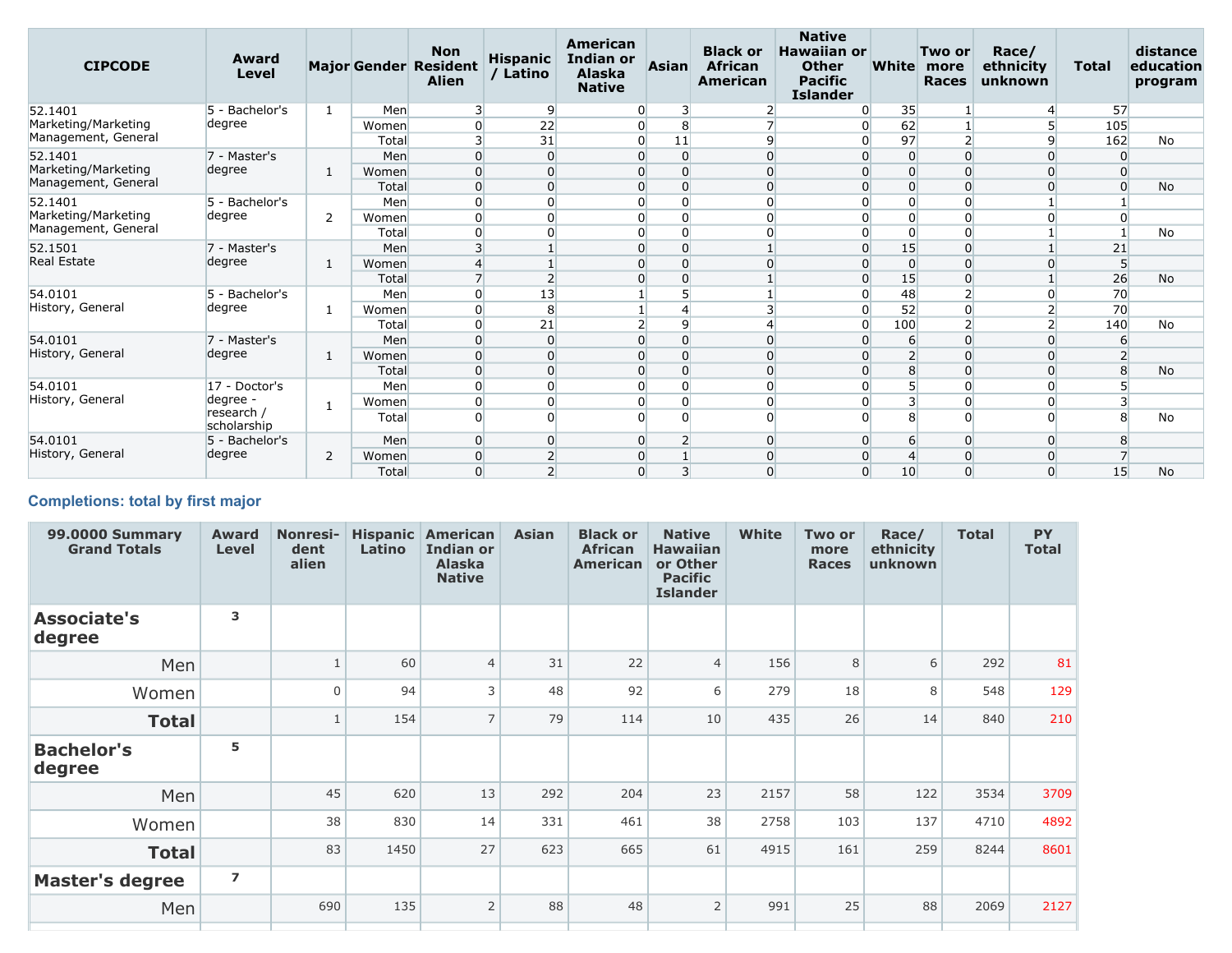| <b>99.0000 Summary</b><br><b>Grand Totals</b>         | <b>Award</b><br><b>Level</b> | <b>Nonresi-</b><br>dent<br>alien | Latino       | <b>Hispanic American</b><br><b>Indian or</b><br><b>Alaska</b><br><b>Native</b> | <b>Asian</b>   | <b>Black or</b><br><b>African</b><br><b>American</b> | <b>Native</b><br><b>Hawaiian</b><br>or Other<br><b>Pacific</b><br><b>Islander</b> | <b>White</b>     | Two or<br>more<br><b>Races</b> | Race/<br>ethnicity<br>unknown | <b>Total</b> | PY<br><b>Total</b> |
|-------------------------------------------------------|------------------------------|----------------------------------|--------------|--------------------------------------------------------------------------------|----------------|------------------------------------------------------|-----------------------------------------------------------------------------------|------------------|--------------------------------|-------------------------------|--------------|--------------------|
| Women                                                 |                              | 365                              | 148          | 3                                                                              | 93             | 104                                                  | 5                                                                                 | 1071             | 24                             | 47                            | 1860         | 1797               |
| <b>Total</b>                                          |                              | 1055                             | 283          | 5                                                                              | 181            | 152                                                  | $\overline{7}$                                                                    | 2062             | 49                             | 135                           | 3929         | 3924               |
| <b>Post-Master's</b><br>certificates                  | 8                            |                                  |              |                                                                                |                |                                                      |                                                                                   |                  |                                |                               |              |                    |
| Men                                                   |                              | $\mathsf{O}\xspace$              | $\mathbf{1}$ | $\mathsf{O}\xspace$                                                            | $\overline{0}$ | 3                                                    | $\mathbf{0}$                                                                      | 8                | $\overline{0}$                 | $\overline{0}$                | 12           | 11                 |
| Women                                                 |                              | $\mathsf{2}\,$                   | 13           | $\mathsf{O}\xspace$                                                            | 3              | $\overline{7}$                                       | $\mathbf 0$                                                                       | 49               | $1\,$                          | $\mathbf{1}$                  | 76           | 60                 |
| <b>Total</b>                                          |                              | $\overline{2}$                   | 14           | $\mathbf{0}$                                                                   | 3              | 10                                                   | $\mathbf{0}$                                                                      | 57               | $\mathbf{1}$                   | $\mathbf{1}$                  | 88           | 71                 |
| <b>Doctor's degree</b><br>- research /<br>scholarship | 17                           |                                  |              |                                                                                |                |                                                      |                                                                                   |                  |                                |                               |              |                    |
| Men                                                   |                              | 190                              | 18           | $\mathsf{O}\xspace$                                                            | 8              | 14                                                   | $\mathbf 0$                                                                       | 166              | $\overline{0}$                 | 18                            | 414          | 424                |
| Women                                                 |                              | 111                              | 21           | $\mathbf 0$                                                                    | 16             | 12                                                   | $\mathbf 0$                                                                       | 155              | $\overline{0}$                 | 13                            | 328          | 272                |
| <b>Total</b>                                          |                              | 301                              | 39           | $\overline{0}$                                                                 | 24             | 26                                                   | $\Omega$                                                                          | 321              | $\mathbf 0$                    | 31                            | 742          | 696                |
| <b>Doctor's degree</b><br>- professional<br>practice  | 18                           |                                  |              |                                                                                |                |                                                      |                                                                                   |                  |                                |                               |              |                    |
| Men                                                   |                              | 10                               | 58           | $\mathbf{1}$                                                                   | 67             | 18                                                   | $\overline{0}$                                                                    | 346              | 3                              | 23                            | 526          | 480                |
| Women                                                 |                              | 15                               | 87           | $\vert 4 \vert$                                                                | 72             | 43                                                   | $\mathbf{1}$                                                                      | 449              | $\overline{7}$                 | 18                            | 696          | 753                |
| <b>Total</b>                                          |                              | 25                               | 145          | 5 <sup>1</sup>                                                                 | 139            | 61                                                   | $\mathbf{1}$                                                                      | 795              | 10                             | 41                            | 1222         | 1233               |
| <b>Doctor's degree</b><br>- Other                     | 19                           |                                  |              |                                                                                |                |                                                      |                                                                                   |                  |                                |                               |              |                    |
| Men                                                   |                              | $\mathsf 0$                      | $\mathbf{0}$ | $\mathbf{0}$                                                                   | $\overline{0}$ | $\mathbf 0$                                          | $\mathbf{0}$                                                                      | $\mathsf 0$      | $\mathsf 0$                    | $\mathsf 0$                   | $\mathsf{O}$ | 3                  |
| Women                                                 |                              | $\mathsf 0$                      | $\mathbf 0$  | $\mathbf 0$                                                                    | $\mathbf 0$    | $\mathbf 0$                                          | $\mathbf 0$                                                                       | $\mathsf 0$      | 0                              | $\mathsf 0$                   | $\mathbf 0$  | 22                 |
| <b>Total</b>                                          |                              | $\mathbf 0$                      | $\mathbf 0$  | $\overline{0}$                                                                 | $\overline{0}$ | $\Omega$                                             | $\mathbf 0$                                                                       | $\boldsymbol{0}$ | $\mathbf 0$                    | $\mathsf 0$                   | $\mathbf 0$  | 25                 |
| <b>Grand Total Men</b>                                |                              | 936                              | 892          | $20\,$                                                                         | 486            | 309                                                  | 29                                                                                | 3824             | 94                             | 257                           | 6847         | 6835               |
| <b>Grand Total</b><br>Women                           |                              | 531                              | 1193         | 24                                                                             | 563            | 719                                                  | 50                                                                                | 4761             | 153                            | 224                           | 8218         | 7925               |
| <b>Grand Total</b>                                    |                              | 1467                             | 2085         | 44                                                                             | 1049           | 1028                                                 | 79                                                                                | 8585             | 247                            | 481                           | 15065        | 14760              |
|                                                       |                              |                                  |              |                                                                                |                |                                                      |                                                                                   |                  |                                |                               |              |                    |
| PY Grand Total Men                                    |                              | 914                              | 808          | 26                                                                             | 493            | 342                                                  | 13                                                                                | 3908             | 68                             | 263                           |              | 6835               |
|                                                       |                              | 482                              | 1151         | 33                                                                             | 569            | 718                                                  | 33                                                                                | 4605             | 89                             | 245                           |              | 7925               |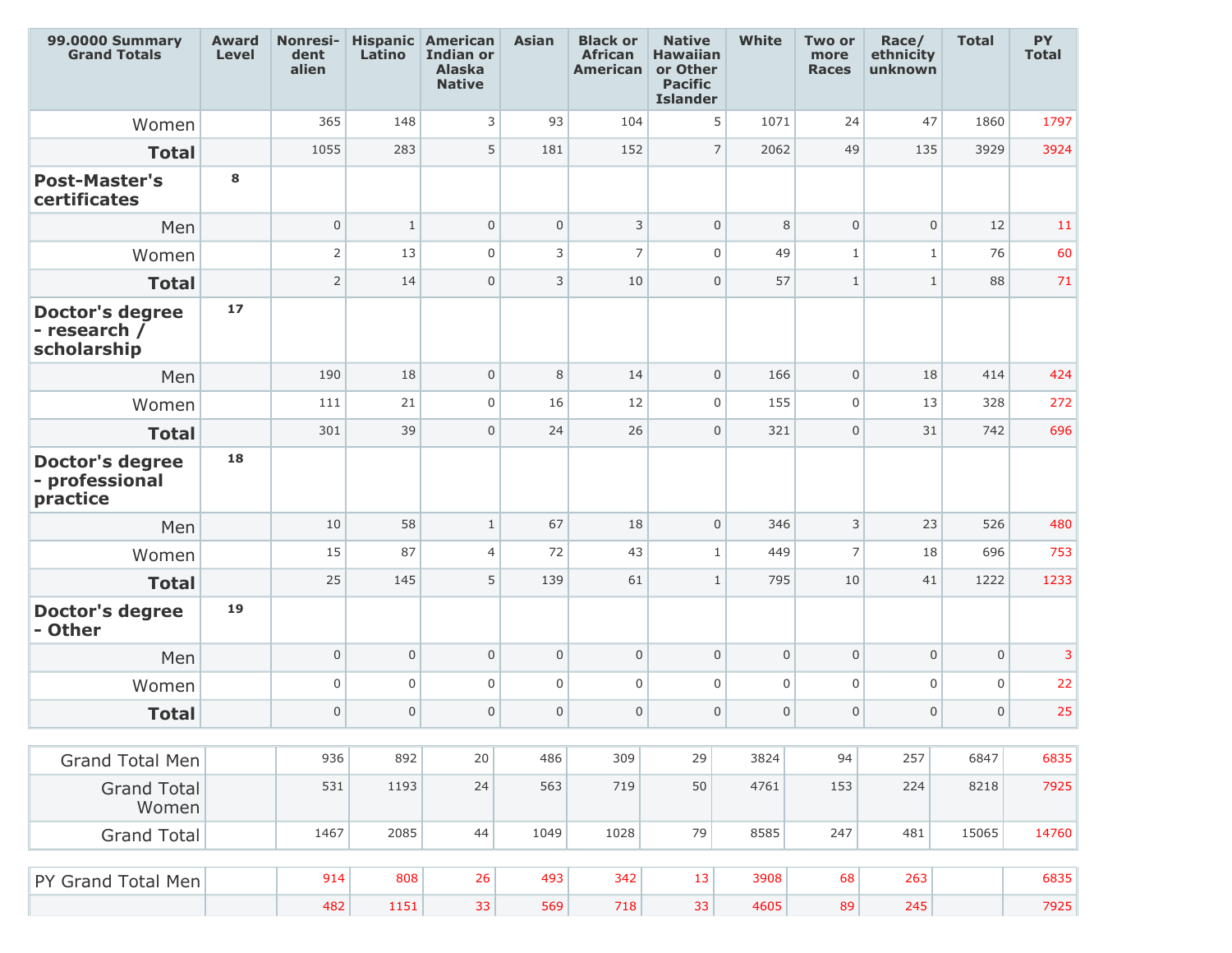| PY Grand Total<br>Women |      |      |    |      |      |    |      |     |     |       |
|-------------------------|------|------|----|------|------|----|------|-----|-----|-------|
| <b>PY Grand Total</b>   | 1396 | 1959 | 59 | 1062 | 1060 | 46 | 8513 | 157 | 508 | 14760 |

**Completions: total by second major**

| <b>99.0000 Summary</b><br><b>Grand Totals</b> | <b>Award</b><br><b>Level</b> | <b>Nonresi-</b><br>dent<br>alien | Latino         | <b>Hispanic American</b><br><b>Indian or</b><br><b>Alaska</b><br><b>Native</b> | <b>Asian</b>   | <b>Black or</b><br><b>African</b><br><b>American</b> | <b>Native</b><br><b>Hawaiian</b><br>or Other<br><b>Pacific</b><br><b>Islander</b> | <b>White</b> | <b>Two or</b><br>more<br><b>Races</b> | Race/<br>ethnicity<br>unknown | <b>Total</b> | <b>PY</b><br><b>Total</b> |
|-----------------------------------------------|------------------------------|----------------------------------|----------------|--------------------------------------------------------------------------------|----------------|------------------------------------------------------|-----------------------------------------------------------------------------------|--------------|---------------------------------------|-------------------------------|--------------|---------------------------|
| <b>Bachelor's</b><br>degree                   | 5                            |                                  |                |                                                                                |                |                                                      |                                                                                   |              |                                       |                               |              |                           |
| Men                                           |                              | $\mathbf{1}$                     | 9              | $\mathbf{0}$                                                                   | 9              | $\overline{4}$                                       | $\mathbf{1}$                                                                      | 74           | $\mathbf{1}$                          | $\overline{4}$                | 103          | 84                        |
| Women                                         |                              | $\Omega$                         | 27             | $\mathbf{1}$                                                                   | 12             | 13                                                   | $\overline{2}$                                                                    | 86           | 5                                     | 6                             | 152          | 148                       |
| <b>Total</b>                                  |                              | $\mathbf{1}$                     | 36             | $\mathbf{1}$                                                                   | 21             | 17                                                   | 3                                                                                 | 160          | 6                                     | 10                            | 255          | 232                       |
| <b>Master's degree</b>                        | $\overline{\mathbf{z}}$      |                                  |                |                                                                                |                |                                                      |                                                                                   |              |                                       |                               |              |                           |
| Men                                           |                              | $\Omega$                         | $\overline{0}$ | $\mathbf 0$                                                                    | $\Omega$       | $\mathbf 0$                                          | $\Omega$                                                                          | $\mathbf 0$  | $\Omega$                              | $\mathbf 0$                   | $\mathbf{0}$ | 19                        |
| Women                                         |                              | $\Omega$                         | $\overline{0}$ | $\mathbf 0$                                                                    | $\mathbf 0$    | $\mathbf 0$                                          | $\Omega$                                                                          | $\mathbf 0$  | $\Omega$                              | $\mathbf 0$                   | $\mathbf 0$  | 6                         |
| <b>Total</b>                                  |                              | $\mathbf{0}$                     | $\mathsf 0$    | $\mathbf{0}$                                                                   | $\overline{0}$ | $\mathbf 0$                                          | $\Omega$                                                                          | $\mathbf 0$  | $\mathbf 0$                           | $\mathbf{0}$                  | $\mathbf 0$  | 25                        |
|                                               |                              |                                  |                |                                                                                |                |                                                      |                                                                                   |              |                                       |                               |              |                           |
| Grand Total Men                               |                              | $\,1\,$                          | $\overline{9}$ | $\overline{0}$                                                                 | $\overline{9}$ | $\overline{4}$                                       | $\mathbf{1}$                                                                      | 74           | $\mathbf{1}$                          | $\overline{4}$                | 103          | 103                       |
| <b>Grand Total</b><br>Women                   |                              | $\mathsf 0$                      | 27             | $\mathbf{1}$                                                                   | 12             | 13                                                   | $\overline{2}$                                                                    | 86           | 5                                     | 6                             | 152          | 154                       |
| <b>Grand Total</b>                            |                              | $\mathbf{1}$                     | 36             | $\mathbf{1}$                                                                   | 21             | 17                                                   | 3                                                                                 | 160          | 6                                     | 10                            | 255          | 257                       |
|                                               |                              |                                  |                |                                                                                |                |                                                      |                                                                                   |              |                                       |                               |              |                           |
| PY Grand Total Men                            |                              |                                  | 5<br>11        | $\overline{0}$                                                                 | 9              | $\overline{4}$                                       | $\mathbf 0$                                                                       | 68           | $\overline{2}$                        | $\overline{4}$                |              | 103                       |
| PY Grand Total<br>Women                       |                              |                                  | 5<br>31        |                                                                                | 13             | 15                                                   | $\mathbf{0}$                                                                      | 84           | $\overline{1}$                        | $\overline{4}$                |              | 154                       |
| PY Grand Total                                |                              | 10                               | 42             | $\mathbf{1}$                                                                   | 22             | 19                                                   | $\overline{0}$                                                                    | 152          | 3                                     | 8                             |              | 257                       |

#### Institution: University of Florida (134130) income and the state of the state of the state of the state of the state of the state of the state of the state of the state of the state of the state of the state of the state o

Institutions must report the following information. (Some data will be pre-populated from the completions by CIP code data.)

#### **All Completers**

All Completers

Number of students by gender and race and ethnicity earning an award between July 1, 2012 and June 30, 2013. Count each student only once, regardless of how many awards he/she earned. The intent of this screen is to collect an unduplicated count of total numbers of *completers*.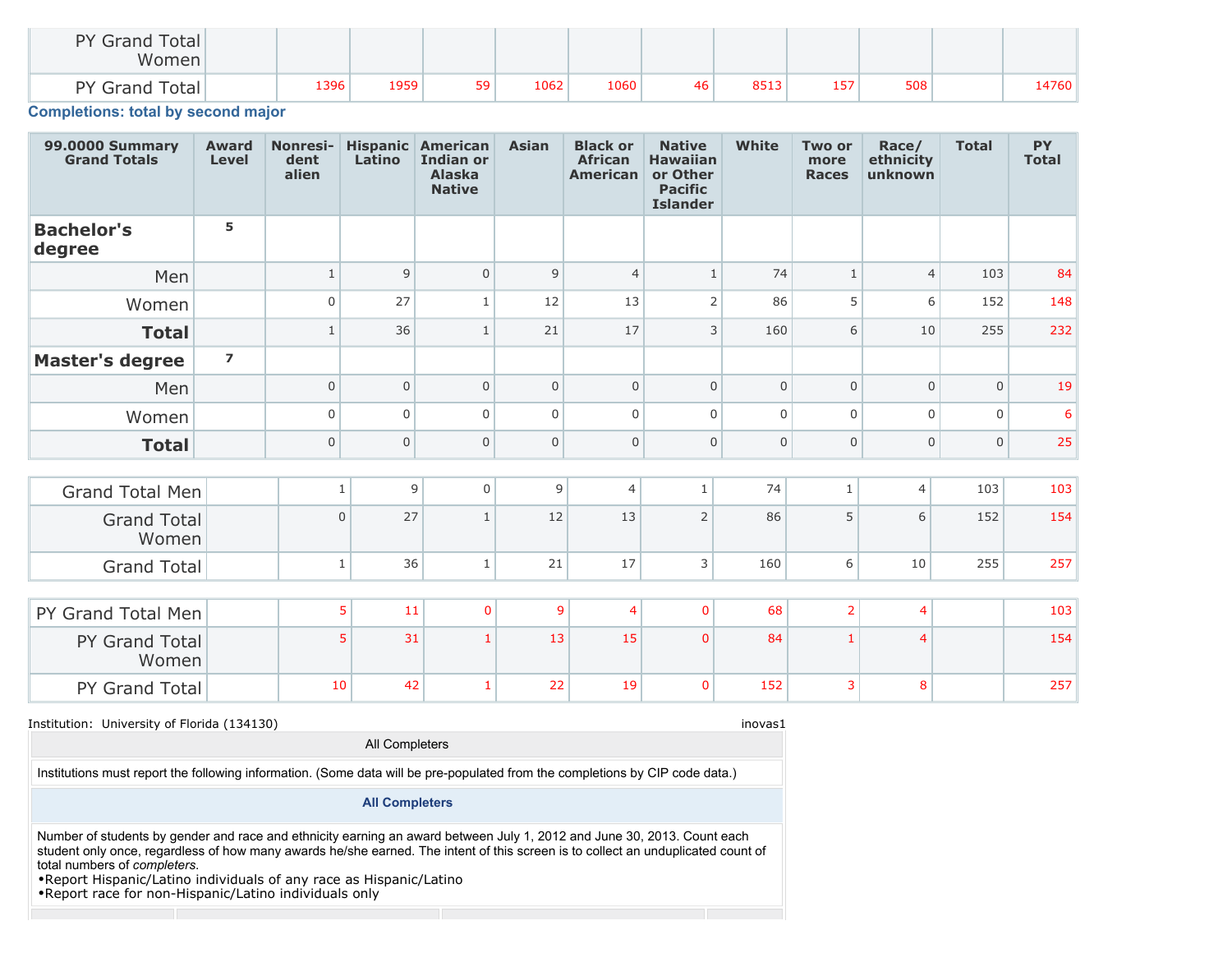|                                                     | Men                |                 | Women                     |                 | Total<br><b>Students</b> |
|-----------------------------------------------------|--------------------|-----------------|---------------------------|-----------------|--------------------------|
|                                                     | Number of Students | Total<br>Awards | <b>Number of Students</b> | Total<br>Awards |                          |
| Nonresident alien                                   | 918                | 936             | 521                       | 531             | 1,439                    |
| Hispanic/Latino                                     | 811                | 892             | 1,066                     | 1,193           | 1,877                    |
| American Indian or<br>Alaska Native                 | 16                 | 20              | 22                        | 24              | 38                       |
| Asian                                               | 452                | 486             | 505                       | 563             | 957                      |
| <b>Black or African</b><br>American                 | 290                | 309             | 634                       | 719             | 924                      |
| Native Hawaiian or<br><b>Other Pacific Islander</b> | 24                 | 29              | 46                        | 50              | 70                       |
| White                                               | 3,566              | 3,824           | 4,362                     | 4,761           | 7,928                    |
| Two or more races                                   | 87                 | 94              | 135                       | 153             | 222                      |
| Race and ethnicity<br>unknown                       | 242                | 257             | 209                       | 224             | 451                      |
| <b>TOTAL</b>                                        | 6,406              | 6,847           | 7,500                     | 8,218           | 13,906                   |
| PY TOTAL                                            | 6,539              |                 | 7,616                     |                 | 14,155                   |

Completers by Level

Institutions must report the following information. This screen will be shown for each of the following award categories for which completions have been reported:

- Less than 1-year certificates
- At least 1 but less than 4-year certificates
- Associate's degrees
- Bachelor's degrees
- Master's degrees
- Doctor's degrees
- Postbaccalaureate and post-master's certificates

## **Associate's degrees**

Number of students by gender, by race and ethnicity, and by age earning this award between July 1, 2012 and June 30, 2013. Each student should be counted once per award level. For example, if a student earned a master's degree and a doctor's degree, he/she should be counted once in master's and once in doctor's. A student earning two master's degrees should be counted only once.

•Report Hispanic/Latino individuals of any race as Hispanic/Latino •Report race for non-Hispanic/Latino individuals only

**Number of Students Total Awards**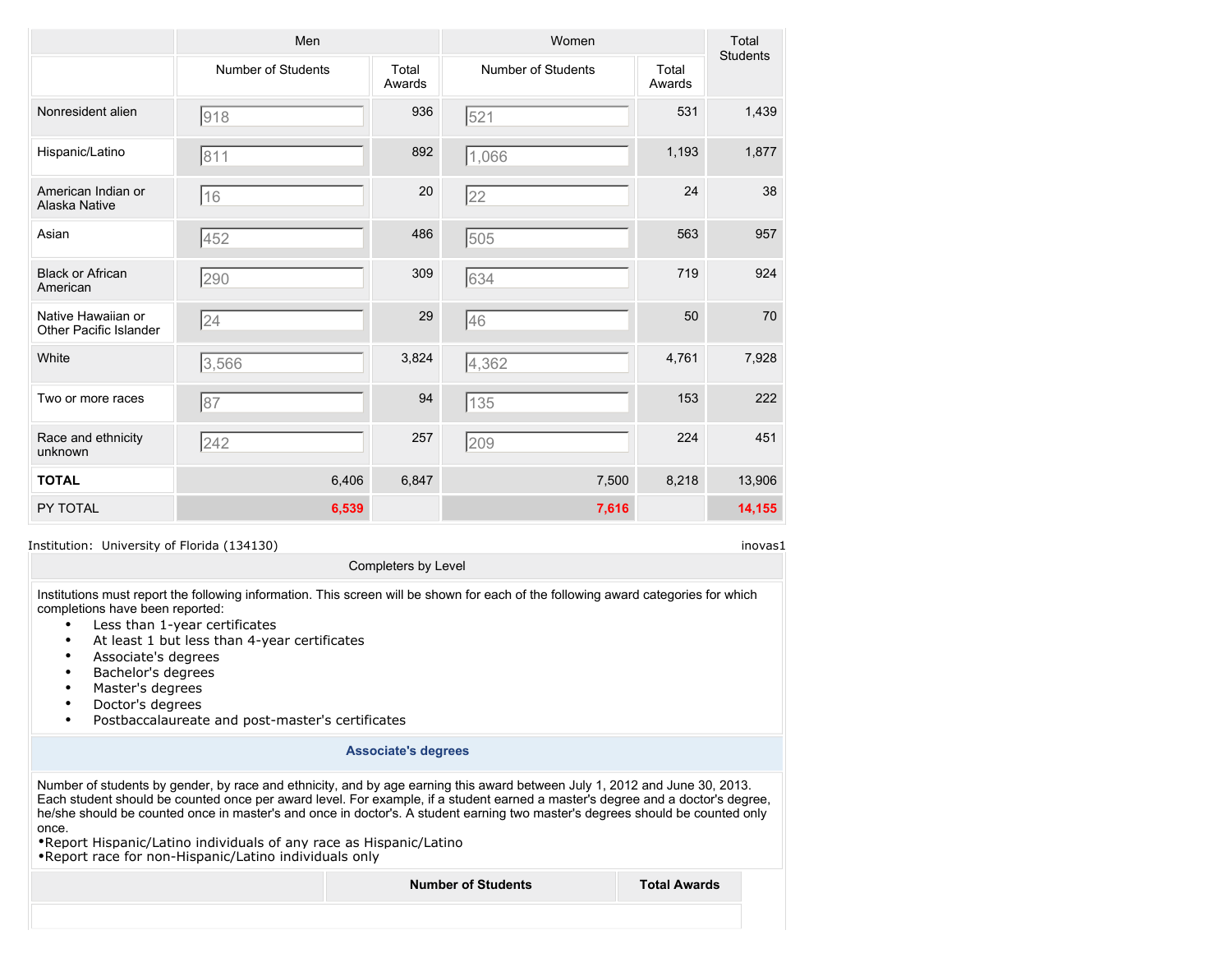| <b>By Gender</b>                          |                             |                |
|-------------------------------------------|-----------------------------|----------------|
| Men                                       | 292                         | 292            |
| Women                                     | 548                         | 548            |
| <b>TOTAL</b>                              | $\overline{\mathbf{X}}$ 840 | 840            |
| PY TOTAL                                  | 210                         |                |
|                                           |                             |                |
| <b>By Race/Ethnicity</b>                  |                             |                |
| Nonresident alien                         | $\vert$ 1                   | $\mathbf{1}$   |
| Hispanic/Latino                           | $\sqrt{154}$                | 154            |
| American Indian or Alaska Native          | 7                           | $\overline{7}$ |
| Asian                                     | 79                          | 79             |
| <b>Black or African American</b>          | 114                         | 114            |
| Native Hawaiian or Other Pacific Islander | $ 10\rangle$                | $10$           |
| White                                     | 435                         | 435            |
| Two or more races                         | 26                          | 26             |
| Race and ethnicity unknown                | 14                          | 14             |
| <b>TOTAL</b>                              | 840                         | 840            |
|                                           |                             |                |
| $\overline{\mathbb{X}}$ By Age            |                             |                |
| Under 18                                  | 0                           |                |
| 18-24                                     | 814                         |                |
| 25-39                                     | $\sqrt{23}$                 |                |
| 40 and Above                              |                             |                |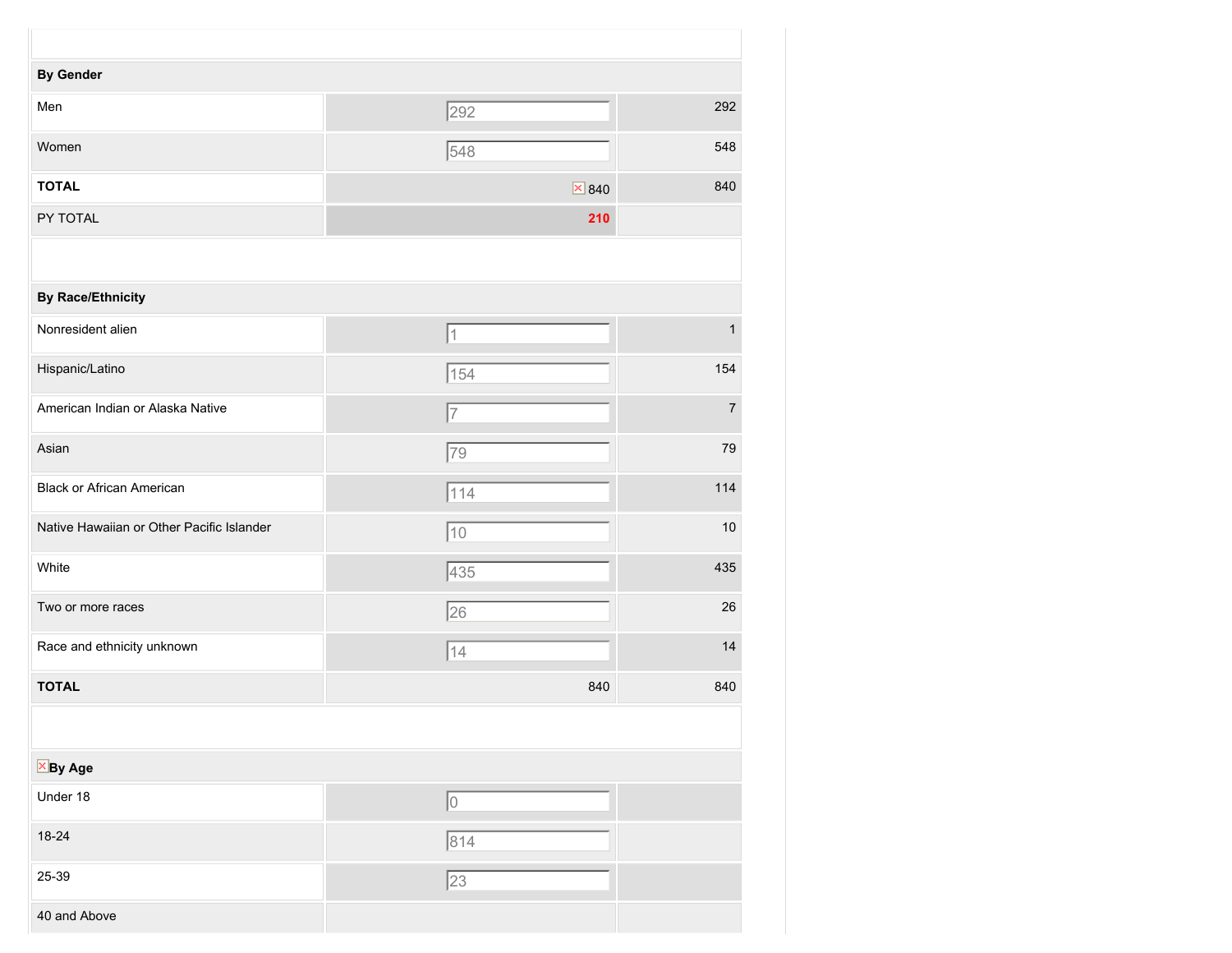| Age Unknown  |     |     |
|--------------|-----|-----|
| <b>TOTAL</b> | 840 | 840 |

Institutions must report the following information. This screen will be shown for each of the following award categories for which completions have been reported:

Completers by Level

- Less than 1-year certificates
- At least 1 but less than 4-year certificates
- Associate's degrees
- Bachelor's degrees
- Master's degrees
- Doctor's degrees
- Postbaccalaureate and post-master's certificates

#### **Bachelor's degrees**

Number of students by gender, by race and ethnicity, and by age earning this award between July 1, 2012 and June 30, 2013. Each student should be counted once per award level. For example, if a student earned a master's degree and a doctor's degree, he/she should be counted once in master's and once in doctor's. A student earning two master's degrees should be counted only once.

|                                  | <b>Number of Students</b> | <b>Total Awards</b> |
|----------------------------------|---------------------------|---------------------|
|                                  |                           |                     |
| <b>By Gender</b>                 |                           |                     |
| Men                              | 3,407                     | 3,534               |
| Women                            | 4,514                     | 4,710               |
| <b>TOTAL</b>                     | 7,921                     | 8,244               |
| PY TOTAL                         | 8,286                     |                     |
|                                  |                           |                     |
| <b>By Race/Ethnicity</b>         |                           |                     |
| Nonresident alien                | 81                        | 83                  |
| Hispanic/Latino                  | 1,386                     | 1,450               |
| American Indian or Alaska Native | 25                        | 27                  |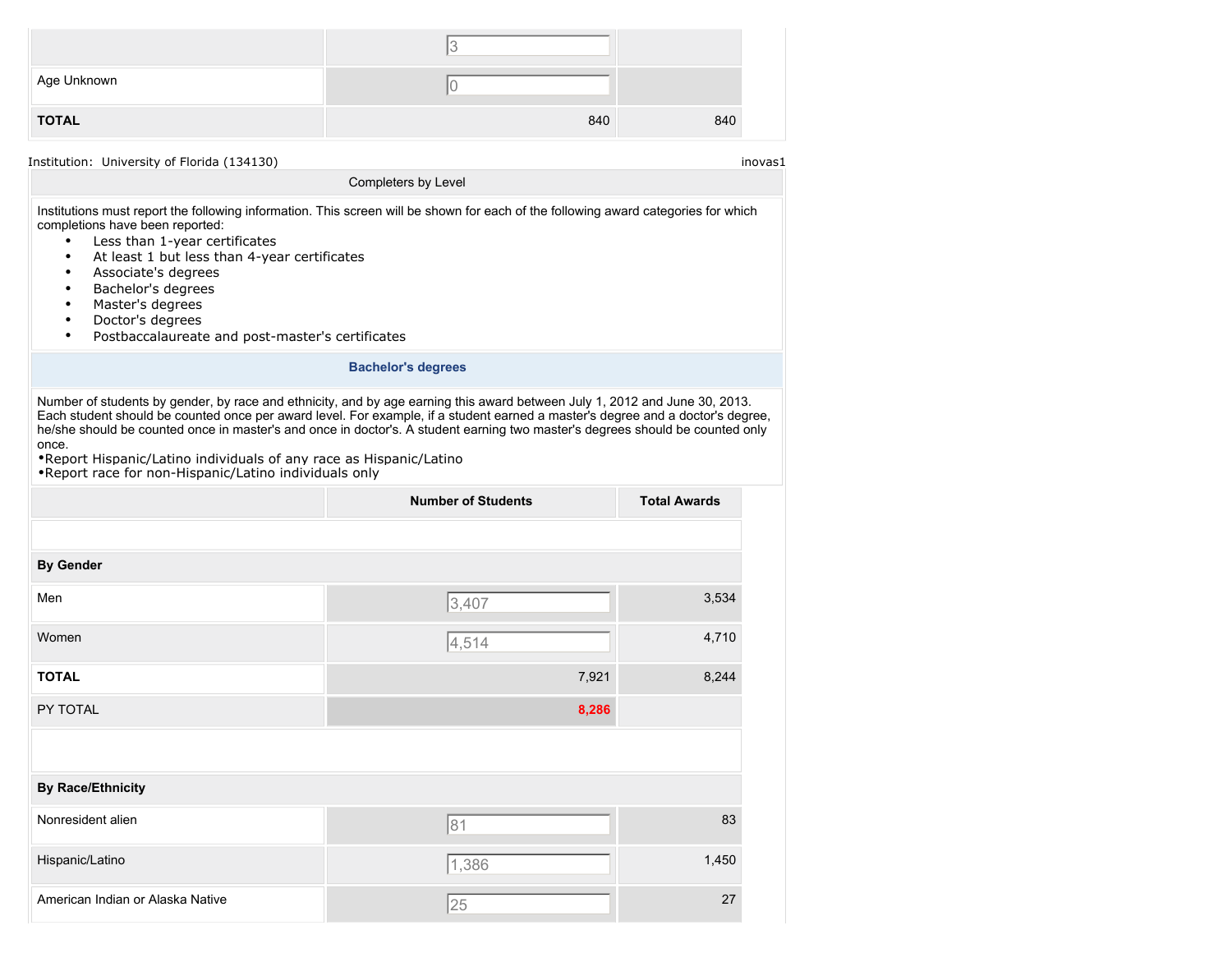| Asian                                     | 594   | 623   |
|-------------------------------------------|-------|-------|
| <b>Black or African American</b>          | 651   | 665   |
| Native Hawaiian or Other Pacific Islander | 60    | 61    |
| White                                     | 4,727 | 4,915 |
| Two or more races                         | 153   | 161   |
| Race and ethnicity unknown                | 244   | 259   |
| <b>TOTAL</b>                              | 7,921 | 8,244 |
|                                           |       |       |
| $X$ By Age                                |       |       |
| Under 18                                  | 10    |       |
| 18-24                                     | 7,037 |       |
| 25-39                                     | 801   |       |
| 40 and Above                              | 83    |       |
| Age Unknown                               | 10    |       |
| <b>TOTAL</b>                              | 7,921 | 8,244 |

Institution: University of Florida (134130) inovas1

Institutions must report the following information. This screen will be shown for each of the following award categories for which completions have been reported:

Completers by Level

- Less than 1-year certificates
- At least 1 but less than 4-year certificates
- Associate's degrees
- Bachelor's degrees
- Master's degrees
- Doctor's degrees
- Postbaccalaureate and post-master's certificates

**Master's degrees**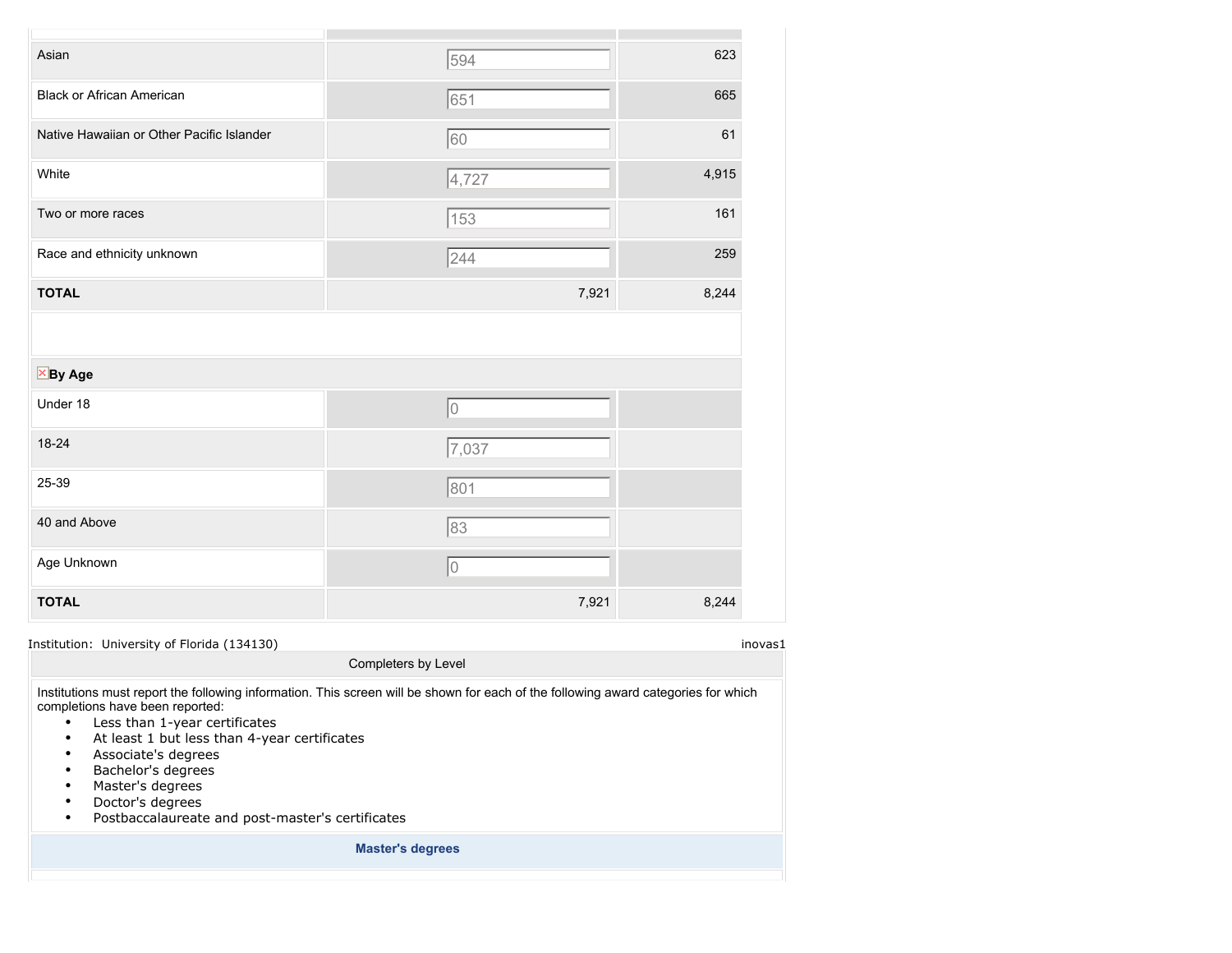| Number of students by gender, by race and ethnicity, and by age earning this award between July 1, 2012 and June 30, 2013.<br>Each student should be counted once per award level. For example, if a student earned a master's degree and a doctor's degree, |                           |                     |
|--------------------------------------------------------------------------------------------------------------------------------------------------------------------------------------------------------------------------------------------------------------|---------------------------|---------------------|
| he/she should be counted once in master's and once in doctor's. A student earning two master's degrees should be counted only<br>once.                                                                                                                       |                           |                     |
| . Report Hispanic/Latino individuals of any race as Hispanic/Latino<br>. Report race for non-Hispanic/Latino individuals only                                                                                                                                |                           |                     |
|                                                                                                                                                                                                                                                              | <b>Number of Students</b> | <b>Total Awards</b> |
|                                                                                                                                                                                                                                                              |                           |                     |
| <b>By Gender</b>                                                                                                                                                                                                                                             |                           |                     |
| Men                                                                                                                                                                                                                                                          | 2,052                     | 2,069               |
|                                                                                                                                                                                                                                                              |                           |                     |
| Women                                                                                                                                                                                                                                                        | 1,853                     | 1,860               |
| <b>TOTAL</b>                                                                                                                                                                                                                                                 | 3,905                     | 3,929               |
| PY TOTAL                                                                                                                                                                                                                                                     | 3,896                     |                     |
|                                                                                                                                                                                                                                                              |                           |                     |
|                                                                                                                                                                                                                                                              |                           |                     |
| <b>By Race/Ethnicity</b>                                                                                                                                                                                                                                     |                           |                     |
| Nonresident alien                                                                                                                                                                                                                                            | 1,050                     | 1,055               |
| Hispanic/Latino                                                                                                                                                                                                                                              | 281                       | 283                 |
|                                                                                                                                                                                                                                                              |                           |                     |
| American Indian or Alaska Native                                                                                                                                                                                                                             | 5                         | 5                   |

Asian 181 | 181 | 182 | 182 | 182 | 182 | 182 | 182 | 182 | 182 | 182 | 182 | 182 | 182 | 182 | 182 | 182 | 18 Black or African American 152 181 151

| Native Hawaiian or Other Pacific Islander |       | 7     |
|-------------------------------------------|-------|-------|
| White                                     | 2,047 | 2,062 |
| Two or more races                         | 49    | 49    |
| Race and ethnicity unknown                | 134   | 135   |
| TOTAL                                     | 3,905 | 3,929 |
|                                           |       |       |

**By Age**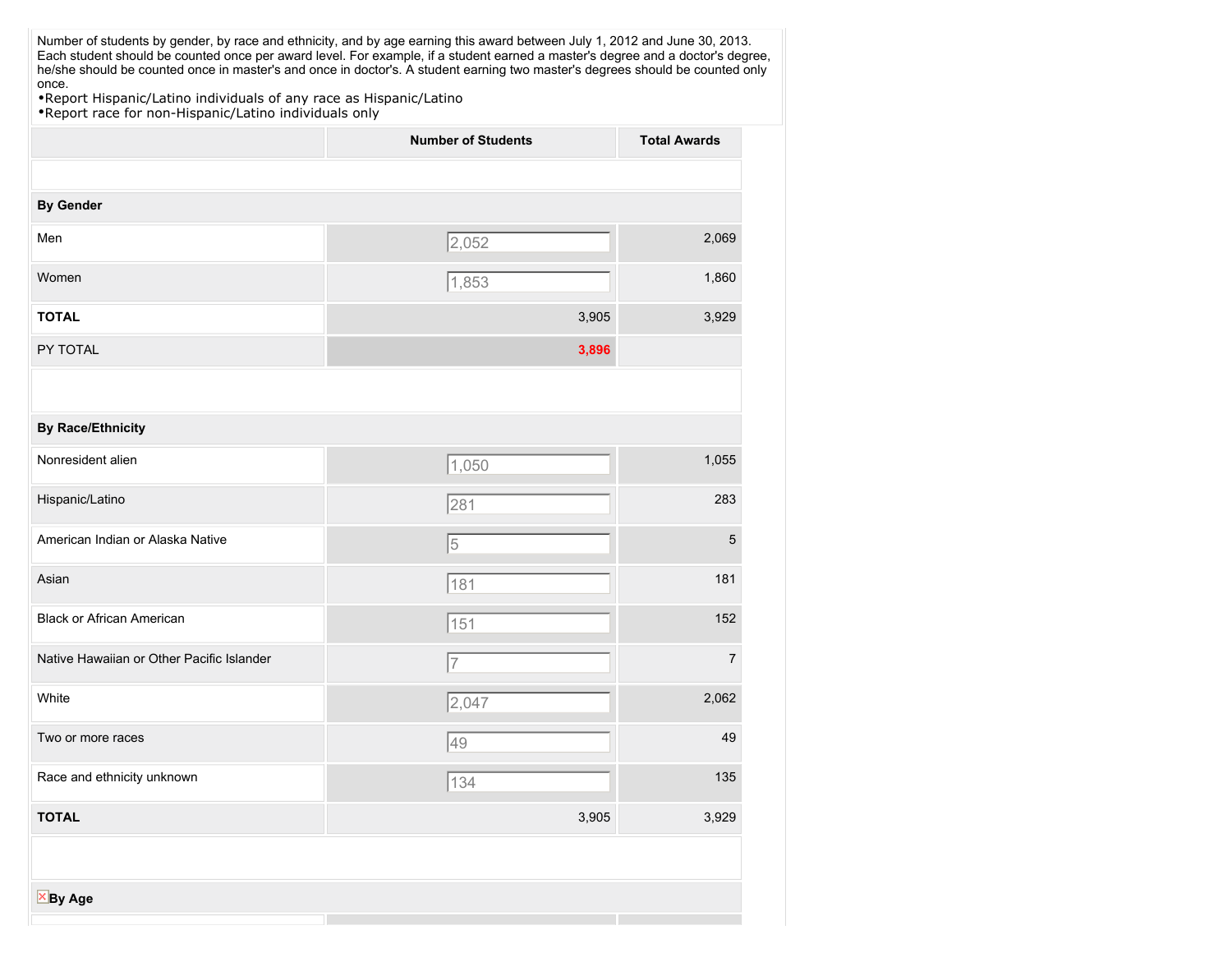| Under 18     | U     |       |
|--------------|-------|-------|
| 18-24        | 1,173 |       |
| 25-39        | 2,472 |       |
| 40 and Above | 260   |       |
| Age Unknown  | 10    |       |
| <b>TOTAL</b> | 3,905 | 3,929 |
|              |       |       |

Institutions must report the following information. This screen will be shown for each of the following award categories for which completions have been reported:

Completers by Level

- Less than 1-year certificates<br>• At least 1 but less than 4-year
- At least 1 but less than 4-year certificates
- Associate's degrees
- Bachelor's degrees
- Master's degrees
- Doctor's degrees
- Postbaccalaureate and post-master's certificates

#### **Doctor's degrees**

Number of students by gender, by race and ethnicity, and by age earning this award between July 1, 2012 and June 30, 2013. Each student should be counted once per award level. For example, if a student earned a master's degree and a doctor's degree, he/she should be counted once in master's and once in doctor's. A student earning two master's degrees should be counted only once.

|                          | <b>Number of Students</b> | <b>Total Awards</b> |
|--------------------------|---------------------------|---------------------|
|                          |                           |                     |
| <b>By Gender</b>         |                           |                     |
| Men                      | 940                       | 940                 |
| Women                    | 1,024                     | 1,024               |
| <b>TOTAL</b>             | 1,964                     | 1,964               |
| PY TOTAL                 | 1,954                     |                     |
|                          |                           |                     |
| <b>By Race/Ethnicity</b> |                           |                     |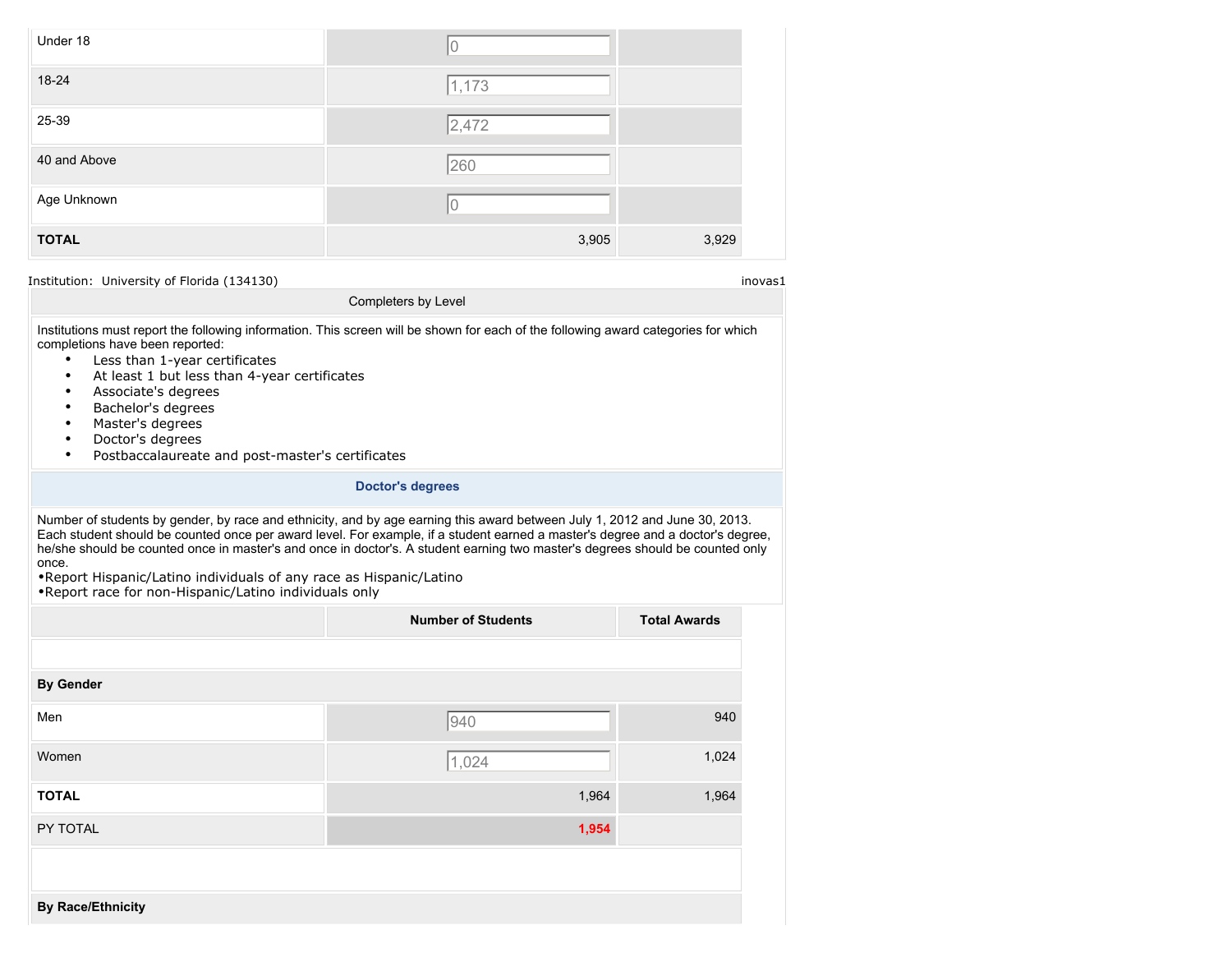| Nonresident alien                         | 326         | 326            |
|-------------------------------------------|-------------|----------------|
| Hispanic/Latino                           | 184         | 184            |
| American Indian or Alaska Native          | $\sqrt{5}$  | $\overline{5}$ |
| Asian                                     | 163         | 163            |
| <b>Black or African American</b>          | 87          | 87             |
| Native Hawaiian or Other Pacific Islander | 1           | 1              |
| White                                     | 1,116       | 1,116          |
| Two or more races                         | $\sqrt{10}$ | 10             |
|                                           |             | 72             |
| Race and ethnicity unknown                | $\sqrt{72}$ |                |
| <b>TOTAL</b>                              | 1,964       | 1,964          |
|                                           |             |                |
| $X$ By Age                                |             |                |
| Under 18                                  | lo          |                |
| 18-24                                     | 53          |                |
| 25-39                                     | 1,668       |                |
| 40 and Above                              | 243         |                |
| Age Unknown                               | 10          |                |

Institution: University of Florida (134130) inovas1

Institutions must report the following information. This screen will be shown for each of the following award categories for which completions have been reported:

Completers by Level

- Less than 1-year certificates
- At least 1 but less than 4-year certificates
- Associate's degrees
- Bachelor's degrees
- Master's degrees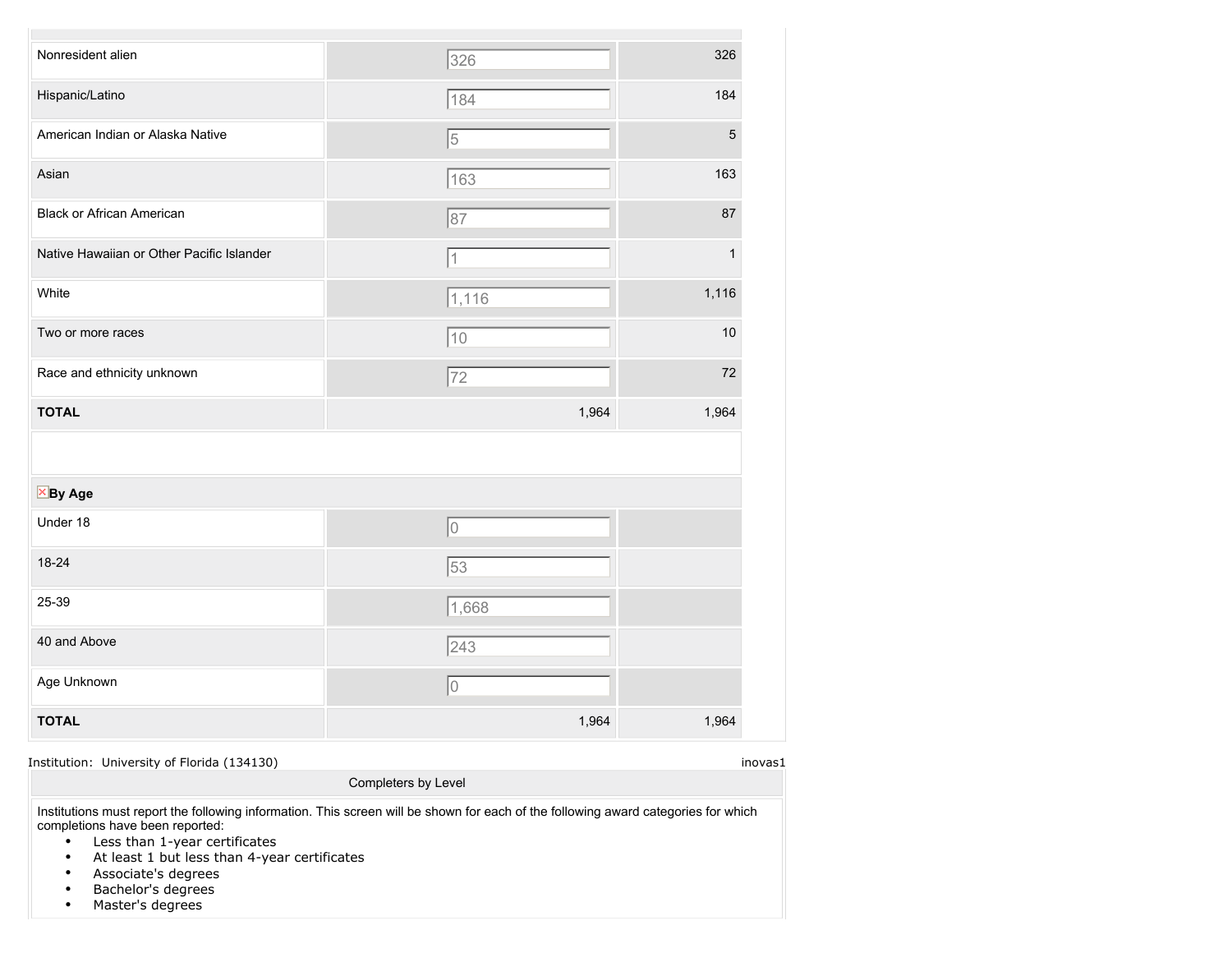|  | Doctor's degrees |  |
|--|------------------|--|
|--|------------------|--|

• Postbaccalaureate and post-master's certificates

#### **Postbaccalaureate and post-master's certificates**

Number of students by gender, by race and ethnicity, and by age earning this award between July 1, 2012 and June 30, 2013. Each student should be counted once per award level. For example, if a student earned a master's degree and a doctor's degree, he/she should be counted once in master's and once in doctor's. A student earning two master's degrees should be counted only once.

|                                           | <b>Number of Students</b> | <b>Total Awards</b> |
|-------------------------------------------|---------------------------|---------------------|
|                                           |                           |                     |
| <b>By Gender</b>                          |                           |                     |
| Men                                       | 12                        | 12                  |
| Women                                     | 76                        | 76                  |
| <b>TOTAL</b>                              | 88                        | 88                  |
| PY TOTAL                                  | 71                        |                     |
|                                           |                           |                     |
| <b>By Race/Ethnicity</b>                  |                           |                     |
| Nonresident alien                         | $\vert$ 2                 | $\overline{2}$      |
| Hispanic/Latino                           | 14                        | 14                  |
| American Indian or Alaska Native          | 10                        | $\pmb{0}$           |
| Asian                                     | 3                         | $\mathsf 3$         |
| <b>Black or African American</b>          | $\sqrt{10}$               | 10                  |
| Native Hawaiian or Other Pacific Islander | 10                        | $\mathbf 0$         |
| White                                     | $\sqrt{57}$               | 57                  |
| Two or more races                         | 1                         | 1                   |
| Race and ethnicity unknown                | 1                         | 1                   |
| <b>TOTAL</b>                              | 88                        | 88                  |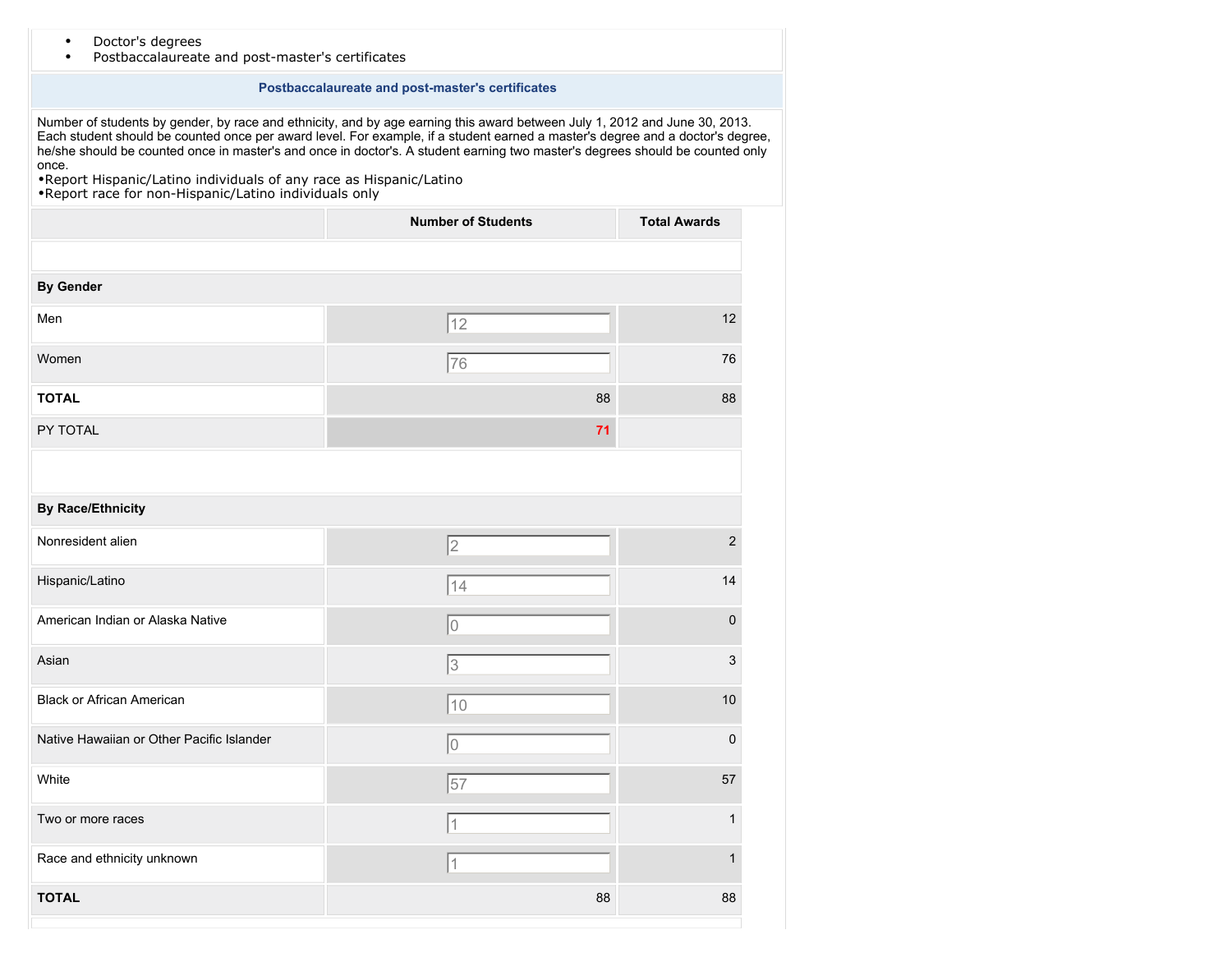| $\times$ By Age |    |    |
|-----------------|----|----|
| Under 18        |    |    |
| 18-24           | 10 |    |
| 25-39           | 62 |    |
| 40 and Above    | 16 |    |
| Age Unknown     |    |    |
| <b>TOTAL</b>    | 88 | 88 |

**Summary** IPEDS collects important information regarding your institution. All data reported in IPEDS survey components become available in the IPEDS Data Center and appear as aggregated data in various Department of Education reports. Additionally, some of the reported data appears specifically for your institution through the College Navigator website and is included in your institution's Data Feedback Report (DFR). The purpose of this summary is to provide you an opportunity to view some of the data that, when accepted through the IPEDS quality control process, will appear on the College Navigator website and/or your DFR. College Navigator is updated approximately three months after the data collection period closes and Data Feedback Reports will be available through the Data Center and sent to your institution's CEO in November 2014.

Please review your data for accuracy. If you have questions about the data displayed below after reviewing the data reported on the survey screens, please contact the IPEDS Help Desk at: 1-877-225- 2568 or ipedshelp@rti.org.

#### Summary of Completions Data

| <b>Award Level</b>                       | <b>Number of Completions</b> |                       |  |
|------------------------------------------|------------------------------|-----------------------|--|
|                                          | 1 <sup>st</sup> major        | 2 <sup>nd</sup> major |  |
| Associate's degree                       | 840                          | $\mathbf 0$           |  |
| Bachelors degree or equivalent           | 8,244                        | 255                   |  |
| Master's degree                          | 3,929                        | $\mathbf 0$           |  |
| Post-master's certificate                | 88                           | $\mathbf 0$           |  |
| Doctor's degree - research/scholarship   | 742                          | $\mathbf 0$           |  |
| Doctor's degree - professional practice  | 1,222                        | $\Omega$              |  |
| Doctor's degree - other                  | $\mathbf 0$                  | 0                     |  |
| Total number of degrees and certificates | 15.065                       |                       |  |

#### Summary of Completers Data

| <b>Number of Students</b> |       |              |
|---------------------------|-------|--------------|
| <b>Men</b>                | Women | <b>Total</b> |